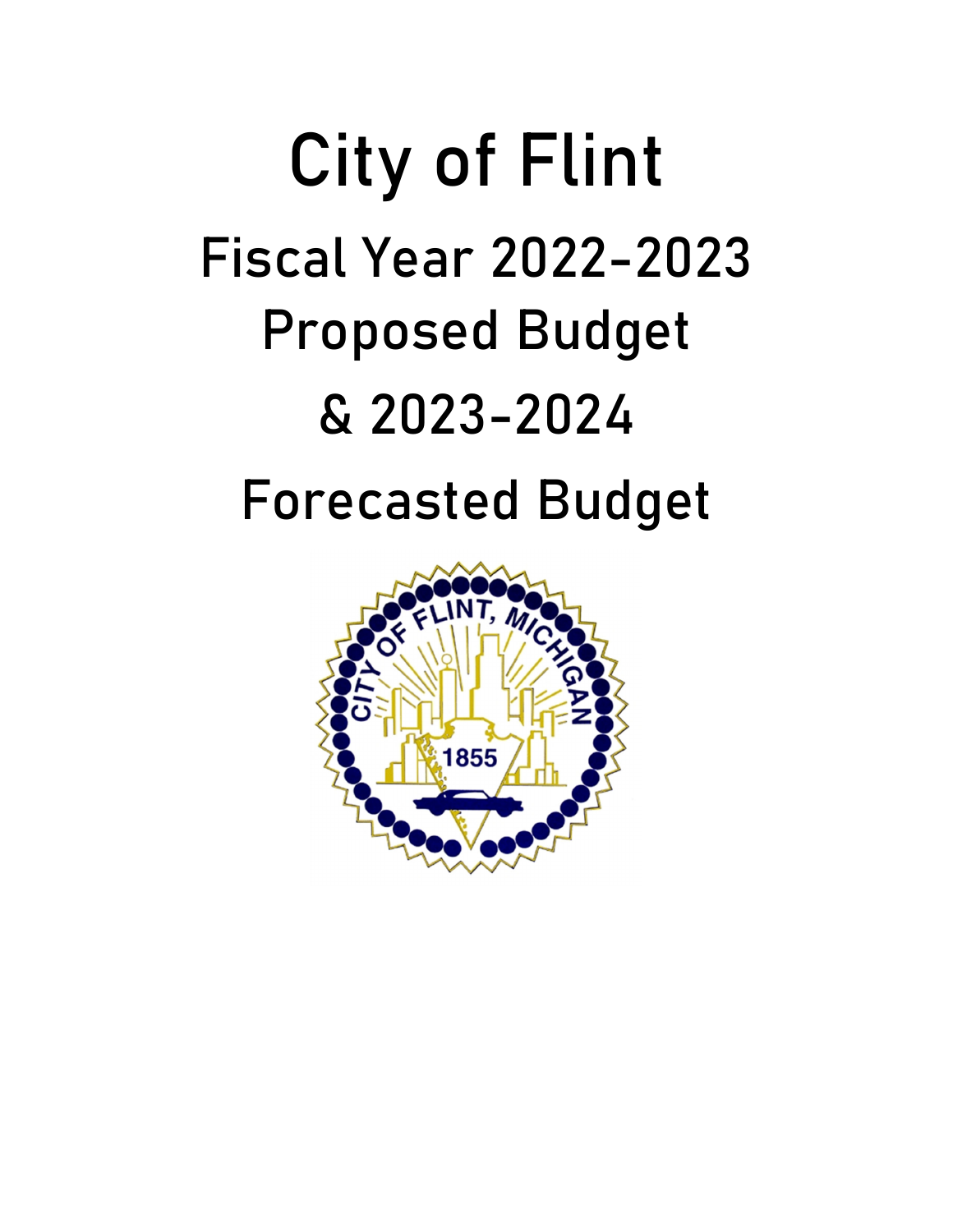(this page intentional left blank)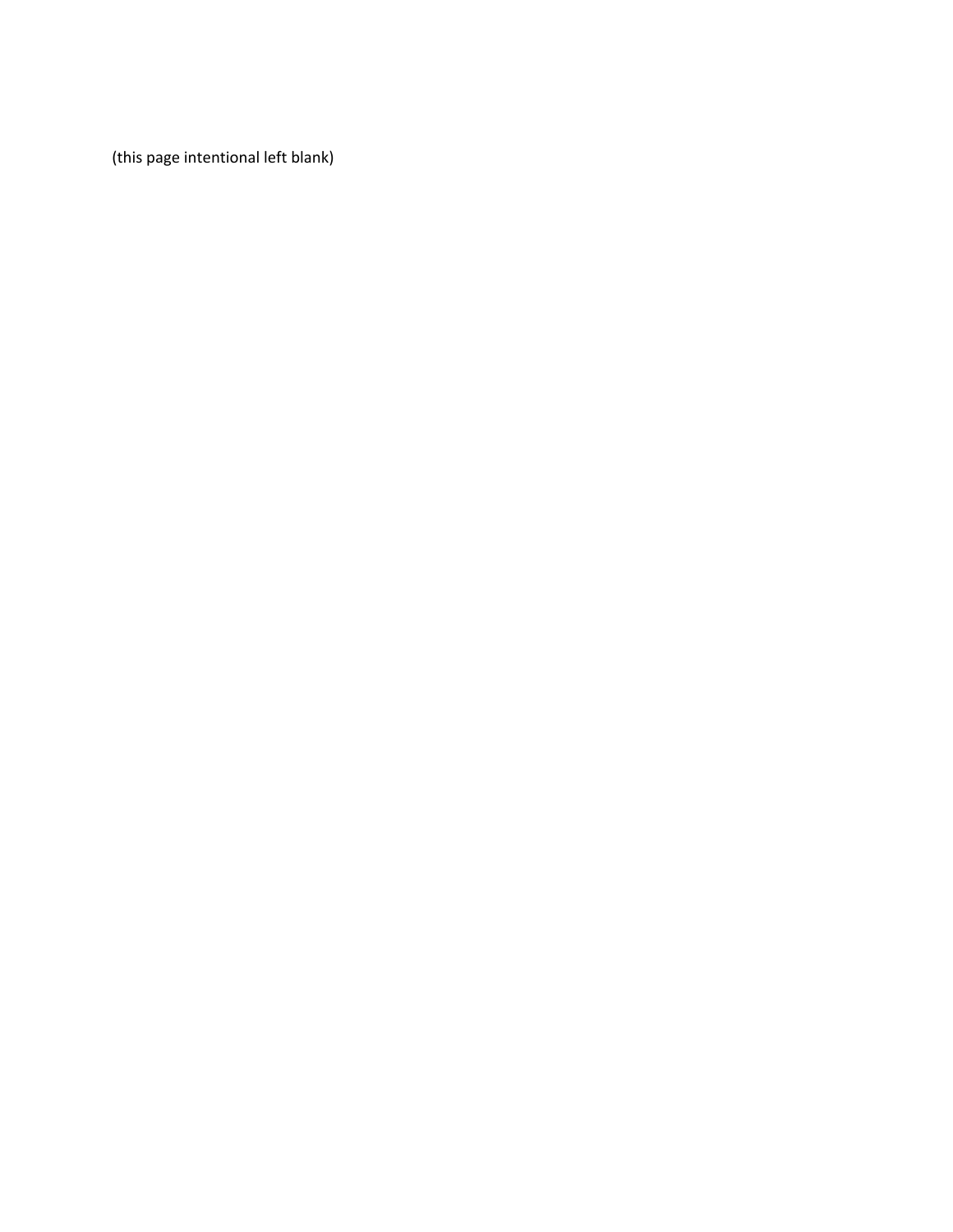## **Contents**

| City Officials                    | 1              |
|-----------------------------------|----------------|
| City Organizational Chart         | $\overline{2}$ |
| City of Flint Map and Wards       | 3              |
| Strategic Plan                    | 4              |
| Transmittal Letter                | 6              |
| FY2023 Proposed Budget            | 9              |
| <b>Pension Costs</b>              | 12             |
| <b>Taxes and Fees</b>             | 13             |
| Governmental Funds                | 15             |
| <b>General Fund</b>               | 16             |
| <b>General Fund Revenue</b>       | 17             |
| <b>General Fund Expenditures</b>  | 18             |
| Legislative Department            | 20             |
| <b>Executive Department</b>       | 21             |
| Law Department                    | 22             |
| Office of City Clerk              | 23             |
| Human Resources Department        | 24             |
| <b>Finance Department</b>         | 25             |
| <b>Judicial Department</b>        | 27             |
| Police Department                 | 28             |
| <b>Fire Department</b>            | 30             |
| Planning & Development Department | 32             |
| Office of the Ombudsperson        | 34             |
| Major Street & Local Street Funds | 35             |
| Public Safety Fund                | 37             |
| Neighborhood Policing Fund        | 38             |
| Parks and Recreation Fund         | 39             |
| <b>Street Lights Fund</b>         | 40             |
| <b>Waste Collection Fund</b>      | 41             |
| <b>EDA Revolving Loan Fund</b>    | 42             |
| Drug Law Enforcement Fund         | 43             |
| Section 108 Loans Fund            | 44             |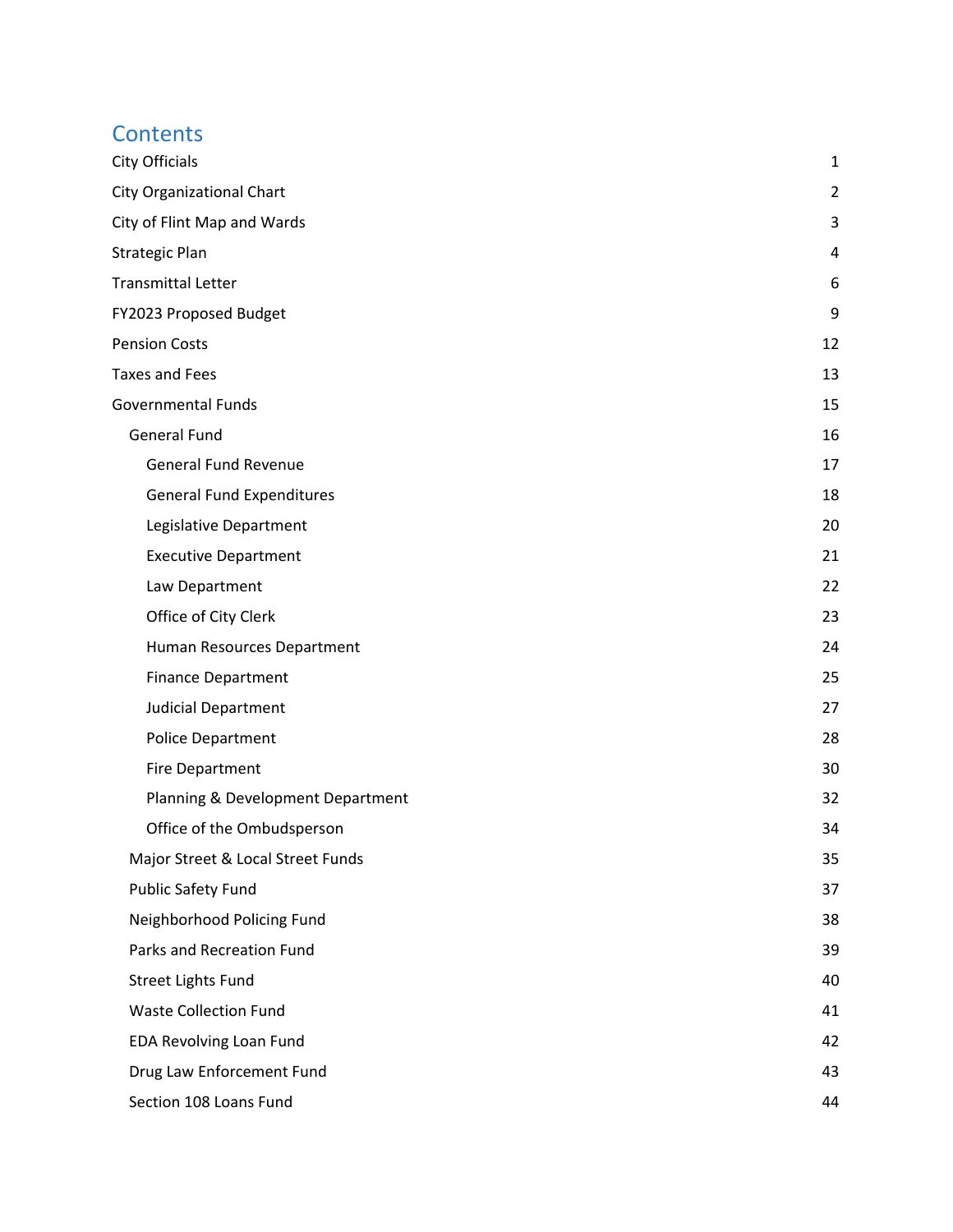| General Debt Service Fund                       | 45 |
|-------------------------------------------------|----|
| Public Improvement Fund                         | 46 |
| <b>Building Inspection Fund</b>                 | 47 |
| <b>Proprietary Funds</b>                        | 48 |
| Sewer Fund                                      | 50 |
| Water Fund                                      | 52 |
| <b>Positions Summary</b>                        | 54 |
| FY2023-24 Proposed & FY2025-27 Projected Budget | 57 |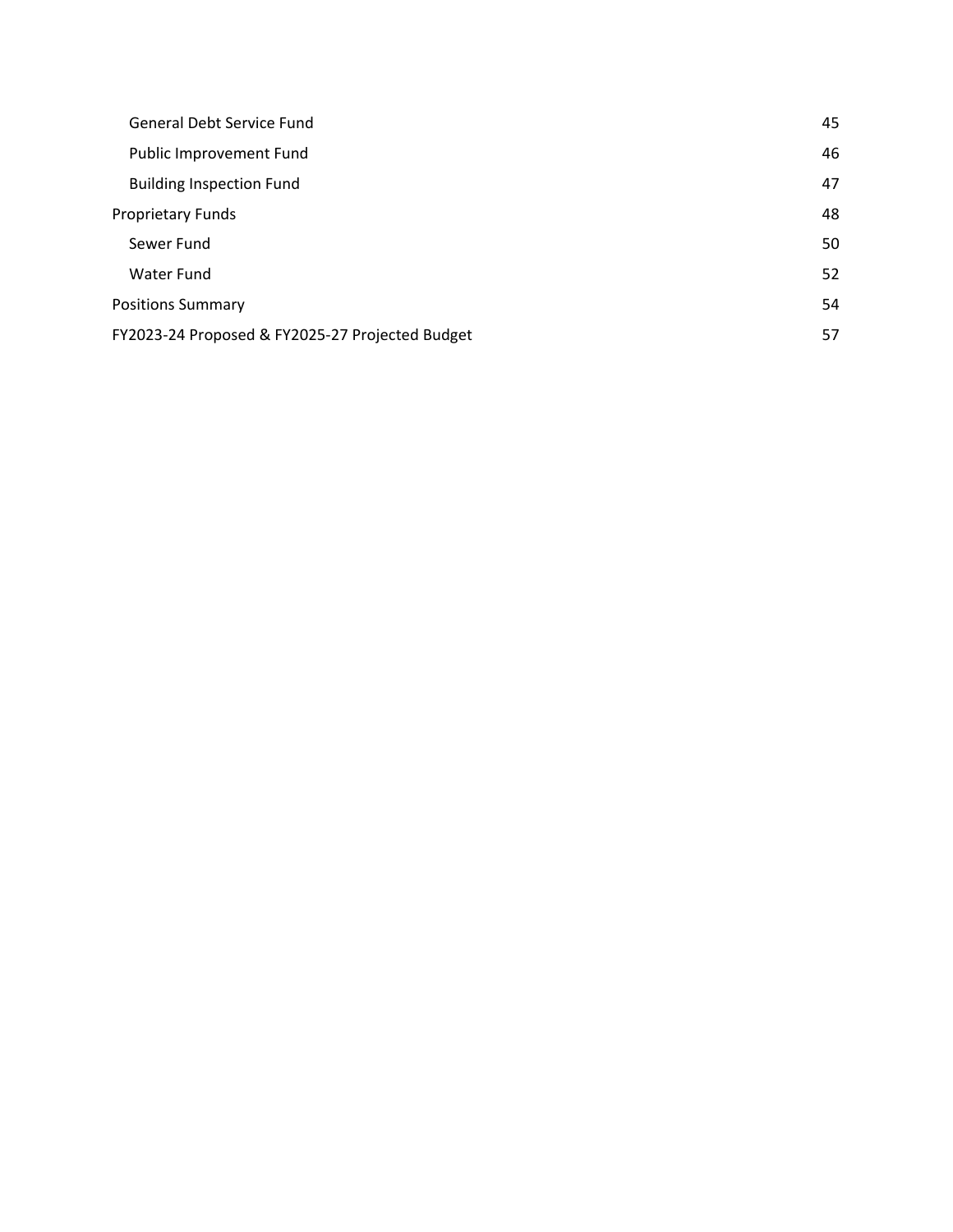### City Officials

**City of Flint, Michigan** Elected and City Officers

Elected Officials Mayor Sheldon Neeley

City Council

| City Courion      |                       |
|-------------------|-----------------------|
| <b>First Ward</b> | Eric Mays             |
| Second Ward       | Ladel Lewis           |
| Third Ward        | <b>Quincy Murphy</b>  |
| Fourth Ward       | <b>Judy Priestley</b> |
| Fifth Ward        | Jerri Winfrey-Carter  |
| Sixth Ward        | Tonya Burns           |
| Seventh Ward      | Allie Herkenroder     |
| Eighth Ward       | Dennis Pfeiffer       |
| Ninth Ward        | Eva Worthing          |
|                   |                       |

#### Appointed and Other City Officials

City Administrator **City Administrator 2012** Clyde Edwards **CITY** Acting Chief Legal Officer **1999 Acting Chief Legal Officer 1999 William Kim** Chief Financial Officer **The Chief Example 2018** and Chief Financial Officer **Business Chief Example 2018** and Chief Politics and Robert J.F. Widigan Chief Resilience Officer Lottie Ferguson City Clerk Inez M Brown Chief of Police Terence Green Fire Chief **Chief** *Exercise Exercise Chief Raymond Barton Raymond Barton* Director of Human Resources & Labor Relations **8 12 September 2016** Eddie Smith Director of the Department of Public Works Michael Brown Planning & Development Director **by a strategie of the Suzanne Wilcox** Suzanne Wilcox City Treasurer Amanda Trujillo City Assessor **City Assessor 2008** The Stace Stace Stace Stace Stace Stace Stace Stace Stace Stace Stace Stace Stace Stace Stace Stace Stace Stace Stace Stace Stace Stace Stace Stace Stace Stace Stace Stace Stace Stace Fleet Administrator Aaron Cottrell Information Technology Services Administrator *Base Communisty Communisty Communisty Communisty Communisty Communisty Communisty Communisty Communisty Communisty Communisty Communisty Communisty Communisty Communisty Comm* Public Relations Officer **by Community** Public Relations Officer Purchasing Manager *Department Controllering Controllering Controllering Controllering Controllering Controllering Controllering Controllering Controllering Controllering Controllering Controllering Controllering Controll* Transportation Director **1988** and 2008 and 2008 and 2008 and 2008 and 2008 and 2008 and 2008 and 2008 and 2008 and 2008 and 2008 and 2008 and 2008 and 2008 and 2008 and 2008 and 2008 and 2008 and 2008 and 2008 and 2008 an Water Pollution Control Division Manager Jeanette Best Executive Director, Downtown Development Authority **State Containst Authority** Kiaira May Acting Economic Development Director **Acting Economic Development Director Samantha Fountain**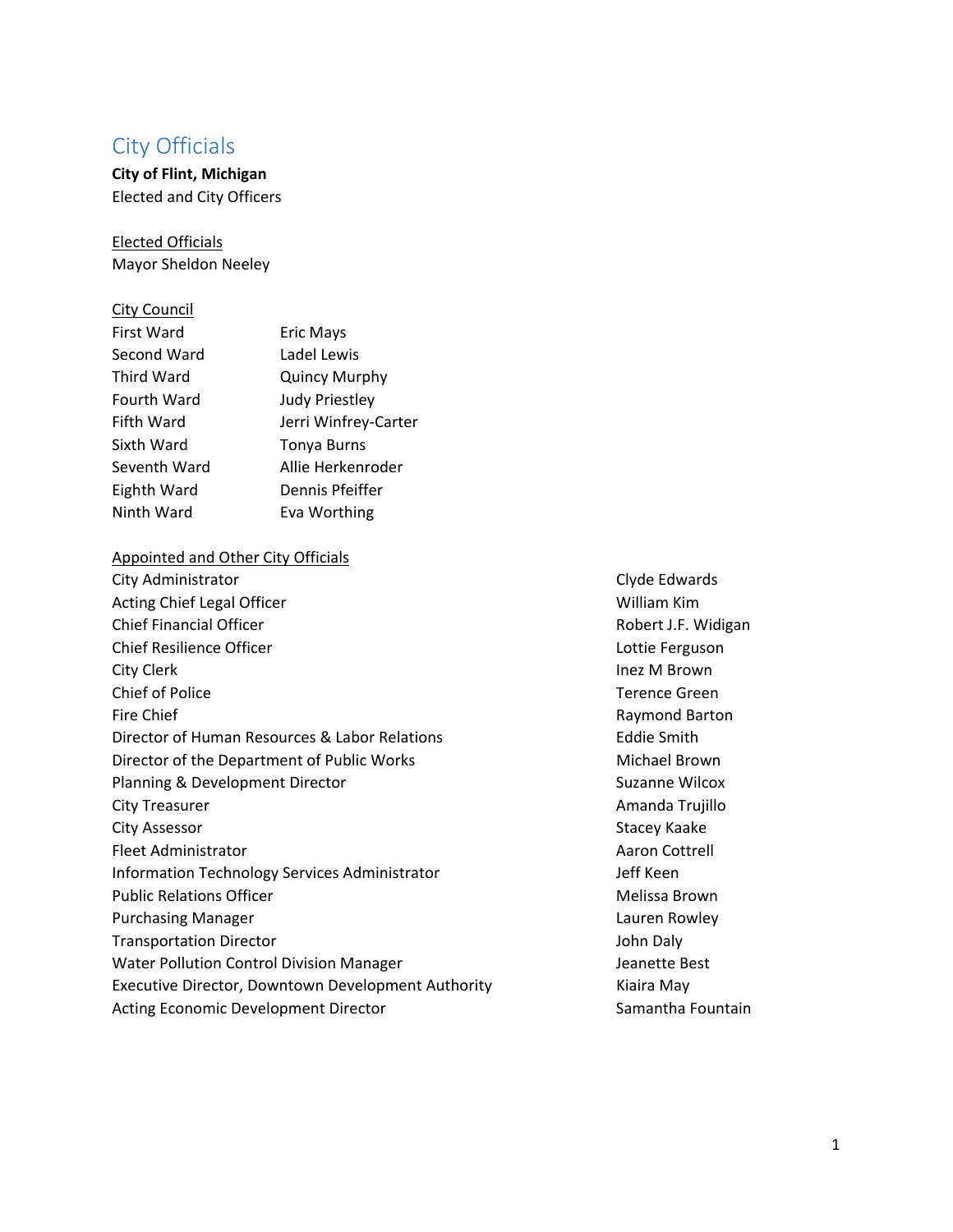## City Organizational Chart



Treasury & Customer Service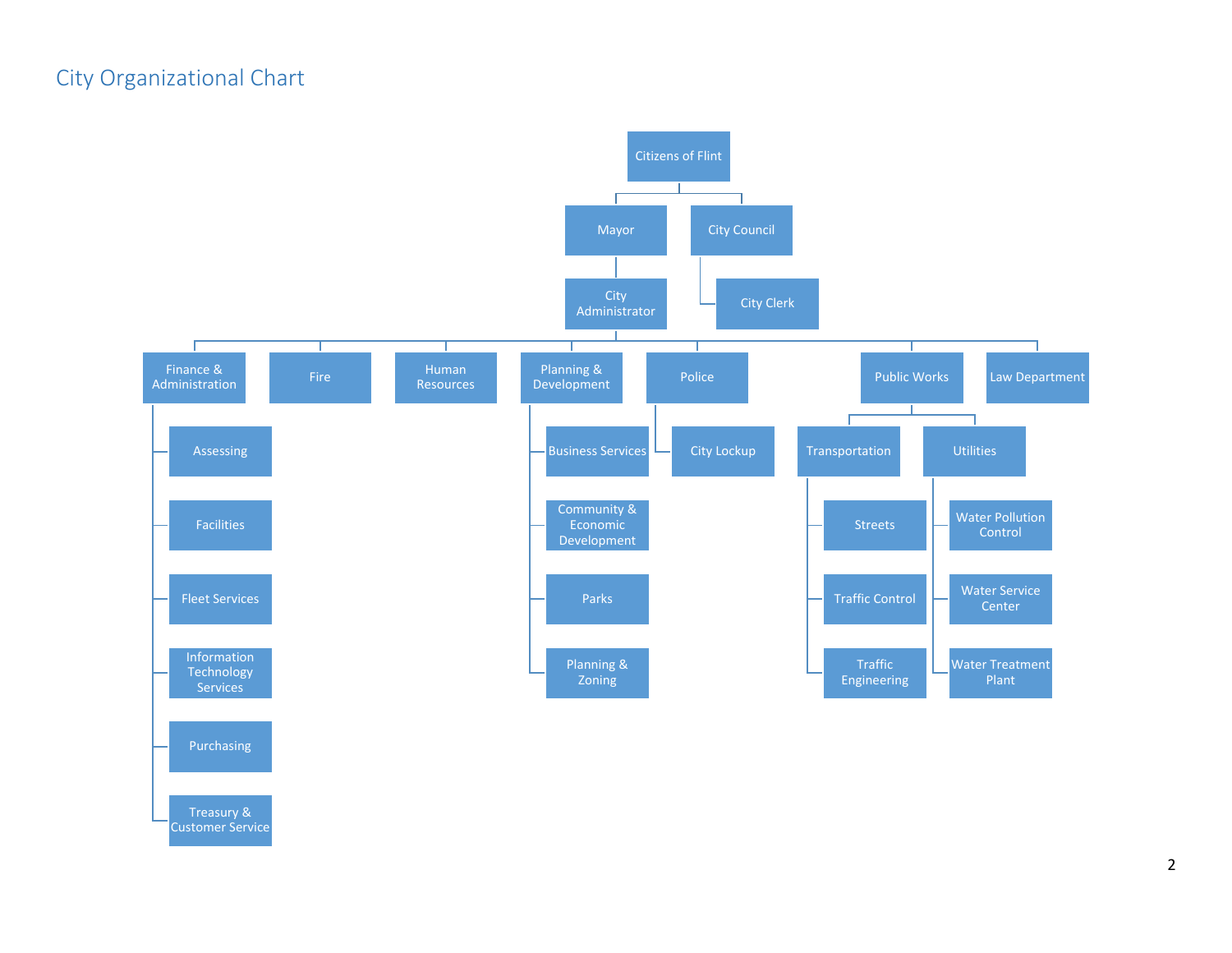## City of Flint Map and Wards

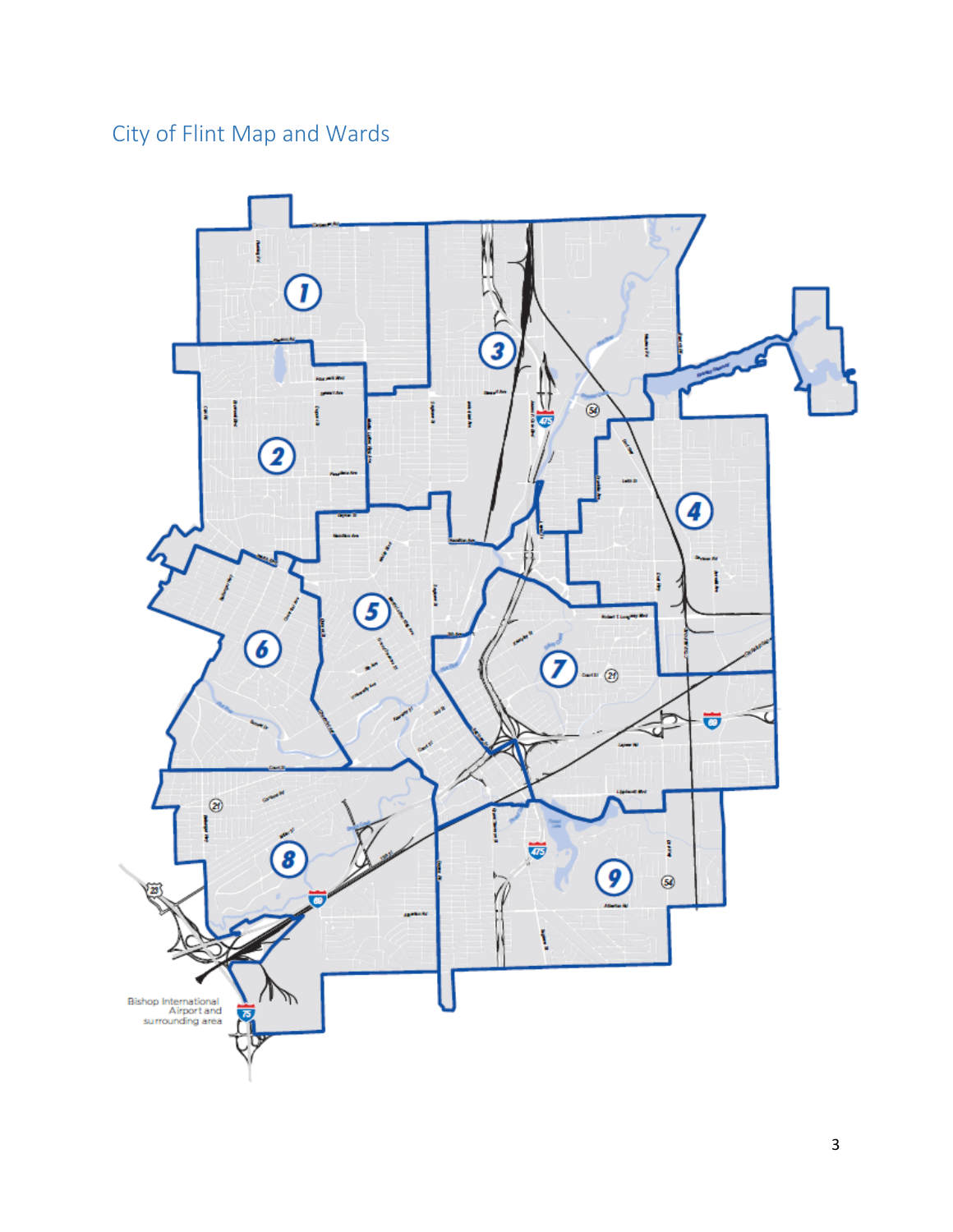# **CITY OF FLINT STRATEGIC PLAN**

**2023 - 2027**

*Setting a Sustainable Course for the City of Flint*

## **The Vision for the City Government of Flint**

A well-managed, financially stable, and accountable government focused on creating and maintaining a vibrant and growing community which will attract and retain residents, businesses, students, and visitors and improve our quality of life

## **The Mission of the City Government**

To assure that residents, businesses, students, and visitors in the City of Flint receive municipal services in a customer friendly, financially responsible, and equitable manner in order to insure equality of opportunity for all persons

## **The Goals**

In order to operate per our Mission and realize our Vision, residents, businesses, students and visitors can expect that the City of Flint will:

- 1. The City will operate in an open and financially sustainable manner, including improving citizen access, focusing on measurable results, improving the City's financial position, and eliminating accumulated deficits
- 2. The City will provide a highly trained and professional staff of elected leaders, appointed officials, and employees
- 3. The City will provide for a safe, secure, and healthy environment in which to live, work, learn and play
- 4. The City will provide access to dependable, quality, and sustainable water and sewer
- 5. The City will provide access to an adequate and well-maintained transportation network for all modes of travel serving motorized, non-motorized, and pedestrian needs
- 6. The City will foster cooperation among business, non-profit, higher education, foundation partners, and residents to create a climate that supports economic development with a focus on small business and entrepreneurs in order to build local wealth and enhance the tax base
- 7. The City will seek partnerships with Local, State, and Federal governmental partners, and other private entities in order to maximize efficiencies and resources in meeting its Mission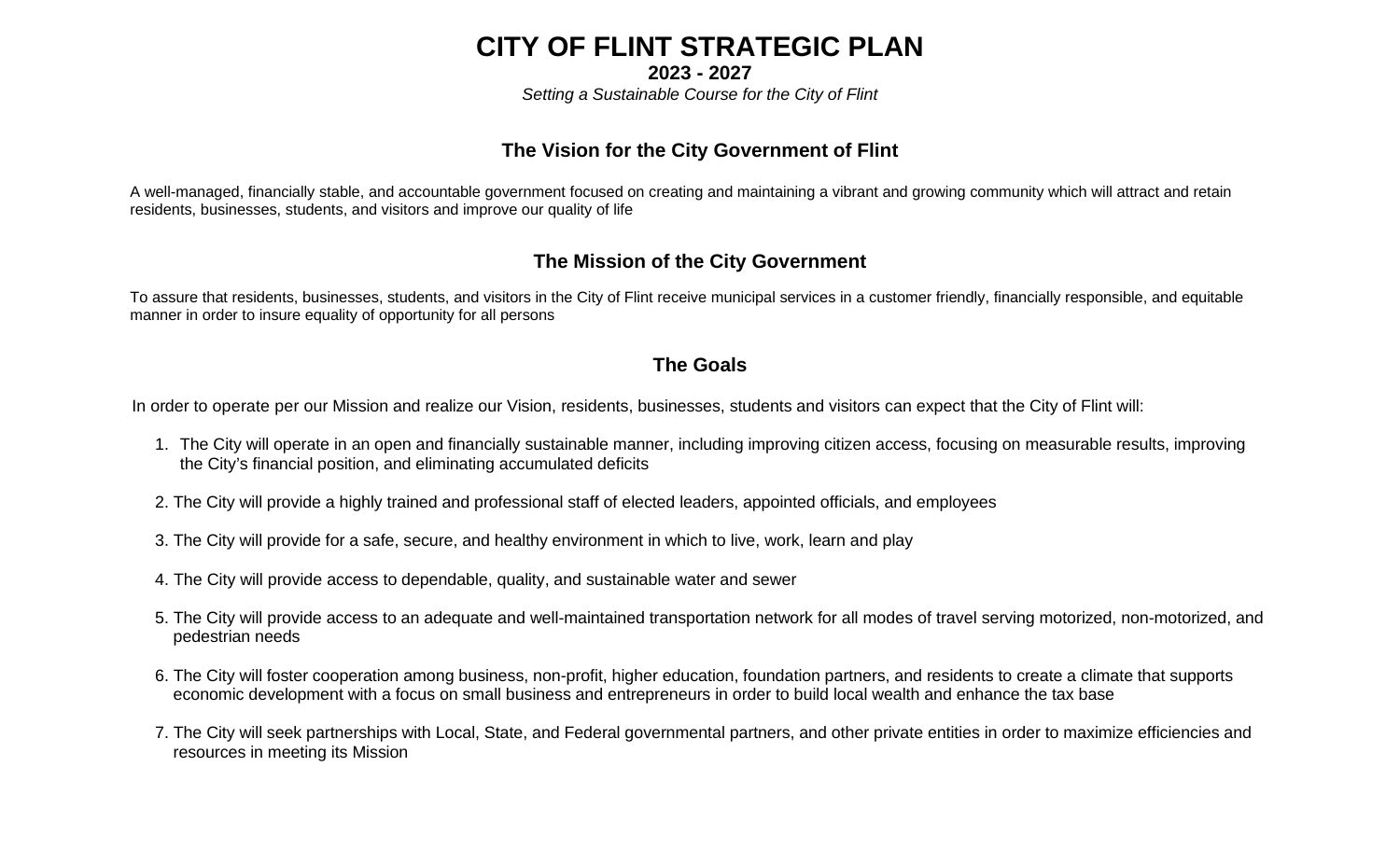## **CITY OF FLINT STRATEGIC PLAN 2023 – 2027** (continued)

- 8. The City will promote the equal protection of the law for each person in accordance with fundamental human rights. The City will adopt policies and ordinances to insure same
- 9. The City will ensure optimum practices in order to promote government transparency
- 10. The City will improve systems management processes to ensure better effectiveness of records management, storage, and access to City documents—to include improvements to City technology and the web site.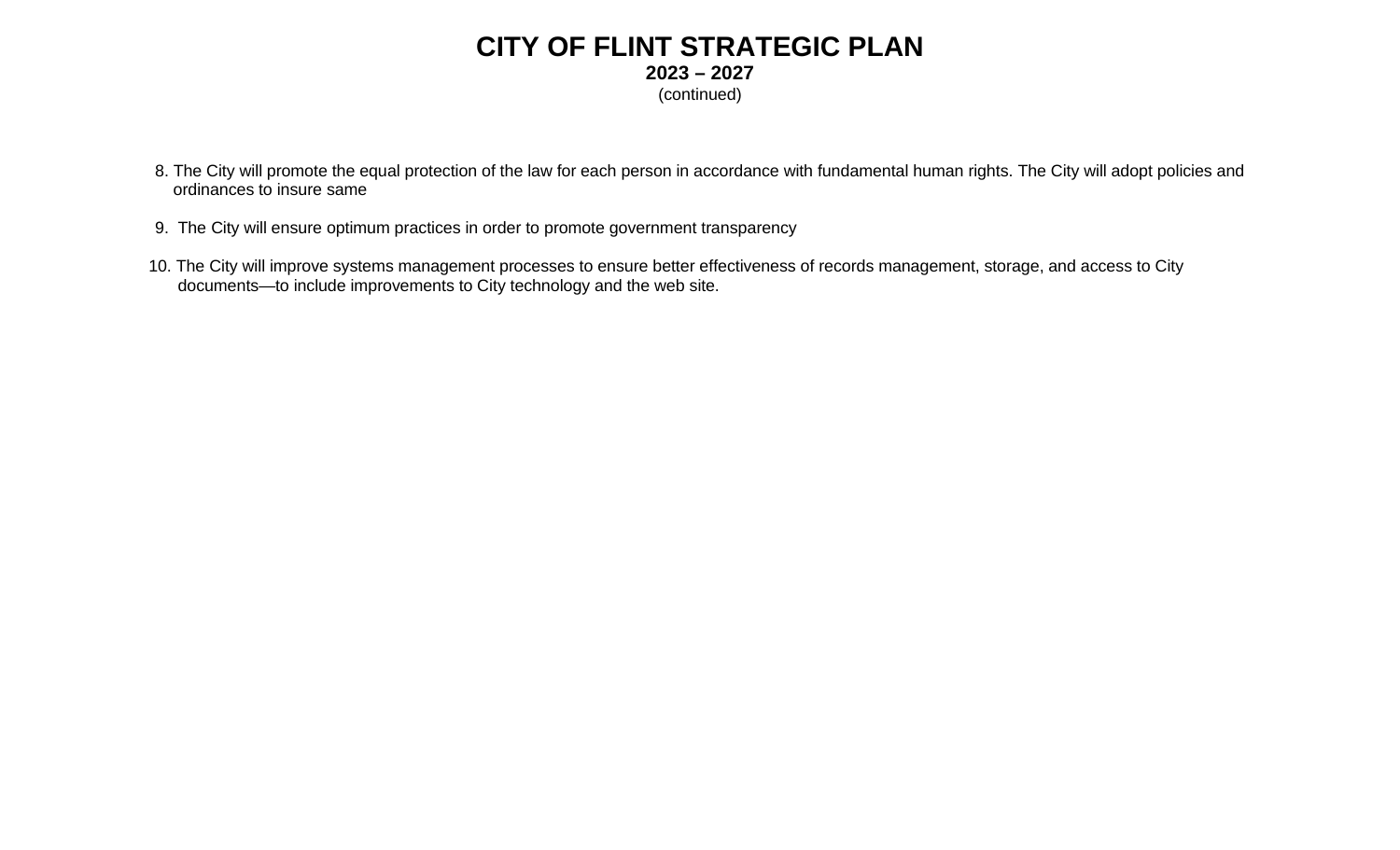## Transmittal Letter

To City Council Members and the Residents of Flint,

The past two years have seen extraordinary hardships in our city, state, and the country as we fought through a series of challenges, including a global pandemic, the subsequent recession, increasing pension contribution, historic levels of population decline, and continuing efforts to recover from the Flint water crisis. We will continue doing everything necessary to ensure we emerge from this pandemic together and enter a more robust and equitable economy.

At the same time, our local economy took a significant hit. According to the Michigan Bureau of Labor, the city's unemployment rate peaked at 45% in the spring of 2020. Since then, the unemployment rate has come down to a reported 7% but is still nearly twice as high as the national unemployment rate. Moreover, figures from the U.S. Census Bureau released in the summer of 2021 show the city saw a 21% population decline from 2010 to 2020. Today approximately 81,000 people live in Flint, the lowest since the 1910 Census. These economic realities have impacted both the revenue and spending sides of the city budget.

Even as we proactively deal with these current crises, we recognize that the city's financial challenges go back much further and include the historic state divestment in its cities and the failures of the state‐ appointed Emergency Managers (EMs) to address the underlying problems. Since 2005, the state of Michigan has shorted the city of Flint over \$100 million in revenue sharing payments. And the state's property tax limits (Proposal A and Headlee) mean Flint's tax base will not recover from the Great Recession that occurred over a decade ago until the 2040s.

The state of Michigan then attempted to fix these problems by developing a state policy to allow state takeovers and the use of EMs. The EMs claimed to address and fix Flint's problems. Instead, they provided short-term "solutions." Regrettably, the EMs failed to address legacy costs stemming from the pension and retiree health care systems, which is the biggest financial hurdle the city of Flint faced and continues to face today. Rather than fix the problem, the state‐appointed EM exited by temporarily balancing the books by receiving a \$7 million emergency loan and then turning the issues over to a Receivership Transition Advisory Board (RTAB). The EMs and the RTAB continued the lousy practice of borrowing from the Water and Sewer funds to shore up the general fund. These past accounting gimmicks led to the buildup of a \$24 million "fantasy general fund balance" by FY 2019.

The RTAB and the State knew the problems were bad with the Flint pension system. In a letter in the spring of 2017, then Chief Financial Officer David Sabuda wrote to the Michigan Department of Treasury that, "Quite frankly, failure to fill the funding gap between the actuarial requested contributions as compared to what the City can afford to contribute will leave the City of Flint defined benefit pension system with almost no assets in ten to twelve years." Sabuda then wrote that he was requesting state assistance to bail out the Flint pension system saying, "Due to this extraordinary circumstance, the City is requesting that the State Treasury go through oursix actuary funding scenarios and determine if the State will assist the City of Flint with a cash infusion to ensure assets are on hand in the future so the City can pay pension benefits to current and future City of Flint retirees."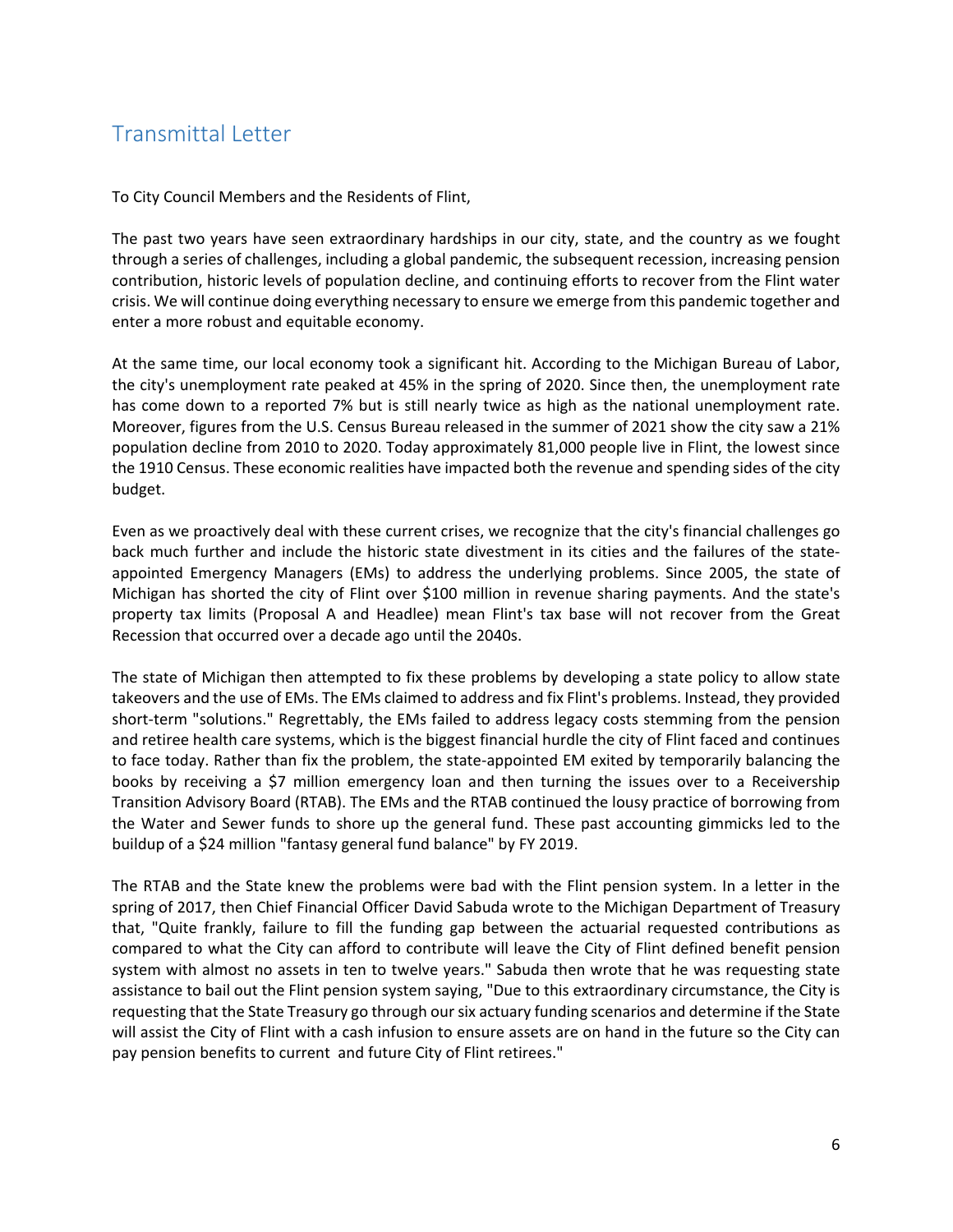According to RTAB meeting minutes in 2017, the RTAB acknowledged that the pension system was in serious trouble. It was widely discussed at that time that the City's pension contributions needed to double at that time from \$20 million a year to \$40 million and then slowly fall to the mid‐\$30 million range for several years. It was clearly perceived that the City could not afford this increase in contribution. The RTAB solution was to 1) kick the can down the road for five years to 2021 and 2) hope that with increased sewer and water collection rates that those systems could pay a huge (and disproportionate) share of the pension costs. In other words, there was no real solution other than a delay tactic. Essentially, the RTAB facilitated the plan for the City to "kick the can down the road."

Today, for FY2022 and FY2023, the pension contribution remains about \$32 million and is projected to increase to \$40 million in FY2024. This drastic increase makes pension contributions our most significant expense in the city budget.

The outcome of these challenges is that the City of Flint faces an ongoing structural General Fund budget deficit of a \$14 million reduction to fund balance in FY2023. This continues to grow to a \$20 million reduction to fund balance in FY2024. In FY2023, we address this structural deficit with the use of some one‐time fixes available to use due to poor accounting practices from the past. However, this does not fix the overall problem, and in FY2024, we are still projecting a significant deficit in the General Fund. The state of Michigan, its EMs, and the RTAB Board failed the residents of Flint. Those failures resulted in these ongoing structural budget deficits. This administration willseek a better path forward as we strive to build a partnership with the Flint City Council and the residents of Flint.

On March 1, 2022, the Michigan House of Representatives passed HB 5054 that would provide \$1.15B in state general fund resources to be utilized for direct assistance to municipalities to help pay down municipal pension debt. There will be two parts to the grant program: \$900M will be used to bring all pensions that are less than 60% funded up to 60% funded, and \$250M will be provided to pensions that are 60% funded or greater. This administration will continue to monitor proposed legislation and work with our partners in Lansing to ensure the result provides an affordable path forward for the City to pay pension benefits to retirees.

#### **The Path Forward**

With this context, this proposed city budget represents an expression of my values and priorities as we collectively work to maintain city services and improve the lives of our residents. In this environment and with these sets of challenges, I present to you my FY2023 and FY2024 budget. This administration will continue to address these decades‐old structural problems that others failed to address. This budget reflects that reality. This is a balanced budget for FY 2023-2024. However, we can see our City will soon face a deficit unless drastic corrective actions are taken. This means that we must work together in a spirit of partnership to address these upcoming financial challenges. We will continue to approach all things using our three-point strategy: Prayer, Planning, and Partnership. With that in mind, we are working together with our friends in philanthropy and bringing together some of the state's leading experts in municipal finance to develop a long‐term strategy to address legacy costs. Listed below are some highlights of this FY 2023.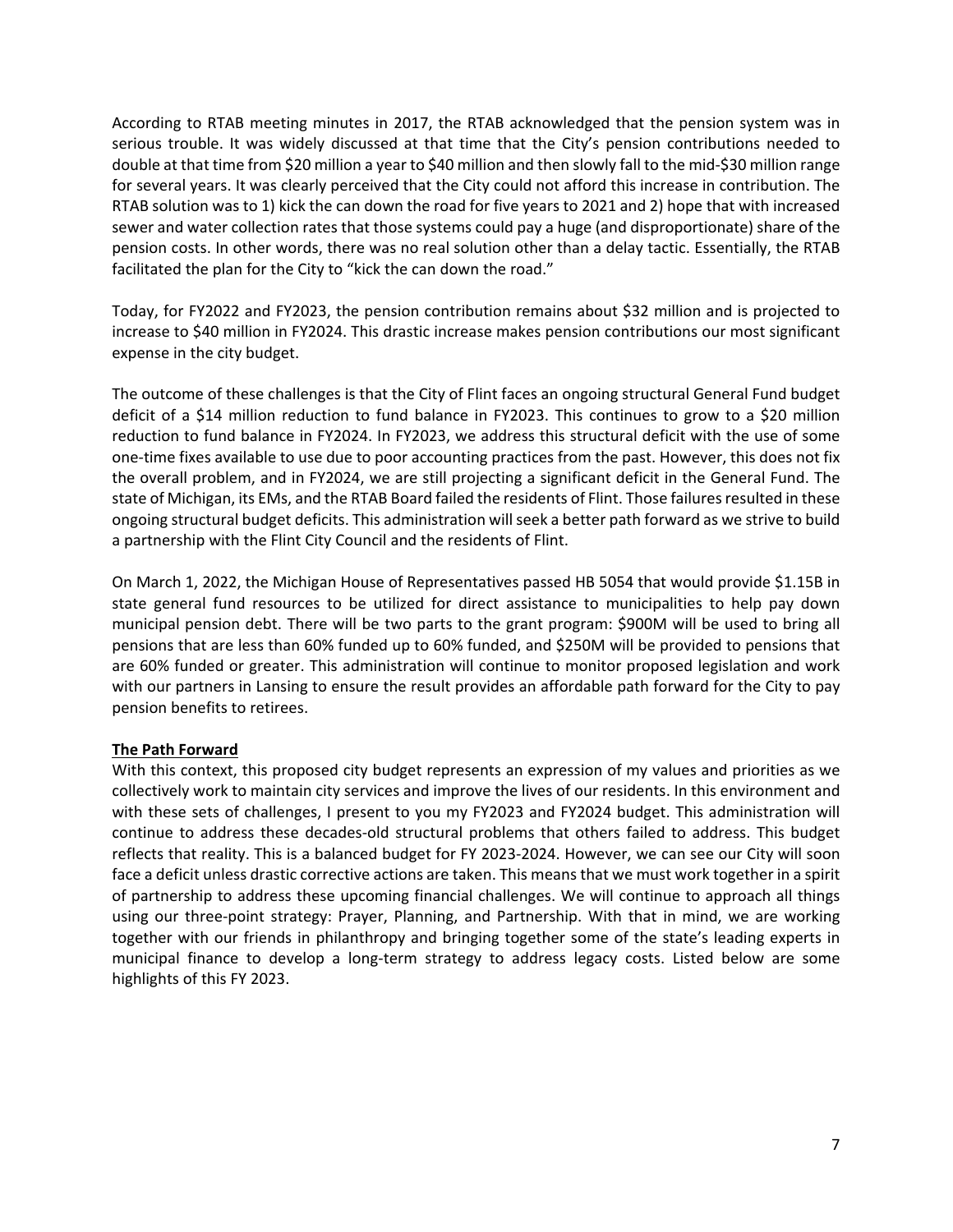This budget seeks to invest in critical resources needed for our community:

- Maintains investments in critically needed Police and Fire department staffing to ensure the ongoing implementation of public safety initiatives
- Invests ongoing and additional resources in the fight against blight
- Maintains overall staffing and current services across the city to ensure the delivery of critical public services in this time of need
- Continues to invest in the Ombudsman's Office, Civil Service Commission, and Clerk's Office & Elections to ensure the effective functioning of city government and local democracy
- Pays the constitutionally mandated pension payment to provide for city retirees

This is a transparent budget:

- Revenue projections are based on current economic trends and recent historical experience per best practice
- Spending projections are based on what it truly costs to operate the City of Flint government and to provide critical public services in an as efficient manner as possible
- Internal Services Funds (data processing fund, fringe benefit fund, motor pool fund, and selfinsurance fund) are being operated based on current services only with no accumulation of cash going forward
- The decline in the General Fund balance is concerning but is since the city is now being forced to recognize the true cost of running city government.

Again, this is a balanced budget. I look forward to working with you to finalize and implement this budget while also recognizing that we still have a lot of work ahead of us to bring true financial stability to our community. The time is now. Hard decisions, good decisions need to be made for the betterment of our community.

Sincerely, Mayor Sheldon Neeley City of Flint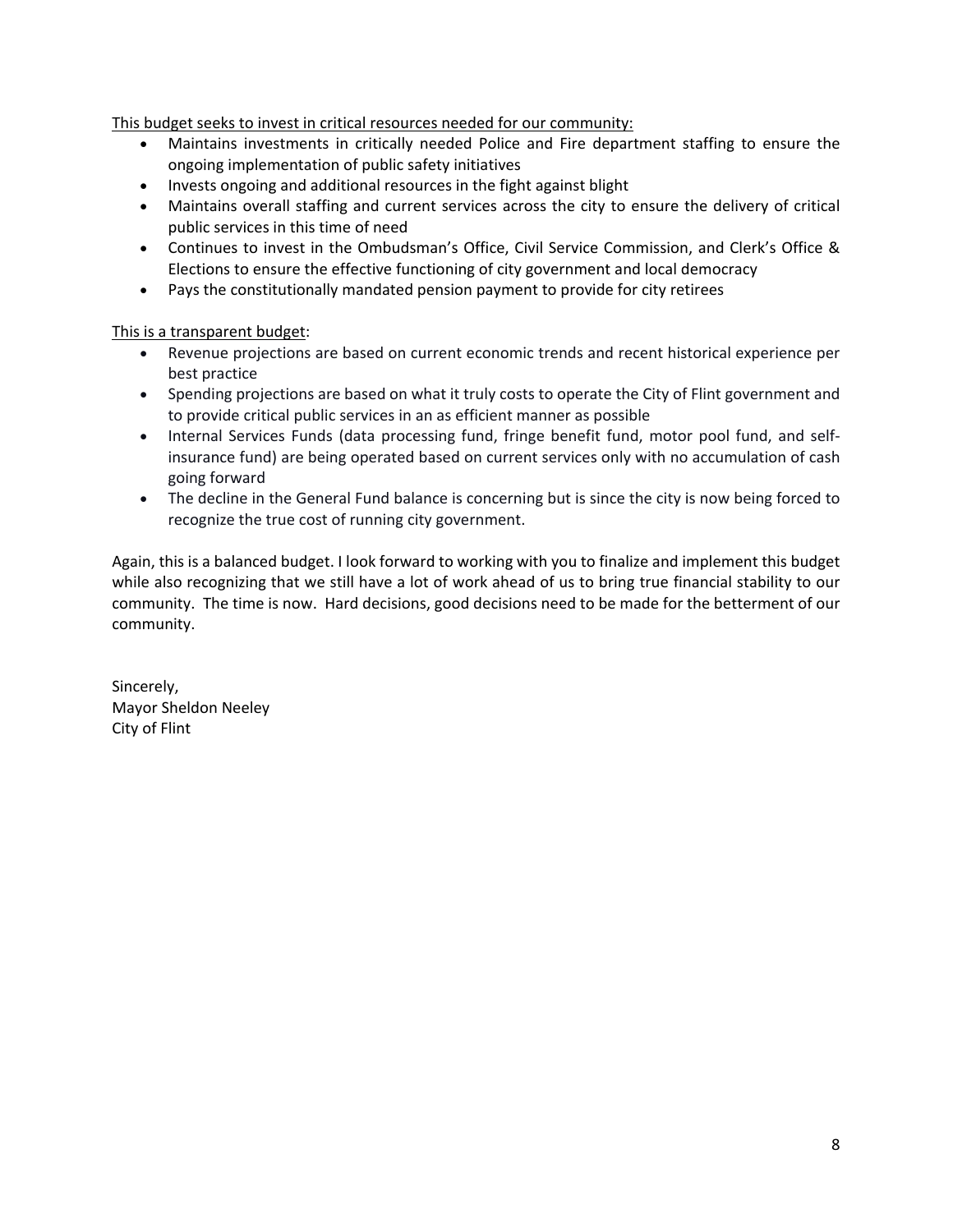| <b>City of Flint</b>              | 101          | 202           | 203          | 205                  | 207                      | 208                   |  |
|-----------------------------------|--------------|---------------|--------------|----------------------|--------------------------|-----------------------|--|
| FY2023 Proposed Budget            | General Fund | Major Street  | Local Street | <b>Public Safety</b> | Neighborhood<br>Policing | Parks &<br>Recreation |  |
| Revenue                           |              |               |              |                      |                          |                       |  |
| Property Taxes                    | 6,350,100    |               |              | 4,999,600            | 1,666,600                | 417,100               |  |
| <b>Income Taxes</b>               | 14,000,000   |               |              |                      |                          |                       |  |
| <b>State Revenue</b>              | 21,815,299   | 11,947,316    | 3,224,595    | 284,000              | 95,000                   | 32,000                |  |
| Charges for Services Rendered     | 7,315,115    | 21,500        |              | 40,000               | 30,000                   |                       |  |
| License, Permits & Franchise Fees | 1,000,000    |               |              |                      |                          |                       |  |
| Fines & Forfeitures               | 52,000       |               |              |                      |                          |                       |  |
| Contribution                      |              |               | 535,000      |                      |                          |                       |  |
| Interest Income                   | 57,307       | 13,192        | 7,080        | 1,658                | 1,860                    | 480                   |  |
| Other Revenue                     | 122,260      | 82,500        | 126,180      |                      |                          | 1,800                 |  |
| Transfer In                       |              |               |              |                      |                          |                       |  |
| <b>Total Revenue</b>              | 50,712,081   | 12,064,508    | 3,892,855    | 5,325,258            | 1,793,460                | 451,380               |  |
| <b>Expense</b>                    |              |               |              |                      |                          |                       |  |
| <b>Personnel Services</b>         | 23,523,177   | 1,869,659     | 1,726,037    | 2,254,429            | 1,129,562                | 74,942                |  |
| Pension & OPEB                    | 24,186,582   | 1,182,521     | 1,080,999    | 2,147,344            | 690,218                  | 42,381                |  |
| Supplies & Operating Expenses     | 16,842,751   | 13,094,893    | 3,538,320    | 790,564              | 350,469                  | 667,892               |  |
| Capital Outlay                    | 238,000      | 891,000       | 745,110      |                      |                          |                       |  |
| Debt Service                      |              | 181,253       | 62,633       |                      |                          |                       |  |
| Transfer Out                      | 15,641       |               |              |                      |                          |                       |  |
| Total Expense                     | 64,806,151   | 17,219,326    | 7,153,099    | 5,192,337            | 2,170,249                | 785,215               |  |
| Change in Fund Balance            | (14,094,070) | (5, 154, 818) | (3,260,244)  | 132,921              | (376, 789)               | (333, 835)            |  |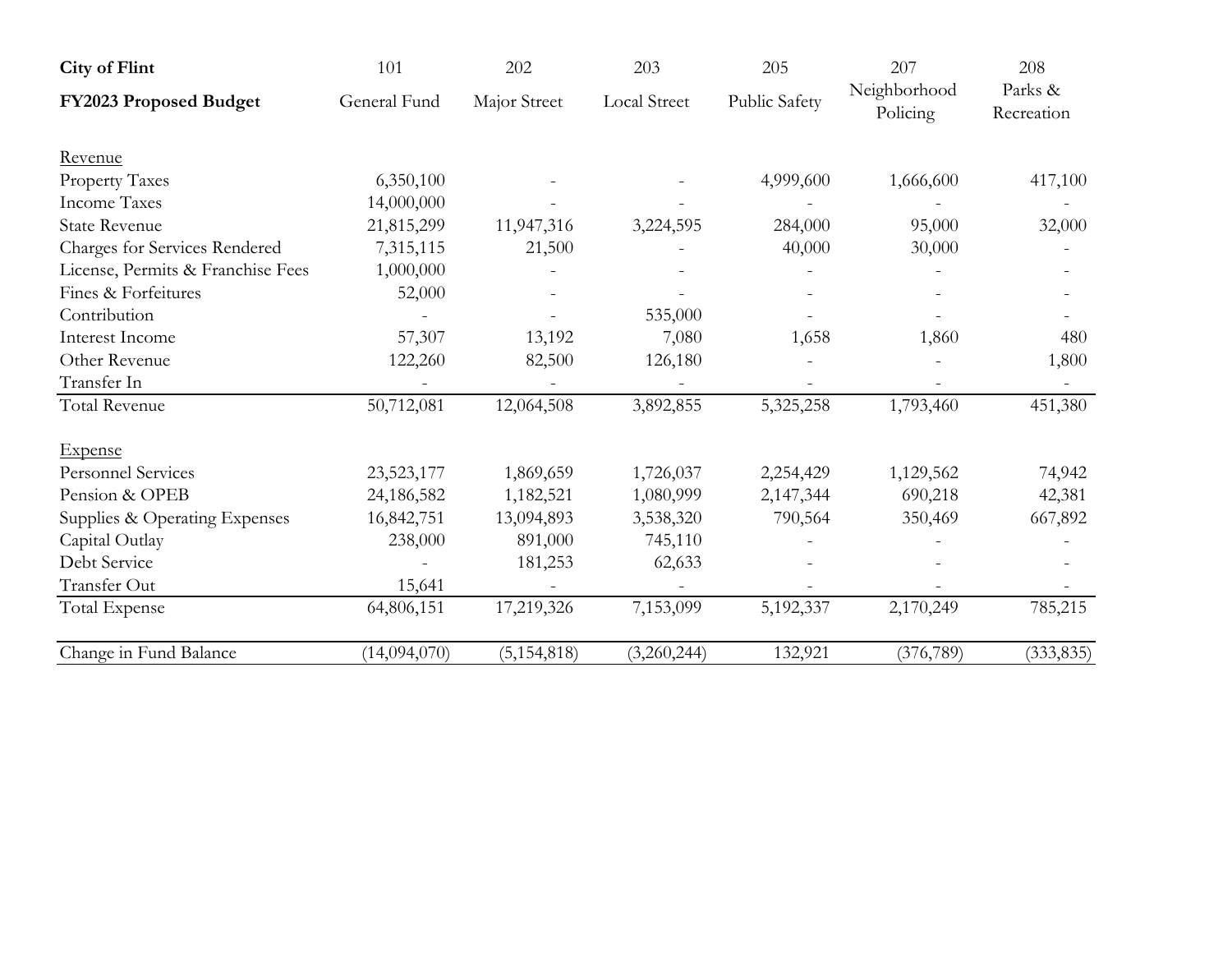| <b>City of Flint</b>              | 219                    | 226                 | 246                          | 265                     | 295                  | 301                     |
|-----------------------------------|------------------------|---------------------|------------------------------|-------------------------|----------------------|-------------------------|
| FY2023 Proposed Budget            | <b>Street Lighting</b> | Waste<br>Collection | <b>EDA</b> Revolving<br>Loan | Drug Law<br>Enforcement | Section 108<br>Loans | General Debt<br>Service |
| Revenue                           |                        |                     |                              |                         |                      |                         |
| Property Taxes                    | 2,908,210              | 6,792,169           |                              |                         |                      |                         |
| <b>Income Taxes</b>               |                        |                     |                              |                         |                      |                         |
| <b>State Revenue</b>              |                        |                     |                              |                         |                      |                         |
| Charges for Services Rendered     |                        |                     |                              |                         | 450                  |                         |
| License, Permits & Franchise Fees |                        | 1,500               |                              |                         |                      |                         |
| Fines & Forfeitures               |                        |                     |                              |                         |                      |                         |
| Contribution                      |                        |                     |                              |                         |                      |                         |
| Interest Income                   | 4,205                  | 2,503               | 225                          | 1,204                   | 201,120              | 472                     |
| Other Revenue                     |                        |                     |                              |                         | 505,000              |                         |
| Transfer In                       |                        |                     |                              |                         | 15,641               | 1,698,981               |
| Total Revenue                     | 2,912,415              | 6,796,172           | 225                          | 1,204                   | 722,211              | 1,699,453               |
| <b>Expense</b>                    |                        |                     |                              |                         |                      |                         |
| <b>Personnel Services</b>         | 29,273                 | 76,506              |                              | 159,341                 |                      |                         |
| Pension & OPEB                    | 12,624                 | 41,479              |                              |                         |                      |                         |
| Supplies & Operating Expenses     | 2,870,518              | 6,678,187           | 426,275                      | 64,000                  | 450                  |                         |
| Capital Outlay                    |                        |                     |                              | 75,000                  |                      |                         |
| Debt Service                      |                        |                     |                              |                         | 696,318              | 1,698,981               |
| Transfer Out                      |                        |                     |                              |                         |                      |                         |
| Total Expense                     | 2,912,415              | 6,796,172           | 426,275                      | 298,341                 | 696,768              | 1,698,981               |
| Change in Fund Balance            |                        |                     | (426, 050)                   | (297, 137)              | 25,443               | 472                     |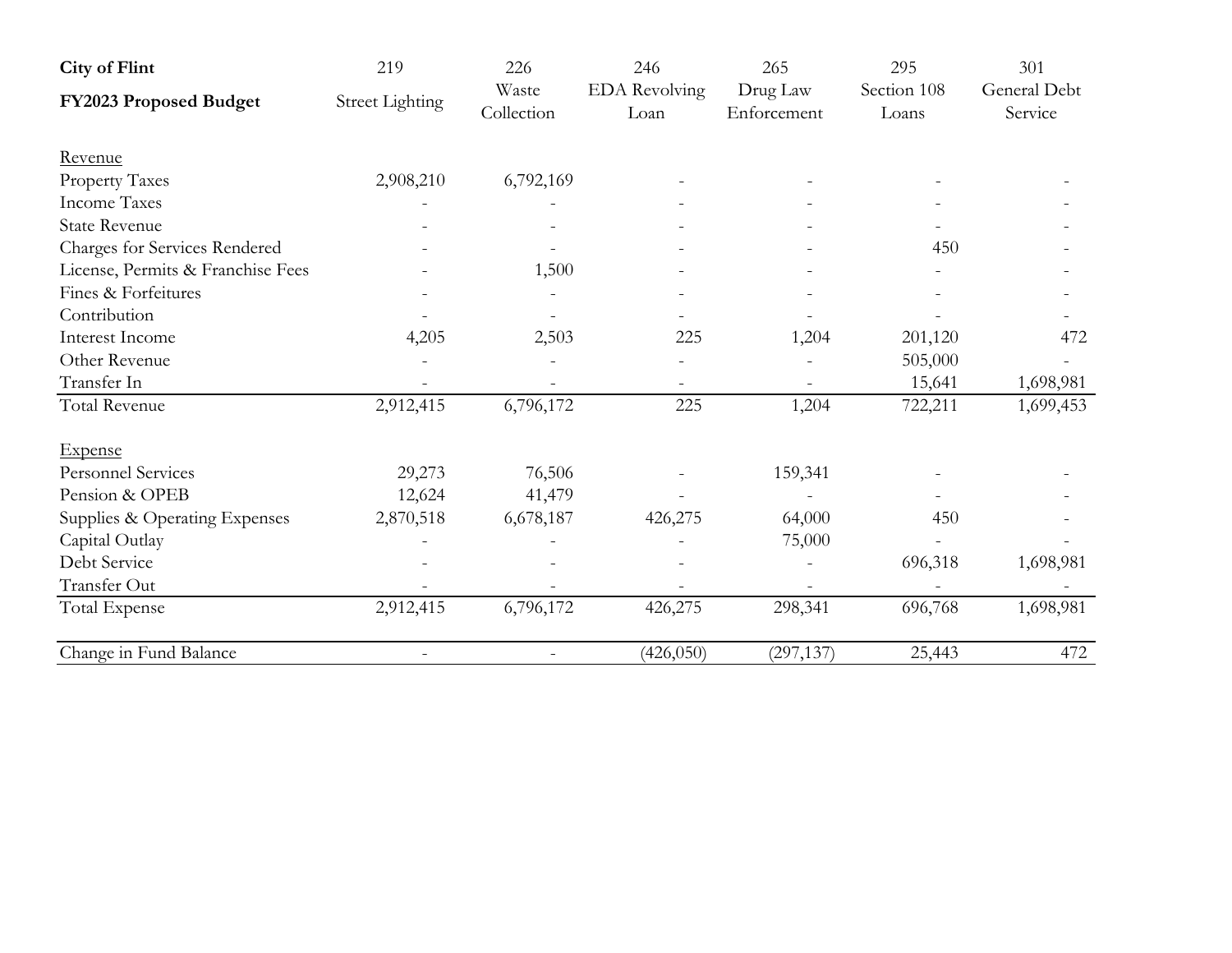| <b>City of Flint</b>              | 402                   | 542                    |                       | 590         | 591         |                     |
|-----------------------------------|-----------------------|------------------------|-----------------------|-------------|-------------|---------------------|
| FY2023 Proposed Budget            | Public<br>Improvement | Building<br>Inspection | Governmental<br>Funds | Sewer       | Water       | Enterprise<br>Funds |
| Revenue                           |                       |                        |                       |             |             |                     |
| Property Taxes                    | 2,083,700             |                        | 25, 217, 479          |             |             |                     |
| <b>Income Taxes</b>               |                       |                        | 14,000,000            |             |             |                     |
| <b>State Revenue</b>              | 162,000               |                        | 37,560,210            |             |             |                     |
| Charges for Services Rendered     |                       | 14,000                 | 7,421,065             | 25,250,000  | 28,930,500  | 54,180,500          |
| License, Permits & Franchise Fees |                       | 1,300,000              | 2,301,500             | 20,000      |             | 20,000              |
| Fines & Forfeitures               |                       |                        | 52,000                | 650,000     | 835,000     | 1,485,000           |
| Contribution                      |                       |                        | 535,000               |             |             |                     |
| Interest Income                   | 2,518                 | 4,295                  | 298,119               | 49,884      | 30,730      | 80,614              |
| Other Revenue                     | 639,000               |                        | 1,476,740             | 57,000      | 38,600      | 95,600              |
| Transfer In                       |                       |                        | 1,714,622             |             |             |                     |
| Total Revenue                     | 2,887,218             | 1,318,295              | 90,576,735            | 26,026,884  | 29,834,830  | 55,861,714          |
| <b>Expense</b>                    |                       |                        |                       |             |             |                     |
| <b>Personnel Services</b>         |                       | 1,209,135              | 32,052,061            | 6,593,574   | 4,844,294   | 11,437,868          |
| Pension & OPEB                    |                       | 913,070                | 30,297,218            | 4,572,053   | 3,688,994   | 8,261,047           |
| Supplies & Operating Expenses     | 396,840               | 362,085                | 46,083,244            | 15,808,222  | 20,523,139  | 36,331,361          |
| Capital Outlay                    | 1,300,000             | 500,000                | 3,749,110             | 5,442,000   | 3,094,000   | 8,536,000           |
| Debt Service                      |                       |                        | 2,639,185             | 868,952     | 6,652,402   | 7,521,354           |
| Transfer Out                      | 1,698,981             |                        | 1,714,622             |             |             |                     |
| Total Expense                     | 3,395,821             | 2,984,290              | 116,535,440           | 33,284,801  | 38,802,829  | 72,087,630          |
| Change in Fund Balance            | (508, 603)            | (1,665,995)            | (25, 958, 705)        | (7,257,917) | (8,967,999) | (16, 225, 916)      |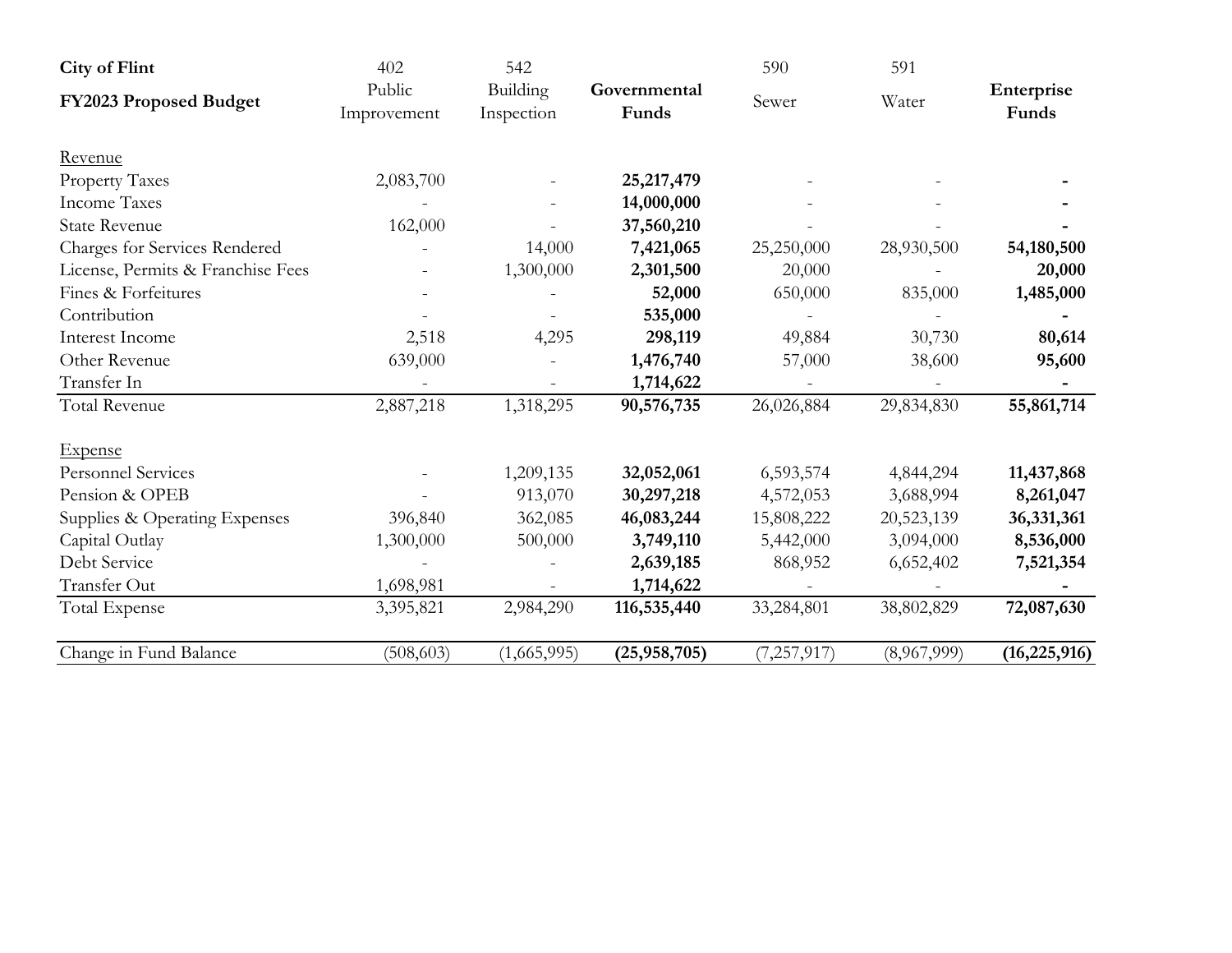## Pension Costs

The City of Flint is responsible for making employer contributions to ensure adequate funding for the City's pension and retiree healthcare commitments. The City's annual pension contribution to MERS has increased dramatically in the last ten years, including an increase to \$40 million projected for FY2024. The increases are caused by the steadily decreasing asset base of the pension system, as the employer contributions and investment earnings do not cover the pension payments to retirees of over \$50 million a year. These costs and cost increases are largely borne by the General Fund, and to a lesser extent by the Water and Sewer funds. The costs for pension and other post-employment benefits are one of the most important budget challenges for the City. If nothing is done to address the increasing annual pension contribution, the city will face debilitating financial hardship.

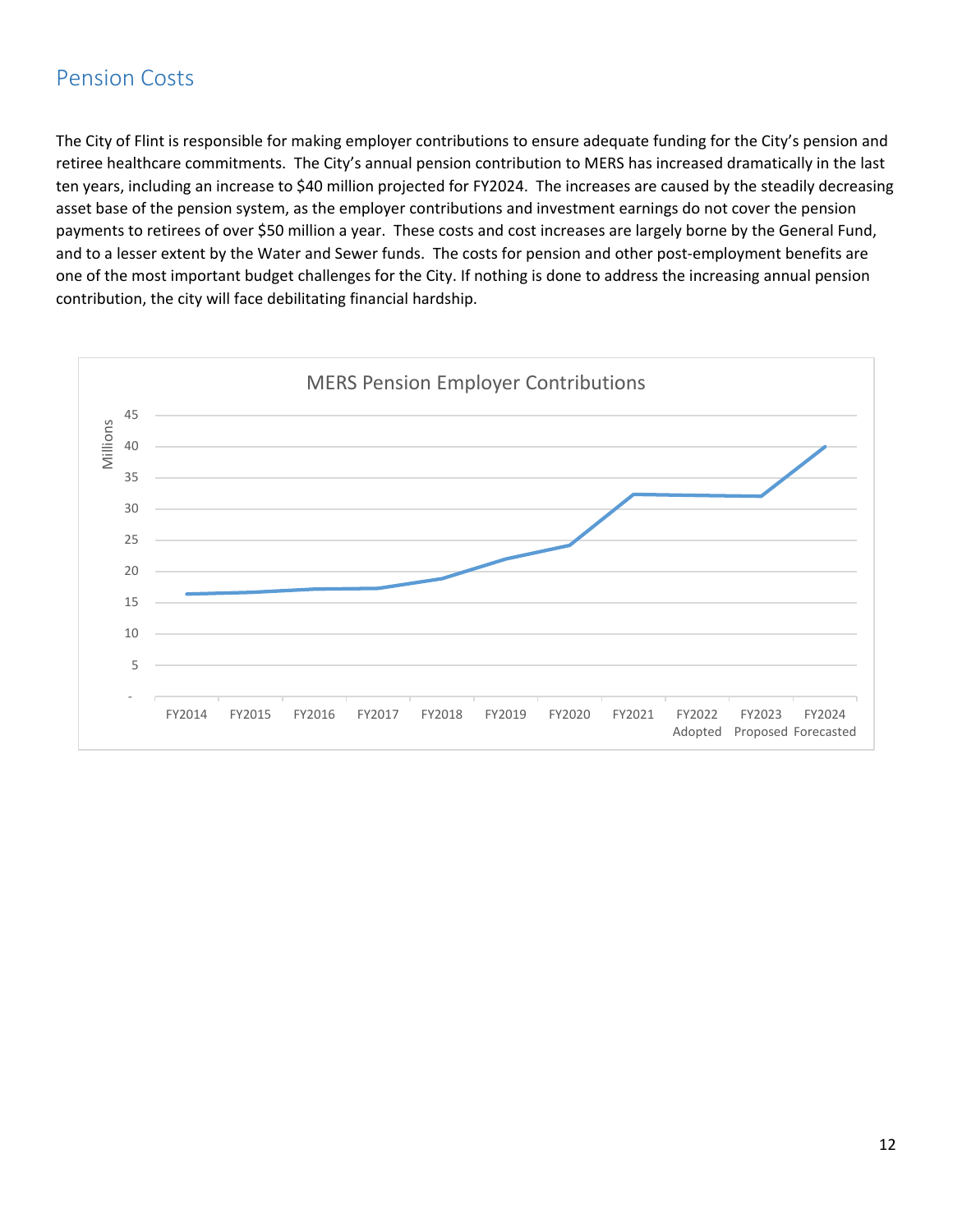## Taxes and Fees

The City of Flint collects various revenues to support the services it provides. Some of the revenues collected by the City are based on specific rates and fees, including property taxes, income taxes, and water and sewer rates.

Property taxes make up a significant amount of revenue for the City in the General Fund and multiple Special Revenue funds. As the chart below reveals, the city faced a major decline in overall taxable value due to the Great Recession from 2008 and 2009. Since 2014, the city tax base has stabilized. Property tax billing takes place twice during the year: July and December. The City has seen a 3-4% growth rate in the taxable property value over the last few years. For future projections, the City Assessor estimates an increase of 2‐3% of taxable property value each year. The second chart shows the largest property taxpayers in the city of Flint as of FY2021.



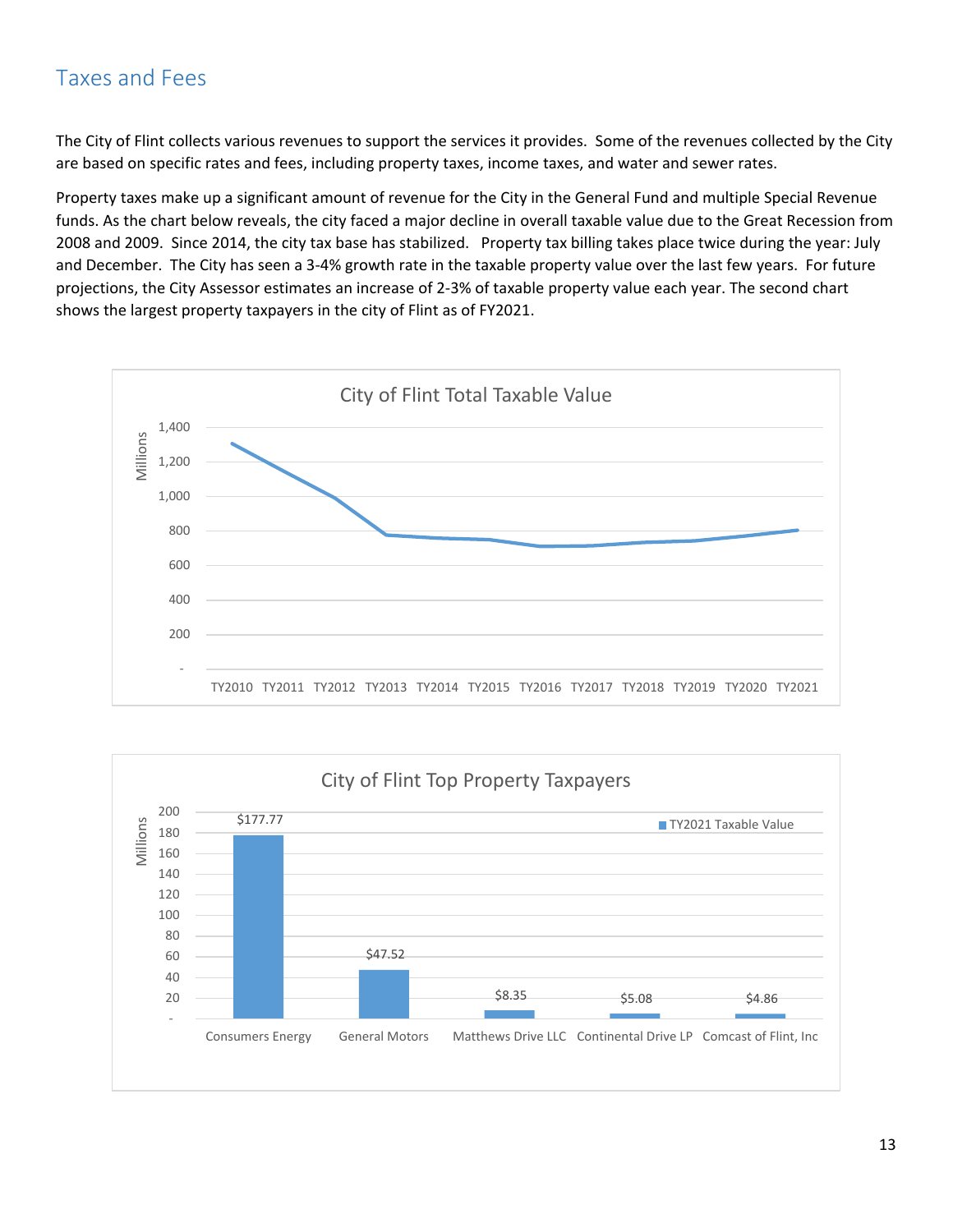#### **Taxes and Fees, Continued**

The City collects a local income tax level of 1% from residents and 0.5% from non-residents who work in the City. The incomes taxes are included in the General Fund revenue.

The City collects a special assessment, per parcel, to cover the costs of street lights. This revenue is in the Street Lights Fund. The FY2023 budget includes a decrease in the street light rate.

The City collects a special assessment, per residential parcel, to cover the costs of waste collection. This revenue is in the Waste Collection Fund. The FY2023 budget includes an increase in the waste collection rate.

The City collects user charges for sewer and water services. This revenue is in the Sewer and Water Funds. The City is evaluating the rate structure with the intent of reducing economic hardship to residents.

See Master Fee Schedule in the budget resolutions for a full list.

| Rate                                            | <b>FY2022</b> | FY2023   |
|-------------------------------------------------|---------------|----------|
| <b>Property Taxes</b>                           |               |          |
| <b>General Operating</b>                        | 7.50          | 7.50     |
| <b>Public Safety</b>                            | 6.00          | 6.00     |
| Neighborhood Policing                           | 2.00          | 2.00     |
| Parks & Recreation                              | 0.50          | 0.50     |
| Public Improvement                              | 2.50          | 2.50     |
| <b>Public Transportation</b>                    | 0.60          | 0.60     |
| <b>Total City Millage</b>                       | 19.10         | 19.10    |
|                                                 |               |          |
| <b>DDA Millage</b>                              | 1.8806        | 1.8806   |
|                                                 |               |          |
| <b>Income Taxes</b>                             |               |          |
| Resident                                        | 1.0%          | 1.0%     |
| Non-Resident                                    | 0.5%          | 0.5%     |
|                                                 |               |          |
| <b>Special Assessments</b>                      |               |          |
| <b>Street Lights</b>                            | \$101.00      | \$72.18  |
| <b>Waste Collection</b>                         | \$167.47      | \$202.56 |
|                                                 |               |          |
| <b>Utility Rates</b>                            |               |          |
| <b>Water Service Charge</b>                     | \$28.69       | \$28.69  |
| For Residential 34" meter                       |               |          |
| Water Metered (per CCF)                         | \$6.19        | \$6.19   |
| For City 0-35 CCF                               |               |          |
| Sewer Service Charge                            | \$28.69       | \$28.69  |
| For Residential 34" meter                       |               |          |
| Sewer Metered (per CCF)<br>For City Residential | \$4.312       | \$4.312  |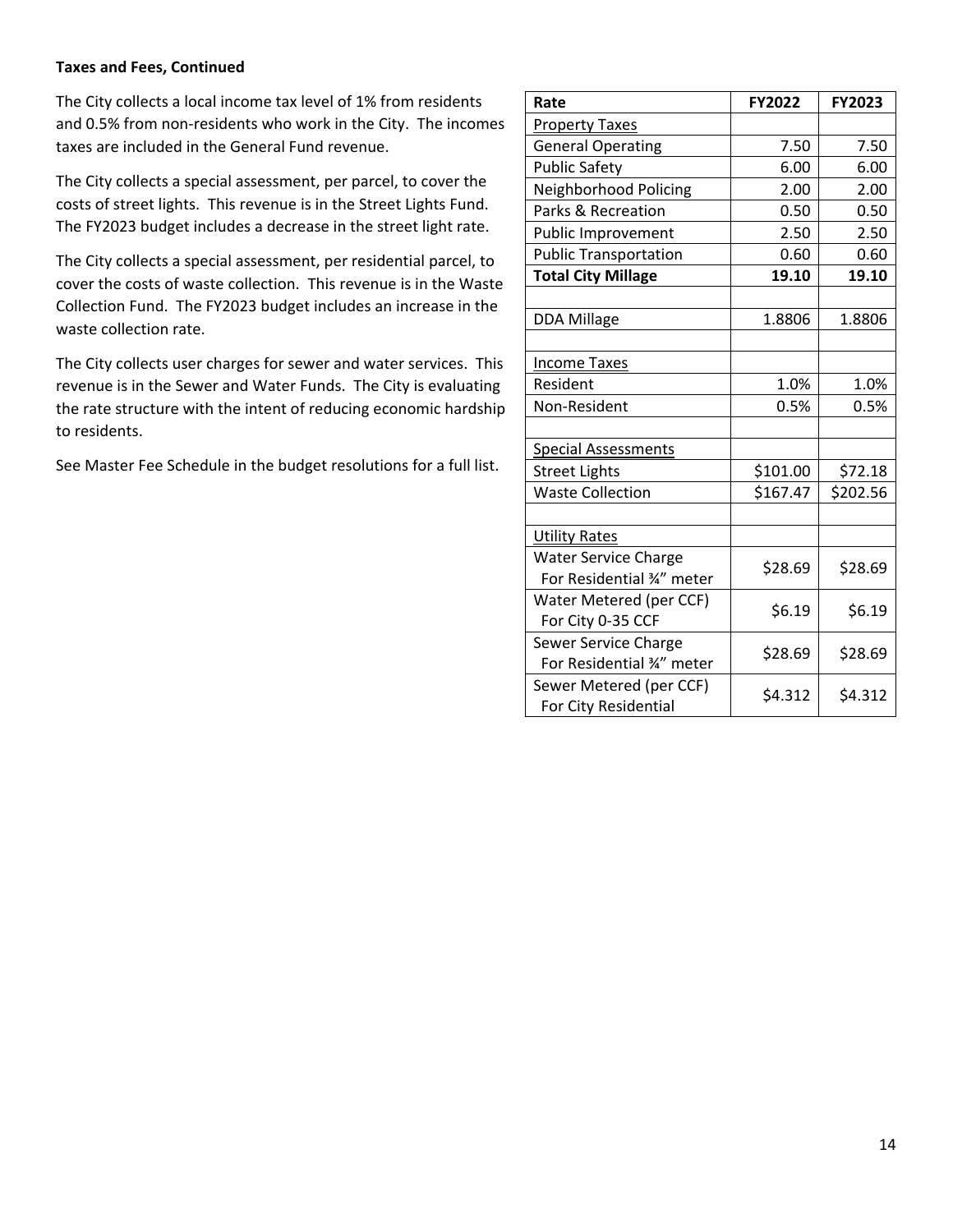## Governmental Funds

In addition to the General Fund, governmental funds include special revenue funds, debt service funds, and capital improvement funds. Special revenue funds account for and report the proceeds of specific revenue sources that are restricted or committed to expenditure for specified purposes other than debt service or capital projects and require separate accounting because of legal or regulatory provisions or administrative requirements. Debt service funds are used to account for and report financial resources that are restricted, committed, or assigned to expenditure for principal, interest, and related costs.

City of Flint – Governmental Funds General Fund Major Streets Fund Local Streets Fund Public Safety Fund Neighborhood Policing Fund Parks & Recreation Fund Street Lights Fund Waste Collection Fund EDA Revolving Loan Fund Drug Law Enforcement Fund Section 108 Loans Fund General Debt Service Fund Public Improvement Fund Building Inspection Fund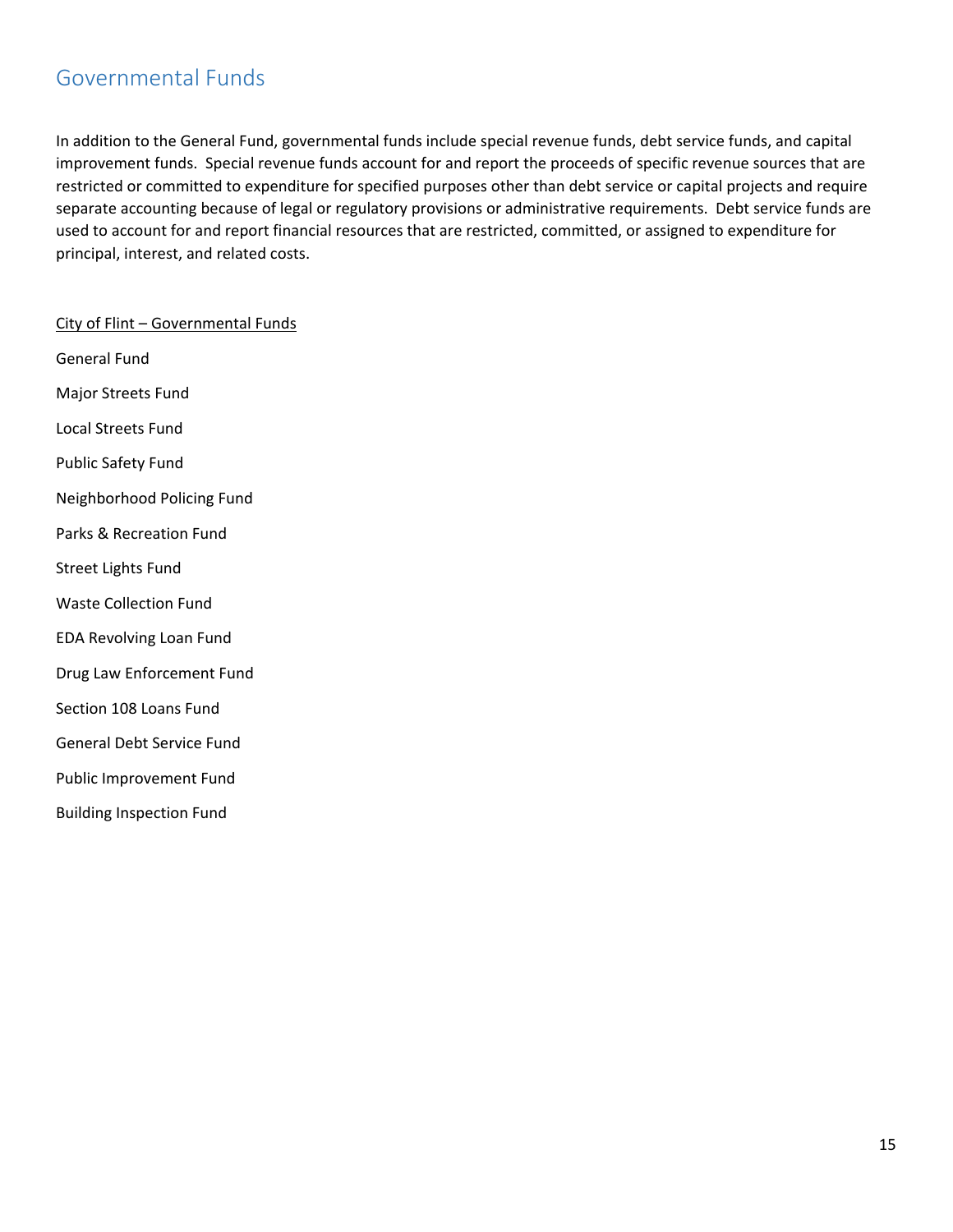The General Fund is the City's primary operating fund. It accounts for all the financial resources of the primary government, except those accounted for and reported in another fund.



| <b>General Fund</b>                           | FY2020        | FY2021        | FY2022         | FY2023         | FY2024            |
|-----------------------------------------------|---------------|---------------|----------------|----------------|-------------------|
|                                               | <b>Actual</b> | <b>Actual</b> | <b>Adopted</b> | Proposed       | <b>Forecasted</b> |
| <b>Revenue by Category</b>                    |               |               |                |                |                   |
| <b>Property Taxes</b>                         | \$3,850,366   | \$5,661,810   | \$5,203,464    | \$6,350,100    | \$6,640,100       |
| <b>Income Taxes</b>                           | 17,020,456    | 15,028,812    | 15,678,800     | 14,000,000     | 14,000,000        |
| <b>State Revenue</b>                          | 17,058,769    | 21,214,658    | 22,967,812     | 21,815,299     | 20,315,299        |
| Local Revenue                                 | 0             | 1,307         | 0              | 0              | 0                 |
| <b>Charges for Services</b>                   | 11,892,406    | 12,960,314    | 12,898,834     | 7,315,115      | 7,799,643         |
| Licenses, Permits, &<br><b>Franchise Fees</b> | 939,725       | 980,104       | 938,681        | 1,000,000      | 1,000,000         |
| Fines & Forfeitures                           | 106,915       | 69,253        | 75,600         | 52,000         | 52,000            |
| Interest Income                               | 98,105        | 54,959        | 170,700        | 57,307         | 57,307            |
| <b>Other Revenue</b>                          | 783,429       | 806,683       | 172,635        | 122,260        | 122,703           |
| Transfers In                                  | 819,518       | 3,891,843     | $\pmb{0}$      | $\mathbf 0$    | 0                 |
| <b>Total Revenue</b>                          | \$52,569,689  | \$60,669,743  | \$58,106,526   | \$50,712,081   | \$49,987,052      |
|                                               |               |               |                |                |                   |
| <b>Expenditure by Category</b>                |               |               |                |                |                   |
| <b>Personnel Services</b>                     | \$18,432,680  | \$18,490,723  | \$21,585,008   | \$23,523,177   | \$23,523,177      |
| Pension & OPEB                                | 23,540,926    | 20,570,068    | 27,537,840     | 24,186,582     | 29,210,438        |
| <b>Supplies &amp; Operating</b><br>Expenses   | 17,115,590    | 16,157,937    | 20,352,443     | 16,842,751     | 16,361,662        |
| Capital Outlay                                | 306,955       | 105,634       | 363,500        | 238,000        | 159,100           |
| <b>Transfers Out</b>                          | 15,641        | 1,303         | 1,355,641      | 15,641         | 295,147           |
| <b>Total Expenditures</b>                     | \$59,411,792  | \$55,325,665  | \$71,194,432   | \$64,806,151   | \$69,549,524      |
|                                               |               |               |                |                |                   |
| <b>Change in Fund Balance</b>                 | (56,842,103)  | \$5,344,078   | (\$13,087,906) | (\$14,094,070) | (\$19,562,472)    |
|                                               |               |               |                |                |                   |
| <b>FY22 Proposed Transfers</b>                |               |               | \$8,000,000    |                |                   |
| <b>Beginning Fund Balance</b>                 | \$24,437,392  | \$17,595,289  | \$22,939,267   | \$17,851,461   | \$3,757,391       |
| <b>Ending Fund Balance</b>                    | \$17,595,289  | \$22,939,367  | \$17,851,461   | \$3,757,391    | (515,805,080)     |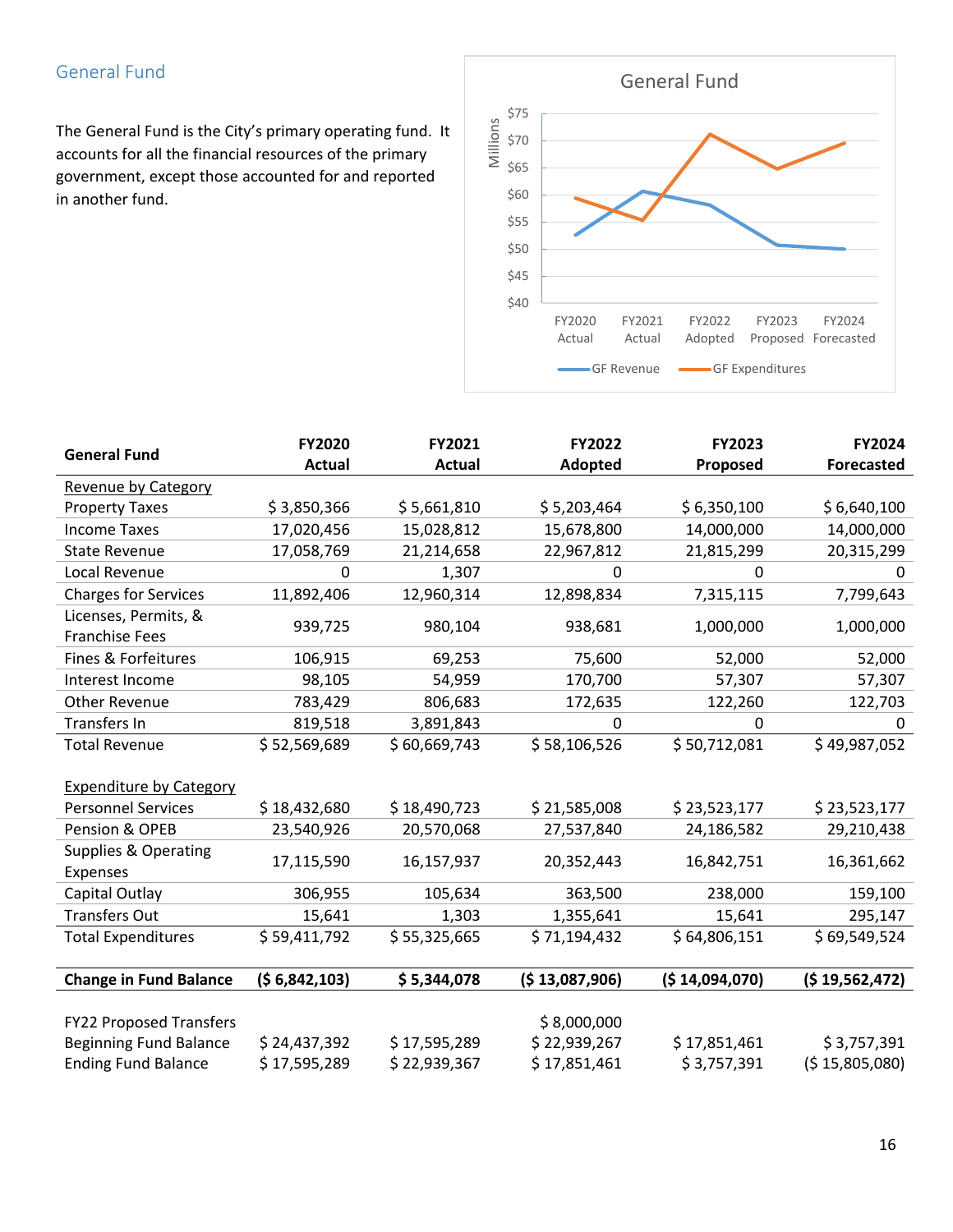#### General Fund Revenue

#### FY2023 General Fund Revenue

The General Fund's main sources of revenue are State Revenue Sharing, Income Taxes, Charges for Services, and Property Taxes. Other State sources of revenue include state shared sales taxes and grants.

By ordinance, the City collects a local income tax level of 1% from residents and 0.5% from non‐residents who work in the City. Income tax revenue decreased almost 12% from FY2020 to FY2021.

Due to the higher rates of unemployment and the increased prevalence of remote work during the COVID‐19 pandemic, many cities across the state are expecting lower income tax revenue. Furthermore, according to the 2020 Census, the city saw a 21% population decline from 2010 to 2020, bringing the city's population down to 81,000. In response, Michigan



Governor Gretchen Whitmer's 2023 budget recommendation provides a \$50 million one‐time appropriation for a hold harmless payment to cities, villages, and townships that lost population based on the most recent census. The 2020 census figures are retroactively applied to all revenue sharing payments made since October 1, 2021. Because of the reporting delay, populations will not be updated until before the April 2022 payment, which would have otherwise resulted in negative adjustments associated with overpayments for communities that lost population.

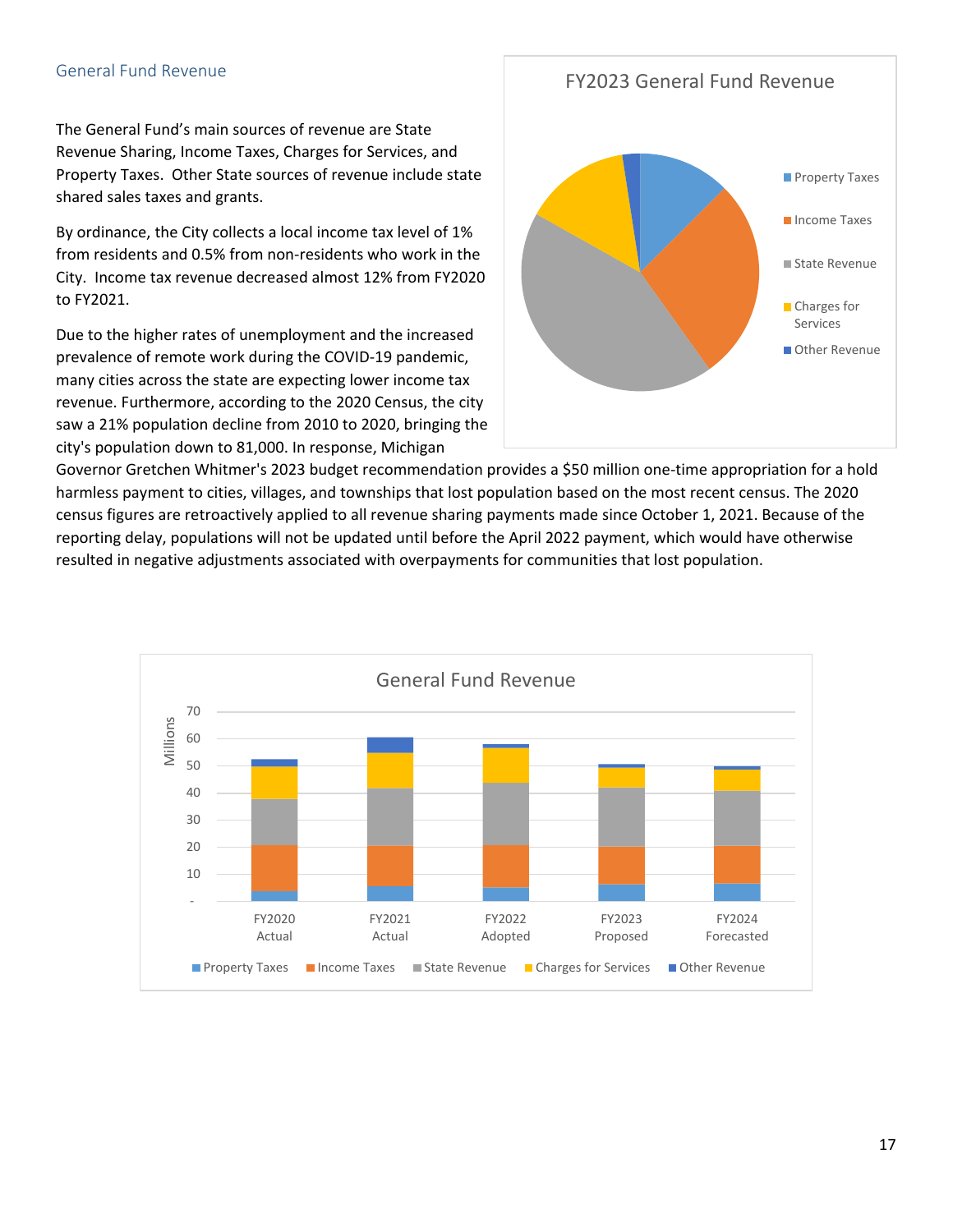#### General Fund Expenditures

The main source of expenditures for the General Fund are personnel services, including employee wages, health insurance, payroll taxes, and retirement benefits.

Another source of expenditures is Supplies & Operating Expenses, which includes supplies, professional services, and other operating expenses.

Purchases of equipment are in the Capital Outlay expenditure category.

The Transfer Out expenditures are funds moved from the General Fund to other City funds. In FY2024, there is a transfer to the Parks and Recreation fund to cover expenses over revenue.



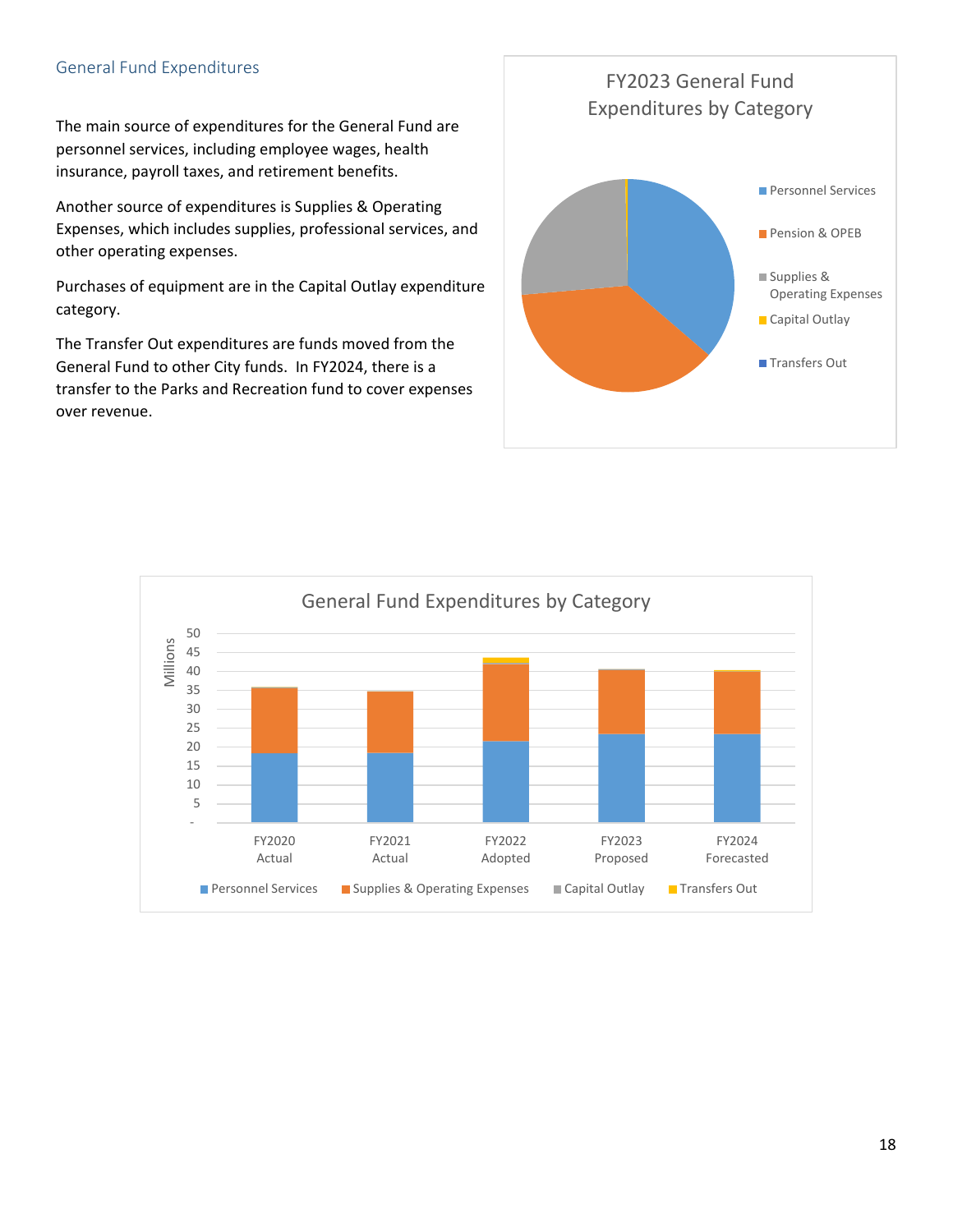#### **General Fund Expenditures, Continued**

The General Fund expenditures can also be reviewed by the different departments. These departments are discussed in more detail on the following pages.

The General Government department is for items that are applicable to the General Fund as a whole, instead of a single department.

Public Safety (Police and Fire departments) account for 62% of the FY2023 budgeted General Fund expenditures.



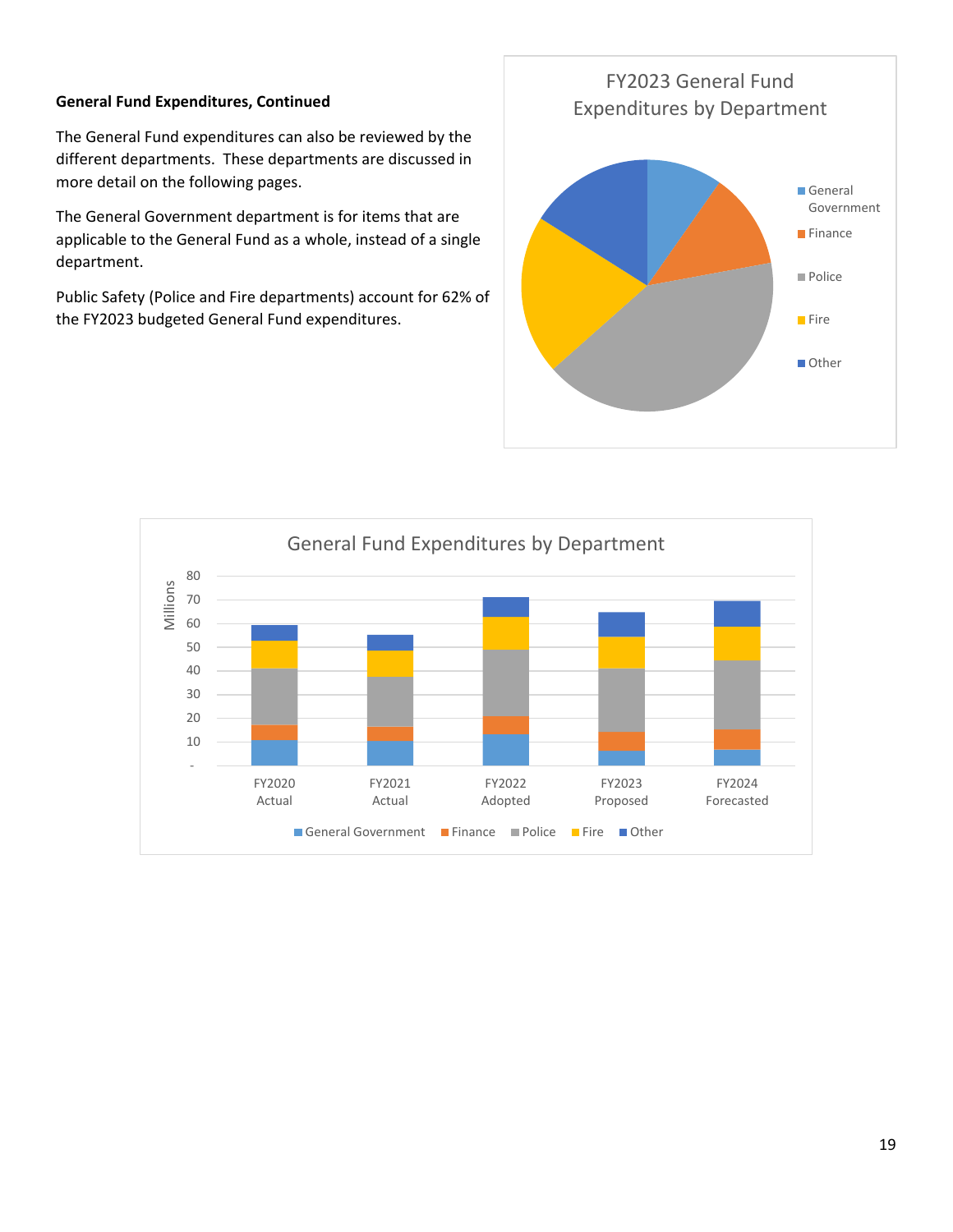#### Legislative Department

The City Council is a board of officials elected by Flint residents. The City is split into multiple wards and each ward can elect their own councilmember to represent their interests in city government. The City Council is responsible for discussing and voting on city ordinances, approving the annual budget, and appointing the City Clerk. The council has committees that discuss and work on these ordinances before they are brought before the full council where they have a public debate. The council also works closely with the mayor's office on these issues.



Council members were elected in Nov 2021 for five‐

year terms in accordance with the 2018 City Charter. The next election will be in the fall of 2026.

| <b>City Council</b>              | <b>FY2020</b><br>Actual | <b>FY2021</b><br>Actual | <b>FY2022</b><br>Adopted | <b>FY2023</b><br><b>Proposed</b> | <b>FY2024</b><br><b>Forecasted</b> |
|----------------------------------|-------------------------|-------------------------|--------------------------|----------------------------------|------------------------------------|
| <b>Expenditure by Category</b>   |                         |                         |                          |                                  |                                    |
| <b>Personnel Services</b>        | \$404,378               | \$420,818               | \$486,757                | \$456,863                        | \$456,863                          |
| Pension & OPEB                   | 89,683                  | 73,296                  | 125,330                  | 135,259                          | 169,074                            |
| Supplies & Operating<br>Expenses | 526,856                 | 339,308                 | 379.100                  | 425.900                          | 375,900                            |
| Capital Outlay                   | 0                       | 0                       | 35,000                   | 35,000                           | 10,000                             |
| <b>Total Expenditures</b>        | \$1,020,917             | \$833,422               | \$1,026,187              | \$1,053,022                      | \$1,011,837                        |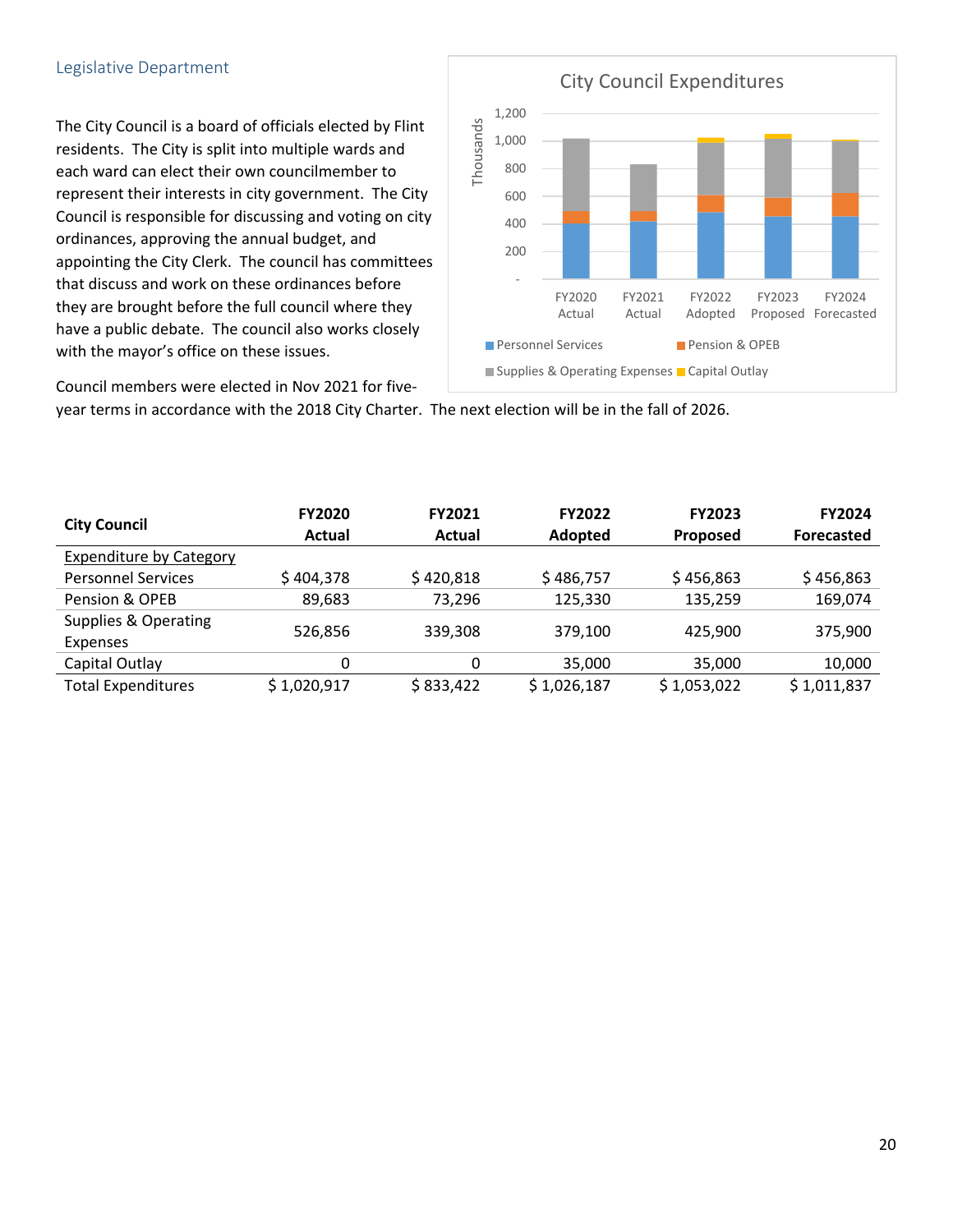#### Executive Department

The Mayor's Office works to implement the Mayor's vision for Flint. The Mayor is elected by the citizens of Flint and is in turn directly responsible to them. The Mayor's Office directly oversees the City Administrator, who oversees the rest of the departments in the City. However, the Mayor still plays an active role in determining the direction for all the departments. They also work closely with the City Council to discuss key decisions and plans for the City. The residents of Flint can vote for their mayor once every four years, and the next election will happen in 2023.



The Office of Blight Elimination and Neighborhood Stabilization works to keep the City beautiful. The office provides cleanup crews, dumpsters, and supplies to residents who are planning to clean up their properties. Beginning in 2020, the City renewed their campaign to fight blight and has been working alongside community organizations such as the Neighborhood Engagement Hub and Keep Genesee County Beautiful. Through these partnerships and others, the City has cleaned up 308 properties and 2.7 million pounds of trash over the last year. Two new employees are being added to the Blight budget for FY 2022. This investment will allow for increased blight management and improve response time.

The City Administrator oversees the day-to-day operations of the City of Flint. He oversees every department and ensures everyone is working toward the goals set forth by the City Council and the Mayor. This work includes receiving input from citizens to understand their needs and concerns and then communicating these to the Mayor and City employees.

| <b>Executive</b>                                            | <b>FY2020</b><br>Actual | FY2021<br>Actual | <b>FY2022</b><br>Adopted | <b>FY2023</b><br><b>Proposed</b> | FY2024<br><b>Forecasted</b> |
|-------------------------------------------------------------|-------------------------|------------------|--------------------------|----------------------------------|-----------------------------|
| <b>Total Revenue</b>                                        | \$0                     | \$12,000         | \$0                      | \$0                              | \$0\$                       |
| <b>Expenditure by Category</b><br><b>Personnel Services</b> | \$678,419               | \$751,447        | \$797,301                | \$1,319,106                      | \$1,319,106                 |
| Pension & OPEB                                              | 198,049                 | 161,450          | 276,770                  | 709,312                          | 886,639                     |
| <b>Supplies &amp; Operating</b><br><b>Expenses</b>          | 88,841                  | 126,960          | 134,616                  | 228,200                          | 228,200                     |
| Capital Outlay                                              | 0                       | 5,427            | 0                        | 5,000                            | 5,000                       |
| <b>Total Expenditures</b>                                   | \$965,309               | \$1,045,284      | \$1,208,687              | \$2,261,618                      | \$2,438,945                 |
|                                                             |                         |                  |                          |                                  |                             |
| <b>Expenditure by Division</b>                              |                         |                  |                          |                                  |                             |
| Office of the Mayor                                         | \$463,998               | \$467,983        | \$371,849                | \$1,101,780                      | \$1,178,145                 |
| <b>Blight Management</b>                                    | 53,911                  | 247,415          | 392,466                  | 647,512                          | 704,433                     |
| City Administrator                                          | 447,400                 | 329,886          | 444,372                  | 512,326                          | 556,367                     |
| <b>Total Expenditures</b>                                   | \$965,309               | \$1,045,284      | \$1,208,687              | \$2,261,618                      | \$2,438,945                 |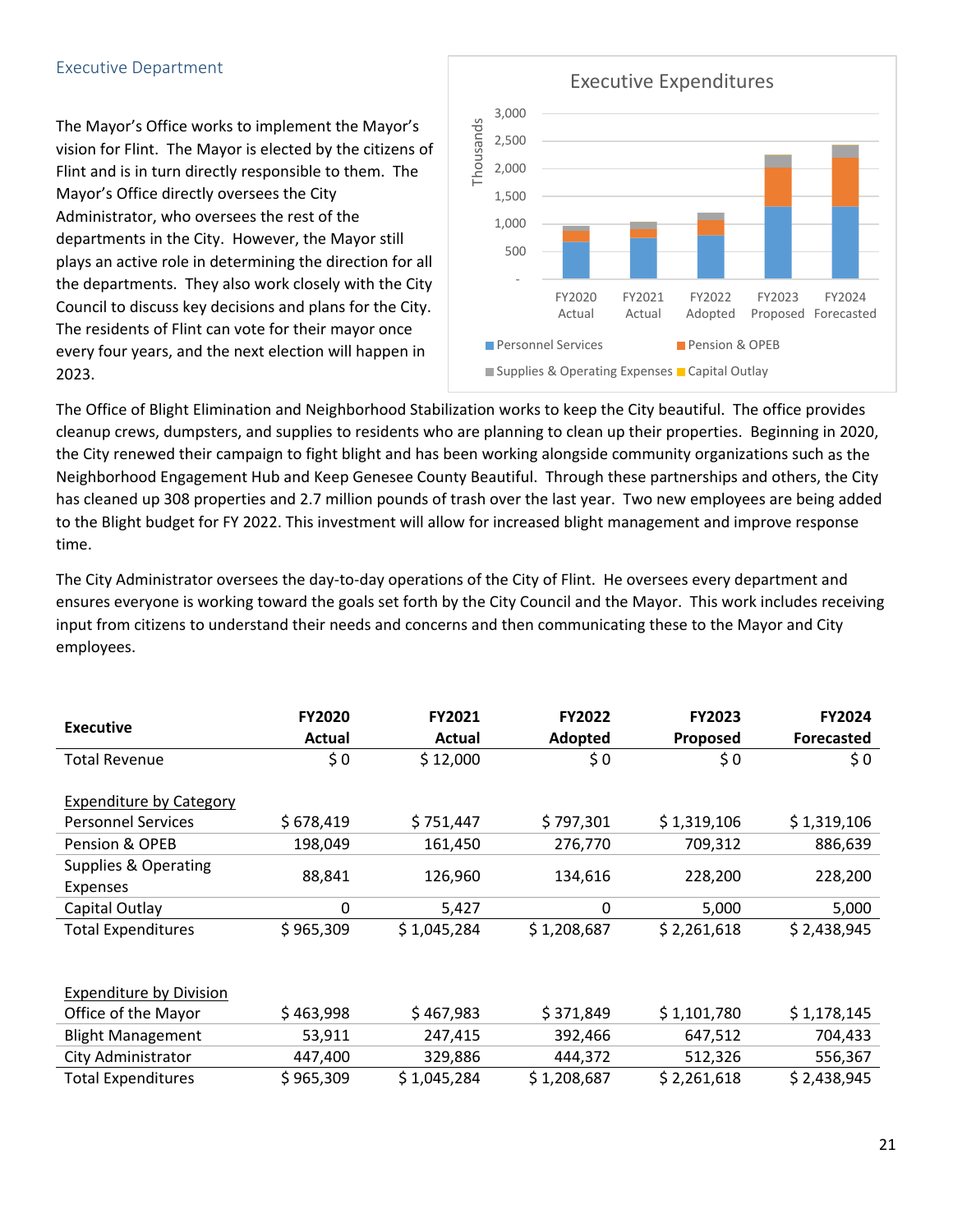#### Law Department

The Law Department provides a high volume of quality legal services to the City's elected officials, departments, and divisions. These services include providing legal advice and formal opinions, creating ordinances, resolutions, and contracts, and providing legal representation in courts and administrative proceedings. The Law Department serves in an advisory role on a multitude of legal issues ranging from discrimination, retaliation, personal injury, rental code violations, election law, tort, civil rights claims, sewer backups, pension, healthcare and other benefits for Flint retirees, whistleblower protection act violations, and other proceedings that occur in the



normal course of governmental operations. The Law Department also provides comprehensive training and representation for the City and its officials and ensures all City departments are following local, state, and federal laws.

In addition, the Law Department provides compliance support on issues related to the COVID‐19 Pandemic, EPA/EGLE administrative orders and agreements, and orders and rules from other regulatory agencies. The Law Department has been closely involved with the water crisis in recent years to limit the City's liability, while at the same time obtaining settlement funds for the City's residents. The Law Department represents the City's interest in Bankruptcy Court to recoup funds owed to City, appears before the Michigan Tax Tribunal on tax assessment disputes, and prosecutes nuisance abatement actions. The Law Department prosecutes violations of City of Flint ordinances and has worked with community partners to establish a homeless court. The Law Department coordinates Freedom of Information Act (FOIA) compliance for all City departments, negotiates the resolution of damage claims against the City, and works to recover various costs for the City.

The legal team has filed a lawsuit against opioid manufacturers, producers, and distributors for the role they played in the opioid crisis in Flint. This lawsuit is designed to hold companies accountable for their actions and recoup funds expended by the City because of the crisis. A settlement against some of those actors is currently pending.

The Law Department has also taken proactive steps to write ordinances that establish the procedures under which the Ethics and Accountability Board operates, and that help hold public servants accountable. The Law Department also wrote a bias crime reporting ordinance later adopted by City Council that makes it illegal to report a crime because of their race, color, creed, religion, sex, national origin, disability, age, marital status, status regarding public assistance, sexual orientation, gender identity, gender expression, and veteran status.

| Law Department                   | <b>FY2020</b><br>Actual | <b>FY2021</b><br>Actual | <b>FY2022</b><br><b>Adopted</b> | <b>FY2023</b><br><b>Proposed</b> | <b>FY2024</b><br><b>Forecasted</b> |
|----------------------------------|-------------------------|-------------------------|---------------------------------|----------------------------------|------------------------------------|
| Total Revenue                    | \$2,164                 | \$4,170                 | \$2,000                         | \$4,000                          | \$4,000                            |
| <b>Expenditure by Category</b>   |                         |                         |                                 |                                  |                                    |
| <b>Personnel Services</b>        | \$633,776               | \$605,880               | \$776,317                       | \$1,029,249                      | \$1,029,249                        |
| Pension & OPEB                   | 201,004                 | 163,858                 | 280,900                         | 450,863                          | 563,579                            |
| Supplies & Operating<br>Expenses | 26,491                  | 20,690                  | 32,692                          | 25,050                           | 25,050                             |
| <b>Total Expenditures</b>        | \$861,271               | \$790,428               | \$1,089,909                     | \$1,505,162                      | \$1,617,878                        |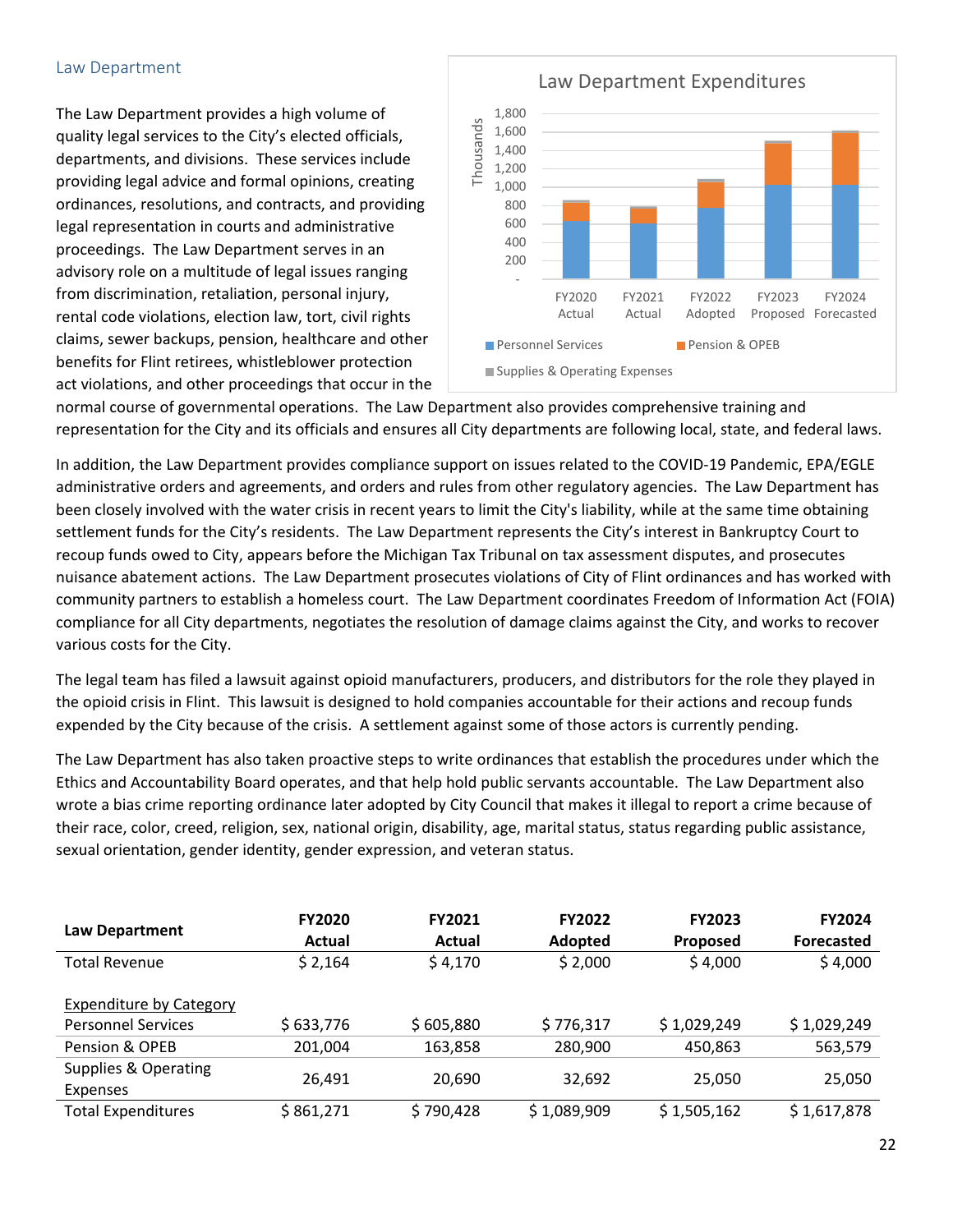#### Office of City Clerk

The City Clerk's Office is responsible for maintaining records of City Council meetings, providing licenses to local businesses, overseeing elections, and other administrative duties. By keeping track of these records, the office functions as a librarian for the city. They also publish all city ordinances, and once every ten years they must publish a comprehensive book containing all current ordinances, which will happen during FY2022‐23.

The Licensing division works with businesses to ensure that they are operating in a safe and ethical way. This helps protect residents of the City from



fraudulent or unsafe business practices. They have a team of investigators who respond to complaints about businesses or services to ensure all laws and regulations are followed.

The Election division maintains voter registration records, helps new voters register for the first time and educate them on the process, and issues absentee ballots. They also conduct the actual elections according to state law. While presidential elections only happen once every four years, local and state elections happen every year and require just as much preparation and planning, and the division must traditionally oversee at least two elections each year.

| <b>City Clerk</b>              | <b>FY2020</b> | FY2021        | <b>FY2022</b> | <b>FY2023</b> | FY2024            |
|--------------------------------|---------------|---------------|---------------|---------------|-------------------|
|                                | Actual        | <b>Actual</b> | Adopted       | Proposed      | <b>Forecasted</b> |
| <b>Revenue by Category</b>     |               |               |               |               |                   |
| <b>Charges for Services</b>    | \$120,038     | \$2,080       | \$3,000       | \$1,500       | \$1,500           |
| Licenses, Permits, &           | 939,725       | 980,104       | 938,681       | 1,000,000     | 1,000,000         |
| <b>Franchise Fees</b>          |               |               |               |               |                   |
| Other Revenue                  | 0             | 5,000         | 0             | 0             | 0                 |
| <b>Total Revenue</b>           | \$1,059,763   | \$987,184     | \$941,681     | \$1,001,500   | \$1,001,500       |
|                                |               |               |               |               |                   |
| <b>Expenditure by Category</b> |               |               |               |               |                   |
| <b>Personnel Services</b>      | \$798,970     | \$945,414     | \$892,830     | \$920,741     | \$920,741         |
| Pension & OPEB                 | 219,101       | 244,291       | 306,190       | 360,691       | 450,864           |
| Supplies & Operating           | 140,787       | 150,860       | 300,900       | 299,500       | 215,500           |
| <b>Expenses</b>                |               |               |               |               |                   |
| Capital Outlay                 | 60,552        | 25,165        | 30,000        | 30,000        | 30,000            |
| <b>Total Expenditures</b>      | \$1,219,410   | \$1,365,730   | \$1,529,920   | \$1,610,932   | \$1,617,105       |
|                                |               |               |               |               |                   |
|                                |               |               |               |               |                   |
| <b>Expenditure by Division</b> |               |               |               |               |                   |
| City Clerk                     | \$439,489     | \$498,155     | \$596,184     | \$628,603     | \$609,689         |
| Elections                      | 779,921       | 867,575       | 933,736       | 982,329       | 1,007,416         |
| <b>Total Expenditures</b>      | \$1,219,410   | \$1,365,730   | \$1,529,920   | \$1,610,932   | \$1,617,105       |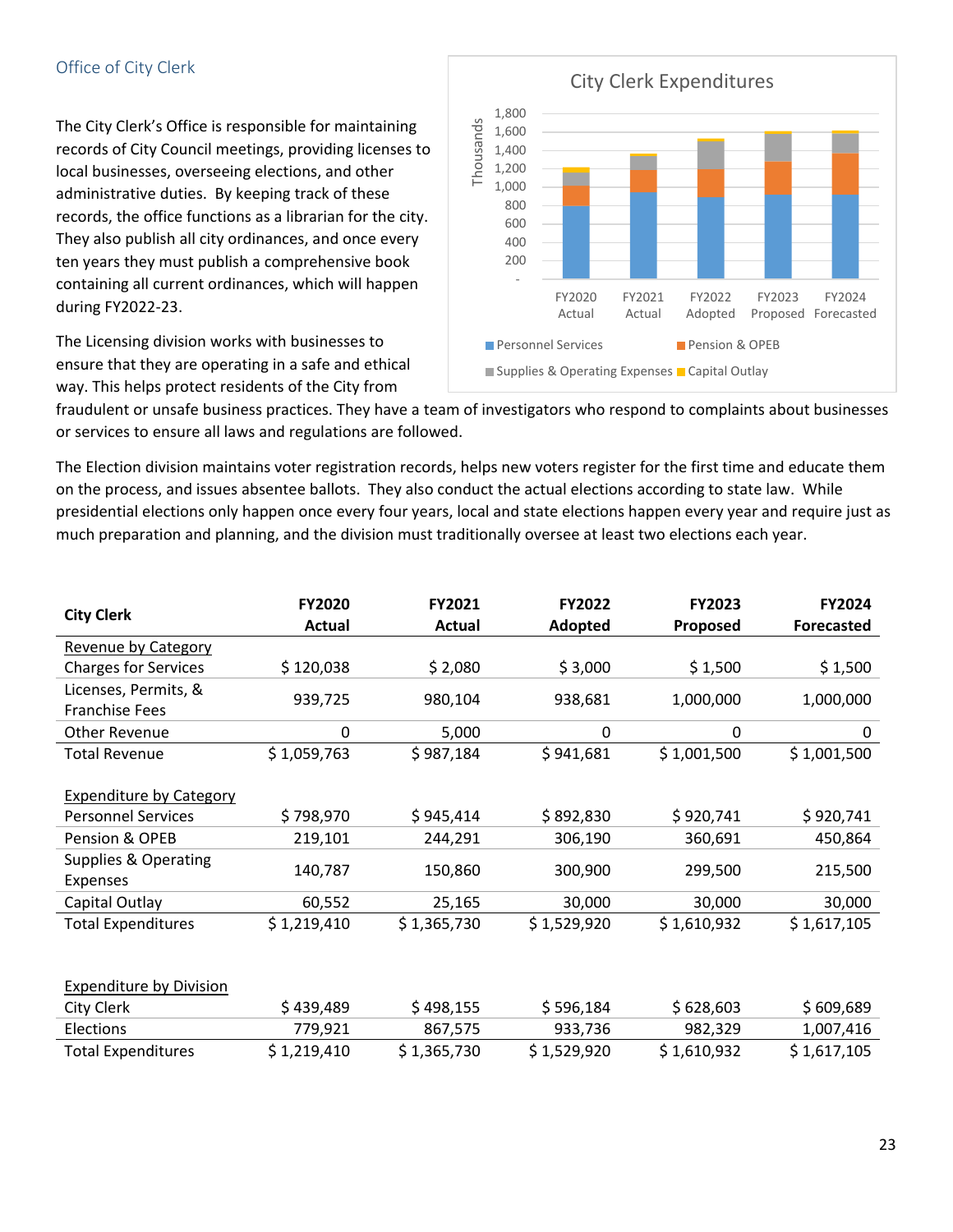#### Human Resources Department

The Human Resource & Labor Relations Department is a support services department dedicated to helping the City achieve its human resource goals using a proactive, innovative, and consultative approach. The Human Resources Department is responsible for keeping all other City departments properly staffed, through retention and recruitment, and sets all employee policies. They are also the primary negotiators on behalf of the City for all collective bargaining negotiations and they worked with unions (1600 and 1799) to determine the new contracts. They handle all employer‐employees disputes and disciplinary issues for the City.



Currently, the human resource/labor relations team consists of five employees. The staff of this department is responsible for various functions that affects every department of the City. These functions include: contract bargaining process for six unions; policy and procedure development and implementation; employee relations to include investigations such as sexual harassment and discrimination; settling grievances with union leaders on behalf of their employees; recruitment, selection, development, and retention; onboarding of new employees; personnel changes for payroll; benefit management; manage COVID‐19 policies and procedures based on recommendations from the Genesee County Health Department and CDC; manage the CDL program to include medical recertification and the City's random drug testing policy required under DOL; verifications of employment or prior employment from various companies and organizations; manage the City's worker's compensation plan; responding to FOIAs, PERA request, and legal request; training of staff; manage the City's Employee Assistant Program (EAP); maintain seniority list and pull the seniority list as requested from departments or unions; responsible for layoffs and recalls; safety; compliance with City ordinance and charters as it relates to human resource functions; employee records management; maintaining the City's classification and compensation plan; maintain compliance with state and federal regulations (EEOC, ADA, FMLA, FLSA, etc.)

| <b>Human Resources</b>          | <b>FY2020</b> | FY2021    | <b>FY2022</b> | <b>FY2023</b> | <b>FY2024</b>     |
|---------------------------------|---------------|-----------|---------------|---------------|-------------------|
|                                 | Actual        | Actual    | Adopted       | Proposed      | <b>Forecasted</b> |
| <b>Expenditure by Category</b>  |               |           |               |               |                   |
| <b>Personnel Services</b>       | \$417,671     | \$490,636 | \$686,347     | \$708,687     | \$708,687         |
| Pension & OPEB                  | 192,031       | 156,543   | 268,360       | 270,518       | 338,147           |
| Supplies & Operating            |               | 52,574    | 327,930       |               | 115,000           |
| <b>Expenses</b>                 | 98,710        |           |               | 115,000       |                   |
| <b>Total Expenditures</b>       | \$708,412     | \$699,753 | \$1,282,637   | \$1,094,205   | \$1,161,834       |
|                                 |               |           |               |               |                   |
|                                 |               |           |               |               |                   |
| <b>Expenditure by Division</b>  |               |           |               |               |                   |
| <b>Civil Service Commission</b> | \$0           | \$0       | \$159,700     | \$159,700     | \$159,700         |
| Personnel Office                | 708,412       | 699,753   | 1,122,937     | 934,505       | 1,002,134         |
| <b>Total Expenditures</b>       | \$708,412     | \$699,753 | \$1,282,637   | \$1,094,205   | \$1,161,834       |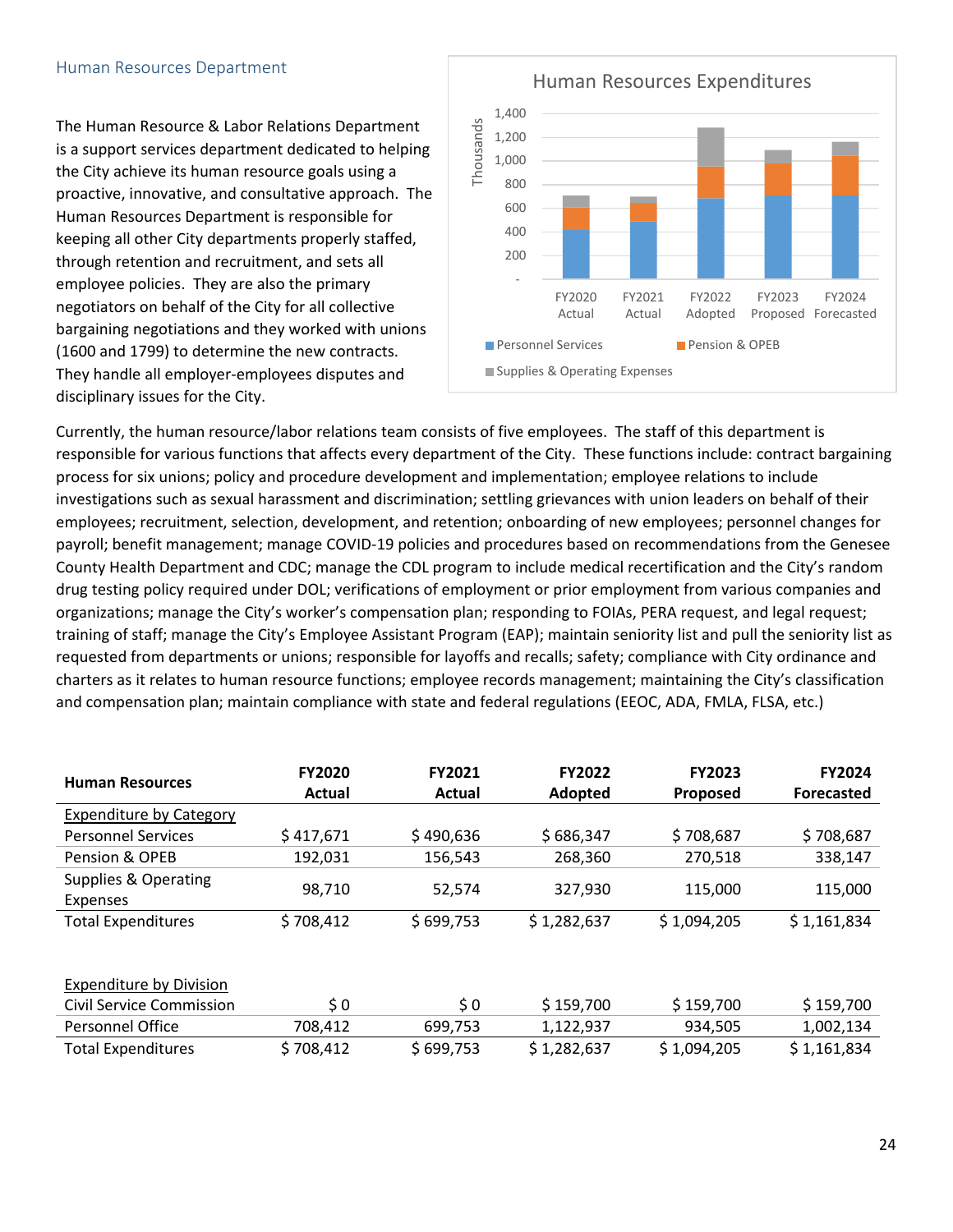#### Finance Department

The Finance Department is responsible for overseeing the City's financial information, including annual reporting and budgeting. Finance closely monitors all spending to ensure city assets are managed responsibly. This department includes the Purchasing, Customer Service Center, Assessment, and Facilities divisions, along with general finance functions such as payroll, accounting, and accounts payable.

The Purchasing division is responsible for the acquisition of goods and services for the City. The division issues purchase orders, helps to develop term contracts, and acquires supplies and services. They



maintain a competitive bidding process that businesses are encouraged to participate in. They dispose of all surplus property and equipment. They are responsible and accountable in the expenditure of public funds.

The Customer Service Center is responsible for the billing and collection of revenues, including real property taxes, personal property taxes, City income taxes, water and sewer bills, license and permit fees, and other City bills. The division operates out of City Hall; due to the COVID‐19 pandemic closing the building, they opened a walk‐up window to guarantee that residents' access would not be limited.

The Assessment Division is responsible for the appraisal of and determination of true cash value and taxable value for all real and business personal property. The office oversees the preparation of the Assessment and Tax rolls used in the billing/collecting of taxes. Additionally, they handle ownership changes, address changes, property splits/combinations, exemptions (Principal Residence, Hardship, Disabled Veterans, Small Business, Non‐Profit) and all the documentation required.

The Facilities division is responsible for the maintenance of all City-owned buildings. This includes snow removal and lawncare maintenance for those properties.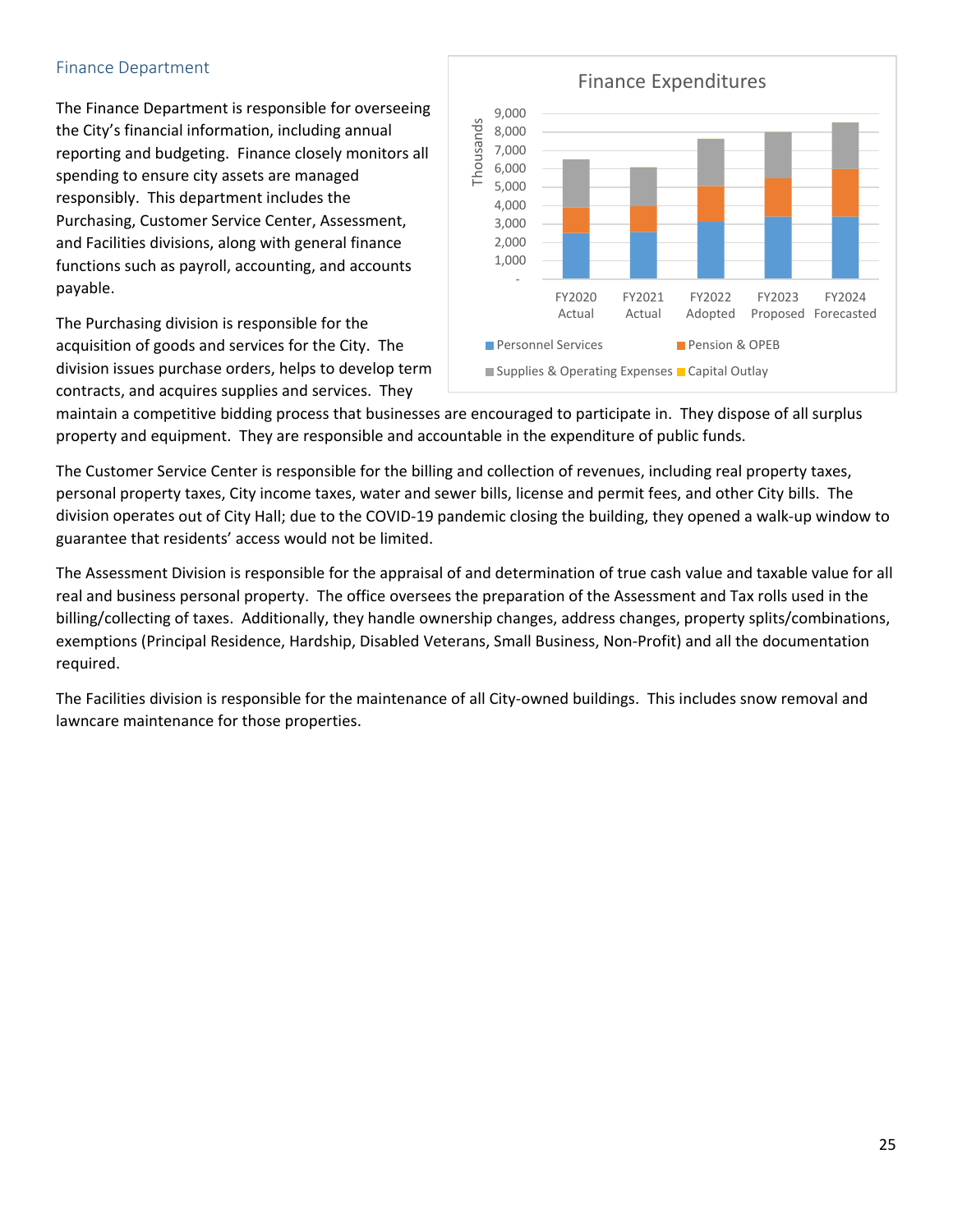#### **Finance Department, continued**

| <b>Finance</b>                  | FY2020        | FY2021      | FY2022      | FY2023      | FY2024            |
|---------------------------------|---------------|-------------|-------------|-------------|-------------------|
|                                 | <b>Actual</b> | Actual      | Adopted     | Proposed    | <b>Forecasted</b> |
| Revenue by Category             |               |             |             |             |                   |
| <b>Income Taxes</b>             | \$2,736       | \$65        | \$9,000     | \$0         | \$0\$             |
| <b>State Revenue</b>            | 0             | 0           | 15,600      | 0           | $\Omega$          |
| <b>Charges for Services</b>     | 472,318       | 444,040     | 464,300     | 455,200     | 474,800           |
| Other Revenue                   | 47,321        | 50,171      | 25,000      | 23,300      | 23,300            |
| <b>Total Revenue</b>            | \$522,375     | \$494,276   | \$513,900   | \$478,500   | \$498,100         |
|                                 |               |             |             |             |                   |
| <b>Expenditure by Category</b>  |               |             |             |             |                   |
| <b>Personnel Services</b>       | \$2,523,125   | \$2,580,190 | \$3,121,620 | \$3,413,521 | \$3,413,521       |
| Pension & OPEB                  | 1,390,355     | 1,390,198   | 1,943,000   | 2,070,816   | 2,588,518         |
| <b>Supplies &amp; Operating</b> | 2,597,275     | 2,105,312   | 2,566,590   | 2,516,675   | 2,516,675         |
| <b>Expenses</b>                 |               |             |             |             |                   |
| Capital Outlay                  | 0             | 12,018      | 3,000       | 3,000       | 3,100             |
| <b>Total Expenditures</b>       | \$6,510,755   | \$6,087,718 | \$7,634,210 | \$8,004,012 | \$8,521,814       |
|                                 |               |             |             |             |                   |
|                                 |               |             |             |             |                   |
| <b>Expenditure by Division</b>  |               |             |             |             |                   |
| Finance                         | \$1,514,368   | \$1,009,622 | \$1,541,752 | \$1,669,912 | \$1,790,292       |
| Purchasing                      | 183,502       | 214,980     | 308,486     | 282,714     | 305,257           |
| <b>Customer Service</b>         | 2,381,416     | 2,479,588   | 2,868,748   | 3,182,383   | 3,419,086         |
| Assessment                      | 961,352       | 1,036,356   | 1,198,500   | 1,230,095   | 1,331,539         |
| <b>Facilities Maintenance</b>   | 1,470,117     | 1,347,172   | 1,716,724   | 1,638,908   | 1,675,640         |
| <b>Total Expenditures</b>       | \$6,510,755   | \$6,087,718 | \$7,634,210 | \$8,004,012 | \$8,512,814       |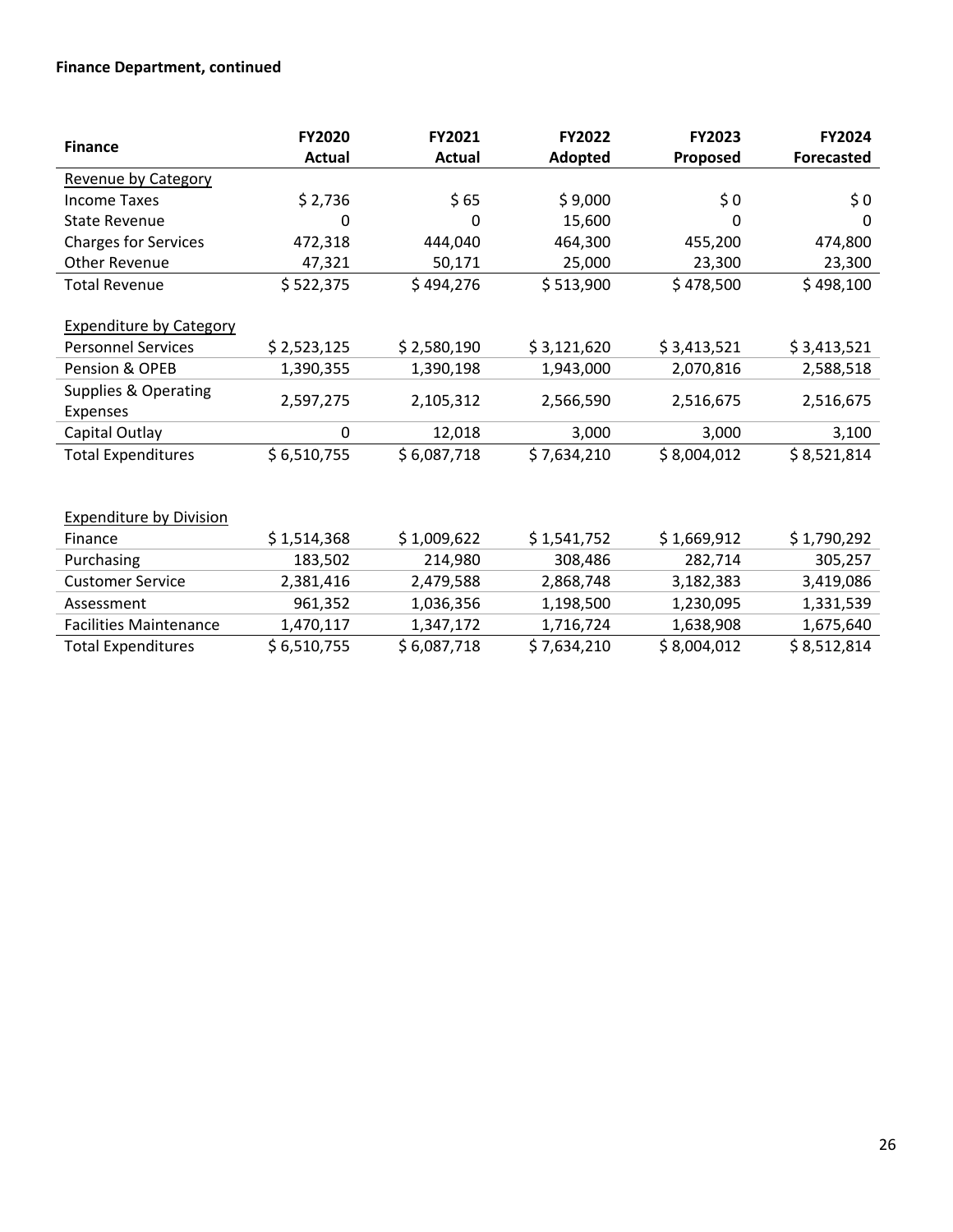#### Judicial Department

The 67th District Court of Genesee County has limited jurisdiction over Flint and the rest of the county. The Court has ten elected judges and four appointed magistrates, among other positions. The Court is responsible for parking citations, traffic violations, criminal misdemeanors, preliminary examinations in felony cases, landlord‐tenant, small claims, and general civil cases. The City helps contribute to some of their operating costs.

In addition, the 67th District Court is also the first Homeless Outreach Court in Genesee County. Instead of forcing people experiencing homelessness to go into court for misdemeanors, the program helps them



resolve these issues to make it easier for people to find housing and financial stability. The program also offers life skills and job training to help participants.

| <b>District Court</b>                                                     | <b>FY2020</b><br>Actual | <b>FY2021</b><br>Actual | <b>FY2022</b><br><b>Adopted</b> | <b>FY2023</b><br><b>Proposed</b> | <b>FY2024</b><br><b>Forecasted</b> |
|---------------------------------------------------------------------------|-------------------------|-------------------------|---------------------------------|----------------------------------|------------------------------------|
| Revenue by Category                                                       |                         |                         |                                 |                                  |                                    |
| Fines & Forfeitures<br>Revenue                                            | \$106,915               | \$69,253                | \$75,600                        | \$52,000                         | \$52,000                           |
| <b>Expenditure by Category</b><br>Supplies & Operating<br><b>Expenses</b> | \$850,055               | \$1,133,385             | \$1,070,587                     | \$1,417,000                      | \$1,417,000                        |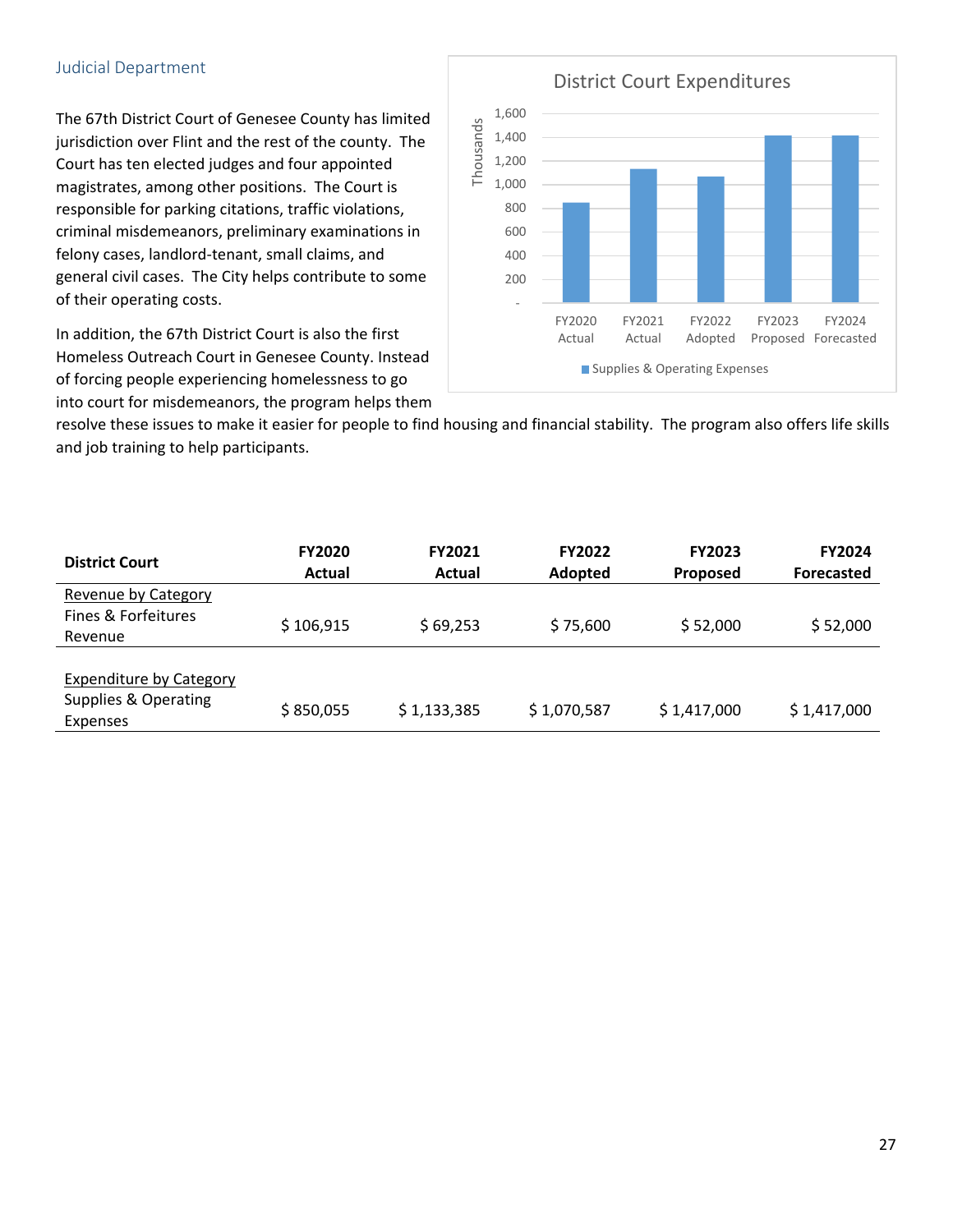#### Police Department

The Police Department works to enforce local, state, and federal laws to keep all residents, businesses, and visitors safe and secure. The department is split into different bureaus that each serve the city in their own way.

The Patrol Operations Bureau is the most visible part of the police department. It is made up of the uniformed officers who respond to 911 calls and patrol the city to detect and prevent crime. This division is made up of the traffic bureau, four different patrol squads, and other support services.



The Criminal Investigations Bureau is a team of

detectives that investigate crimes throughout the city. They work together with detectives from the Michigan State Police to fully investigate crimes and collect all the facts. This evidence is then presented to a prosecutor's office to determine if any criminal charges will be filed.

The Police Department is continuing to invest in their officers. They continue to provide training to help them better protect the people of Flint, and the City ensures that officers have the protection they need to be safe while patrolling the streets.

Over the last year, Flint has seen an increase in violent crime. The Police Department has undertaken several new initiatives to fight this increase. They began a bold new recruiting campaign to fill vacant positions with qualified officers and have already had success with this. They established a Special Operations unit to conduct proactive investigations and target the drivers of crime in the City. They are also specifically responding to complaints about illegal narcotics, prostitution, and human trafficking.

The Police Department has assigned an officer to the Flint Area Narcotics Group. This is a special unit created by the Michigan State Police to fight illegal drug distribution within the City of Flint. The Michigan State Police have sent fifteen additional narcotics investigators, along with other resources, to the Flint area to assist with this effort.

The department is also investing in new, innovative technology to help them fight crime. Analysts in the Intelligence Center are helping officers better understand crime trends and predict where issues may arise in the future. By coordinating with Patrol operations, the Detective Bureau, and the special investigation and Special Operations units, the department can reduce crime by conducting enforcement in specific locations.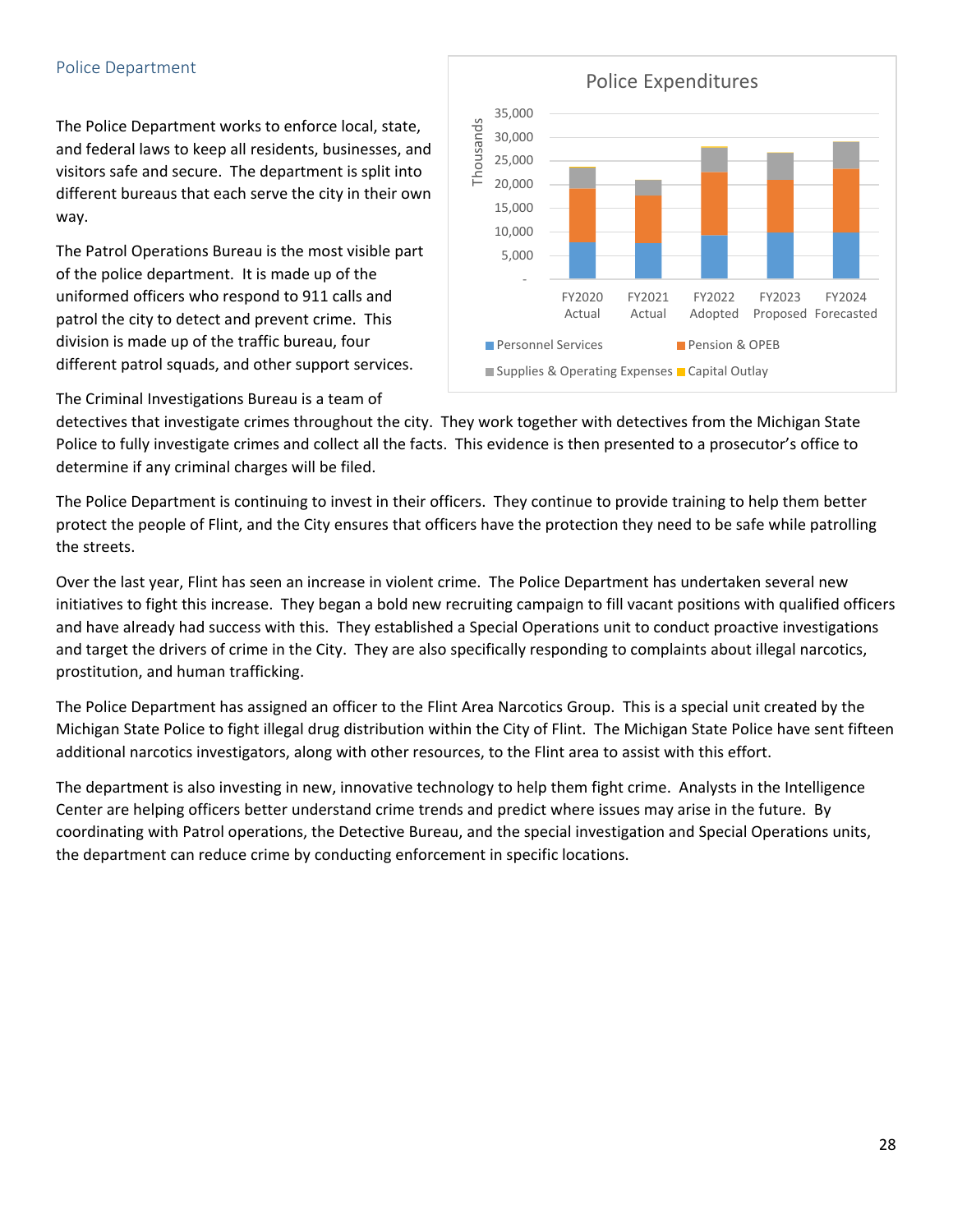#### **Police Department, continued**

| <b>Police</b>                   | <b>FY2020</b> | FY2021        | <b>FY2022</b> | <b>FY2023</b> | <b>FY2024</b>     |
|---------------------------------|---------------|---------------|---------------|---------------|-------------------|
|                                 | <b>Actual</b> | <b>Actual</b> | Adopted       | Proposed      | <b>Forecasted</b> |
| Revenue by Category             |               |               |               |               |                   |
| <b>State Revenue</b>            | \$734,643     | \$2,593,518   | \$2,897,100   | \$3,075,000   | \$3,075,000       |
| Local Revenue                   | 0             | 1,307         | 0             | 0             | 0                 |
| <b>Charges for Services</b>     | 281,631       | 549,716       | 658,162       | 295,250       | 295,250           |
| Other Revenue                   | 123,964       | 704,477       | 104,215       | 53,500        | 53,500            |
| <b>Total Revenue</b>            | \$1,140,238   | \$3,849,018   | \$3,659,477   | \$3,423,750   | \$3,423,750       |
|                                 |               |               |               |               |                   |
| <b>Expenditure by Category</b>  |               |               |               |               |                   |
| <b>Personnel Services</b>       | \$7,841,159   | \$7,681,987   | \$9,336,044   | \$9,890,003   | \$9,890,003       |
| Pension & OPEB                  | 11,377,963    | 10,029,204    | 13,361,694    | 11,132,814    | 13,490,152        |
| <b>Supplies &amp; Operating</b> | 4,393,504     | 3,286,893     | 5,145,766     | 5,699,000     | 5,703,300         |
| <b>Expenses</b>                 |               |               |               |               |                   |
| Capital Outlay                  | 145,318       | 38,497        | 210,500       | 86,000        | 86,000            |
| <b>Total Expenditures</b>       | \$23,757,944  | \$21,036,581  | \$28,054,004  | \$26,807,817  | \$29,169,455      |
|                                 |               |               |               |               |                   |
|                                 |               |               |               |               |                   |
| <b>Expenditure by Division</b>  |               |               |               |               |                   |
| Administration                  | \$8,756,145   | \$6,214,134   | \$8,870,239   | \$8,878,815   | \$9,290,123       |
| <b>Tech Services</b>            | 2,410,393     | 2,302,655     | 2,900,713     | 2,693,466     | 2,937,425         |
| Investigations                  | 5,060,598     | 4,555,985     | 6,253,011     | 5,479,858     | 6,112,557         |
| Patrol Bureau                   | 7,530,808     | 7,963,807     | 10,030,041    | 9,755,678     | 10,829,350        |
| <b>Total Expenditures</b>       | \$23,757,944  | \$21,036,581  | \$28,054,004  | \$26,807,817  | \$29,169,455      |
|                                 |               |               |               |               |                   |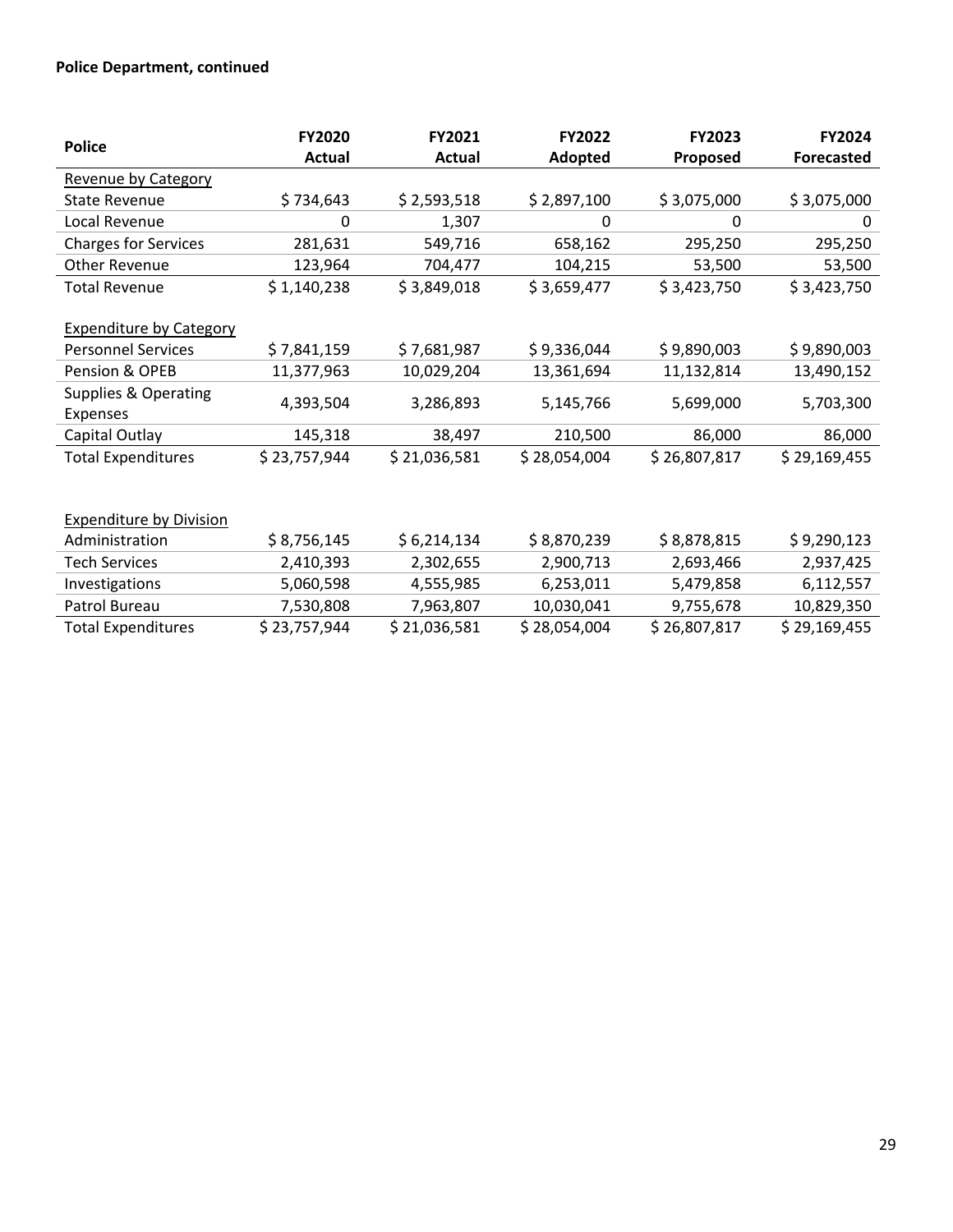#### Fire Department

The Flint Fire Department (FFD) is Genesee County's only full‐time fire department providing fire and emergency medical services to the citizens of the City of Flint. FFD recognizes that emergencies may occur at any time and is committed to providing quality service before, during, and after the emergency. To improve community relations and contribute to the stability of our City, FFD has expanded its mission to include community outreach and career development.

The FFD is on the front‐line in creating an informed first responder community by providing fire



prevention and education programs to ensure that the community is well equipped to respond in the event of an emergency in and out‐side of the home. These programs provide smoke alarms, carbon monoxide detectors, second story escape ladders and fire prevention and education programs in the community for adults, children, and seniors. Flint Fire reaches over 600 students (K‐3rd grade) each year with our Fire Safety House initiative and over 200 students (4th ‐ 6th grade) each year during Fire Prevention Week.

By introducing inner city youth to a career in the fire service and providing training in its application, FFD is assisting in the improvement of the city's economic condition. Career development will enable FFD to provide highly trained community members that are self‐sustaining, responsible, and employable. FFD employs highly trained State of Michigan certified trainers to conduct Fire and EMS courses. All Fire personnel are State of Michigan Certified as Emergency Medical Technicians or Paramedics. The department also participates in career fairs in schools and colleges as well as conduct summer fire camp for students  $(12 - 17$  years old).

Through our First Aid and Cardiopulmonary Resuscitation (CPR) programs, FFD is assisting in the development of skills to handle crises. Courses in CPR, First Aid, Automated External Defibrillator (AED) and Fire Safety are conducted in local churches, schools, senior centers, and neighborhood associations throughout the community. FFD believes in making community members feel safe with what they can control.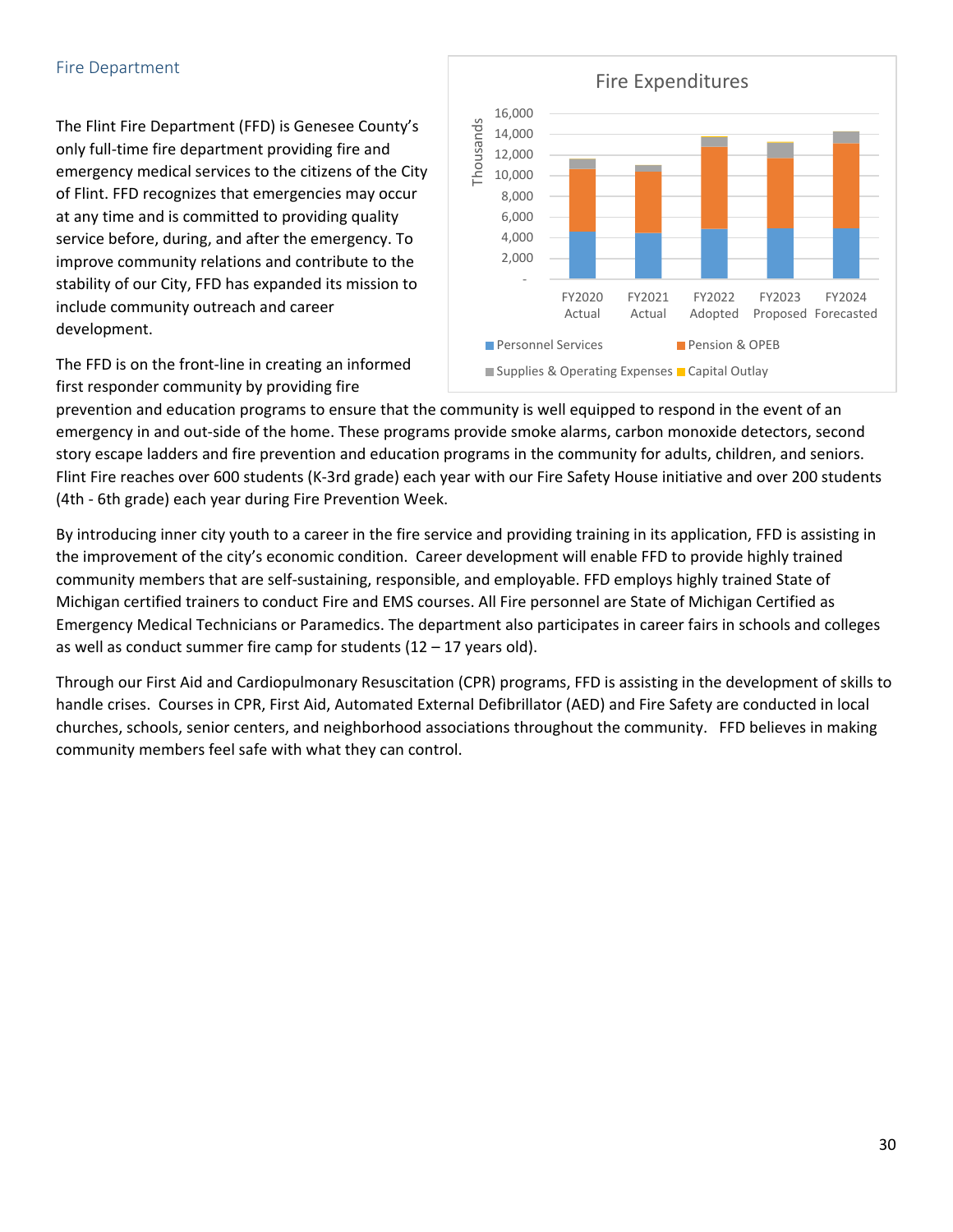#### **Fire Department, continued**

| <b>Fire</b>                    | FY2020       | FY2021       | <b>FY2022</b> | <b>FY2023</b> | FY2024            |
|--------------------------------|--------------|--------------|---------------|---------------|-------------------|
|                                | Actual       | Actual       | Adopted       | Proposed      | <b>Forecasted</b> |
| Revenue by Category            |              |              |               |               |                   |
| <b>State Revenue</b>           | \$1,065,566  | \$1,109,494  | \$1,065,566   | \$2,000,000   | \$2,000,000       |
| <b>Charges for Services</b>    | 102,899      | 70,204       | 84,475        | 90,445        | 76,945            |
| <b>Other Revenue</b>           | 0            | 165          | 0             | 0             | 0                 |
| <b>Total Revenue</b>           | \$1,168,465  | \$1,179,863  | \$1,150,041   | \$2,090,445   | \$2,076,945       |
|                                |              |              |               |               |                   |
| <b>Expenditure by Category</b> |              |              |               |               |                   |
| <b>Personnel Services</b>      | \$4,613,294  | \$4,479,058  | \$4,884,934   | \$4,935,340   | \$4,935,340       |
| Pension & OPEB                 | 6,052,581    | 5,930,807    | 7,922,240     | 6,791,215     | 8,221,059         |
| Supplies & Operating           | 978,236      | 620,662      | 930,200       | 1,487,300     | 1,114,400         |
| Expenses                       |              |              |               |               |                   |
| Capital Outlay                 | 24,561       | 21,032       | 85,000        | 79,000        | 25,000            |
| <b>Total Expenditures</b>      | \$11,668,672 | \$11,051,559 | \$13,822,374  | \$13,292,855  | \$14,295,799      |
|                                |              |              |               |               |                   |
|                                |              |              |               |               |                   |
| <b>Expenditure by Division</b> |              |              |               |               |                   |
| Administration                 | \$3,313,471  | \$2,425,789  | \$3,079,677   | \$3,701,743   | \$3,650,806       |
| Firefighting                   | 8,025,041    | 8,248,517    | 10,364,812    | 9,101,233     | 10,097,596        |
| <b>Fire Prevention</b>         | 330,160      | 377,253      | 377,885       | 489,879       | 547,397           |
| <b>Total Expenditures</b>      | \$11,668,672 | \$11,051,559 | \$13,822,374  | \$13,292,855  | \$14,295,799      |
|                                |              |              |               |               |                   |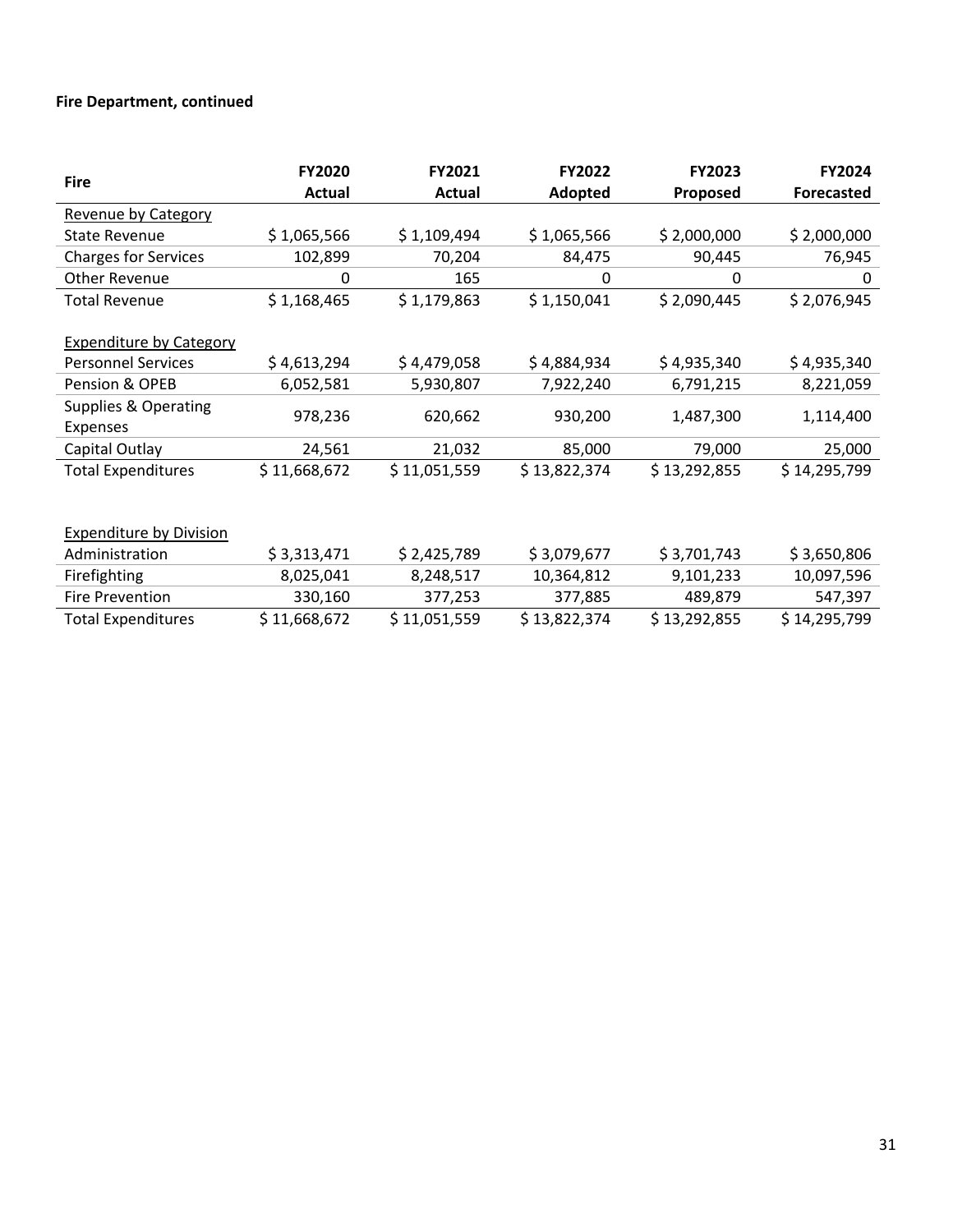#### Planning & Development Department

The Planning and Development Department, through partnerships with businesses, local non‐profits, other units of local government, and citizens continue Flint's transformation into a safe, healthy, and sustainable city. They achieve these goals through multiple divisions (Community and Economic Development, Business Services, and Planning/Zoning) that work independently but share the Department's vision as a resource for redevelopment and to provide services that reflect the needs of its citizens.

Planning & Development Expenditures 1,400 Thousands Thousands 1,200 1,000 800 600 400 200 ‐ FY2020 FY2021 FY2022 FY2023 FY2024 Actual Actual Adopted Proposed Forecasted **Personnel Services** Pension & OPEB Supplies & Operating Expenses Capital Outlay

The Business Services Division (formerly Building and

Safety Inspections) protects the health and welfare of the community. The division's goal is to provide streamlined, business friendly plan review, permitting, and inspections in compliance with state and local laws. The division has a team of state-licensed inspectors to ensure the safety and well-being of residents and can provide inspections services for all trades.

Community and Economic Development (CED) continues to be an important part of the City of Flint's mission. This division oversees Federal entitlement dollars to meet the needs of its citizens and prospective businesses while serving its low to moderate income people or areas. These grants provide emergency solutions to homelessness, blight remediation, public services, and provides decent safe and sanitary housing through its emergency repair program and by increasing low to moderate housing stock.

The Planning and Zoning Division is responsible for overseeing how land will be used in the City. The Planning Division supports the work of the Planning Commission, Historic District Commission, and the Zoning Board of Appeals using the Imagine Flint Master Plan as a guiding document. Planning staff directs neighborhood stabilization, future growth, and revitalization efforts towards becoming a green, sustainable, and healthy community. By respecting the overall views and interests of the community and people who are impacted by specific projects or changes, the staff works with people to build consensus solutions that improve the quality of life for Flint residents and community members while also improving economic opportunities for residents and local businesses. The Planning and Zoning Division also administers licensing and regulation of medical and adult‐use (recreational) marihuana businesses in the City of Flint. Eligible marihuana licenses in the City include Medical Marihuana Provisioning Centers, Retail Facilities, Commercial Marihuana Secure Transport Facilities, Commercial Marihuana Growing Centers, Commercial Marihuana Processing Centers, Commercial Marihuana Safety Compliance Facilities, and Microbusinesses.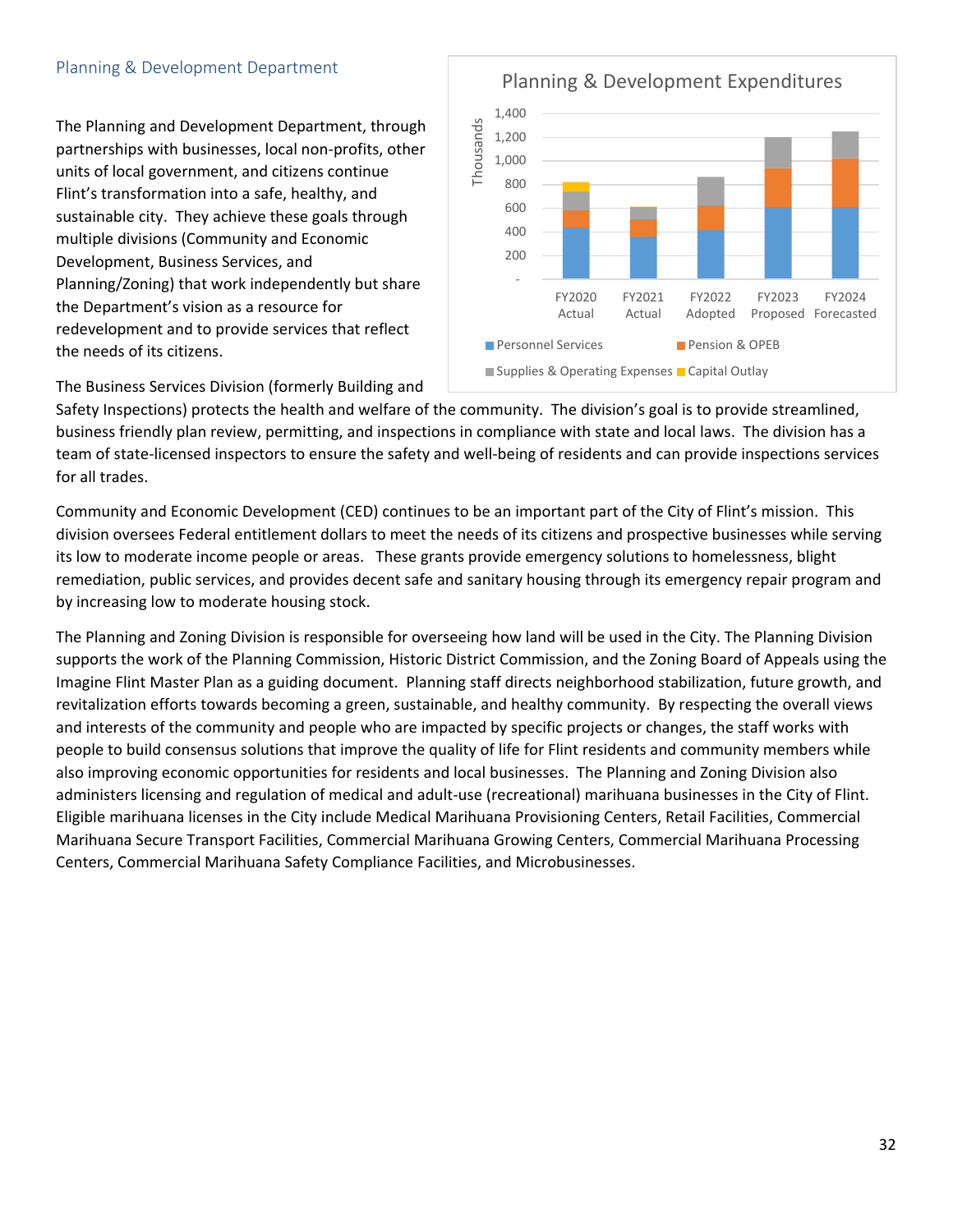#### **Planning & Development, continued**

| <b>Planning &amp;</b>                       | FY2020    | FY2021    | FY2022    | FY2023      | FY2024            |
|---------------------------------------------|-----------|-----------|-----------|-------------|-------------------|
| <b>Development</b>                          | Actual    | Actual    | Adopted   | Proposed    | <b>Forecasted</b> |
| Revenue by Category                         |           |           |           |             |                   |
| <b>Charges for Services</b>                 | \$106,335 | \$225,237 | \$200,000 | \$225,000   | \$225,000         |
| <b>Other Revenue</b>                        | 28,899    | 20,734    | 20,039    | 20,460      | 20,903            |
| <b>Total Revenue</b>                        | \$135,234 | \$245,971 | \$220,039 | \$245,460   | \$245,903         |
| <b>Expenditure by Category</b>              |           |           |           |             |                   |
| <b>Personnel Services</b>                   | \$436,904 | \$361,583 | \$418,644 | \$611,979   | \$611,979         |
| Pension & OPEB                              | 147,663   | 145,421   | 206,356   | 330,032     | 412,539           |
| <b>Supplies &amp; Operating</b><br>Expenses | 161,724   | 103,994   | 240,350   | 258,310     | 224,450           |
| Capital Outlay                              | 76,524    | 3,495     | 0         | 0           | 0                 |
| <b>Total Expenditures</b>                   | \$822,815 | \$614,493 | \$865,350 | \$1,200,321 | \$1,248,968       |
| <b>Expenditure by Division</b>              |           |           |           |             |                   |
| Planning & Development                      | \$737,567 | \$609,913 | \$805,350 | \$1,179,861 | \$1,229,068       |
| Community<br>Development                    | 76,524    | 0         | 0         | 0           | 0                 |
| Parks                                       | 8,724     | 4,580     | 60,000    | 20,460      | 19,900            |
| <b>Total Expenditures</b>                   | \$822,815 | \$614,493 | \$865,350 | \$1,200,321 | \$1,248,968       |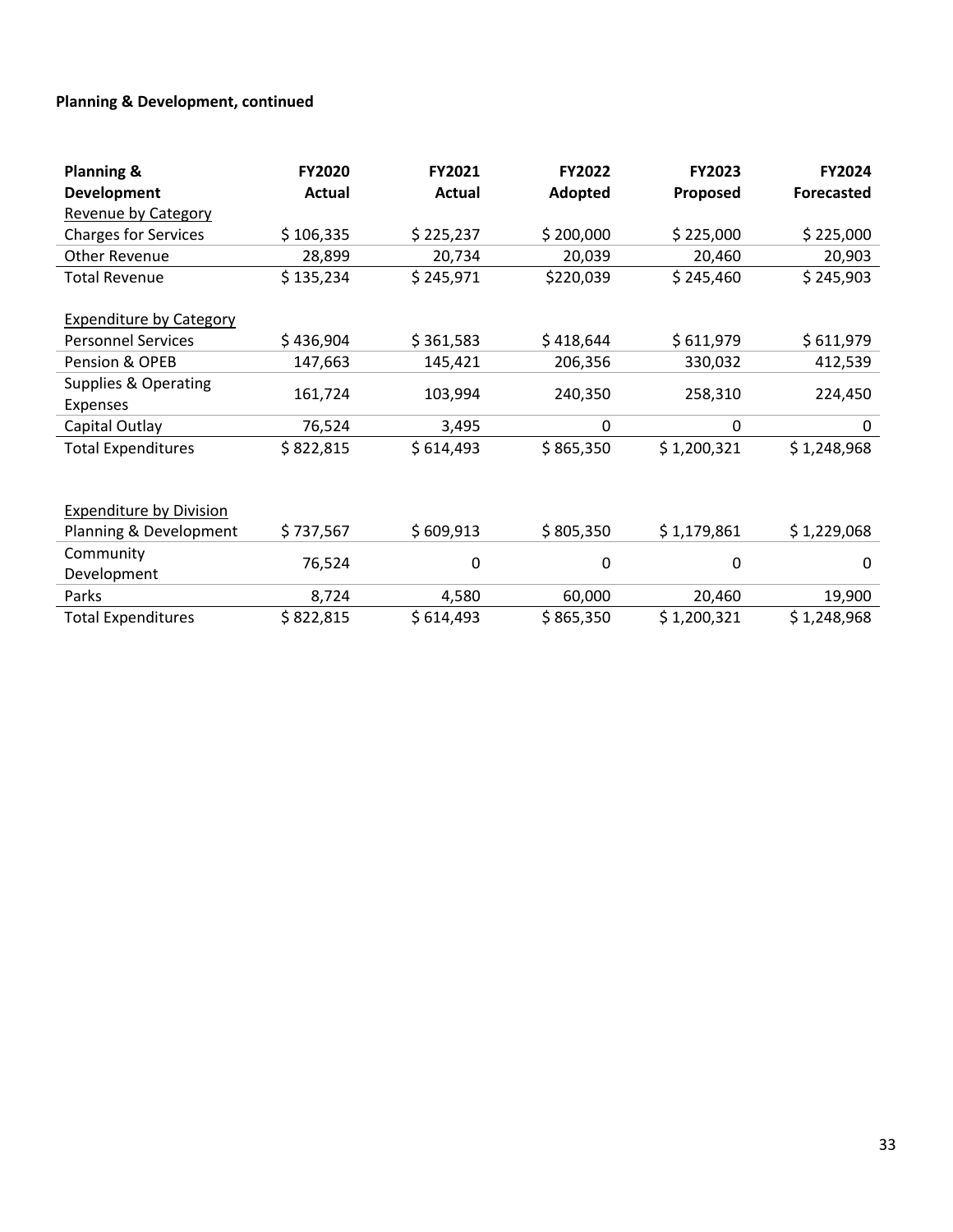#### Office of the Ombudsperson

The 2018 City Charter created the Ethics and Accountability Board to investigate complaints against public servants and city agencies for failure to adequately perform services as required by the City of Flint Charter. The board is also responsible for appointing an Ombudsperson. While the City used to have an Ombudsperson, the position was cut in 2011. The new charter guarantees at least \$250,000 in funding for the department.

Flint residents can file complaints with the Ombudsperson concerning issues with the City government. The Ombudsperson is then responsible



for investigating these complaints. These complaints can range from issues with City services to ethics complaints about City employees. In addition to responding to complaints, it is the role and duty of the Ethics and Accountability board and the Ombudsperson to conduct performance audits to ensure that the city government is operating efficiently and effectively, seek to have provisions of the City of Flint Charter enforced, and provide recommendations when a pattern and practice of misconduct is identified.

| Ombudsperson                     | <b>FY2020</b><br>Actual | <b>FY2021</b><br>Actual | <b>FY2022</b><br>Adopted | <b>FY2023</b><br><b>Proposed</b> | <b>FY2024</b><br>Forecasted |
|----------------------------------|-------------------------|-------------------------|--------------------------|----------------------------------|-----------------------------|
| <b>Expenditure by Category</b>   |                         |                         |                          |                                  |                             |
| <b>Personnel Services</b>        | \$84,891                | \$173,713               | \$184,214                | \$237,688                        | \$237,688                   |
| Supplies & Operating<br>Expenses | 78.007                  | 13.016                  | 65.786                   | 12.312                           | 12,312                      |
| <b>Total Expenditures</b>        | \$162,988               | \$186,729               | \$250,000                | \$250,000                        | \$250,000                   |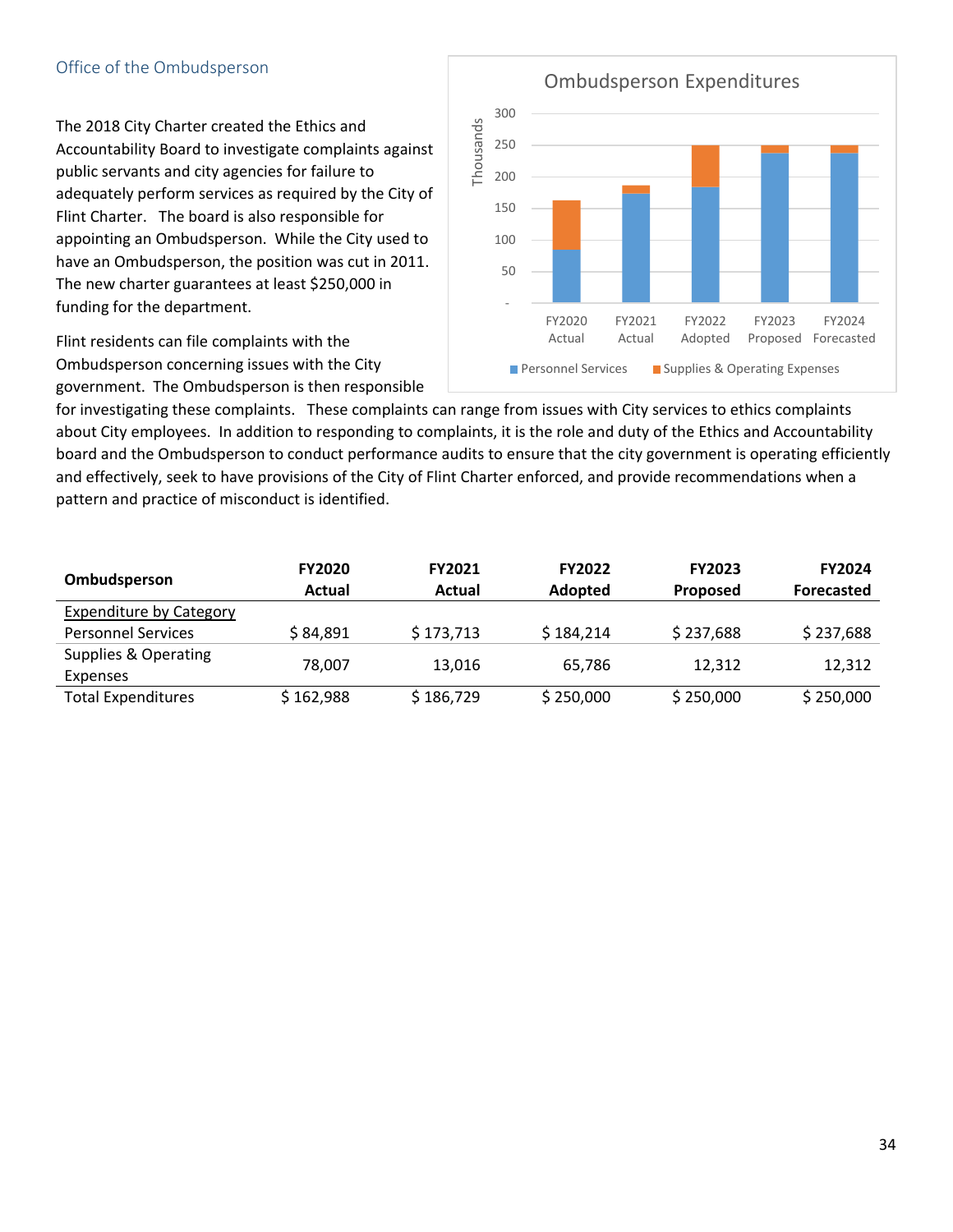#### Major Street & Local Street Funds

The Major and Local Street Funds account for the maintenance and improvement activities for streets within the City. Funding is primarily through state‐shared gas and weight taxes. Vehicle registration fees provide an additional source of revenue for the State of Michigan. The revenue generated is then distributed among counties and cities in Michigan.

The Street funds are part of the Transportation Division of the City's Department of Public Works (DPW). The Transportation Division is responsible for managing much of the public infrastructure of the City. Oversight includes planning, design, maintenance, and construction of major and local street systems and bridges. Transportation encompasses three operational divisions: Transportation Administration, Traffic Engineering, and Street Maintenance.

The Administrative staff issues Metro Act Permits that grant telecommunications providers access to and ongoing use of the public right‐of‐way. Administrative staff also manage the local Transportation Improvement Program (TIP) which involves planning, financing, and constructing major street road projects which are typically funded with federal passthrough dollars, State contributions, and local revenues which pay for the local share of project costs.

The Traffic Engineering Division promotes pedestrian and traffic safety and utilizes best practices and innovative approaches to perform traffic control maintenance activities. The division installs, maintains, repairs, and utilizes traffic control devices to facilitate the efficient movement of vehicles and people and to improve traffic flow. Traffic Engineering's primary functions involve the design, construction, maintenance, and historical archiving of all traffic signals, signs, and pavement markings within the City.

The Street Maintenance Division is responsible for performing maintenance and preservation activities within the public right-of-way. Street Maintenance currently maintains 152.33 miles of major streets and 355.85 miles of local streets. Maintenance of City owned streets includes paving, pothole patching, repairing pavement breaks, preventative maintenance, plowing, and sweeping. The City is responsible for winter maintenance for local streets.

The table on the following page uses the FY2022 Adopted Budget. Please note that the FY2022 budget has been amended to increase the expense budgets for Major Streets \$7,873,051 and Local Streets \$1,467,297.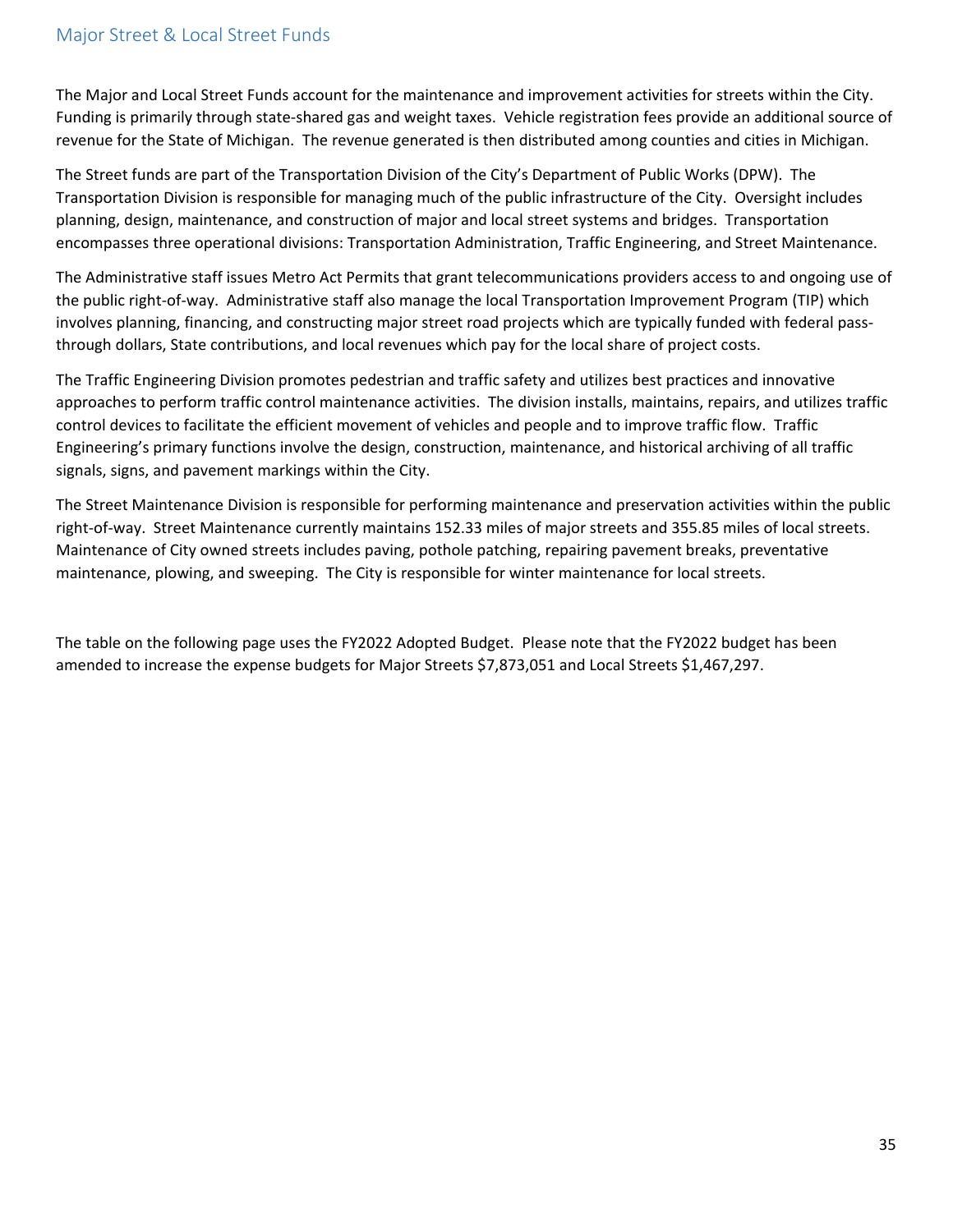#### **Major & Local Street Funds, continued**

|                                             | FY2020        | FY2021        | FY2022       | FY2023         | FY2024            |
|---------------------------------------------|---------------|---------------|--------------|----------------|-------------------|
| <b>Major Street Fund</b>                    | <b>Actual</b> | <b>Actual</b> | Adopted      | Proposed       | <b>Forecasted</b> |
| Revenue by Category                         |               |               |              |                |                   |
| <b>State Revenue</b>                        | \$11,260,106  | \$13,640,891  | \$13,209,075 | \$11,947,316   | \$12,261,696      |
| Local Revenue                               | 22,583        | 0             | 20,500       | 0              | 0                 |
| <b>Charges for Services</b>                 | 27,662        | 16,825        | 25,500       | 21,500         | 21,500            |
| Interest Income                             | 192,094       | 12,652        | 88,100       | 13,192         | 13,192            |
| <b>Other Revenue</b>                        | 99,031        | 302,193       | 84,165       | 82,500         | 82,500            |
| <b>Total Revenue</b>                        | \$11,601,476  | \$13,972,561  | \$13,427,340 | \$12,064,508   | \$12,378,888      |
| <b>Expenditure by Category</b>              |               |               |              |                |                   |
| <b>Personnel Services</b>                   | \$1,931,547   | \$1,830,966   | \$2,052,416  | \$1,869,659    | \$1,869,659       |
| Pension & OPEB                              | 1,608,349     | 1,312,772     | 1,663,258    | 1,182,521      | 1,419,072         |
| <b>Supplies &amp; Operating</b><br>Expenses | 5,838,765     | 7,248,820     | 6,987,280    | 13,094,893     | 6,728,845         |
| Capital Outlay                              | 196,258       | 360,640       | 273,200      | 891,000        | 203,500           |
| Debt Service                                | 118,620       | 181,253       | 118,630      | 181,253        | 118,620           |
| <b>Transfers Out</b>                        | 1,500,000     | 1,500,000     | 1,500,000    | 0              | 0                 |
| <b>Total Expenditures</b>                   | \$11,193,539  | \$12,434,451  | \$12,594,784 | \$17,219,326   | \$10,339,696      |
| <b>Change in Fund Balance</b>               | \$407,937     | \$1,538,110   | \$832,566    | (55, 154, 818) | \$2,039,192       |
|                                             |               |               |              |                |                   |
| <b>Beginning Fund Balance</b>               | \$14,421,677  | \$14,829,614  | \$16,367,724 | \$17,200,280   | \$12,045,462      |
| <b>Ending Fund Balance</b>                  | \$14,829,614  | \$16,367,724  | \$17,200,280 | \$12,045,462   | \$14,084,653      |
|                                             |               |               |              |                |                   |
|                                             | FY2020        | FY2021        | FY2022       | FY2023         | FY2024            |
| <b>Local Street Fund</b>                    | <b>Actual</b> | <b>Actual</b> | Adopted      | Proposed       | <b>Forecasted</b> |
| Revenue by Category                         |               |               |              |                |                   |
| <b>State Revenue</b>                        | \$3,144,995   | \$3,446,994   | \$3,619,642  | \$3,224,595    | \$3,313,969       |
| Contribution                                | 494,359       | 514,343       | 494,359      | 535,000        | 545,000           |
| Interest Income                             | 76,976        | 6,790         | 32,700       | 7,080          | 7,080             |
| <b>Other Revenue</b>                        | 106,709       | 313,380       | 111,938      | 126,180        | 126,180           |
| Transfers In                                | 1,500,000     | 1,500,000     | 1,500,000    | 0              | 0                 |
| <b>Total Revenue</b>                        | \$5,323,039   | \$5,781,507   | \$5,758,639  | \$3,892,855    | \$3,992,229       |
|                                             |               |               |              |                |                   |
| <b>Expenditure by Category</b>              |               |               |              |                |                   |
| <b>Personnel Services</b>                   | \$1,217,319   | \$1,072,408   | \$1,658,274  | \$1,726,037    | \$1,726,037       |
| Pension & OPEB                              | 1,265,243     | 949,987       | 1,302,985    | 1,080,999      | 1,297,240         |
| <b>Supplies &amp; Operating</b>             | 1,914,010     | 1,517,219     | 1,963,493    | 3,538,320      | 3,735,738         |
| Expenses                                    |               |               |              |                |                   |
| Capital Outlay                              | 27,146        | 177,850       | 300,000      | 745,110        | 470,110           |
| Debt Service                                | 0             | 62,633        | 0            | 62,633         | 0                 |
| <b>Total Expenditures</b>                   | \$4,423,718   | \$3,780,097   | \$5,224,752  | \$7,153,099    | \$7,229,125       |
|                                             |               |               |              |                |                   |
|                                             |               | \$2,001,410   | \$533,887    |                |                   |
| <b>Change in Fund Balance</b>               | \$899,321     |               |              | (53,260,244)   | (53,236,896)      |
| <b>Beginning Fund Balance</b>               | \$5,275,546   | \$6,174,867   | \$8,176,277  | \$8,710,164    | \$5,449,920       |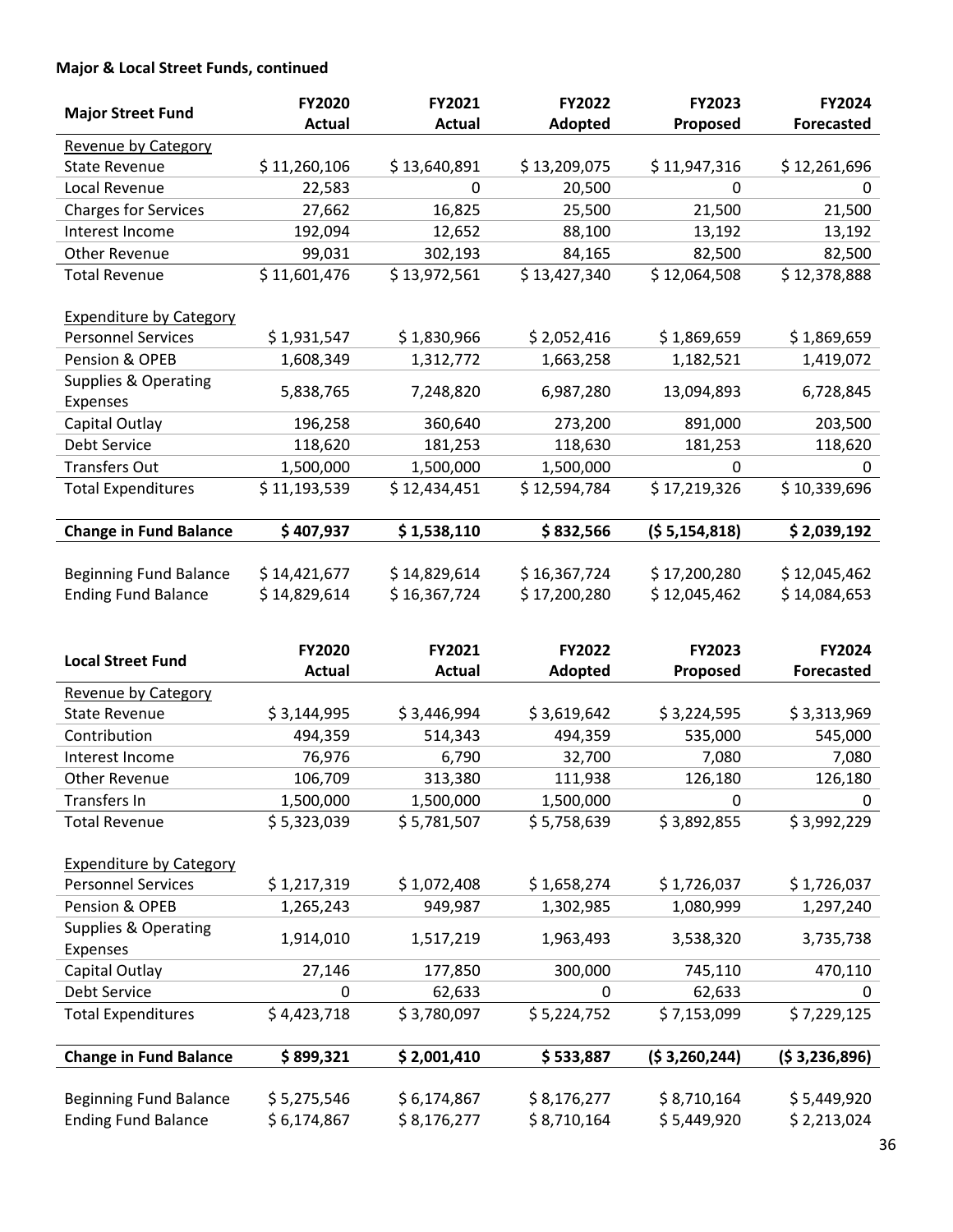## Public Safety Fund

The Public Safety Fund accounts for a special property tax levy approved by voters to provide support for public safety departments. This millage allows both the Police and Fire Departments to hire additional workers to keep the city safe. For the FY2023 budget, this fund includes 12 full-time police officers and 16 full-time fire fighters.

| <b>Public Safety Fund</b>       | <b>FY2020</b> | FY2021        | <b>FY2022</b> | FY2023      | FY2024            |
|---------------------------------|---------------|---------------|---------------|-------------|-------------------|
|                                 | <b>Actual</b> | <b>Actual</b> | Adopted       | Proposed    | <b>Forecasted</b> |
| Revenue by Category             |               |               |               |             |                   |
| <b>Property Taxes</b>           | \$4,361,569   | \$4,477,543   | \$4,118,689   | \$4,999,600 | \$5,231,600       |
| <b>State Revenue</b>            | 288,297       | 276,892       | 276,892       | 284,000     | 284,000           |
| Local Revenue                   | 0             | 505           | 0             | 0           | 0                 |
| <b>Charges for Services</b>     | 15,329        | 67,205        | 40,000        | 40,000      | 40,000            |
| Interest Income                 | 28,710        | 1,590         | 26,300        | 1,658       | 1,658             |
| Transfers In                    | 0             | 0             | 1,340,000     | 0           | 0                 |
| <b>Total Revenue</b>            | \$4,693,905   | \$4,823,735   | \$5,801,881   | \$5,325,258 | \$5,557,258       |
| <b>Expenditure by Category</b>  |               |               |               |             |                   |
| <b>Personnel Services</b>       | \$2,517,900   | \$2,499,678   | \$2,702,469   | \$2,254,429 | \$2,254,429       |
| Pension & OPEB                  | 2,566,049     | 3,118,164     | 3,586,011     | 2,147,344   | 2,684,180         |
| <b>Supplies &amp; Operating</b> | 0             | 807           | $\Omega$      | 790,564     | 836,745           |
| Expenses                        |               |               |               |             |                   |
| <b>Total Expenditures</b>       | \$5,083,949   | \$5,618,649   | \$6,288,480   | \$5,192,337 | \$5,775,354       |
|                                 |               |               |               |             |                   |
| <b>Change in Fund Balance</b>   | (\$390,044)   | (5794, 914)   | (\$486,599)   | \$132,921   | (\$218,096)       |
|                                 |               |               |               |             |                   |
| <b>Beginning Fund Balance</b>   | \$2,950,730   | \$2,560,686   | \$1,765,772   | \$1,279,173 | \$1,412,094       |
| <b>Ending Fund Balance</b>      | \$2,560,686   | \$1,765,772   | \$1,279,173   | \$1,412,094 | \$1,193,998       |
|                                 |               |               |               |             |                   |
|                                 |               |               |               |             |                   |
| <b>Expenditure by Division</b>  |               |               |               |             |                   |
| <b>General Government</b>       | \$0           | \$807         | \$0           | \$790,564   | \$836,745         |
| Police Patrol Bureau            | 2,495,029     | 2,571,356     | 3,267,933     | 1,917,106   | 2,147,179         |
| Firefighting                    | 2,588,918     | 3,046,488     | 3,020,547     | 2,484,667   | 2,791,430         |
| <b>Total Expenditures</b>       | \$5,083,947   | \$5,618,651   | \$6,288,480   | \$5,192,337 | \$5,775,354       |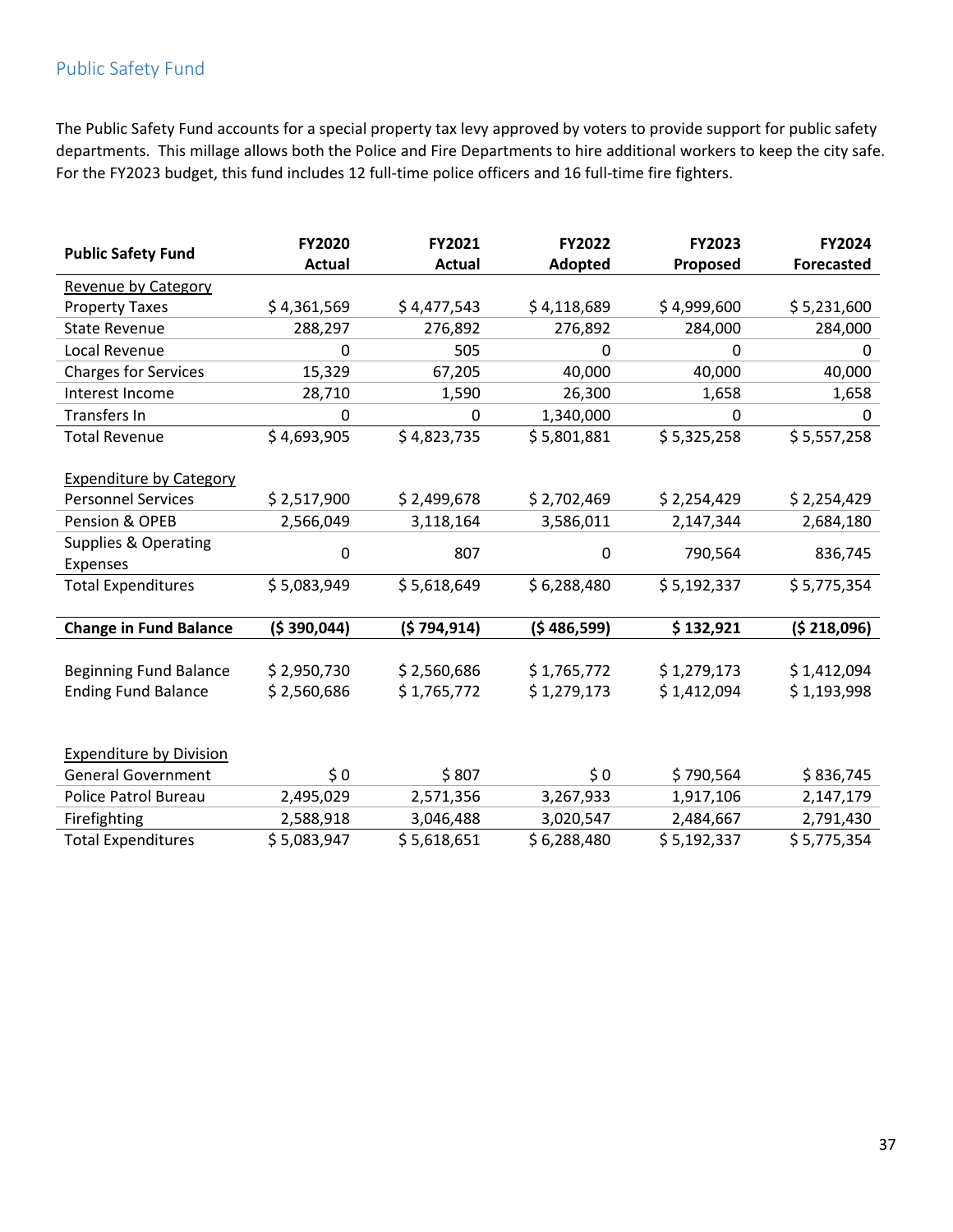## Neighborhood Policing Fund

The Neighborhood Policing Fund accounts for a special property tax levy approved by voters to provide additional police protection for neighborhoods. Neighborhood Policing is a specific subsection of the Patrol Bureau designed to be especially accessible and responsible to the people of Flint. These officers are there to build relationships with community members and develop a nuanced understanding of needs. This practice has become more popular across the country in recent years as cities have realized the benefits it offers both police departments and the residents, they serve by building mutual trust and understanding, and the City of Flint takes pride in being one of the earliest adopters of neighborhood policing. For the FY2023 budget, this fund includes 9 full-time police officers.

| <b>Neighborhood Policing</b>   | FY2020      | FY2021        | FY2022      | FY2023      | FY2024            |
|--------------------------------|-------------|---------------|-------------|-------------|-------------------|
| <b>Fund</b>                    | Actual      | <b>Actual</b> | Adopted     | Proposed    | <b>Forecasted</b> |
| Revenue by Category            |             |               |             |             |                   |
| <b>Property Taxes</b>          | \$1,270,181 | \$1,495,317   | \$1,331,889 | \$1,666,600 | \$1,743,600       |
| <b>State Revenue</b>           | 96,099      | 92,297        | 92,298      | 95,000      | 95,000            |
| <b>Charges for Services</b>    | 2,712       | 39,850        | 30,000      | 30,000      | 30,000            |
| Interest Income                | 24,186      | 1,784         | 11,500      | 1,860       | 1,860             |
| <b>Total Revenue</b>           | \$1,393,178 | \$1,629,248   | \$1,465,687 | \$1,793,460 | \$1,870,460       |
|                                |             |               |             |             |                   |
| <b>Expenditure by Category</b> |             |               |             |             |                   |
| <b>Personnel Services</b>      | \$497,600   | \$608,214     | \$721,881   | \$1,129,562 | \$1,129,562       |
| Pension & OPEB                 | 659,530     | 723,848       | 921,682     | 690,218     | 862,772           |
| Supplies & Operating           |             |               |             |             |                   |
| <b>Expenses</b>                | 25,343      | 20,802        | 16,900      | 350,469     | 365,797           |
| Capital Outlay                 | 0           | 0             | 5,000       | 0           | 0                 |
| <b>Total Expenditures</b>      | \$1,182,473 | \$1,352,864   | \$1,665,463 | \$2,170,249 | \$2,358,131       |
|                                |             |               |             |             |                   |
| <b>Change in Fund Balance</b>  | \$210,705   | \$276,384     | (\$199,776) | (5376,789)  | (5487,671)        |
|                                |             |               |             |             |                   |
| <b>Beginning Fund Balance</b>  | \$1,562,056 | \$1,772,761   | \$2,049,145 | \$1,849,369 | \$1,472,580       |
| <b>Ending Fund Balance</b>     | \$1,772,761 | \$2,049,145   | \$1,849,369 | \$1,472,580 | \$984,909         |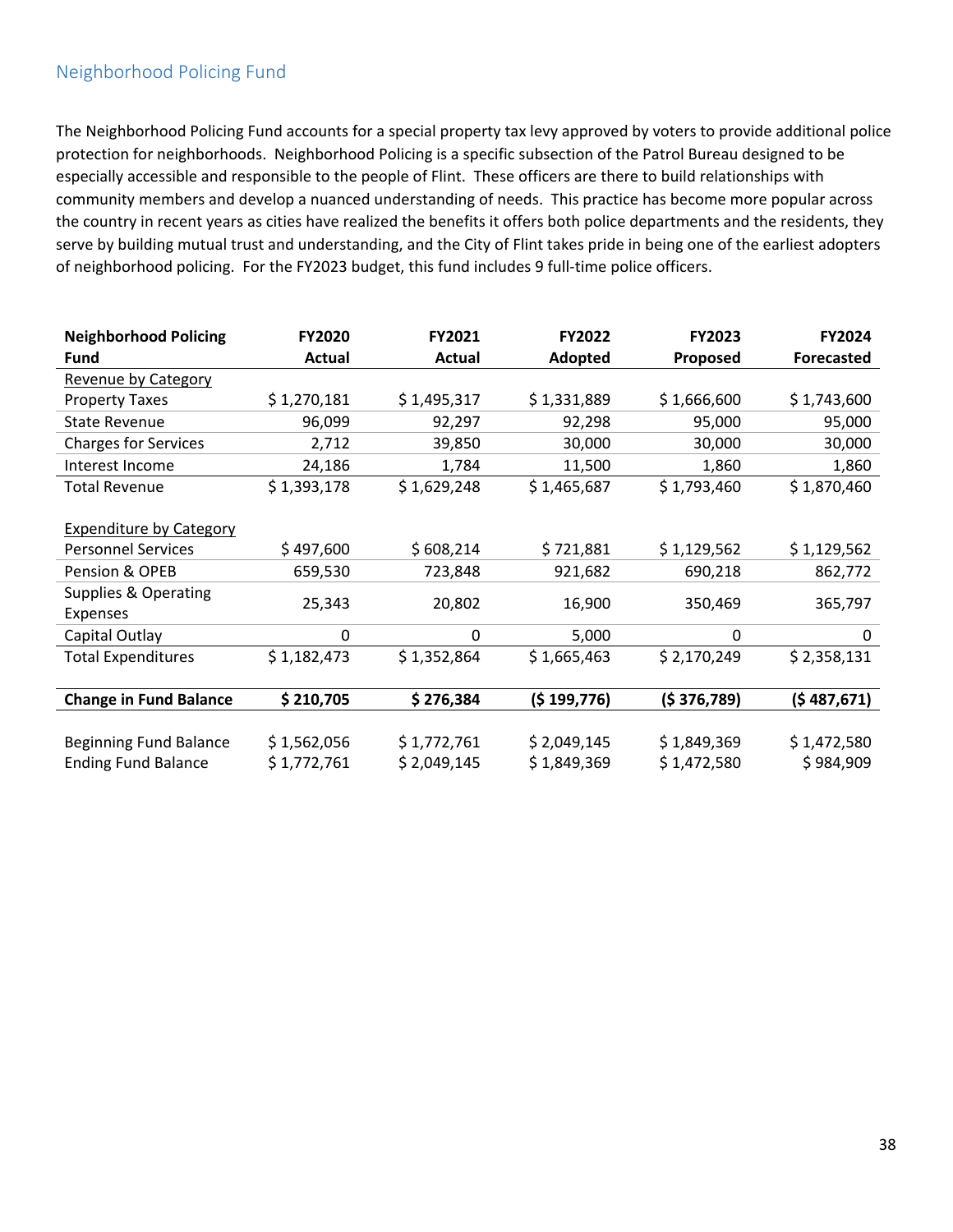## Parks and Recreation Fund

The Parks and Recreation Fund accounts for the annual tax levy used to improve and maintain City parks, forestry, and recreation services. Parks provide residents and community members with valuable spaces to gather, relax, exercise and play. Thriving parks attract new residents, businesses, and investments. Research has shown that parks and open space increase neighboring property values as well as providing important environmental services like storm water and carbon dioxide absorption and mitigating urban heat islands. The tax levy is the only dedicated source of funding for parks administration, operations, and maintenance. Most of the millage funds go to paying for mowing services and utilities in the City's 70 parks and recreational facilities. The City's Parks and Recreation Staff work to implement the goals and objectives of the Parks and Recreation Master Plan as defined by the community through visioning sessions and community meetings. These goals and objectives are grounded in the vision of an extensive network of Parks and Open Spaces that are safe, accessible, and ecologically sustainable. Staff work with a strong network of community partners to implement projects and provide resources needed to operate the City's Park system. Additionally, staff aggressively seek out other funding sources to supplement the small parks millage fund. The City has formed partnerships in most of its parks, many of which are with local block clubs and community groups. Several major institutions have sponsored Flint parks as well, including Genesee County Parks & Recreation Commission and Keep Genesee County Beautiful, Friends of Berston, and the Police Activities League.

| <b>Parks &amp; Recreation</b>  | <b>FY2020</b> | FY2021    | <b>FY2022</b> | <b>FY2023</b> | <b>FY2024</b>     |
|--------------------------------|---------------|-----------|---------------|---------------|-------------------|
| Fund                           | Actual        | Actual    | Adopted       | Proposed      | <b>Forecasted</b> |
| Revenue by Category            |               |           |               |               |                   |
| <b>Property Taxes</b>          | \$349,920     | \$379,885 | \$341,126     | \$417,100     | \$436,100         |
| <b>State Revenue</b>           | 24,025        | 49,331    | 22,971        | 32,000        | 32,000            |
| Interest Income                | 6,701         | 460       | 2,700         | 480           | 480               |
| <b>Other Revenue</b>           | 2,135         | 945       | 1,800         | 1,800         | 1,800             |
| Transfer In                    | 0             | 0         | 0             | 0             | 205,000           |
| <b>Total Revenue</b>           | \$382,781     | \$430,621 | \$368,597     | \$451,380     | \$675,380         |
|                                |               |           |               |               |                   |
| <b>Expenditure by Category</b> |               |           |               |               |                   |
| <b>Personnel Services</b>      | \$35,894      | \$48,033  | \$45,070      | \$74,942      | \$74,942          |
| Pension & OPEB                 | 20,375        | 17,391    | 28,474        | 42,381        | 52,976            |
| Supplies & Operating           |               |           |               |               |                   |
| <b>Expenses</b>                | 272,208       | 284,293   | 320,030       | 667,892       | 678,559           |
| <b>Total Expenditures</b>      | \$328,477     | \$349,717 | \$393,574     | \$785,215     | \$806,477         |
|                                |               |           |               |               |                   |
| <b>Change in Fund Balance</b>  | \$54,304      | \$80,904  | (524, 977)    | (5333,835)    | (5131,097)        |
|                                |               |           |               |               |                   |
| <b>Beginning Fund Balance</b>  | \$357,675     | \$411,979 | \$492,883     | \$467,906     | \$134,071         |
| <b>Ending Fund Balance</b>     | \$411,979     | \$492,883 | \$467,906     | \$134,071     | \$2,974           |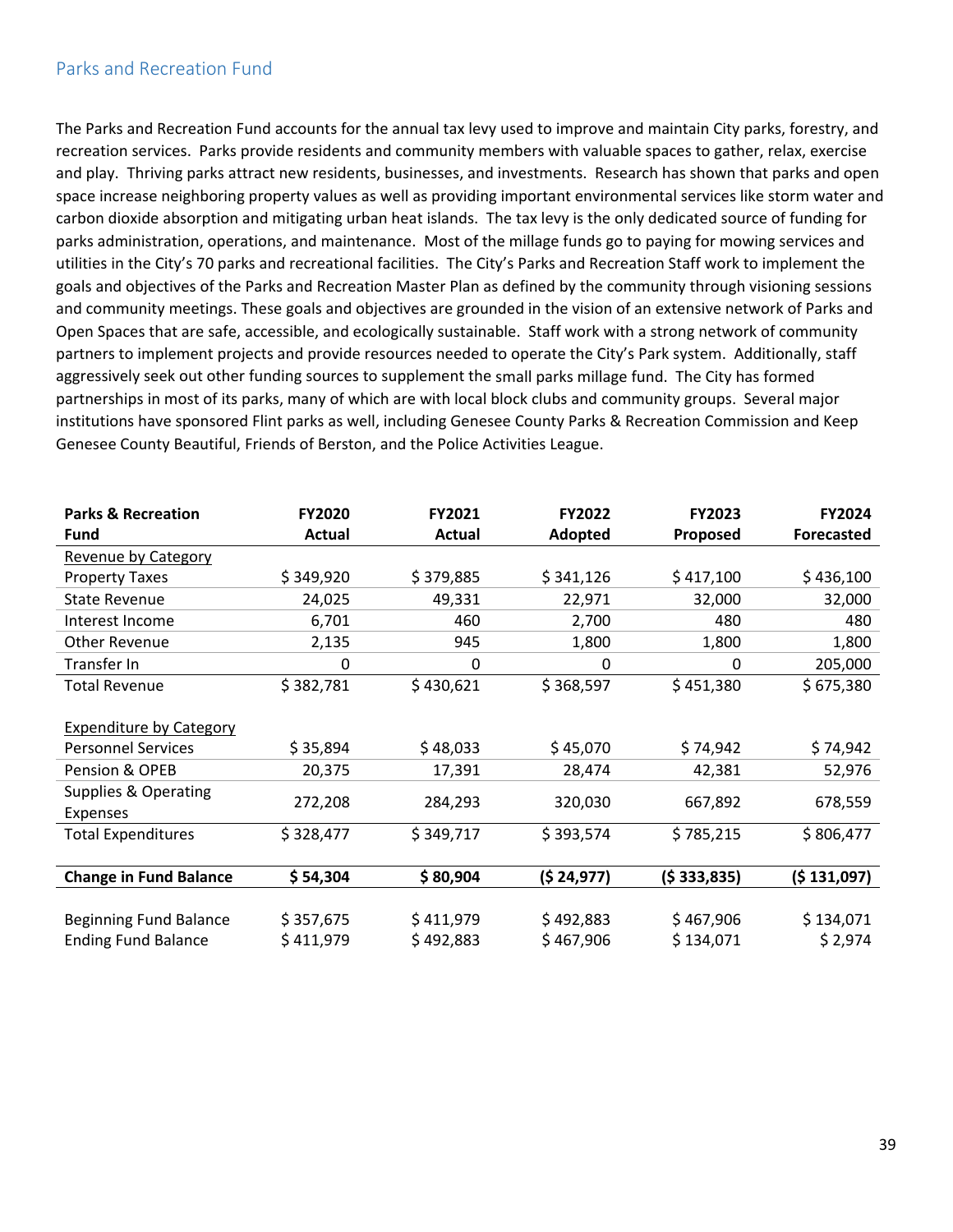## Street Lights Fund

The Street Lights Fund accounts for a special property tax assessment allowed to provide support for the costs of the City's street lighting, including electricity and maintenance. To calculate the assessment, the City divides the street‐ lighting budgeted expenditures by the number of City parcels. The special assessment for street lights is expected to decrease from \$101.00 to \$72.18 based on a decrease in expenditures and an increase in parcels.

| <b>Street Light Fund</b>        | <b>FY2020</b> | FY2021      | <b>FY2022</b> | <b>FY2023</b> | FY2024            |
|---------------------------------|---------------|-------------|---------------|---------------|-------------------|
|                                 | Actual        | Actual      | Adopted       | Proposed      | <b>Forecasted</b> |
| Revenue by Category             |               |             |               |               |                   |
| <b>Special Assessment</b>       | \$4,248,103   | \$3,922,720 | \$2,731,848   | \$2,908,210   | \$2,917,875       |
| Interest Income                 | 34,552        | 4,033       | 35,000        | 4,205         | 4,205             |
| <b>Total Revenue</b>            | \$4,282,655   | \$3,926,753 | \$2,766,848   | \$2,912,415   | \$2,922,080       |
|                                 |               |             |               |               |                   |
| <b>Expenditure by Category</b>  |               |             |               |               |                   |
| <b>Personnel Services</b>       | \$14,917      | \$22,043    | \$31,895      | \$29,273      | \$29,273          |
| Pension & OPEB                  | 9,717         | 7,234       | 13,579        | 12,624        | 15,780            |
| <b>Supplies &amp; Operating</b> |               |             |               |               |                   |
| Expenses                        | 2,449,888     | 2,317,071   | 2,991,684     | 2,870,518     | 2,877,027         |
| <b>Total Expenditures</b>       | \$2,474,522   | \$2,346,348 | \$3,037,158   | \$2,912,415   | \$2,922,080       |
|                                 |               |             |               |               |                   |
| <b>Change in Fund Balance</b>   | \$1,808,133   | \$1,580,405 | (5 270, 310)  | \$0           | \$0               |
|                                 |               |             |               |               |                   |
| <b>Beginning Fund Balance</b>   | \$1,128,127   | \$2,936,260 | \$4,516,665   | \$4,246,355   | \$4,246,355       |
| <b>Ending Fund Balance</b>      | \$2,936,260   | \$4,516,665 | \$4,246,355   | \$4,246,355   | \$4,246,355       |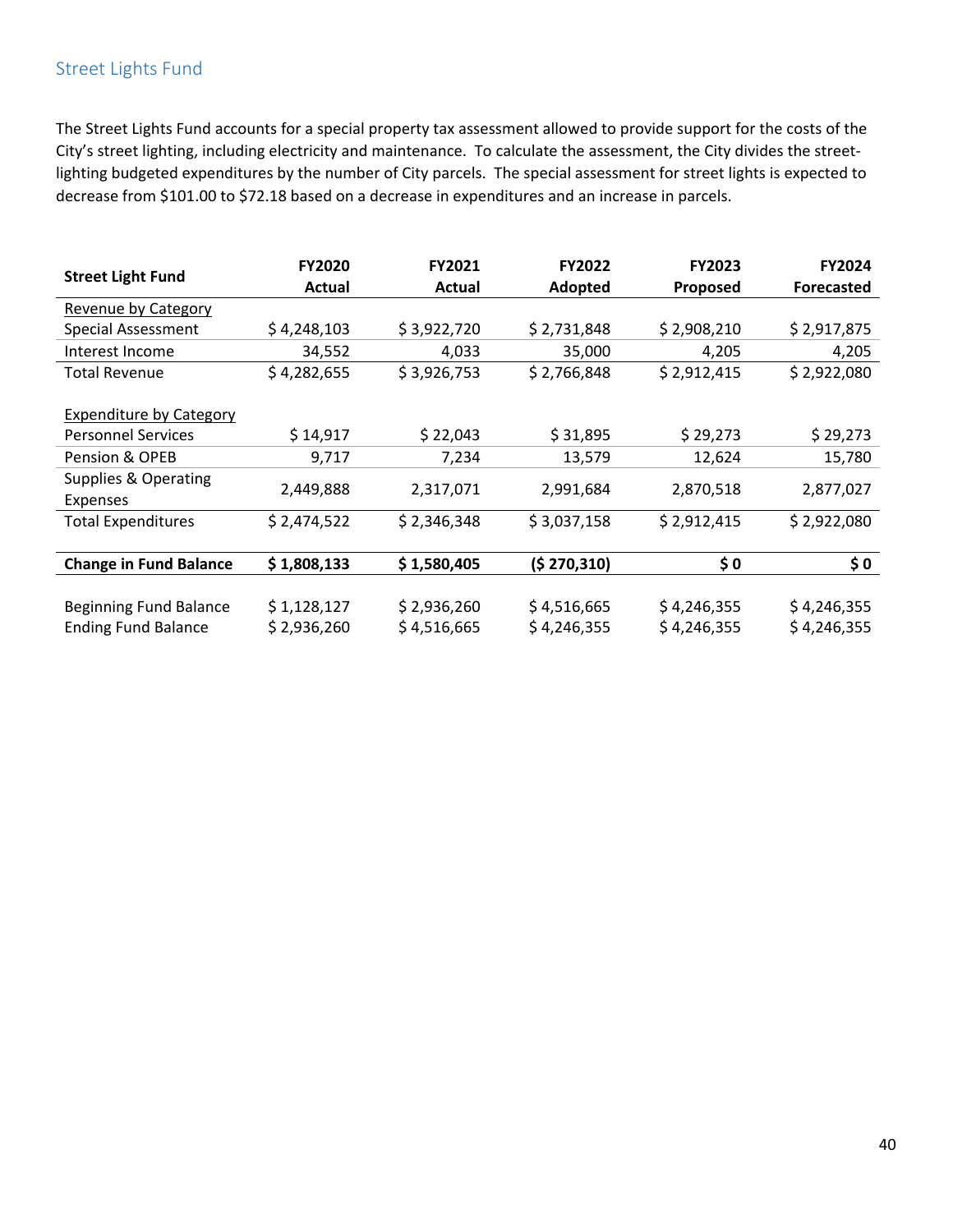## Waste Collection Fund

The Waste Collection Fund is used to account for a special property tax assessment allowed to provide waste management services, including weekly trash service, seasonal compost collection, and biweekly recycling pickup. To calculate the assessment, the City divides the waste‐collection budgeted expenditures by the number of households (residential parcels). The Department of Public Works is responsible for monitoring the activities of City's contracted waste collection services. The special assessment for waste collection is expected to increase from \$167.47 to \$202.56 based on an increase in expenditures.

| <b>Rubbish Collection Fund</b>  | FY2020      | FY2021        | FY2022      | FY2023      | FY2024            |
|---------------------------------|-------------|---------------|-------------|-------------|-------------------|
|                                 | Actual      | <b>Actual</b> | Adopted     | Proposed    | <b>Forecasted</b> |
| Revenue by Category             |             |               |             |             |                   |
| <b>Special Assessment</b>       | \$4,856,253 | \$5,530,095   | \$5,619,167 | \$6,792,169 | \$7,004,050       |
| <b>Charges for Services</b>     | 11,030      | 0             | 22,060      | 0           | 0                 |
| Licenses, Permits, &            |             |               |             |             |                   |
| <b>Franchise Fees</b>           | 960         | 840           | 1,500       | 1,500       | 1,500             |
| Interest Income                 | 28,662      | 2,400         | 15,300      | 2,503       | 2,503             |
| Other Revenue                   | 0           | 1,240         | 0           | 0           | 0                 |
| Total Revenue                   | \$4,896,905 | \$5,534,575   | \$5,658,027 | \$6,796,172 | \$7,008,053       |
|                                 |             |               |             |             |                   |
| <b>Expenditure by Category</b>  |             |               |             |             |                   |
| <b>Personnel Services</b>       | \$68,867    | \$73,168      | \$70,038    | \$76,506    | \$76,506          |
| Pension & OPEB                  | 28,258      | 28,135        | 39,490      | 41,479      | 51,849            |
| <b>Supplies &amp; Operating</b> |             |               |             |             |                   |
| Expenses                        | 4,818,752   | 5,101,687     | 6,104,328   | 6,678,187   | 6,879,698         |
| <b>Total Expenditures</b>       | \$4,915,877 | \$5,202,990   | \$6,213,856 | \$6,796,172 | \$7,008,053       |
|                                 |             |               |             |             |                   |
| <b>Change in Fund Balance</b>   | (518, 972)  | \$331,585     | (555,829)   | \$0         | \$0               |
|                                 |             |               |             |             |                   |
| <b>Beginning Fund Balance</b>   | \$2,093,575 | \$2,074,603   | \$2,406,188 | \$1,850,359 | \$1,850,359       |
| <b>Ending Fund Balance</b>      | \$2,074,603 | \$2,406,188   | \$1,850,359 | \$1,850,359 | \$1,850,359       |

This revenue budgeted for FY2023 and FY2024 assumes an increase in the special assessment rate. If the rate is not updated, the fund balance projections update as below. The below table also includes the FY2022 budget amendment.

| <b>Rubbish Collection Fund</b> | <b>FY2020</b> | <b>FY2021</b> | <b>FY2022</b> | <b>FY2023</b>  | <b>FY2024</b>     |
|--------------------------------|---------------|---------------|---------------|----------------|-------------------|
|                                | Actual        | Actual        | Adopted       | Proposed       | <b>Forecasted</b> |
| <b>Total Revenue</b>           | \$4,896,905   | \$5,534,575   | \$5,658,027   | \$5,619,440    | \$5,619,440       |
| <b>Total Expenditures</b>      | 4,915,877     | 5,202,990     | 6,929,411     | 6,796,172      | 7,008,053         |
| <b>Change in Fund Balance</b>  | (518,972)     | \$331,585     | (51,271,384)  | (51, 176, 732) | (51,388,613)      |
|                                |               |               |               |                |                   |
|                                |               |               |               |                |                   |
| <b>Beginning Fund Balance</b>  | \$2,093,575   | \$2,074,603   | \$2,406,188   | \$1,134,804    | (541,928)         |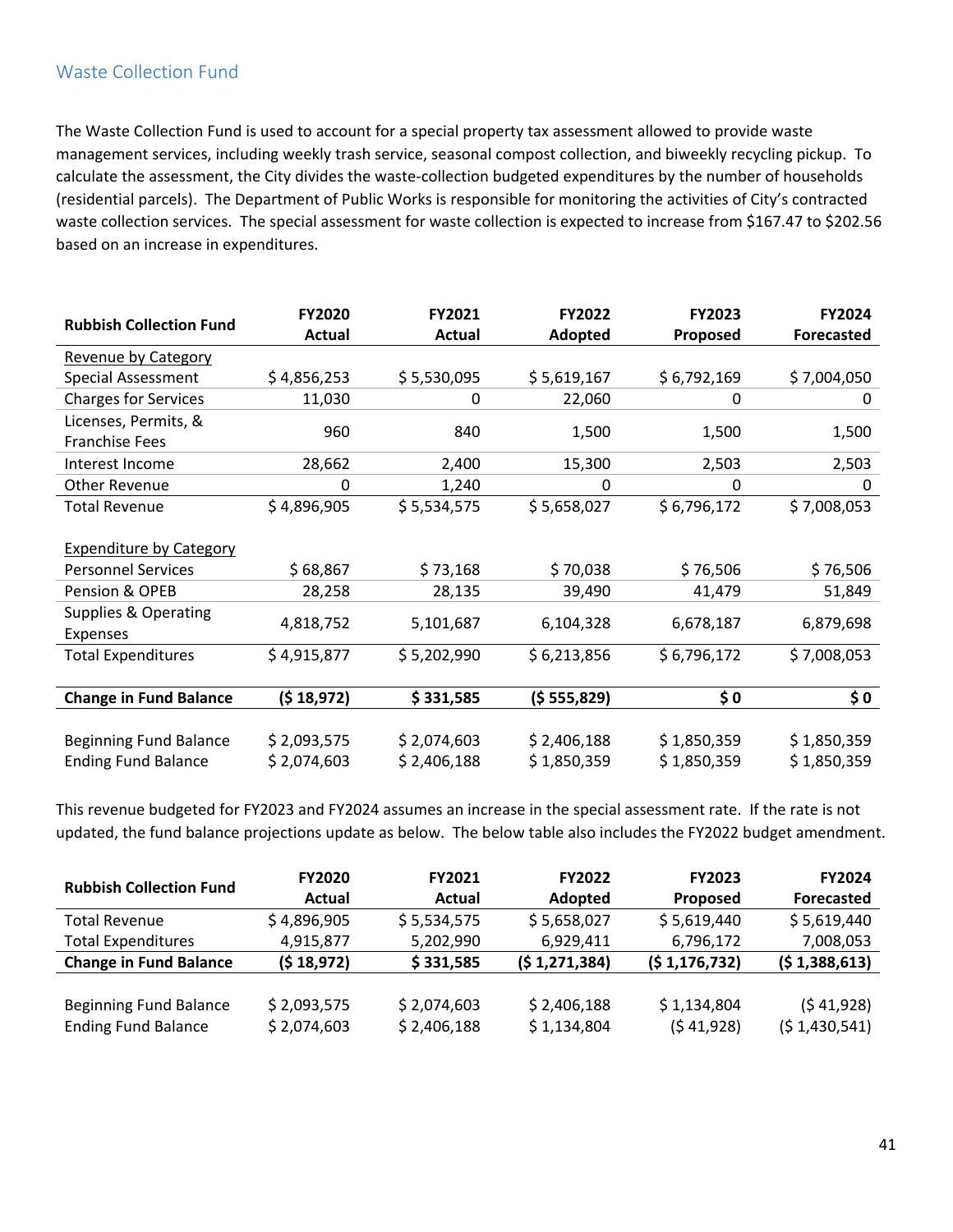## EDA Revolving Loan Fund

The EDA Revolving Loan Fund accounts for monies received from the Economic Development Administration. The grant was used to establish a revolving loan fund to loan money to economic development projects which meet program criteria.

| <b>Revolving Loan Fund</b>                                                    | <b>FY2020</b><br>Actual | FY2021<br>Actual       | <b>FY2022</b><br>Adopted | <b>FY2023</b><br>Proposed | <b>FY2024</b><br><b>Forecasted</b> |
|-------------------------------------------------------------------------------|-------------------------|------------------------|--------------------------|---------------------------|------------------------------------|
| Revenue by Category                                                           |                         |                        |                          |                           |                                    |
| Interest Income                                                               | \$4,046                 | \$222                  | \$9,800                  | \$225                     | \$225                              |
| Other Revenue                                                                 | 432                     | 0                      | 31,300                   | 0                         | 0                                  |
| <b>Total Revenue</b>                                                          | \$4,478                 | \$222                  | \$41,100                 | \$225                     | \$225                              |
| <b>Expenditure by Category</b><br><b>Supplies &amp; Operating</b><br>Expenses | \$1,791                 | \$68                   | \$3,800                  | \$426,275                 | \$75                               |
| <b>Total Expenditures</b>                                                     | \$1,791                 | \$68                   | \$3,800                  | \$426,275                 | \$75                               |
|                                                                               |                         |                        |                          |                           |                                    |
| <b>Change in Fund Balance</b>                                                 | \$2,687                 | \$154                  | \$37,300                 | (\$426,050)               | \$150                              |
| <b>Beginning Fund Balance</b><br><b>Ending Fund Balance</b>                   | \$677,789<br>\$680,476  | \$680,476<br>\$680,630 | \$680,630<br>\$717,930   | \$717,930<br>\$291,880    | \$291,880<br>\$292,030             |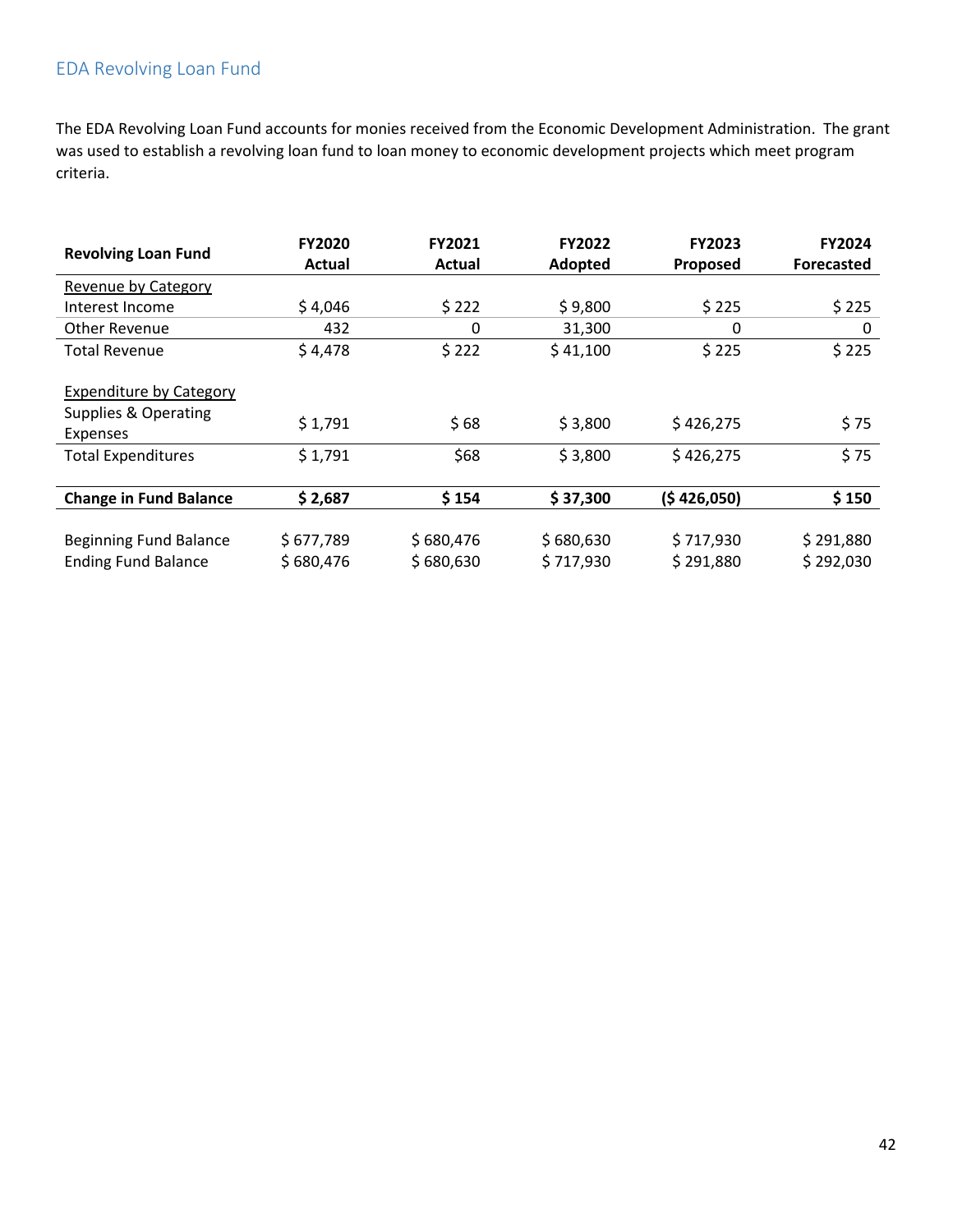## Drug Law Enforcement Fund

The Drug Law Enforcement Fund accounts for proceeds from the sale of confiscated property seized in drug‐related crimes. The revenue budget for forfeitures is not adopted but amended as revenue is received.

| <b>Drug Law Enforcement</b>     | FY2020      | FY2021      | FY2022      | FY2023      | FY2024            |
|---------------------------------|-------------|-------------|-------------|-------------|-------------------|
| Fund                            | Actual      | Actual      | Adopted     | Proposed    | <b>Forecasted</b> |
| Revenue by Category             |             |             |             |             |                   |
| <b>Charges for Services</b>     | \$4,952     | \$2,088     | \$0         | \$0         | \$0               |
| Fines & Forfeitures             | 86,889      | 161,925     | 0           | 0           | 0                 |
| Interest Income                 | 17,378      | 1,155       | 9,700       | 1,204       | 1,204             |
| Other Revenue                   | 0           | 7,500       | 0           | $\Omega$    | 0                 |
| <b>Total Revenue</b>            | \$109,219   | \$172,668   | \$9,700     | \$1,204     | \$1,204           |
|                                 |             |             |             |             |                   |
| <b>Expenditure by Category</b>  |             |             |             |             |                   |
| <b>Personnel Services</b>       | \$67,638    | \$14,400    | \$87,470    | \$159,341   | \$159,341         |
| Pension & OPEB                  | 24,506      | 0           | 101,993     | 0           | 0                 |
| <b>Supplies &amp; Operating</b> |             | 44,028      | 30,335      | 64,000      |                   |
| Expenses                        | 15,253      |             |             |             | 64,000            |
| Capital Outlay                  | 8,000       | 25,651      | 139,000     | 75,000      | 75,000            |
| <b>Total Expenditures</b>       | \$115,397   | \$84,079    | \$358,798   | \$298,341   | \$298,341         |
|                                 |             |             |             |             |                   |
| <b>Change in Fund Balance</b>   | (56, 178)   | \$88,589    | (5349,098)  | (5297, 137) | (\$297,137)       |
|                                 |             |             |             |             |                   |
| <b>Beginning Fund Balance</b>   | \$1,144,195 | \$1,138,017 | \$1,226,606 | \$877,508   | \$580,371         |
| <b>Ending Fund Balance</b>      | \$1,138,017 | \$1,226,606 | \$877,508   | \$580,371   | \$283,234         |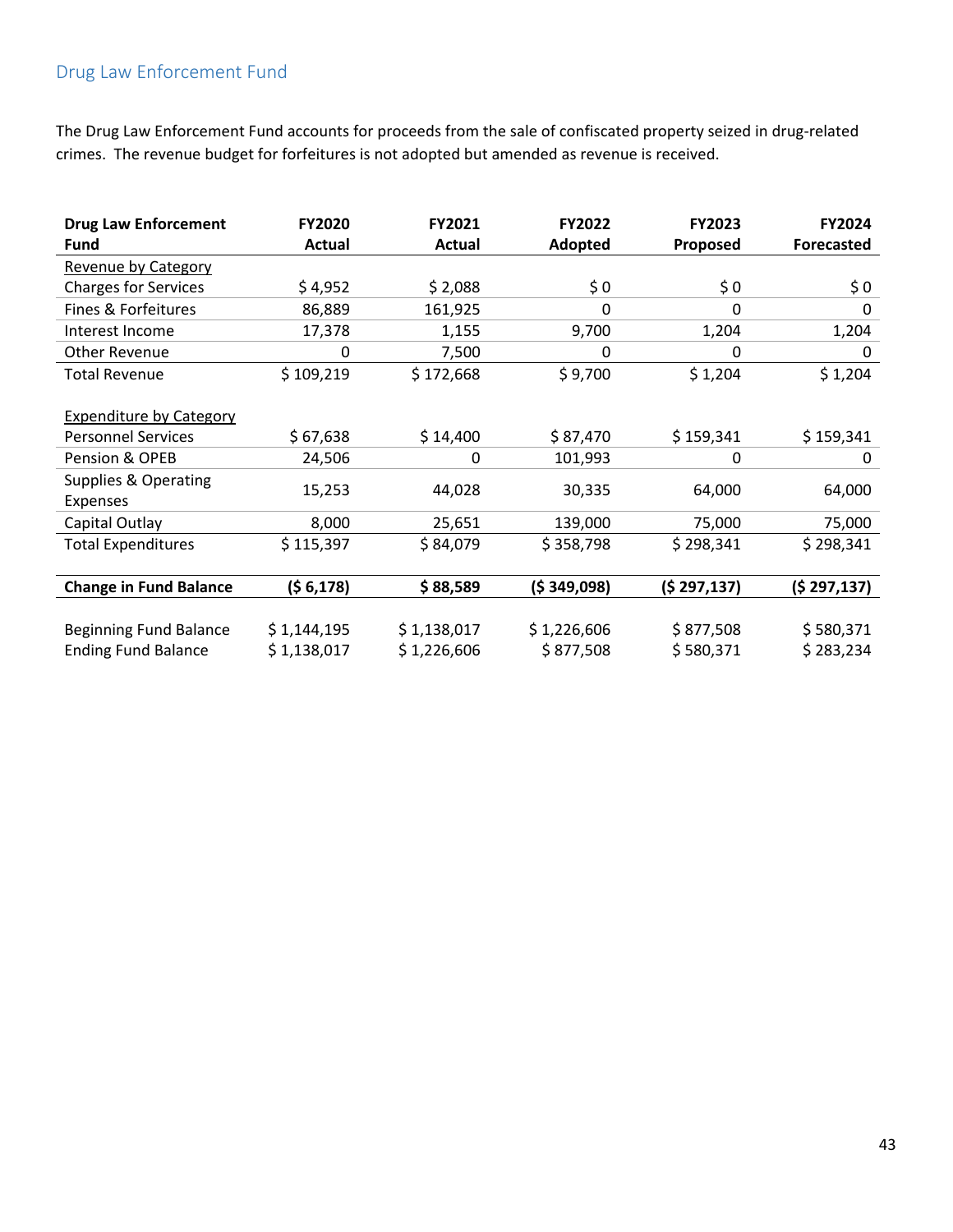## Section 108 Loans Fund

The Section 108 Loans Fund accounts for payments and receipt of debt service payments related to the Section 108 loans. The Section 108 Loans fund was not included in the FY2022 budget adoption process. The FY2022 budget below is the amended budget.

|                                 | <b>FY2020</b> | <b>FY2021</b> | <b>FY2022</b> | <b>FY2023</b> | <b>FY2024</b>     |
|---------------------------------|---------------|---------------|---------------|---------------|-------------------|
| <b>Section 108 Loans Fund</b>   | <b>Actual</b> | <b>Actual</b> | Amended       | Proposed      | <b>Forecasted</b> |
| Revenue by Category             |               |               |               |               |                   |
| <b>Charges for Services</b>     | \$716         | \$449         | \$450         | \$450         | \$450             |
| Interest Income                 | 244,805       | 212,270       | 195,661       | 201,120       | 182,620           |
| <b>Other Revenue</b>            | 488,000       | 492,000       | 498,000       | 505,000       | 511,000           |
| Transfers In                    | 15,641        | 1,303         | 15,641        | 15,641        | 90,147            |
| <b>Total Revenue</b>            | \$749,162     | \$706,022     | \$709,752     | \$722,211     | \$784,217         |
|                                 |               |               |               |               |                   |
| <b>Expenditure by Category</b>  |               |               |               |               |                   |
| <b>Supplies &amp; Operating</b> |               | \$440         | \$520         |               |                   |
| Expenses                        | \$400         |               |               | \$450         | \$450             |
| Debt Service                    | 724,544       | 698,353       | 689,241       | 696,318       | 758,367           |
| <b>Total Expenditures</b>       | \$724,944     | \$698,793     | \$689,761     | \$696,768     | \$758,817         |
|                                 |               |               |               |               |                   |
| <b>Change in Fund Balance</b>   | \$24,218      | \$ 7,229      | \$19,991      | \$25,443      | \$25,400          |
|                                 |               |               |               |               |                   |
| <b>Beginning Fund Balance</b>   | \$1,730,976   | \$1,755,194   | \$1,762,423   | \$1,782,414   | \$1,807,857       |
| <b>Ending Fund Balance</b>      | \$1,755,194   | \$1,762,423   | \$1,782,414   | \$1,807,857   | \$1,833,257       |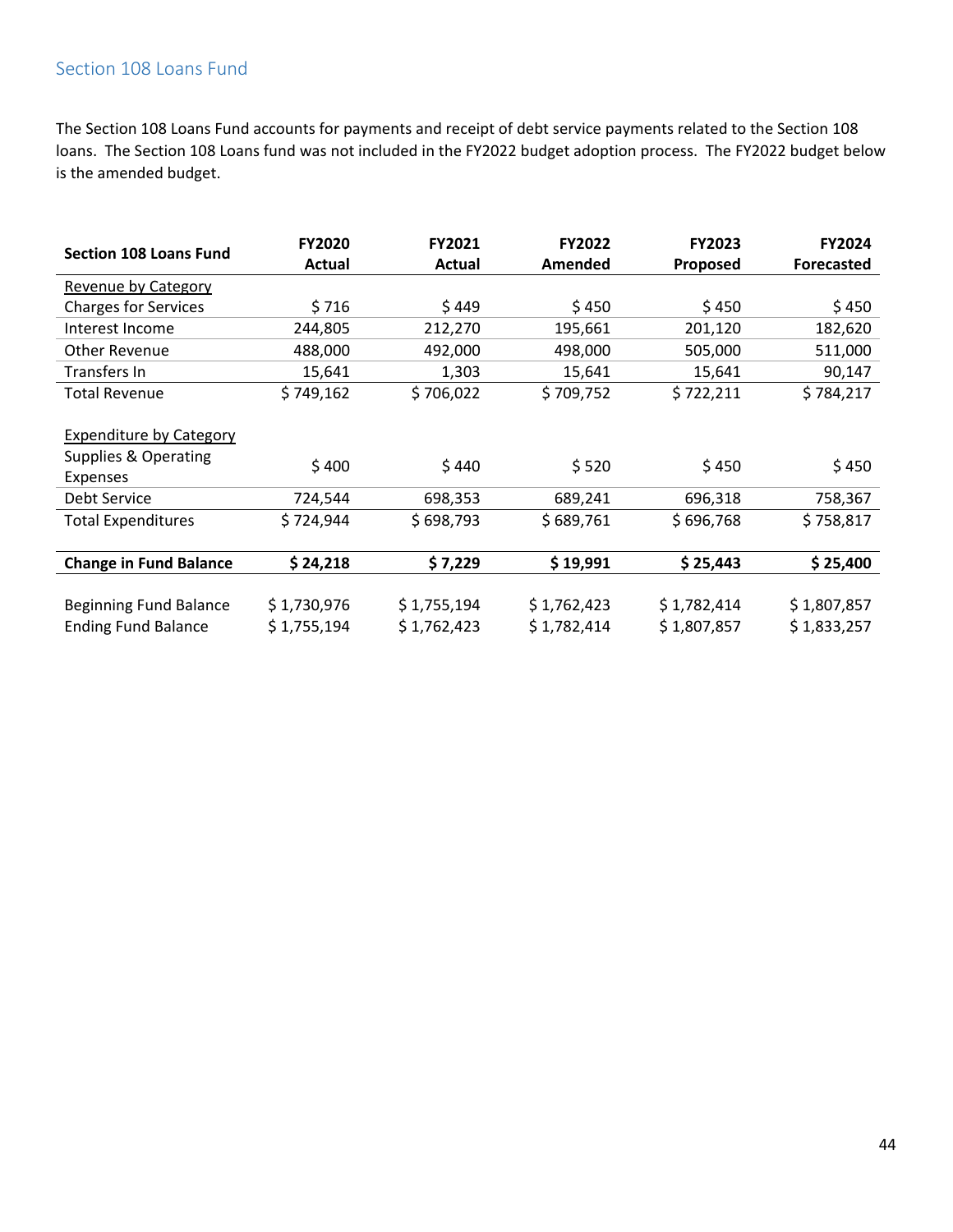## General Debt Service Fund

The General Debt Service Fund accounts for resources accumulated for the payment of bonds. The funds are transferred from the Public Improvement fund.

| <b>Debt Service Fund</b>                                                  | <b>FY2020</b><br>Actual | FY2021<br>Actual       | <b>FY2022</b><br>Adopted | <b>FY2023</b><br>Proposed | <b>FY2024</b><br><b>Forecasted</b> |
|---------------------------------------------------------------------------|-------------------------|------------------------|--------------------------|---------------------------|------------------------------------|
| <b>Revenue by Category</b>                                                |                         |                        |                          |                           |                                    |
| Interest Income                                                           | \$4,685                 | \$453                  | \$150                    | \$472                     | \$472                              |
| <b>Bond Proceeds</b>                                                      | 14,369,784              | 0                      | $\mathbf{0}$             | 0                         | 0                                  |
| Transfers In                                                              | 2,055,063               | 1,871,285              | 1,701,442                | 1,698,981                 | 1,696,550                          |
| <b>Total Revenue</b>                                                      | \$16,429,532            | \$1,871,738            | \$1,701,592              | \$1,699,453               | \$1,697,022                        |
| <b>Expenditure by Category</b><br>Supplies & Operating<br><b>Expenses</b> | \$346,356               | \$0                    | \$1,500                  | \$0                       | \$0\$                              |
| Debt Service                                                              | 15,739,151              | 1,699,381              | 1,699,942                | 1,698,981                 | 1,696,550                          |
| <b>Total Expenditures</b>                                                 | \$16,085,507            | \$1,699,381            | \$1,701,442              | \$1,698,981               | \$1,696,550                        |
| <b>Change in Fund Balance</b>                                             | \$344,025               | \$172,357              | \$150                    | \$472                     | \$472                              |
| <b>Beginning Fund Balance</b><br><b>Ending Fund Balance</b>               | \$10,985<br>\$355,010   | \$355,010<br>\$527,367 | \$527,367<br>\$527,517   | \$527,517<br>\$527,989    | \$527,989<br>\$528,461             |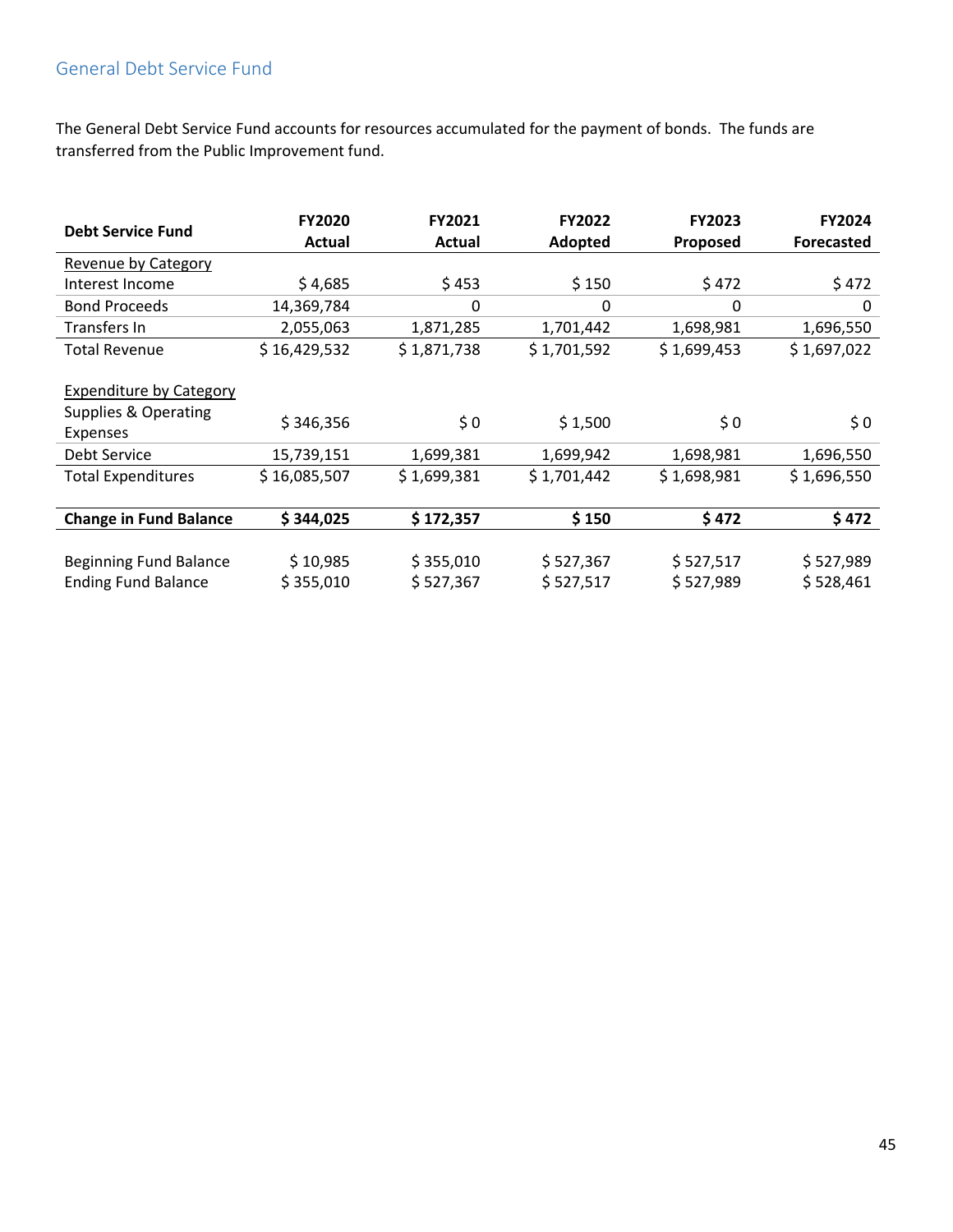## Public Improvement Fund

The Public Improvement Fund accounts for the annual tax levy reserved by Section 7 201 of the City Charter for capital improvements and servicing of general obligation debt. These funds will allow us to make much needed improvements to city hall and other public buildings.

| <b>Public Improvement</b>      | <b>FY2020</b> | FY2021      | <b>FY2022</b> | <b>FY2023</b> | FY2024            |
|--------------------------------|---------------|-------------|---------------|---------------|-------------------|
| Fund                           | Actual        | Actual      | Adopted       | Proposed      | <b>Forecasted</b> |
| Revenue by Category            |               |             |               |               |                   |
| <b>Property Taxes</b>          | \$1,752,678   | \$1,869,168 | \$1,708,752   | \$2,083,700   | \$2,179,700       |
| <b>State Revenue</b>           | 120,124       | 246,653     | 114,855       | 162,000       | 162,000           |
| Interest Income                | 17,846        | 2,415       | 14,705        | 2,518         | 2,518             |
| <b>Other Revenue</b>           | 440,797       | 1,670,205   | 0             | 639,000       | 671,000           |
| <b>Total Revenue</b>           | \$2,331,445   | \$3,788,441 | \$1,838,312   | \$2,887,218   | \$3,015,218       |
|                                |               |             |               |               |                   |
| <b>Expenditure by Category</b> |               |             |               |               |                   |
| Supplies & Operating           | \$0           |             |               | \$396,840     |                   |
| Expenses                       |               | \$35,500    | \$0\$         |               | \$417,878         |
| Capital Outlay                 | 204,440       | 312,518     | 550,000       | 1,300,000     | 550,000           |
| <b>Transfers Out</b>           | 2,055,063     | 1,871,285   | 1,701,442     | 1,698,981     | 1,696,550         |
| <b>Total Expenditures</b>      | \$2,259,503   | \$2,219,303 | \$2,251,442   | \$3,395,821   | \$2,664,428       |
|                                |               |             |               |               |                   |
| <b>Change in Fund Balance</b>  | \$71,942      | \$1,569,138 | (5413, 130)   | (5508,603)    | \$350,790         |
|                                |               |             |               |               |                   |
| <b>Beginning Fund Balance</b>  | \$1,008,482   | \$1,080,424 | \$2,649,562   | \$2,236,432   | \$1,727,829       |
| <b>Ending Fund Balance</b>     | \$1,080,424   | \$2,649,562 | \$2,236,432   | \$1,727,829   | \$2,078,619       |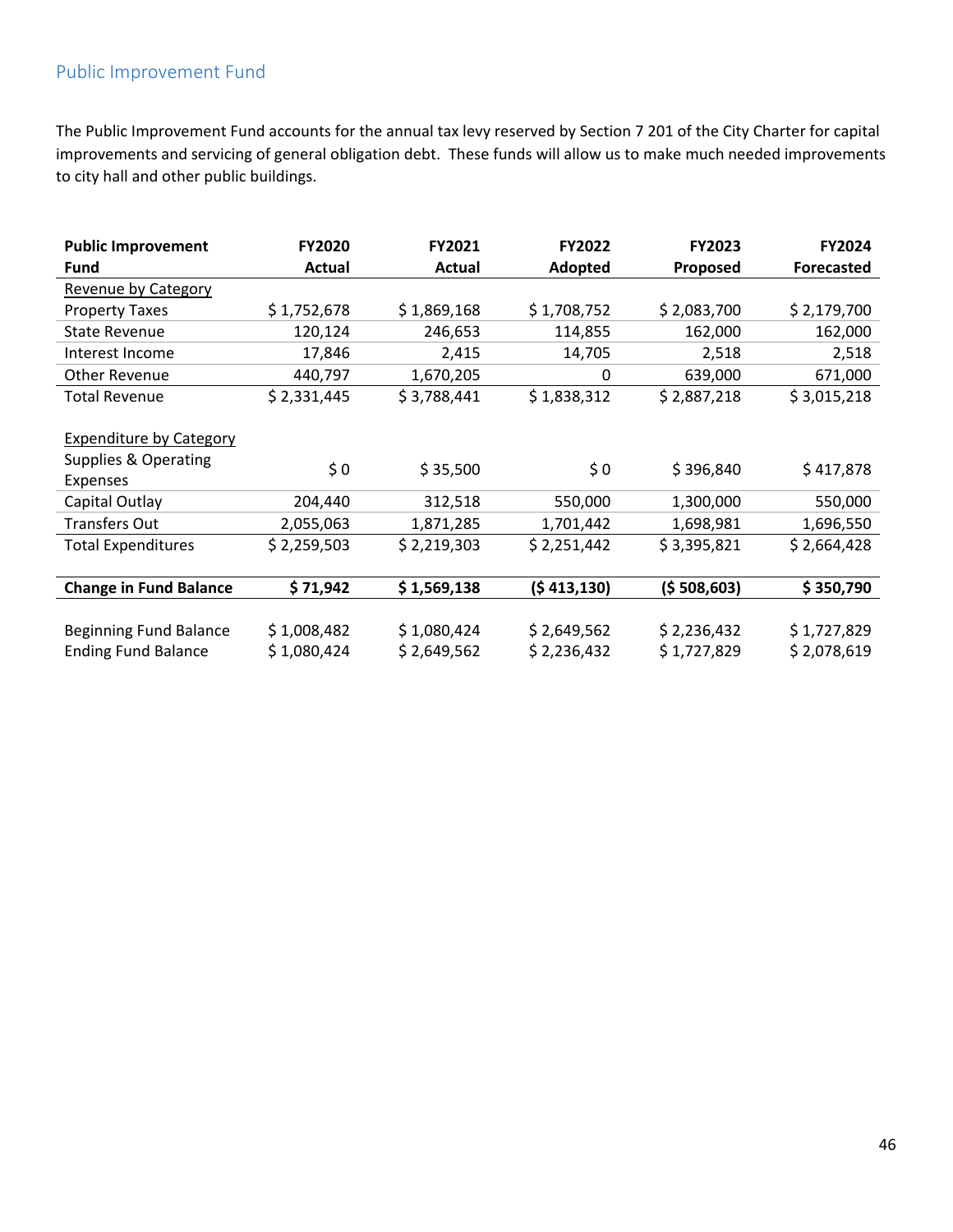## Building Inspection Fund

The Building Inspection Fund accounts for the operational revenues and expenditures of the City's code inspection and building inspection department in accordance with State Construction Code Act of 1999 (PA 245 of 1999). The department issues all necessary building permits and has a team of state‐licensed inspectors to ensure the safety and well‐being of residents.

| <b>Building Inspection</b>     | <b>FY2020</b> | FY2021      | <b>FY2022</b> | <b>FY2023</b> | FY2024            |
|--------------------------------|---------------|-------------|---------------|---------------|-------------------|
| Fund                           | Actual        | Actual      | Adopted       | Proposed      | <b>Forecasted</b> |
| Revenue by Category            |               |             |               |               |                   |
| <b>Charges for Services</b>    | \$20,411      | \$31,032    | \$32,200      | \$14,000      | \$14,000          |
| Licenses, Permits, &           | 2,202,100     | 1,653,136   | 1,924,500     | 1,300,000     | 1,300,000         |
| <b>Franchise Fees</b>          |               |             |               |               |                   |
| Fines & Forfeitures            | 25            | 0           | 0             | 0             | 0                 |
| Interest Income                | 58,663        | 4,119       | 29,000        | 4,295         | 4,295             |
| <b>Total Revenue</b>           | \$2,281,199   | \$1,688,287 | \$1,985,700   | \$1,318,295   | \$1,318,295       |
|                                |               |             |               |               |                   |
| <b>Expenditure by Category</b> |               |             |               |               |                   |
| <b>Personnel Services</b>      | \$613,871     | \$720,903   | \$1,011,563   | \$1,209,135   | \$1,209,135       |
| Pension & OPEB                 | 787,117       | 634,115     | 819,384       | 913,070       | 1,095,720         |
| Supplies & Operating           | 224,817       | 276,343     | 332,522       | 362,085       | 366,110           |
| Expenses                       |               |             |               |               |                   |
| Capital Outlay                 | 0             | 0           | 500,000       | 500,000       | 500,000           |
| <b>Total Expenditures</b>      | \$1,625,805   | \$1,631,361 | \$2,663,469   | \$2,984,290   | \$3,170,965       |
|                                |               |             |               |               |                   |
| <b>Change in Fund Balance</b>  | \$655,394     | \$56,926    | (\$ 677,769)  | (51,665,995)  | (\$1,852,670)     |
|                                |               |             |               |               |                   |
| <b>Beginning Fund Balance</b>  | \$3,636,470   | \$4,291,864 | \$4,348,790   | \$3,671,021   | \$2,005,026       |
| <b>Ending Fund Balance</b>     | \$4,291,864   | \$4,348,790 | \$3,671,021   | \$2,005,026   | \$152,356         |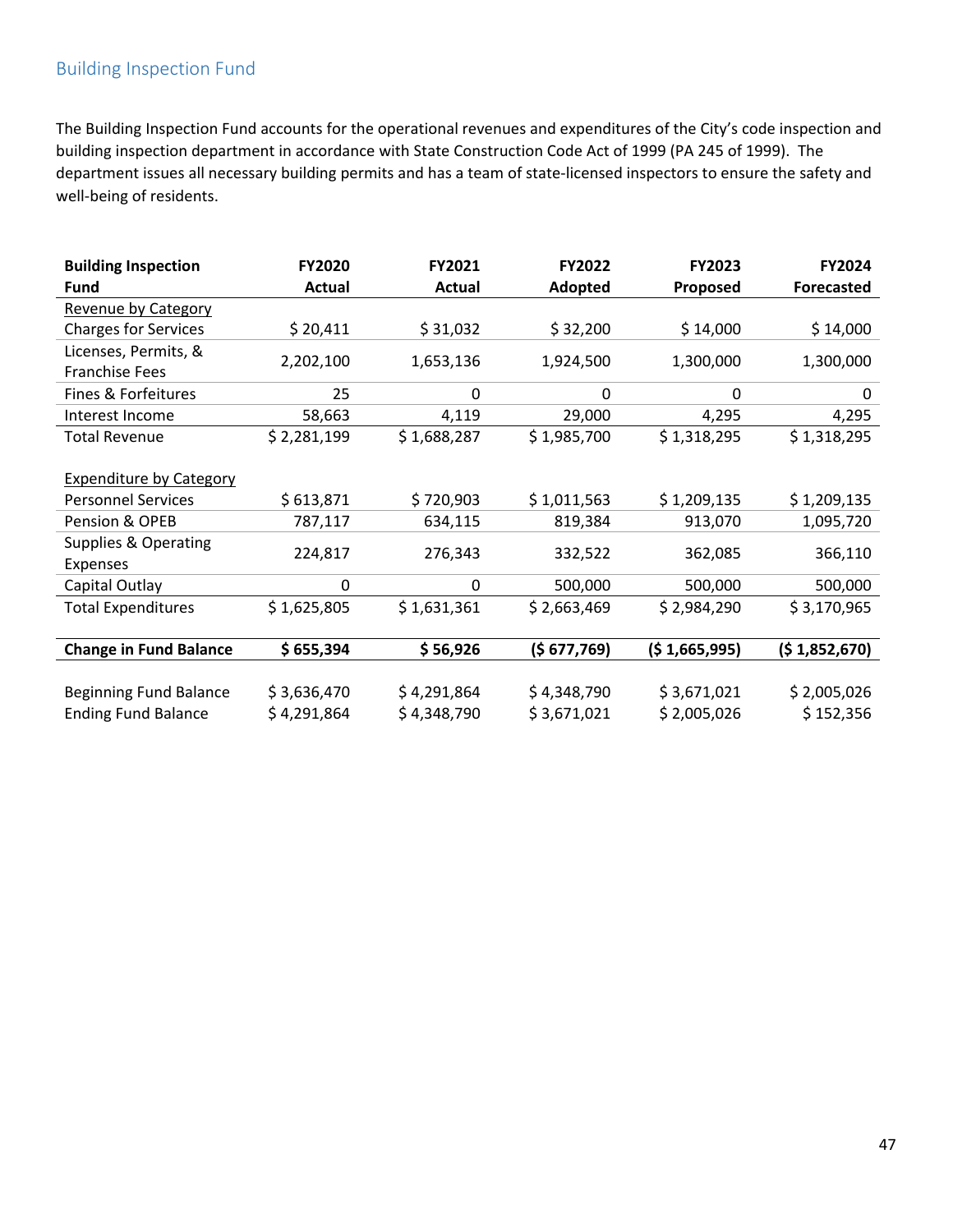## Proprietary Funds

Enterprise funds account for activities for which a user fee is charged for the goods or services received based on that usage. The City has two enterprise funds: Sewer and Water. These funds are part of the Utilities division of the City's Department of Public Works (DPW).

City of Flint – Enterprise Funds

Sewer Fund

Water Fund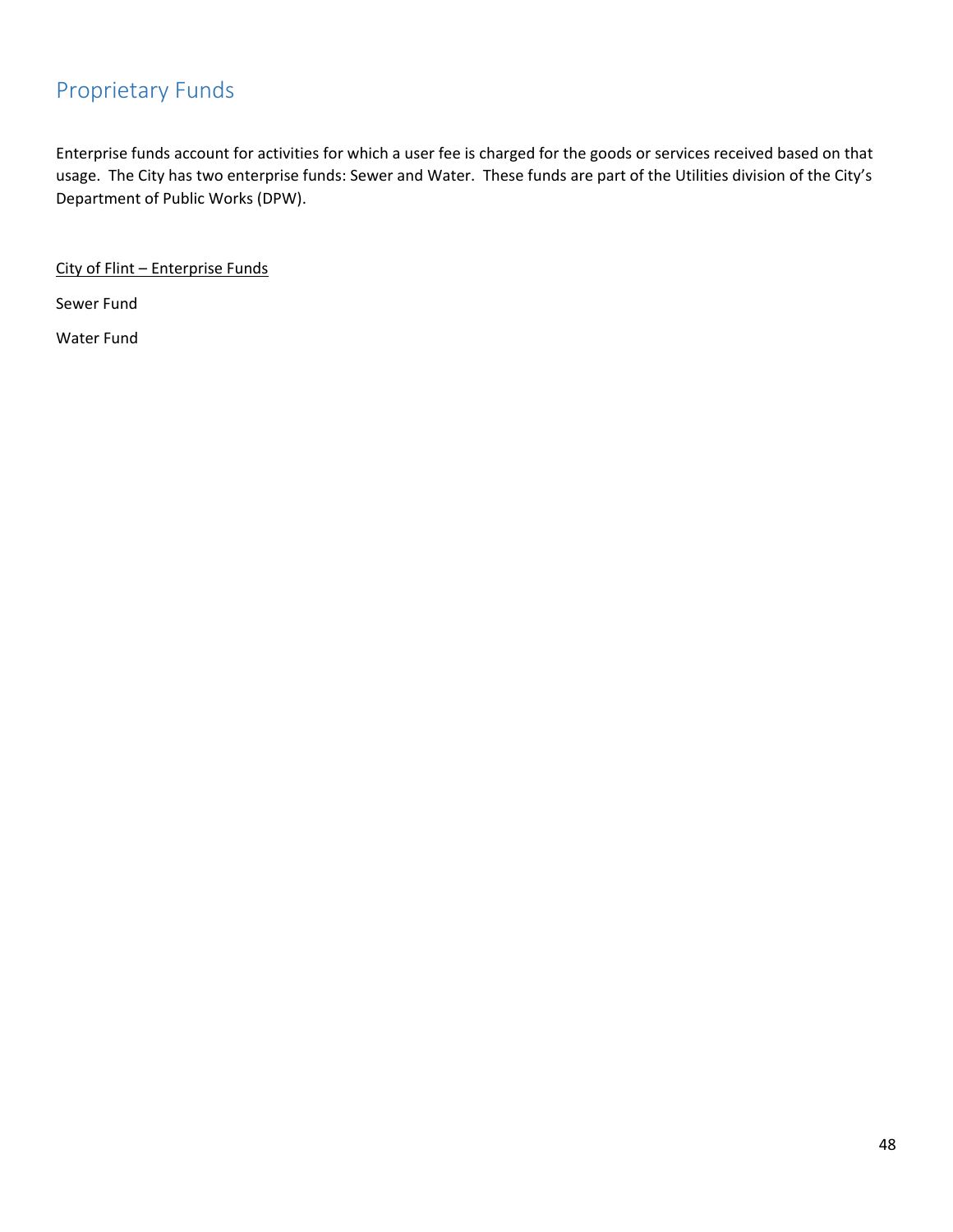#### **Enterprise Funds, Continued**

The DPW is under increasing pressure to balance the maintenance needs of Flint's aging infrastructure and tightening budget constraints. The COVID‐19 pandemic exacerbated the problem of low staffing levels with increased illness‐based absences while hiring and wage freezes have hindered departmental abilities to retain essential staff. Improvements such as fixing pipe leaks and the installing smart water meters have worked to increase efficiencies, decrease expenses, and meet the infrastructure needs of Flint's current population.

Operated from the Water Service Center (WSC), the Water Distribution and Sewer Maintenance divisions supply water to Flint homes and deliver sewage to the Water Pollution Control (WPC) facility. They are responsible for repairing the water, sanitary, and storm sewer lines throughout the City. The City has approximately 600 miles of sanitary sewers, 350 miles of storm sewers, and 600 miles of water mains.

The City water and sewer services are funded by the utility bills paid by city residents. Currently, the City has an 80% collection rate for water/sewer bills. This rate can be attributed in part to the financial stress that has been caused due to the COVID‐19 pandemic. In March of 2020, Mayor Neely ordered water‐service connection for all City residents. In December of 2020, Governor Whitmer signed legislation banning water shut offs until March 31, 2021. The city's moratorium was extended by the Mayor for residential customers through December 2021. The City is beginning to ramp up collection by sending out notices and turning off water.

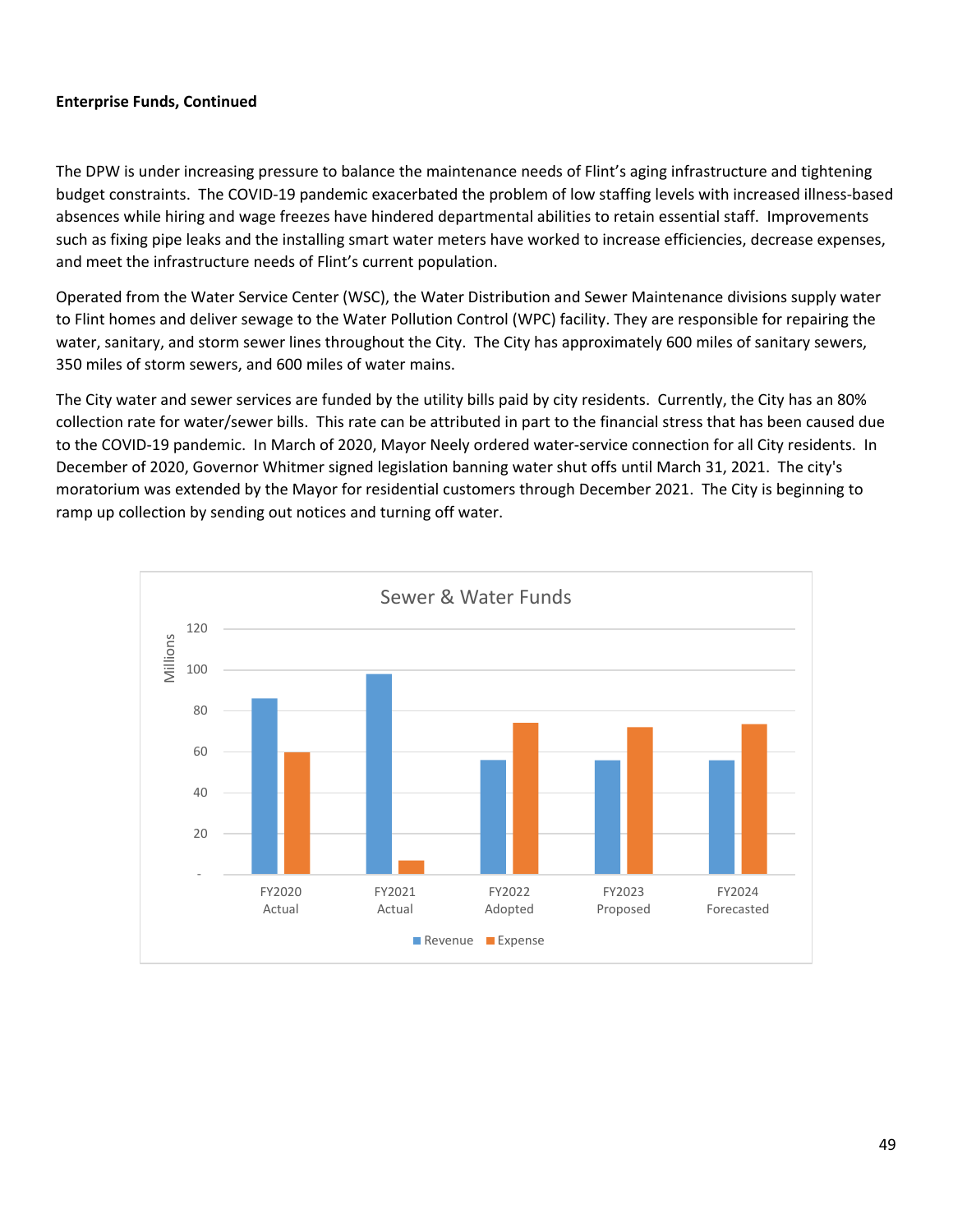#### Sewer Fund

The Sewer Fund accounts for the activities of the City's sewage disposal and treatment system. The Water Pollution Control (WPC) division is responsible for the City's municipal wastewater treatment facility. WPC provides treatment to all industrial, commercial, and domestic (residential) wastewater. All treated water discharged to the Flint River must be checked for quality and meet rigorous standards set and enforced by the Michigan Department of Environment, Great Lakes, and Energy and the U.S. Environmental Protection Agency.

The plant is designed to treat 50 million gallons per day (MGD) and its maximum daily flow capacity is 80 MGD. The facilities include the treatment plant,



pumping stations, a remote pumping station and several remote lift stations.

The WPC facility is currently undergoing several upgrades and rehabilitation projects. The influent structure, which distributes the water to the plant, and the Battery A grit removal system are being rehabilitated and upgraded. The aeration system (secondary biological treatment) is being improved with the replacement of the old 1750 horsepower blowers with turbo blowers. Several mechanical repairs and equipment upgrades are being made to improve energy efficiency. The biosolids dewatering improvements include adding two centrifuges, which will provide both redundancy and better dewatering. The Northwest pumping station improvements and diversion will right size the pumping station to provide a more energy efficient operation while the diversion will direct high flows to the East Pumping Station. Disinfection of the treated water is being converted from chlorination to ultraviolet light disinfection, which will eliminate the multiple ton cylinders of chlorine and sulfur dioxide, both very hazardous compressed gases, from the facility. This improvement will provide a safer environment at the WPC and for the surrounding community.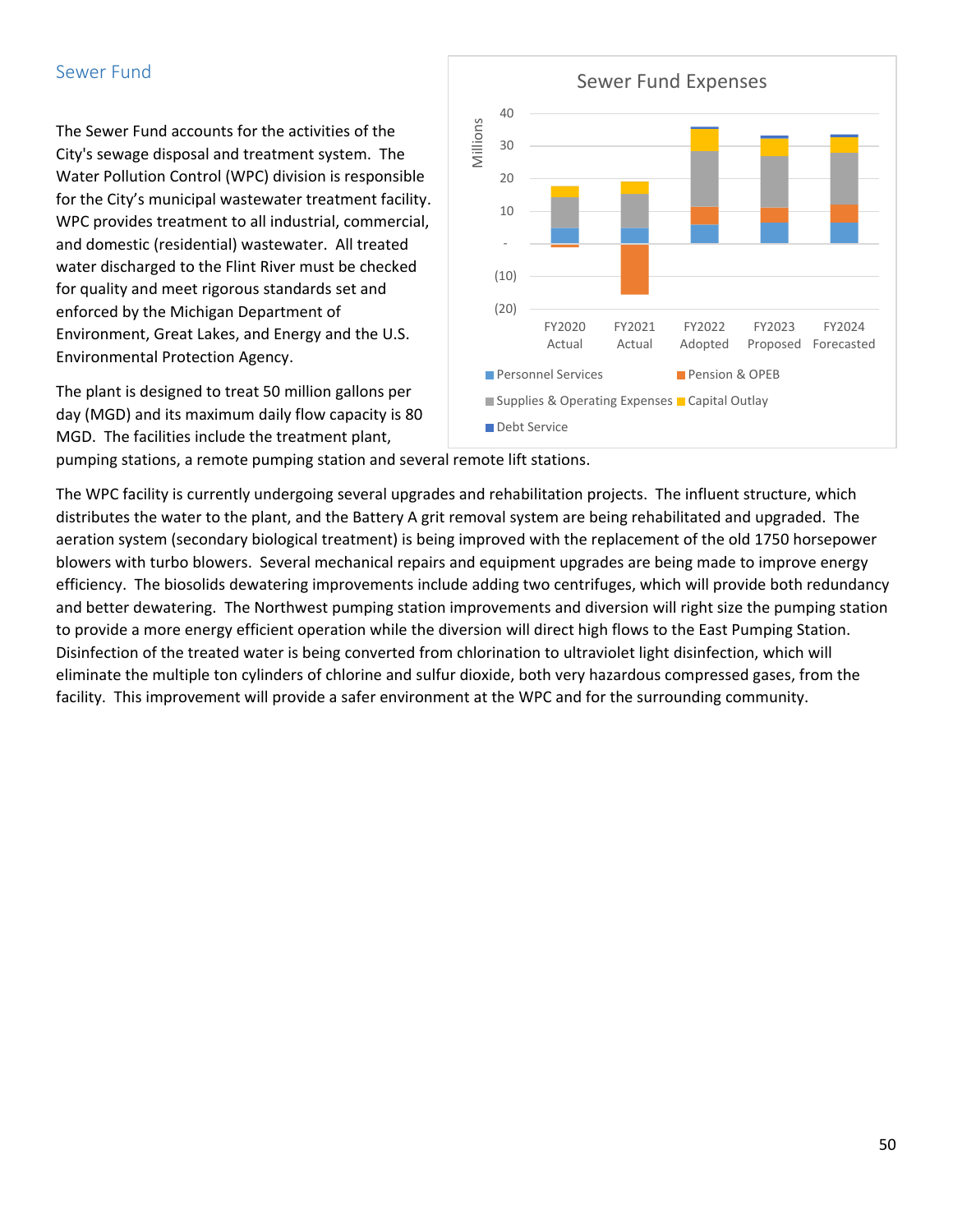#### **Sewer Fund, continued**

| <b>Sewer Fund</b>               | FY2020        | FY2021         | FY2022           | FY2023       | FY2024            |
|---------------------------------|---------------|----------------|------------------|--------------|-------------------|
|                                 | <b>Actual</b> | <b>Actual</b>  | Adopted          | Proposed     | <b>Forecasted</b> |
| Revenue by Category             |               |                |                  |              |                   |
| <b>Federal Revenue</b>          | \$0           | \$6,020,298    | \$0              | \$0          | \$0               |
| <b>State Revenue</b>            | 0             | 1,051,871      | $\Omega$         | $\Omega$     | $\Omega$          |
| <b>Charges for Services</b>     | 25,003,403    | 25,203,058     | 25,550,000       | 25,250,000   | 25,250,000        |
| Licenses, Permits, and          | 17,953        | 22,036         | $\boldsymbol{0}$ | 20,000       | 20,000            |
| <b>Franchise Fees</b>           |               |                |                  |              |                   |
| Fines & Forfeitures             | 529,182       | 650,304        | $\mathbf 0$      | 650,000      | 650,000           |
| Interest Income                 | 757,827       | 73,962         | 136,500          | 49,884       | 49,884            |
| <b>Other Revenue</b>            | 308,332       | (175,066)      | 7,000            | 57,000       | 57,000            |
| <b>Total Revenue</b>            | \$26,616,697  | \$32,846,463   | \$25,693,500     | \$26,026,884 | \$26,026,884      |
|                                 |               |                |                  |              |                   |
| <b>Expense by Category</b>      |               |                |                  |              |                   |
| <b>Personnel Services</b>       | \$4,967,422   | \$4,958,984    | \$5,989,173      | \$6,593,574  | \$6,593,574       |
| Pension & OPEB                  | (1,046,244)   | (15, 538, 944) | 5,481,898        | 4,572,053    | 5,486,648         |
| <b>Supplies &amp; Operating</b> | 9,367,012     | 10,428,641     | 17,032,165       | 15,808,222   | 15,984,002        |
| Expenses                        |               |                |                  |              |                   |
| Capital Outlay                  | 3,409,089     | 3,732,692      | 6,851,885        | 5,442,000    | 4,696,500         |
| Debt Service                    | 7,834         | 8,057          | 646,480          | 868,952      | 869,459           |
| <b>Total Expenses</b>           | \$16,705,113  | \$3,589,430    | \$36,001,601     | \$33,284,801 | \$33,630,183      |
|                                 |               |                |                  |              |                   |
| <b>Change in Net Position</b>   | \$9,911,584   | \$29,257,033   | (510,308,101)    | (57,257,917) | (57,603,299)      |
|                                 |               |                |                  |              |                   |
| <b>Beginning Net Position</b>   | \$125,265     | \$10,036,849   | \$39,293,882     | \$28,985,781 | \$21,727,864      |
| <b>Ending Net Position</b>      | \$10,036,849  | \$39,293,882   | \$28,985,781     | \$21,727,864 | \$14,124,565      |
|                                 |               |                |                  |              |                   |
|                                 |               |                |                  |              |                   |
| <b>Expense by Division</b>      |               |                |                  |              |                   |
| Sewer Administration            | \$4,507,554   | (\$21,894,701) | \$14,337,112     | \$11,044,660 | \$11,327,229      |
| <b>Water Service Center</b>     | 4,231,750     | 6,273,207      | 8,078,696        | 9,300,646    | 9,672,409         |
| <b>Water Pollution</b>          | 7,965,795     | 19,210,930     | 13,585,793       | 12,939,495   | 12,630,545        |
| Control                         |               |                |                  |              |                   |
| <b>Total Expenses</b>           | \$16,705,099  | \$3,589,436    | \$36,001,601     | \$33,284,801 | \$33,630,183      |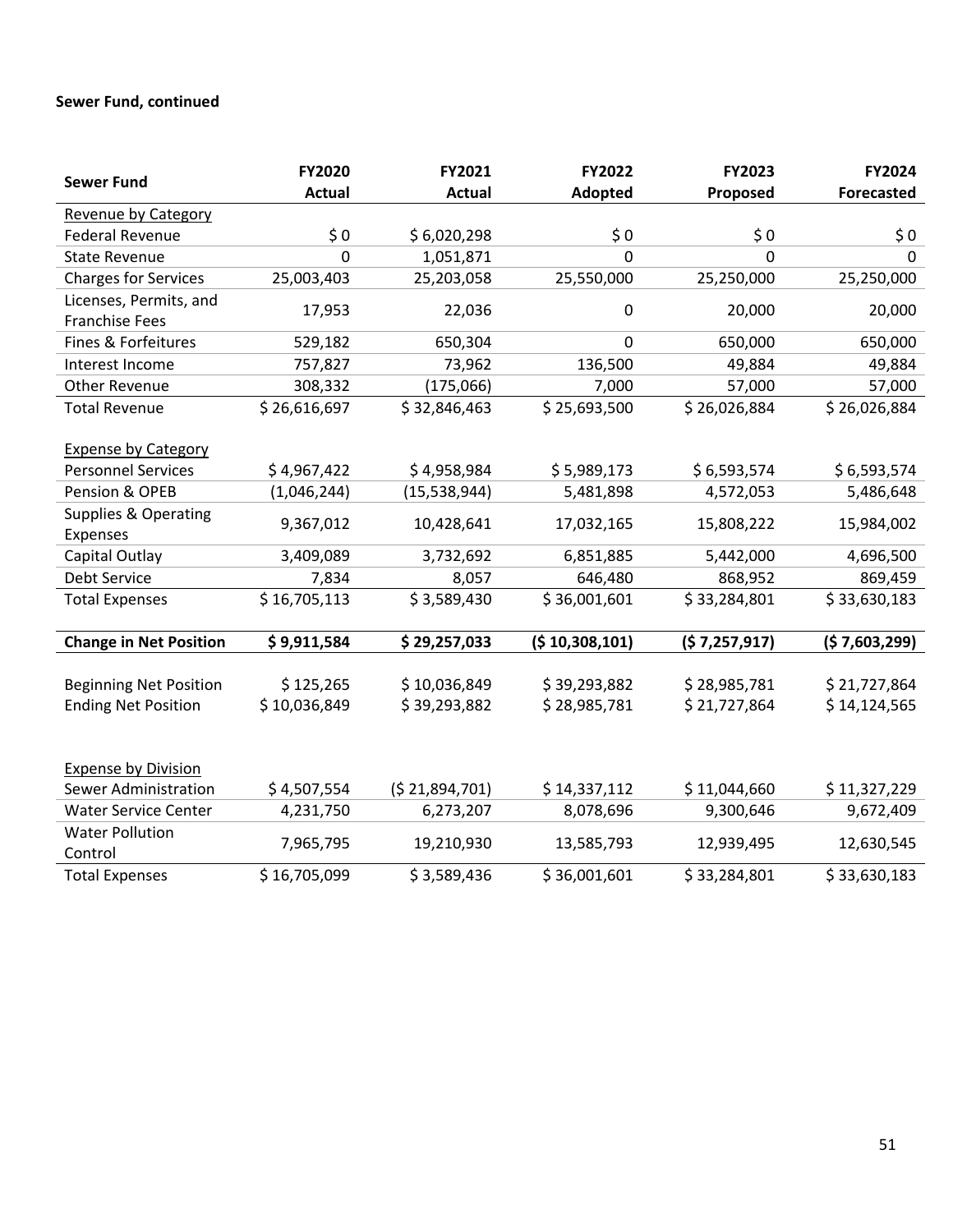#### Water Fund

The Water Fund accounts for the activities of the City's water distribution and treatment system. The Water Treatment Plant (WTP) division is responsible for operating the water supply and limited treatment system, including two drinking water reservoirs, one elevated tower, three pump stations, three dams on the Flint River, and the water quality testing laboratory. Flint currently purchases treated Lake Huron Water from Great Lakes Water Authority as its primary water source.

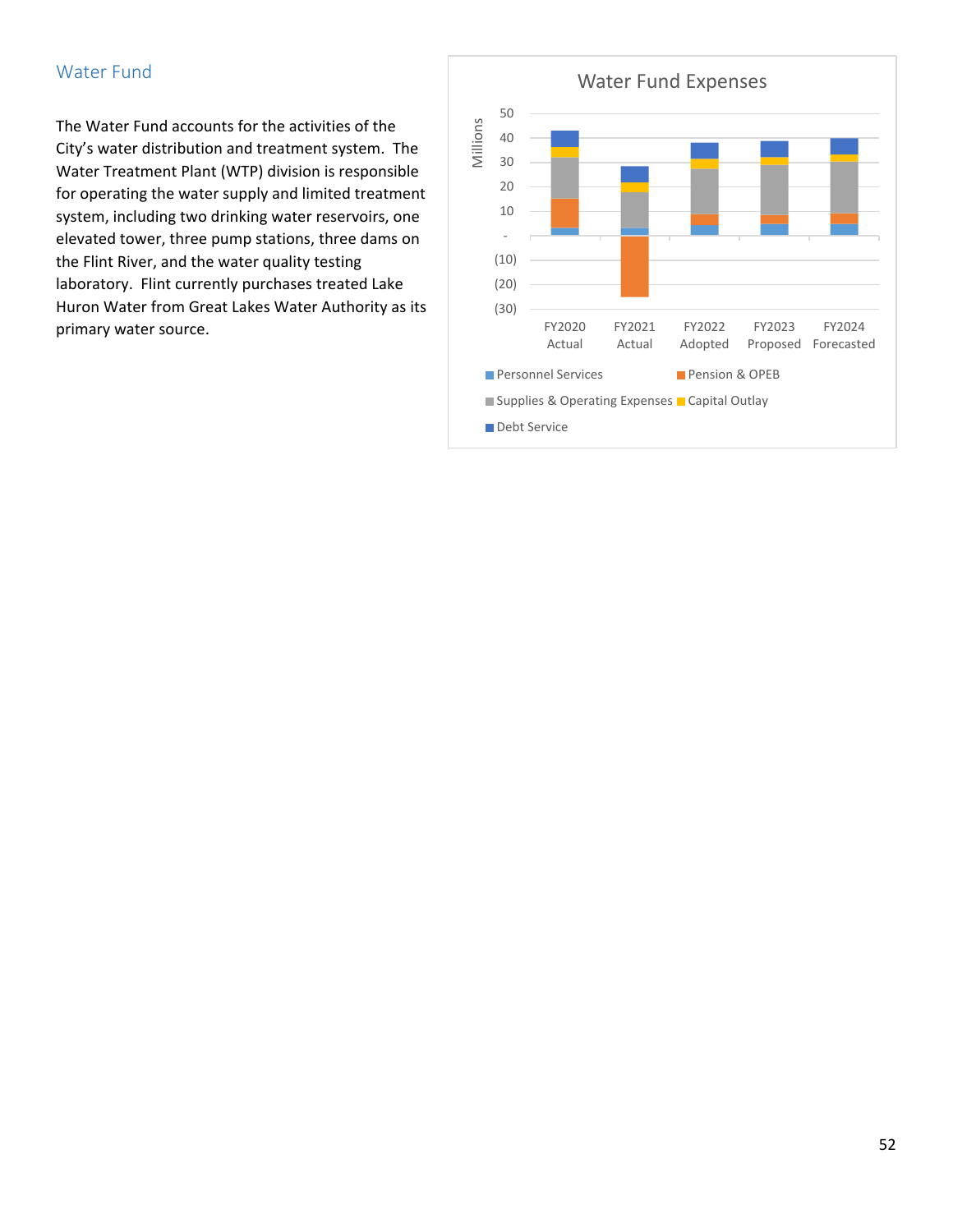#### **Water Fund, continued**

| <b>Water Fund</b>               | FY2020        | FY2021        | FY2022        | FY2023          | FY2024            |  |
|---------------------------------|---------------|---------------|---------------|-----------------|-------------------|--|
|                                 | <b>Actual</b> | <b>Actual</b> | Adopted       | Proposed        | <b>Forecasted</b> |  |
| <b>Revenue by Category</b>      |               |               |               |                 |                   |  |
| <b>Federal Revenue</b>          | \$24,080,690  | \$33,244,850  | \$0<br>\$0    |                 | \$0               |  |
| <b>State Revenue</b>            | 5,298,656     | 1,918,827     | 0             | 0               | 0                 |  |
| <b>Charges for Services</b>     | 28,528,762    | 28,984,474    | 30,163,000    | 28,930,500      | 28,930,500        |  |
| Fines & Forfeitures             | 828,133       | 842,975       | 0             | 835,000         | 835,000           |  |
| Interest Income                 | 563,437       | 6,927         | 98,110        | 30,730          | 30,730            |  |
| Other Revenue                   | 165,768       | 182,429       | 0             | 38,600          | 38,600            |  |
| <b>Total Revenue</b>            | \$59,465,446  | \$65,180,482  | \$30,261,110  | \$29,834,830    | \$29,834,830      |  |
|                                 |               |               |               |                 |                   |  |
| <b>Expense by Category</b>      |               |               |               |                 |                   |  |
| <b>Personnel Services</b>       | \$3,291,181   | \$3,292,622   | \$4,378,407   | \$4,844,294     | \$4,844,294       |  |
| Pension & OPEB                  | 11,971,491    | (25,049,883)  | 4,533,507     | 3,688,994       | 4,426,940         |  |
| <b>Supplies &amp; Operating</b> | 16,905,771    | 14,497,574    | 18,592,351    | 20,523,139      | 21,113,721        |  |
| Expenses                        |               |               |               |                 |                   |  |
| Capital Outlay                  | 4,230,820     | 4,087,771     | 4,056,850     | 3,094,000       | 2,915,000         |  |
| Debt Service                    | 6,652,051     | 6,582,575     | 6,649,200     | 6,652,402       | 6,652,402         |  |
| <b>Total Expenses</b>           | \$43,051,314  | \$3,410,659   | \$38,210,315  | \$38,802,829    | \$39,952,357      |  |
|                                 |               |               |               |                 |                   |  |
| <b>Change in Net Position</b>   | \$16,414,132  | \$61,769,823  | (57,949,205)  | ( \$ 8,967,999) | (\$10,117,527)    |  |
|                                 |               |               |               |                 |                   |  |
| <b>Beginning Net Position</b>   | \$52,704,627  | \$69,118,759  | \$130,888,582 | \$122,939,377   | \$113,971,378     |  |
| <b>Ending Net Position</b>      | \$69,118,759  | \$130,888,582 | \$122,939,377 | \$113,971,378   | \$103,853,851     |  |
|                                 |               |               |               |                 |                   |  |
|                                 |               |               |               |                 |                   |  |
| <b>Expense by Division</b>      |               |               |               |                 |                   |  |
| <b>Water Administration</b>     | \$30,524,333  | (515,379,206) | \$20,997,702  | \$18,405,727    | \$18,666,319      |  |
| <b>Water Service Center</b>     | 4,656,092     | 4,462,389     | 6,507,078     | 8,127,965       | 9,258,470         |  |
| <b>Water Plant</b>              | 6,999,834     | 4,796,384     | 10,705,535    | 12,269,137      | 12,027,568        |  |
| <b>Capital Grants</b>           | 878,232       | 9,531,095     | 0             | 0               | 0                 |  |
| <b>Total Expenses</b>           | \$43,058,491  | \$3,410,662   | \$38,210,315  | \$38,802,829    | \$39,952,357      |  |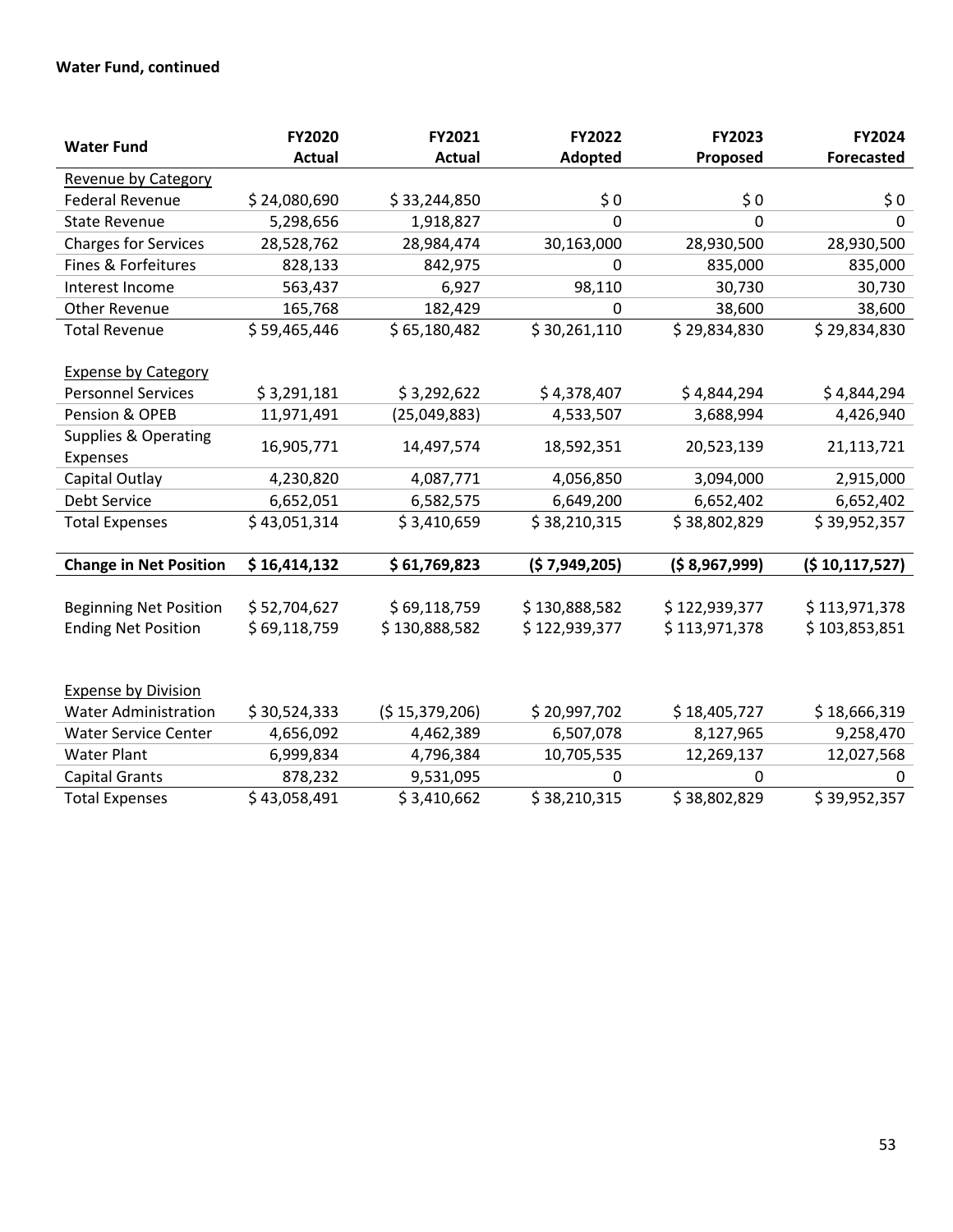# Positions Summary

|                                             | <b>FY2022</b>  | FY2023         | FY2024            |
|---------------------------------------------|----------------|----------------|-------------------|
| <b>Full-time Authorized Positions</b>       | Adopted        | Proposed       | <b>Forecasted</b> |
|                                             |                |                |                   |
| <b>Governance &amp; Administration</b>      | 51             | 61             | 61                |
| Blight                                      | 5              | 6              | 6                 |
| City Administrator                          | 6              | 6              | 6                 |
| City Council                                | 3              | 3              | 3                 |
| Clerk's Office                              | 8              | 8              | 8                 |
| <b>Human Resources</b>                      | 7              | $\overline{7}$ | $\overline{7}$    |
| Law Department                              | 8              | 10             | 10                |
| Mayor's Office                              | 11             | 18             | 18                |
| Ombudsperson                                | 3              | 3              | 3                 |
|                                             |                |                |                   |
| <b>Police</b>                               | 142            | 143            | 143               |
| <b>Police Officers</b>                      | 118            | 116            | 116               |
| Civilians                                   | 24             | 27             | 27                |
|                                             |                |                |                   |
| <b>Fire</b>                                 | 83             | 84             | 84                |
|                                             |                |                |                   |
| <b>Public Works</b>                         | 166            | 166            | 166               |
| <b>Transportation Administration</b>        | 6              | 6              | 6                 |
| <b>Streets</b>                              | 29             | 26             | 26                |
| <b>Traffic Engineering</b>                  | 8              | 6              | 6                 |
| <b>Utilities Administration</b>             | 3              | 3              | 3                 |
| <b>Water Pollution Control</b>              | 36             | 38             | 38                |
| <b>Water Treatment Plant</b>                | 18             | 19             | 19                |
| <b>Water Service Center</b>                 | 66             | 68             | 68                |
|                                             |                |                |                   |
| <b>Planning &amp; Development</b>           | 31             | 35             | 35                |
| <b>Building &amp; Safety</b>                | 11             | 15             | 15                |
| <b>Community Development &amp; Planning</b> | 20             | 20             | 20                |
|                                             |                |                |                   |
| <b>Finance &amp; Administration</b>         | 56             | 63             | 63                |
| Assessing                                   | 9              | 9              | 9                 |
| <b>Facilities Maintenance</b>               | 3              | 3              | 3                 |
| Finance                                     | 8              | 12             | 12                |
| <b>Fleet Services</b>                       | 8              | 8              | 8                 |
| <b>Information Technology</b>               | 6              | 8              | 8                 |
| Purchasing                                  | $\overline{2}$ | $\overline{2}$ | $\overline{2}$    |
| Treasurer                                   | 20             | 21             | 21                |
|                                             |                |                |                   |
| <b>Total</b>                                | 529            | 552            | 552               |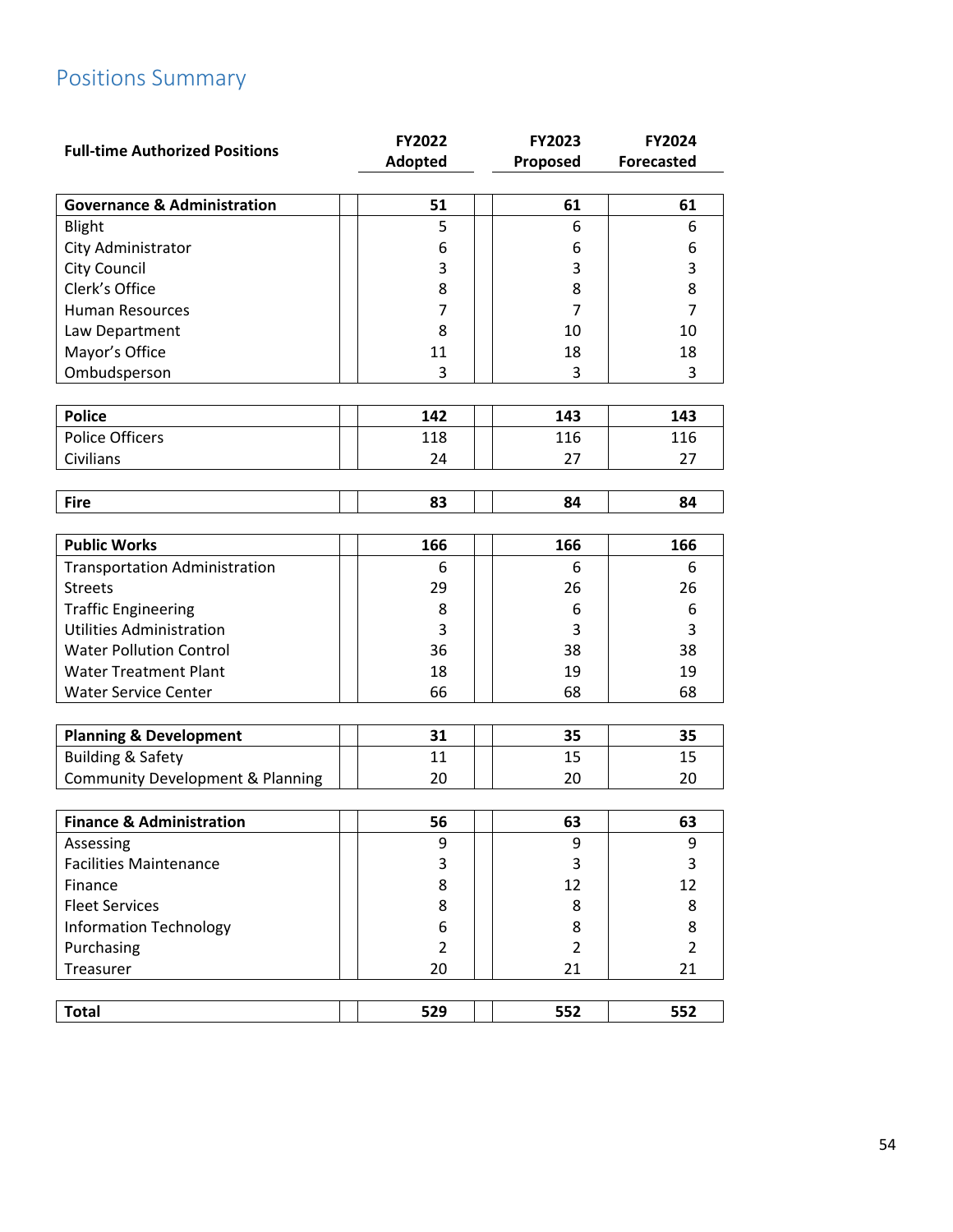#### **Positions Summary, continued**

| <b>Part-time Authorized Positions</b>       | FY2022         | FY2023         | <b>FY2024</b>     |
|---------------------------------------------|----------------|----------------|-------------------|
|                                             | Adopted        | Proposed       | <b>Forecasted</b> |
|                                             |                |                |                   |
| <b>Governance &amp; Administration</b>      | 19             | 13             | 13                |
| Blight                                      | $\mathbf{1}$   | 0              | 0                 |
| City Administrator                          | 0              | 0              | 0                 |
| <b>City Council</b>                         | 9              | 9              | 9                 |
| Clerk's Office                              | 0              | 0              | 0                 |
| <b>Human Resources</b>                      | 1              | 1              | 1                 |
| Law Department                              | 3              | $\overline{2}$ | $\overline{2}$    |
| Mayor's Office                              | 3              | 0              | 0                 |
| Ombudsperson                                | $\overline{2}$ | $\mathbf{1}$   | $\mathbf{1}$      |
|                                             |                |                |                   |
| <b>Police</b>                               | 46             | 48             | 48                |
| <b>Police Officers</b>                      | 8              | 11             | 11                |
| Civilians                                   | 38             | 37             | 37                |
|                                             |                |                |                   |
| <b>Fire</b>                                 | 0              | 0              | 0                 |
|                                             |                |                |                   |
| <b>Public Works</b>                         | 12             | 17             | 17                |
| <b>Transportation Administration</b>        | 0              | 0              | 0                 |
| <b>Streets</b>                              | 10             | 17             | 17                |
| <b>Traffic Engineering</b>                  | 0              | 0              | 0                 |
| <b>Utilities Administration</b>             | 0              | 0              | 0                 |
| <b>Water Pollution Control</b>              | 2              | 0              | 0                 |
| <b>Water Treatment Plant</b>                | 0              | 0              | 0                 |
| <b>Water Service Center</b>                 | $\mathbf{0}$   | 0              | 0                 |
|                                             |                |                |                   |
| <b>Planning &amp; Development</b>           | $\mathbf{1}$   | $\mathbf{1}$   | 1                 |
| <b>Building &amp; Safety</b>                | 0              | $\mathbf 0$    | 0                 |
| <b>Community Development &amp; Planning</b> | 1              | 1              | 1                 |
|                                             |                |                |                   |
| <b>Finance &amp; Administration</b>         | $\overline{2}$ | 5              | 5                 |
| Assessing                                   | 0              | $\mathbf{1}$   | $\mathbf{1}$      |
| <b>Facilities Maintenance</b>               | 0              | 0              | 0                 |
| Finance                                     | 0              | 0              | 0                 |
| <b>Fleet Services</b>                       | $\mathbf{1}$   | 1              | 1                 |
| <b>Information Technology</b>               | 0              | $\mathbf{1}$   | $\mathbf{1}$      |
| Purchasing                                  | 0              | 0              | 0                 |
| Treasurer                                   | $\mathbf{1}$   | $\overline{2}$ | 2                 |
|                                             |                |                |                   |
| <b>Total</b>                                | 80             | 84             | 84                |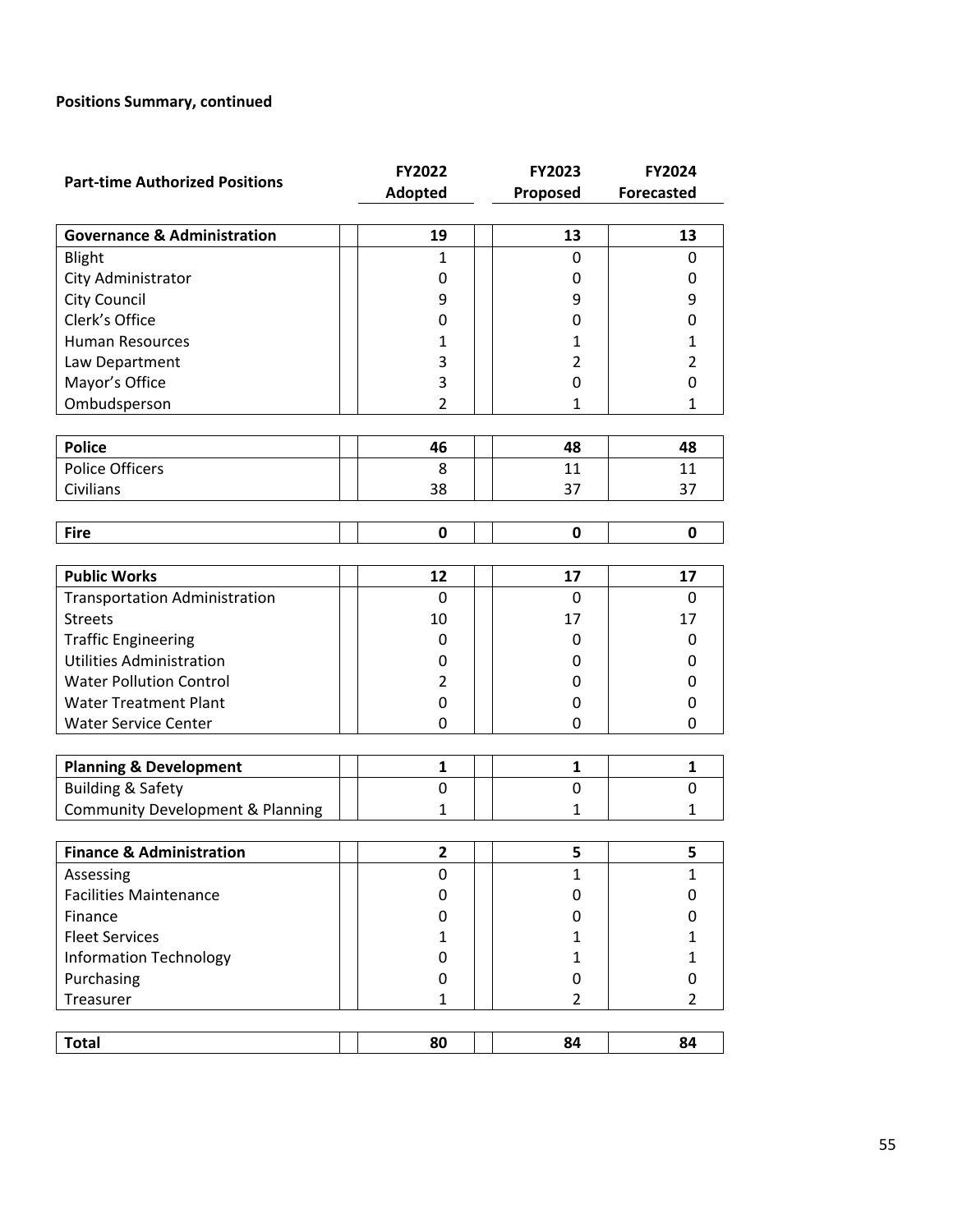#### **Positions Summary, continued**

|              | <b>FY2023 Funding Source for</b>     | Governance | <b>Police</b> | <b>Fire</b> | <b>Public Works</b>   | <b>Public Works</b> | <b>Planning &amp;</b> | <b>Finance</b> | <b>Total</b> |
|--------------|--------------------------------------|------------|---------------|-------------|-----------------------|---------------------|-----------------------|----------------|--------------|
|              | <b>Requested Full-time Positions</b> |            |               |             | <b>Transportation</b> | <b>Utilities</b>    | <b>Development</b>    |                |              |
| 101          | <b>General Fund</b>                  | 45.73      | 112.50        | 68.00       | 0.25                  |                     | 7.32                  | 45.68          | 279.48       |
| 202          | <b>Major Streets</b>                 |            |               |             | 18.52                 |                     |                       |                | 18.52        |
| 203          | <b>Local Streets</b>                 |            |               |             | 16.93                 |                     |                       |                | 16.93        |
| 205          | <b>Public Safety</b>                 |            | 12.00         | 16.00       |                       |                     |                       |                | 28.00        |
| 207          | Neighborhood Policing                |            | 9.00          |             |                       |                     |                       |                | 9.00         |
| 208          | Parks & Recreation                   |            |               |             |                       |                     | 0.94                  |                | 0.94         |
| 219          | <b>Street Lights</b>                 |            |               |             |                       |                     | 0.28                  |                | 0.28         |
| 226          | <b>Waste Collection</b>              |            |               |             | 0.92                  |                     |                       |                | 0.92         |
| 265          | Drug Law Enforcement                 |            |               |             |                       |                     |                       |                | 0.00         |
| 274          | <b>HUD Grants</b>                    | 0.95       | 4.50          |             |                       |                     | 7.38                  |                | 12.83        |
| 282          | <b>CARES Act Grants</b>              |            |               |             |                       |                     | 0.62                  |                | 0.62         |
| 296          | <b>Other Grants</b>                  | 13.32      | 5.00          |             |                       |                     | 4.16                  | 0.32           | 22.80        |
| 542          | <b>Building Inspection</b>           |            |               |             |                       |                     | 14.30                 |                | 14.30        |
| 590          | Sewer                                |            |               |             | 0.61                  | 71.00               |                       |                | 71.61        |
| 591          | Water                                |            |               |             | 0.78                  | 57.00               |                       |                | 57.78        |
| 627          | <b>Fringe Benefits</b>               | 1.00       |               |             |                       |                     |                       | 1.00           | 2.00         |
| 636          | <b>IT Services</b>                   |            |               |             |                       |                     |                       | 8.00           | 8.00         |
| 661          | <b>Fleet Services</b>                |            |               |             |                       |                     |                       | 8.00           | 8.00         |
| <b>Total</b> |                                      | 61.00      | 143.00        | 84.00       | 38.00                 | 128.00              | 35.00                 | 63.00          | 552.00       |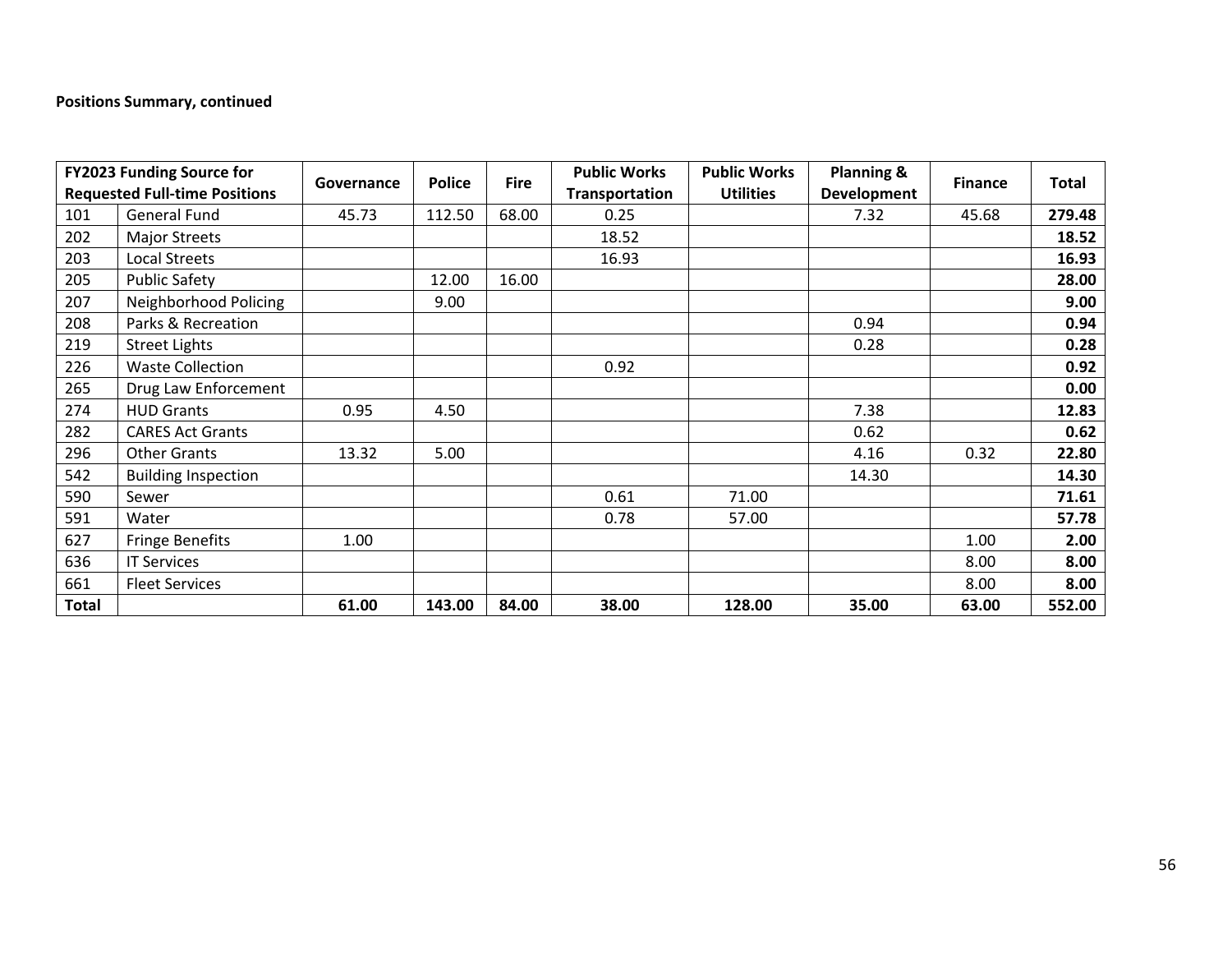| City of Flint<br>FY2023-24 Proposed Budget<br>FY2025-27 Projected Budget   | Proposed<br>Budget  | Forecasted<br>Budget | FY2022-23 FY2023-24 FY2024-25 FY2025-26 FY2026-27<br>Projected<br>Budget | Projected<br>Budget | Projected<br>Budget     |
|----------------------------------------------------------------------------|---------------------|----------------------|--------------------------------------------------------------------------|---------------------|-------------------------|
| <b>GENERAL FUND</b>                                                        |                     |                      |                                                                          |                     |                         |
| Property Taxes                                                             | 6,350,100           | 6,640,100            | 6,772,902                                                                | 6,908,360           | 7,046,527               |
| <b>Income Taxes</b>                                                        | 14,000,000          | 14,000,000           | 14,280,000                                                               | 14,565,600          | 14,856,912              |
| <b>State Revenue</b>                                                       | 21,815,299          | 20,315,299           | 20,721,605                                                               | 21,136,037          | 21,558,758              |
| Charges for Services Rendered                                              | 7,315,115           | 7,799,643            | 7,955,636                                                                | 8,114,749           | 8,277,044               |
| License, Permits & Franchise Fees                                          | 1,000,000           | 1,000,000            | 1,020,000                                                                | 1,040,400           | 1,061,208               |
| Fines & Forfeitures                                                        | 52,000              | 52,000               | 53,040                                                                   | 54,101              | 55,183                  |
| Interest Income                                                            | 57,307              | 57,307               | 58,453                                                                   | 59,622              | 60,815                  |
| Other Revenue                                                              | 122,260             | 122,703              | 125,157                                                                  | 127,660             | 130,213                 |
| TOTAL REVENUES FOR GENERAL FUND                                            | 50,712,081          | 49,987,052           | 50,986,793                                                               | 52,006,529          | $\overline{53,046,659}$ |
| <b>GENERAL GOVERNMENT</b>                                                  |                     |                      |                                                                          |                     |                         |
| Supplies & Operating Expenses                                              | 129,000             | 129,000              | 131,580                                                                  | 134,212             | 136,896                 |
| TOTAL APPROPRIATIONS FOR DEPT 101-000.300                                  | 129,000             | 129,000              | 131,580                                                                  | 134,212             | 136,896                 |
|                                                                            |                     |                      |                                                                          |                     |                         |
| <b>CITY COUNCIL</b>                                                        |                     |                      |                                                                          |                     |                         |
| <b>Personnel Services</b><br>Pension & OPEB                                | 456,863<br>135,259  | 456,863<br>169,074   | 466,000<br>172,455                                                       | 475,320<br>175,905  | 484,827<br>179,423      |
| Supplies & Operating Expenses                                              | 425,900             | 375,900              | 383,418                                                                  | 391,086             | 398,908                 |
| Capital Outlay                                                             | 35,000              | 10,000               | 10,200                                                                   | 10,404              | 10,612                  |
| TOTAL APPROPRIATIONS FOR DEPT 101-101.100                                  | 1,053,022           | 1,011,837            | 1,032,074                                                                | 1,052,715           | 1,073,770               |
| DISTRICT COURT                                                             |                     |                      |                                                                          |                     |                         |
| Supplies & Operating Expenses                                              | 1,417,000           | 1,417,000            | 1,445,340                                                                | 1,474,247           | 1,503,732               |
| TOTAL APPROPRIATIONS FOR DEPT 101-136.100                                  | 1,417,000           | 1,417,000            | 1,445,340                                                                | 1,474,247           | 1,503,732               |
| OFFICE OF MAYOR                                                            |                     |                      |                                                                          |                     |                         |
| Personnel Services                                                         | 720,320             | 720,320              | 734,726                                                                  | 749,421             | 764,409                 |
| Pension & OPEB                                                             | 305,460             | 381,825              | 389,462                                                                  | 397,251             | 405,196                 |
| Supplies & Operating Expenses<br>TOTAL APPROPRIATIONS FOR DEPT 101-171.100 | 76,000<br>1,101,780 | 76,000<br>1,178,145  | 77,520<br>1,201,708                                                      | 79,070<br>1,225,742 | 80,652<br>1,250,257     |
| <b>BLIGHT MANAGEMENT</b>                                                   |                     |                      |                                                                          |                     |                         |
| Personnel Services                                                         | 292,176             | 292,176              | 298,020                                                                  | 303,980             | 310,060                 |
| Pension & OPEB                                                             | 227,686             | 284,607              | 290,299                                                                  | 296,105             | 302,027                 |
| Supplies & Operating Expenses                                              | 122,650             | 122,650              | 125,103                                                                  | 127,605             | 130,157                 |
| Capital Outlay                                                             | 5,000               | 5,000                | 5,100                                                                    | 5,202               | 5,306                   |
| TOTAL APPROPRIATIONS FOR DEPT 101-171.300                                  | 647,512             | 704,433              | 718,522                                                                  | 732,892             | 747,550                 |
| CITY ADMINISTRATOR                                                         |                     |                      |                                                                          |                     |                         |
| <b>Personnel Services</b>                                                  | 306,610             | 306,610              | 312,742                                                                  | 318,997             | 325,377                 |
| Pension & OPEB                                                             | 176,166             | 220,207              | 224,611                                                                  | 229,103             | 233,685                 |
| Supplies & Operating Expenses                                              | 29,550              | 29,550               | 30,141                                                                   | 30,744              | 31,359                  |
| TOTAL APPROPRIATIONS FOR DEPT 101-172.100                                  | 512,326             | 556,367              | 567,494                                                                  | 578,844             | 590,421                 |
| FINANCE-ADMIN/ACCOUNTING/PAYROLL                                           |                     |                      |                                                                          |                     |                         |
| Personnel Services                                                         | 923,840             | 923,840              | 942,317                                                                  | 961,163             | 980,386                 |
| Pension & OPEB                                                             | 481,522             | 601,902              | 613,940                                                                  | 626,219             | 638,743                 |
| Supplies & Operating Expenses                                              | 264,550             | 264,550              | 269,841                                                                  | 275,238             | 280,743                 |
| TOTAL APPROPRIATIONS FOR DEPT 101-191.100                                  | 1,669,912           | 1,790,292            | 1,826,098                                                                | 1,862,620           | 1,899,872               |
| FINANCE PURCHASING                                                         |                     |                      |                                                                          |                     |                         |
| <b>Personnel Services</b><br>Pension & OPEB                                | 165,891<br>90,173   | 165,891<br>112,716   | 169,209<br>114,970                                                       | 172,593<br>117,270  | 176,045<br>119,615      |
| Supplies & Operating Expenses                                              | 26,650              | 26,650               | 27,183                                                                   | 27,727              | 28,281                  |
| TOTAL APPROPRIATIONS FOR DEPT 101-191.201                                  | 282,714             | 305,257              | 311,362                                                                  | 317,589             | 323,941                 |
| OFFICE OF CITY CLERK                                                       |                     |                      |                                                                          |                     |                         |
| Personnel Services                                                         | 168,326             | 168,326              | 171,693                                                                  | 175,126             | 178,629                 |
| Pension & OPEB                                                             | 90,173              | 112,716              | 114,970                                                                  | 117,270             | 119,615                 |
| Supplies & Operating Expenses                                              | 116,000             | 52,000               | 53,040                                                                   | 54,101              | 55,183                  |
| TOTAL APPROPRIATIONS FOR DEPT 101-215.100                                  | 374,499             | 333,042              | 339,703                                                                  | 346,497             | 353,427                 |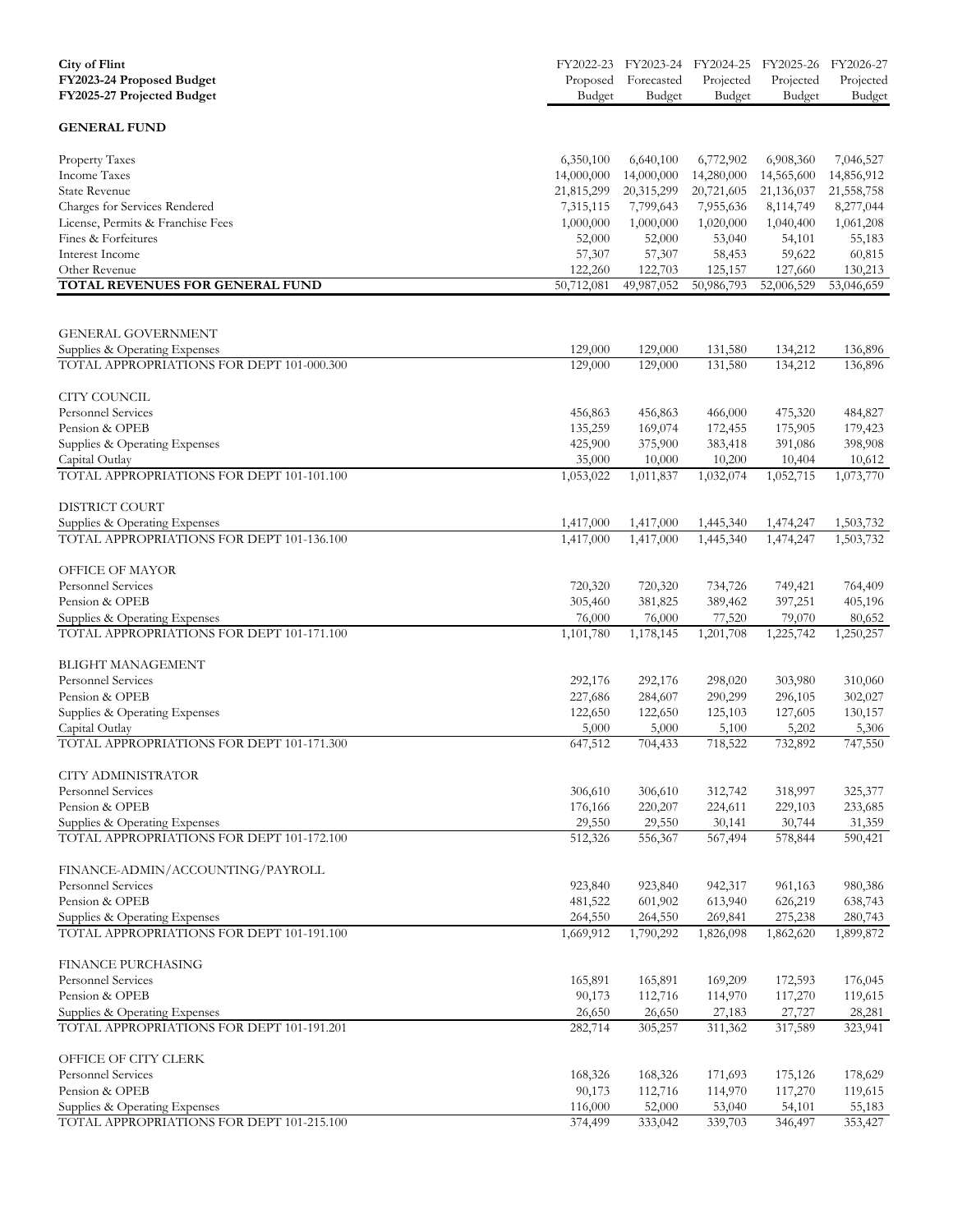| <b>City of Flint</b>                      |           | FY2022-23 FY2023-24 FY2024-25 FY2025-26 |           |           | FY2026-27 |
|-------------------------------------------|-----------|-----------------------------------------|-----------|-----------|-----------|
| FY2023-24 Proposed Budget                 | Proposed  | Forecasted                              | Projected | Projected | Projected |
| FY2025-27 Projected Budget                | Budget    | Budget                                  | Budget    | Budget    | Budget    |
|                                           |           |                                         |           |           |           |
| CITY CLERK-LICENSE AND PERMITS            |           |                                         |           |           |           |
| <b>Personnel Services</b>                 | 139,386   | 139,386                                 | 142,174   | 145,017   | 147,918   |
| Pension & OPEB                            | 90,173    | 112,716                                 | 114,970   | 117,270   | 119,615   |
| Supplies & Operating Expenses             | 13,100    | 13,100                                  | 13,362    | 13,629    | 13,902    |
| TOTAL APPROPRIATIONS FOR DEPT 101-215.200 | 242,659   | 265,202                                 | 270,506   | 275,916   | 281,434   |
| CITY CLERK-BOARD OF REVIEW                |           |                                         |           |           |           |
| Personnel Services                        | 11,445    | 11,445                                  | 11,674    | 11,907    | 12,146    |
| TOTAL APPROPRIATIONS FOR DEPT 101-215.247 | 11,445    | 11,445                                  | 11,674    | 11,907    | 12,146    |
| CUSTOMER SERVICES-TREASURY OPERATIONS     |           |                                         |           |           |           |
| Personnel Services                        | 117,788   | 117,788                                 | 120,144   | 122,547   | 124,998   |
| Pension & OPEB                            | 85,664    | 107,080                                 | 109,222   | 111,406   | 113,634   |
| Supplies & Operating Expenses             | 87,570    | 87,570                                  | 89,321    | 91,108    | 92,930    |
| TOTAL APPROPRIATIONS FOR DEPT 101-253.200 | 291,022   | 312,438                                 | 318,687   | 325,060   | 331,562   |
| <b>CUSTOMER SERVICES-INCOME TAX</b>       |           |                                         |           |           |           |
| Supplies & Operating Expenses             | 677,815   | 677,815                                 | 691,371   | 705,199   | 719,303   |
| TOTAL APPROPRIATIONS FOR DEPT 101-253.201 | 677,815   | 677,815                                 | 691,371   | 705,199   | 719,303   |
| CUSTOMER SERVICES-WATER COLLECTION        |           |                                         |           |           |           |
| Personnel Services                        | 530,043   | 530,043                                 | 540,644   | 551,457   | 562,486   |
| Pension & OPEB                            | 385,488   | 481,860                                 | 491,497   | 501,327   | 511,354   |
| Supplies & Operating Expenses             | 73,670    | 73,670                                  | 75,143    | 76,646    | 78,179    |
| TOTAL APPROPRIATIONS FOR DEPT 101-253.202 | 989,201   | 1,085,573                               | 1,107,284 | 1,129,430 | 1,152,019 |
| CUSTOMER SERVICE-SEWER COLLECTION         |           |                                         |           |           |           |
| <b>Personnel Services</b>                 | 530,212   | 530,212                                 | 540,816   | 551,633   | 562,665   |
| Pension & OPEB                            | 385,488   | 481,860                                 | 491,497   | 501,327   | 511,354   |
| Supplies & Operating Expenses             | 84,170    | 84,170                                  | 85,853    | 87,570    | 89,322    |
| TOTAL APPROPRIATIONS FOR DEPT 101-253.203 | 999,870   | 1,096,242                               | 1,118,167 | 1,140,530 | 1,163,341 |
| DELINQUENT COLLECTIONS                    |           |                                         |           |           |           |
| <b>Personnel Services</b>                 | 126,652   | 126,652                                 | 129,185   | 131,769   | 134,404   |
| Pension & OPEB                            | 90,173    | 112,716                                 | 114,970   | 117,270   | 119,615   |
| Supplies & Operating Expenses             | 7,650     | 7,650                                   | 7,803     | 7,959     | 8,118     |
| TOTAL APPROPRIATIONS FOR DEPT 101-253.204 | 224,475   | 247,018                                 | 251,958   | 256,998   | 262,137   |
| <b>ASSESSMENT</b>                         |           |                                         |           |           |           |
| Personnel Services                        | 740,718   | 740,718                                 | 755,532   | 770,643   | 786,056   |
| Pension & OPEB                            | 405,777   | 507,221                                 | 517,365   | 527,713   | 538,267   |
| Supplies & Operating Expenses             | 82,600    | 82,600                                  | 84,252    | 85,937    | 87,656    |
| Capital Outlay                            | 1,000     | 1,000                                   | 1,020     | 1,040     | 1,061     |
| TOTAL APPROPRIATIONS FOR DEPT 101-257.100 | 1,230,095 | 1,331,539                               | 1,358,170 | 1,385,333 | 1,413,040 |
| CITY CLERK-ELECTION                       |           |                                         |           |           |           |
| Personnel Services                        | 268,589   | 268,589                                 | 273,961   | 279,440   | 285,029   |
| Pension & OPEB                            | 180,345   | 225,432                                 | 229,941   | 234,539   | 239,230   |
| Supplies & Operating Expenses             | 170,400   | 150,400                                 | 153,408   | 156,476   | 159,606   |
| Capital Outlay                            | 30,000    | 30,000                                  | 30,600    | 31,212    | 31,836    |
| TOTAL APPROPRIATIONS FOR DEPT 101-262.100 | 649,334   | 674,421                                 | 687,909   | 701,668   | 715,701   |
| CTY CLK ELEC DIV. - ELECTION WORKERS      |           |                                         |           |           |           |
| Personnel Services                        | 332,995   | 332,995                                 | 339,655   | 346,448   | 353,377   |
| TOTAL APPROPRIATIONS FOR DEPT 101-262.110 | 332,995   | 332,995                                 | 339,655   | 346,448   | 353,377   |
| LAW OFFICE OPERATIONS                     |           |                                         |           |           |           |
| Personnel Services                        | 1,029,249 | 1,029,249                               | 1,049,834 | 1,070,831 | 1,092,247 |
| Pension & OPEB                            | 450,863   | 563,579                                 | 574,851   | 586,348   | 598,075   |
| Supplies & Operating Expenses             | 25,050    | 25,050                                  | 25,551    | 26,062    | 26,583    |
| TOTAL APPROPRIATIONS FOR DEPT 101-266.100 | 1,505,162 | 1,617,878                               | 1,650,236 | 1,683,240 | 1,716,905 |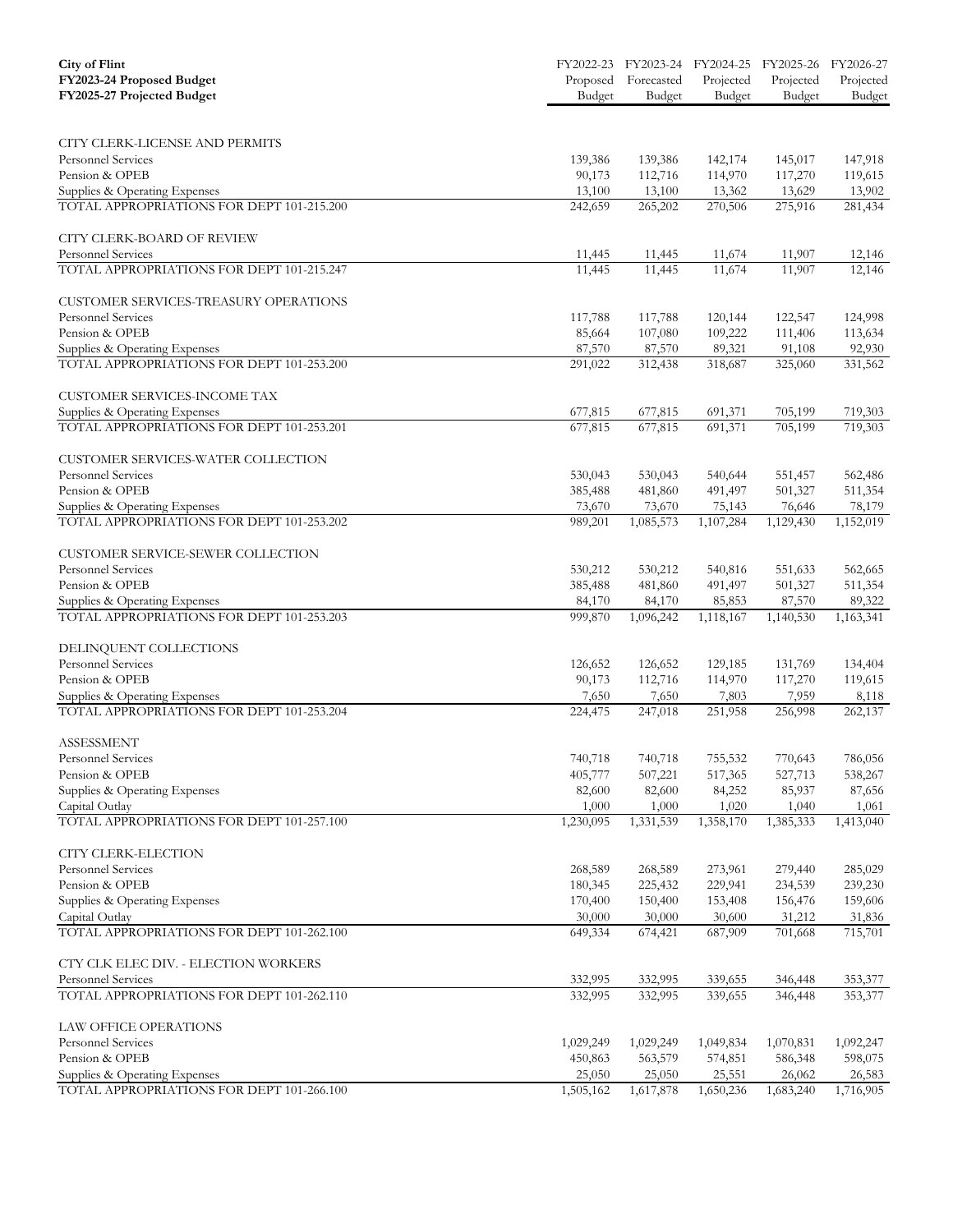| <b>City of Flint</b><br>FY2023-24 Proposed Budget<br>FY2025-27 Projected Budget | Proposed<br>Budget | Forecasted<br>Budget | FY2022-23 FY2023-24 FY2024-25 FY2025-26 FY2026-27<br>Projected<br>Budget | Projected<br>Budget | Projected<br>Budget |
|---------------------------------------------------------------------------------|--------------------|----------------------|--------------------------------------------------------------------------|---------------------|---------------------|
|                                                                                 |                    |                      |                                                                          |                     |                     |
| CIVIL SERVICE COMMISSION                                                        |                    |                      |                                                                          |                     |                     |
| Personnel Services                                                              | 140,000            | 140,000              | 142,800                                                                  | 145,656             | 148,569             |
| Supplies & Operating Expenses                                                   | 19,700             | 19,700               | 20,094                                                                   | 20,496              | 20,906              |
| TOTAL APPROPRIATIONS FOR DEPT 101-269.100                                       | 159,700            | 159,700              | 162,894                                                                  | 166,152             | 169,475             |
| PERSONNEL OFFICE                                                                |                    |                      |                                                                          |                     |                     |
| Personnel Services                                                              | 568,687            | 568,687              | 580,061                                                                  | 591,662             | 603,495             |
| Pension & OPEB                                                                  | 270,518            | 338,147              | 344,910                                                                  | 351,808             | 358,844             |
| Supplies & Operating Expenses<br>TOTAL APPROPRIATIONS FOR DEPT 101-270.100      | 59,800             | 59,800               | 60,996                                                                   | 62,216              | 63,460              |
|                                                                                 | 899,005            | 966,634              | 985,967                                                                  | 1,005,686           | 1,025,800           |
| PERSONNEL OFFICE-PERSONNEL-TRAINING                                             |                    |                      |                                                                          |                     |                     |
| Supplies & Operating Expenses                                                   | 35,500             | 35,500               | 36,210                                                                   | 36,934              | 37,673              |
| TOTAL APPROPRIATIONS FOR DEPT 101-270.200                                       | 35,500             | 35,500               | 36,210                                                                   | 36,934              | 37,673              |
| OMBUDSMAN                                                                       |                    |                      |                                                                          |                     |                     |
| <b>Personnel Services</b>                                                       | 237,688            | 237,688              | 242,442                                                                  | 247,291             | 252,236             |
| Supplies & Operating Expenses                                                   | 12,312             | 12,312               | 12,558                                                                   | 12,809              | 13,066              |
| TOTAL APPROPRIATIONS FOR DEPT 101-290.100                                       | 250,000            | 250,000              | 255,000                                                                  | 260,100             | 265,302             |
| POLICE - FLEET                                                                  |                    |                      |                                                                          |                     |                     |
| Supplies & Operating Expenses                                                   | 1,500,000          | 1,500,000            | 1,530,000                                                                | 1,560,600           | 1,591,812           |
| TOTAL APPROPRIATIONS FOR DEPT 101-301.200                                       | 1,500,000          | 1,500,000            | 1,530,000                                                                | 1,560,600           | 1,591,812           |
| NON_DEP_EXP-POLICE PORTION                                                      |                    |                      |                                                                          |                     |                     |
| Pension & OPEB                                                                  | 2,505,091          | 2,705,499            | 2,759,609                                                                | 2,814,801           | 2,871,097           |
| TOTAL APPROPRIATIONS FOR DEPT 101-301.800                                       | 2,505,091          | 2,705,499            | 2,759,609                                                                | 2,814,801           | 2,871,097           |
| POL ADMIN BUREAU - ADMIN                                                        |                    |                      |                                                                          |                     |                     |
| Personnel Services                                                              | 580,831            | 580,831              | 592,448                                                                  | 604,297             | 616,383             |
| Pension & OPEB                                                                  | 536,836            | 671,045              | 684,466                                                                  | 698,155             | 712,118             |
| Supplies & Operating Expenses                                                   | 17,500             | 17,500               | 17,850                                                                   | 18,207              | 18,571              |
| Capital Outlay<br>TOTAL APPROPRIATIONS FOR DEPT 101-302.100                     | 3,000<br>1,138,167 | 3,000<br>1,272,376   | 3,060<br>1,297,824                                                       | 3,121<br>1,323,780  | 3,184<br>1,350,256  |
|                                                                                 |                    |                      |                                                                          |                     |                     |
| POL ADMIN BUREAU-INSPECTIONS                                                    |                    |                      |                                                                          |                     |                     |
| Personnel Services                                                              | 92,182             | 92,182               | 94,026                                                                   | 95,906              | 97,824              |
| Pension & OPEB                                                                  | 76,691             | 95,864               | 97,781                                                                   | 99,737              | 101,732             |
| Supplies & Operating Expenses                                                   | 2,500              | 2,500                | 2,550                                                                    | 2,601               | 2,653               |
| TOTAL APPROPRIATIONS FOR DEPT 101-302.200                                       | 171,373            | 190,546              | 194,357                                                                  | 198,244             | 202,209             |
| POL ADMIN - CITY LOCK UP                                                        |                    |                      |                                                                          |                     |                     |
| Supplies & Operating Expenses                                                   | 3,000,000          | 3,000,000            | 3,060,000                                                                | 3,121,200           | 3,183,624           |
| TOTAL APPROPRIATIONS FOR DEPT 101-302.205                                       | 3,000,000          | 3,000,000            | 3,060,000                                                                | 3,121,200           | 3,183,624           |
| POL ADMIN - LEADS                                                               |                    |                      |                                                                          |                     |                     |
| Supplies & Operating Expenses                                                   | 10,000             | 10,000               | 10,200                                                                   | 10,404              | 10,612              |
| TOTAL APPROPRIATIONS FOR DEPT 101-302.210                                       | 10,000             | 10,000               | 10,200                                                                   | 10,404              | 10,612              |
| POL ADMIN INTEL SUPPORT STAFF                                                   |                    |                      |                                                                          |                     |                     |
| Personnel Services                                                              | 320,611            | 320,611              | 327,023                                                                  | 333,564             | 340,235             |
| Pension & OPEB                                                                  | 230,073            | 287,591              | 293,343                                                                  | 299,210             | 305,194             |
| Supplies & Operating Expenses                                                   | 3,500              | 3,500                | 3,570                                                                    | 3,641               | 3,714               |
| TOTAL APPROPRIATIONS FOR DEPT 101-302.400                                       | 554,184            | 611,702              | 623,936                                                                  | 636,415             | 649,143             |
| POL TECH SERV-RECORDS & IDENTIFICATION                                          |                    |                      |                                                                          |                     |                     |
| Personnel Services                                                              | 879,822            | 879,822              | 897,418                                                                  | 915,367             | 933,674             |
| Pension & OPEB                                                                  | 766,909            | 958,636              | 977,809                                                                  | 997,365             | 1,017,312           |
| Supplies & Operating Expenses                                                   | 197,600            | 201,900              | 205,938                                                                  | 210,057             | 214,258             |
| Capital Outlay<br>TOTAL APPROPRIATIONS FOR DEPT 101-305.200                     | 5,000<br>1,849,331 | 5,000<br>2,045,358   | 5,100<br>2,086,265                                                       | 5,202<br>2,127,990  | 5,306<br>2,170,550  |
|                                                                                 |                    |                      |                                                                          |                     |                     |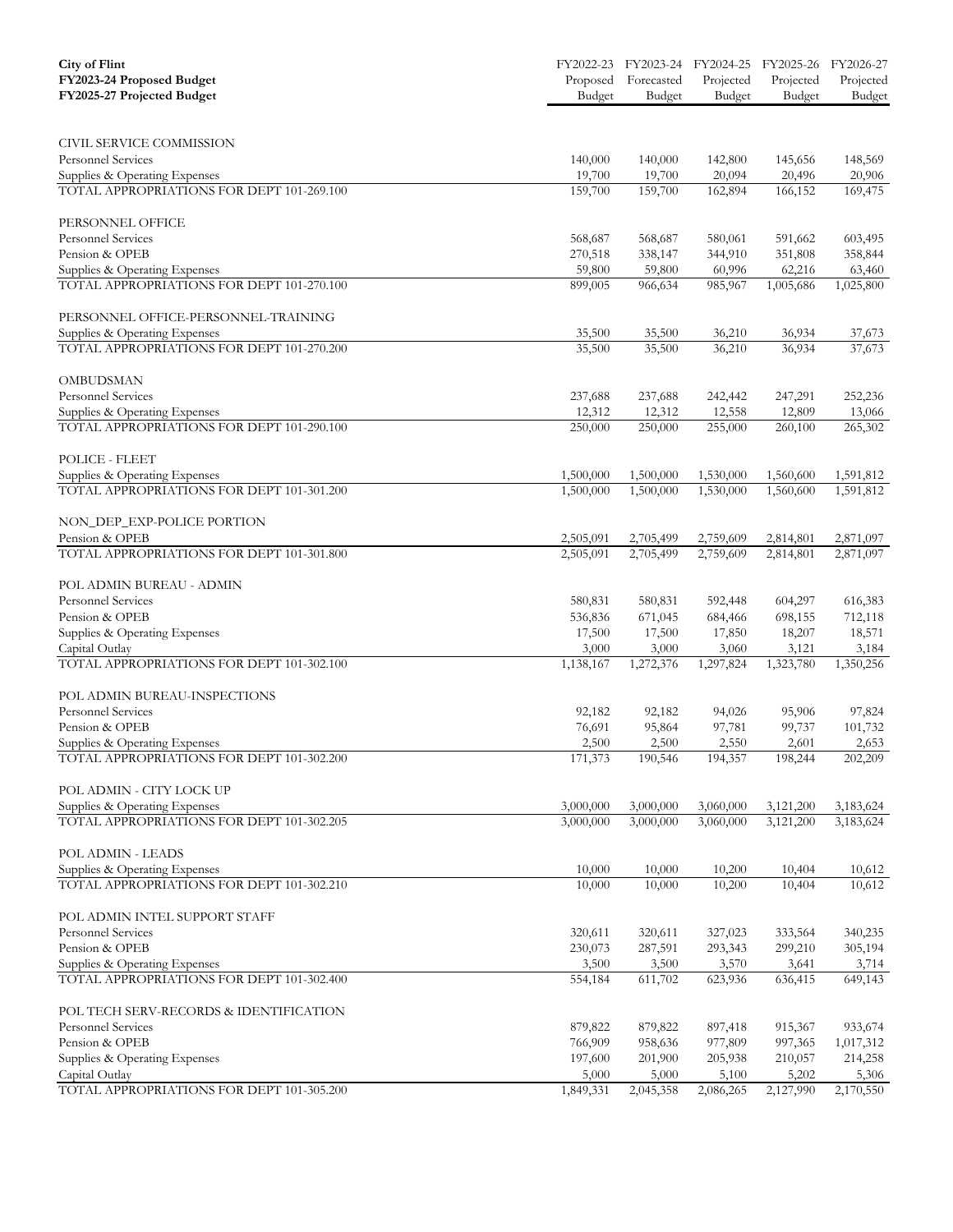| <b>City of Flint</b>                                        |                      |                      | FY2022-23 FY2023-24 FY2024-25 | FY2025-26          | FY2026-27              |
|-------------------------------------------------------------|----------------------|----------------------|-------------------------------|--------------------|------------------------|
| FY2023-24 Proposed Budget                                   | Proposed             | Forecasted           | Projected                     | Projected          | Projected              |
| FY2025-27 Projected Budget                                  | Budget               | Budget               | Budget                        | Budget             | Budget                 |
|                                                             |                      |                      |                               |                    |                        |
| POL TECH SERV-PLANNING, RESEARCH, & TRAI                    |                      |                      |                               |                    |                        |
| Personnel Services                                          | 44,162               | 44,162               | 45,045                        | 45,946             | 46,865                 |
| Pension & OPEB                                              | 38,345               | 47,932               | 48,891                        | 49,868             | 50,866                 |
| Supplies & Operating Expenses                               | 80,000               | 80,000               | 81,600                        | 83,232             | 84,897                 |
| TOTAL APPROPRIATIONS FOR DEPT 101-305.201                   | 162,507              | 172,094              | 175,536                       | 179,047            | 182,628                |
| POL TECH SERV-UNIFORMS & EQUIPMENT                          |                      |                      |                               |                    |                        |
| Personnel Services                                          | 170,546              | 170,546              | 173,957                       | 177,436            | 180,985                |
| Pension & OPEB                                              | 153,382              | 191,727              | 195,562                       | 199,473            | 203,462                |
| Supplies & Operating Expenses                               | 107,700              | 107,700              | 109,854                       | 112,051            | 114,292                |
| Capital Outlay                                              | 50,000               | 50,000               | 51,000                        | 52,020             | 53,060                 |
| TOTAL APPROPRIATIONS FOR DEPT 101-305.203                   | 481,628              | 519,973              | 530,372                       | 540,980            | 551,800                |
| POL TECH SERV - CITY IMPOUND                                |                      |                      |                               |                    |                        |
| Supplies & Operating Expenses                               | 200,000              | 200,000              | 204,000                       | 208,080            | 212,242                |
| TOTAL APPROPRIATIONS FOR DEPT 101-305.206                   | 200,000              | 200,000              | 204,000                       | 208,080            | 212,242                |
| POL INVST OVRHD - CRIMINAL INVEST OVERH                     |                      |                      |                               |                    |                        |
| <b>Personnel Services</b>                                   | 1,814,946            | 1,814,946            | 1,851,245                     | 1,888,270          | 1,926,035              |
| Pension & OPEB                                              | 1,533,817            | 1,917,271            | 1,955,616                     | 1,994,729          | 2,034,623              |
| Supplies & Operating Expenses                               | 11,500               | 11,500               | 11,730                        | 11,965             | 12,204                 |
| Capital Outlay                                              | 5,000                | 5,000                | 5,100                         | 5,202              | 5,306                  |
| TOTAL APPROPRIATIONS FOR DEPT 101-308.200                   | 3,365,263            | 3,748,717            | 3,823,691                     | 3,900,165          | 3,978,168              |
| POL INVST OVRHD - POLICE SCHOOL LIASON                      |                      |                      |                               |                    |                        |
| Personnel Services                                          | 255,745              | 255,745              | 260,860                       | 266,077            | 271,399                |
| Pension & OPEB                                              | 230,073              | 287,591              | 293,343                       | 299,210            | 305,194                |
| Supplies & Operating Expenses                               | 3,000                | 3,000                | 3,060                         | 3,121              | 3,184                  |
| TOTAL APPROPRIATIONS FOR DEPT 101-308.202                   | 488,818              | 546,336              | 557,263                       | 568,408            | 579,776                |
| POL INVST OVRHD - SPECIAL OPERATIONS                        |                      |                      |                               |                    |                        |
| Personnel Services                                          | 858,868              | 858,868              | 876,045                       | 893,566<br>997,365 | 911,438                |
| Pension & OPEB<br>TOTAL APPROPRIATIONS FOR DEPT 101-308.205 | 766,909<br>1,625,777 | 958,636<br>1,817,504 | 977,809<br>1,853,854          | 1,890,931          | 1,017,312<br>1,928,750 |
|                                                             |                      |                      |                               |                    |                        |
| PATROL BUREAU - ADMINISTRATION                              |                      |                      |                               |                    |                        |
| Personnel Services                                          | 4,658,566            | 4,658,566            | 4,751,737                     | 4,846,772          | 4,943,708              |
| Pension & OPEB                                              | 4,294,688            | 5,368,360            | 5,475,727                     | 5,585,242          | 5,696,947              |
| Supplies & Operating Expenses                               | 544,700              | 544,700              | 555,594                       | 566,706            | 578,040                |
| Capital Outlay                                              | 7,000                | 7,000                | 7,140                         | 7,283              | 7,428                  |
| TOTAL APPROPRIATIONS FOR DEPT 101-315.100                   | 9,504,954            | 10,578,626           | 10,790,199                    | 11,006,002         | 11,226,123             |
| PATROL BUREAU-K-9 UNIT                                      |                      |                      |                               |                    |                        |
| Supplies & Operating Expenses<br>Capital Outlay             | 21,000<br>16,000     | 21,000<br>16,000     | 21,420<br>16,320              | 21,848<br>16,646   | 22,285                 |
| TOTAL APPROPRIATIONS FOR DEPT 101-315.205                   | 37,000               | 37,000               | 37,740                        | 38,495             | 16,979<br>39,265       |
| PATROL BUREAU-SCHOOL CROSSING GUARDS                        |                      |                      |                               |                    |                        |
| Personnel Services                                          | 213,724              | 213,724              | 217,998                       | 222,358            | 226,806                |
| TOTAL APPROPRIATIONS FOR DEPT 101-315.206                   | 213,724              | 213,724              | 217,998                       | 222,358            | 226,806                |
| OFFICE OF FIRE CHIEF                                        |                      |                      |                               |                    |                        |
| Personnel Services                                          | 334,828              | 334,828              | 341,525                       | 348,355            | 355,322                |
| Pension & OPEB                                              | 306,763              | 383,454              | 391,123                       | 398,946            | 406,924                |
| Supplies & Operating Expenses                               | 405,300              | 132,400              | 135,048                       | 137,749            | 140,504                |
| TOTAL APPROPRIATIONS FOR DEPT 101-337.100                   | 1,046,891            | 850,682              | 867,696                       | 885,050            | 902,751                |
| FIRE ADMIN-MAINTENANCE                                      |                      |                      |                               |                    |                        |
| Supplies & Operating Expenses                               | 900,000              | 900,000              | 918,000                       | 936,360            | 955,087                |
| TOTAL APPROPRIATIONS FOR DEPT 101-337.201                   | 900,000              | 900,000              | 918,000                       | 936,360            | 955,087                |
| FIRE ADMIN - TRAINING                                       |                      |                      |                               |                    |                        |
| Personnel Services                                          | 101,924              | 101,924              | 103,962                       | 106,042            | 108,163                |
| Pension & OPEB                                              | 76,691               | 95,864               | 97,781                        | 99,737             | 101,732                |
| TOTAL APPROPRIATIONS FOR DEPT 101-337.202                   | 178,615              | 197,788              | 201,744                       | 205,779            | 209,894                |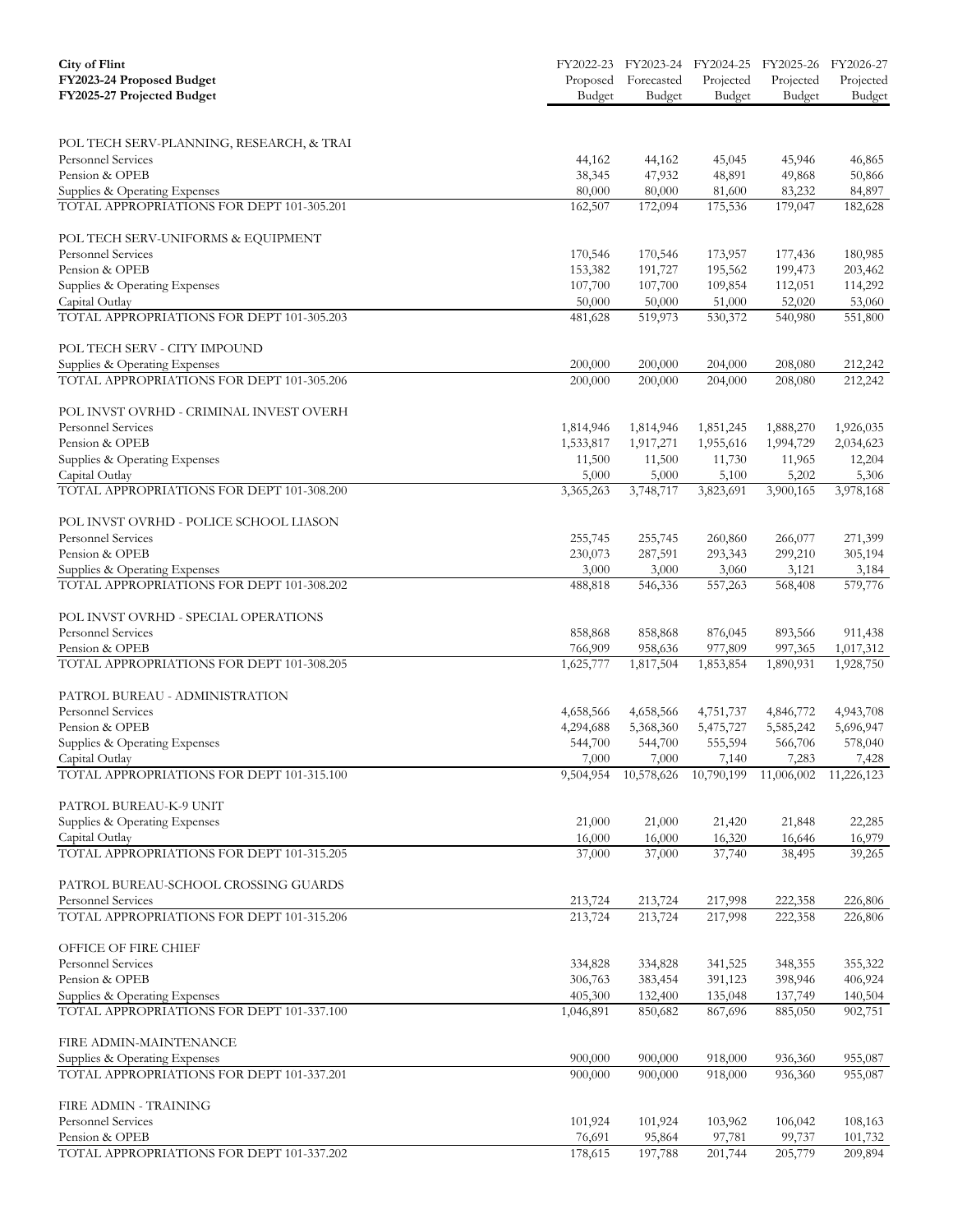| <b>City of Flint</b>                      |            |               | FY2022-23 FY2023-24 FY2024-25 FY2025-26 FY2026-27 |            |            |
|-------------------------------------------|------------|---------------|---------------------------------------------------|------------|------------|
| FY2023-24 Proposed Budget                 | Proposed   | Forecasted    | Projected                                         | Projected  | Projected  |
| FY2025-27 Projected Budget                | Budget     | <b>Budget</b> | Budget                                            | Budget     | Budget     |
|                                           |            |               |                                                   |            |            |
| NON_DEP_EXP-FIRE PORTION                  |            |               |                                                   |            |            |
| Pension & OPEB                            | 1,576,237  | 1,702,336     | 1,736,383                                         | 1,771,110  | 1,806,533  |
| TOTAL APPROPRIATIONS FOR DEPT 101-337.800 | 1,576,237  | 1,702,336     | 1,736,383                                         | 1,771,110  | 1,806,533  |
| FIREFIGHTING DIVISION-FIRE STATION OVERH  |            |               |                                                   |            |            |
| <b>Personnel Services</b>                 | 4,239,582  | 4,239,582     | 4,324,374                                         | 4,410,861  | 4,499,078  |
| Pension & OPEB                            | 4,601,451  | 5,751,814     | 5,866,850                                         | 5,984,187  | 6,103,871  |
| Supplies & Operating Expenses             | 181,200    | 81,200        | 82,824                                            | 84,480     | 86,170     |
| Capital Outlay                            | 79,000     | 25,000        | 25,500                                            | 26,010     | 26,530     |
| TOTAL APPROPRIATIONS FOR DEPT 101-338.201 | 9,101,233  | 10,097,596    | 10,299,548                                        | 10,505,539 | 10,715,650 |
| FIRE PREVENT - INSPECTION AND TRAINING    |            |               |                                                   |            |            |
| Personnel Services                        | 259,006    | 259,006       | 264,186                                           | 269,470    | 274,859    |
| Pension & OPEB                            | 230,073    | 287,591       | 293,343                                           | 299,210    | 305,194    |
| Supplies & Operating Expenses             | 800        | 800           | 816                                               | 832        | 849        |
| TOTAL APPROPRIATIONS FOR DEPT 101-339.200 | 489,879    | 547,397       | 558,345                                           | 569,512    | 580,902    |
| DEVELOPMENT-PLANNING & ZONING             |            |               |                                                   |            |            |
| Personnel Services                        | 512,499    | 512,499       | 522,749                                           | 533,204    | 543,868    |
| Pension & OPEB                            | 284,495    | 355,618       | 362,730                                           | 369,985    | 377,385    |
| Supplies & Operating Expenses             | 63,050     | 63,050        | 64,311                                            | 65,597     | 66,909     |
| TOTAL APPROPRIATIONS FOR DEPT 101-371.209 | 860,044    | 931,167       | 949,790                                           | 968,786    | 988,162    |
| MEDICAL MARIJUANA COMPLIANCE              |            |               |                                                   |            |            |
| <b>Personnel Services</b>                 | 99,480     | 99,480        | 101,470                                           | 103,499    | 105,569    |
| Pension & OPEB                            | 45,537     | 56,921        | 58,059                                            | 59,221     | 60,405     |
| Supplies & Operating Expenses             | 174,800    | 141,500       | 144,330                                           | 147,217    | 150,161    |
| TOTAL APPROPRIATIONS FOR DEPT 101-371.220 | 319,817    | 297,901       | 303,859                                           | 309,936    | 316,135    |
| FACILITIES MAINT-MUNICIPAL CENTER         |            |               |                                                   |            |            |
| <b>Personnel Services</b>                 | 278,377    | 278,377       | 283,945                                           | 289,623    | 295,416    |
| Pension & OPEB                            | 146,531    | 183,163       | 186,826                                           | 190,563    | 194,374    |
| Supplies & Operating Expenses             | 1,212,000  | 1,212,000     | 1,236,240                                         | 1,260,965  | 1,286,184  |
| Capital Outlay                            | 2,000      | 2,100         | 2,142                                             | 2,185      | 2,229      |
| TOTAL APPROPRIATIONS FOR DEPT 101-753.200 | 1,638,908  | 1,675,640     | 1,709,153                                         | 1,743,336  | 1,778,203  |
| <b>GOLF DIVISION - KEARSLEY LAKE GC</b>   |            |               |                                                   |            |            |
| Supplies & Operating Expenses             | 2,960      | 2,400         | 2,448                                             | 2,497      | 2,547      |
| TOTAL APPROPRIATIONS FOR DEPT 101-755.210 | 2,960      | 2,400         | 2,448                                             | 2,497      | 2,547      |
| GOLF DIVISION-MOTT PARK GC                |            |               |                                                   |            |            |
| Supplies & Operating Expenses             | 12,500     | 12,500        | 12,750                                            | 13,005     | 13,265     |
| TOTAL APPROPRIATIONS FOR DEPT 101-755.220 | 12,500     | 12,500        | 12,750                                            | 13,005     | 13,265     |
| GOLF DIVISION-SWARTZ CRK GC               |            |               |                                                   |            |            |
| Supplies & Operating Expenses             | 5,000      | 5,000         | 5,100                                             | 5,202      | 5,306      |
| TOTAL APPROPRIATIONS FOR DEPT 101-755.230 | 5,000      | 5,000         | 5,100                                             | 5,202      | 5,306      |
| COST ALLOCATION AND RETIREE HEALTHCARE    |            |               |                                                   |            |            |
| Pension & OPEB                            | 1,935,062  | 2,089,867     | 2,131,664                                         | 2,174,298  | 2,217,784  |
| Supplies & Operating Expenses             | 4,229,504  | 4,284,875     | 4,370,573                                         | 4,457,984  | 4,547,144  |
| TOTAL APPROPRIATIONS FOR DEPT 101-900.100 | 6,164,566  | 6,374,742     | 6,502,237                                         | 6,632,282  | 6,764,927  |
| Transfer Out                              |            | 205,000       | 209,100                                           | 213,282    | 217,548    |
| TOTAL APPROPRIATIONS FOR DEPT 101-966.000 |            | 205,000       | 209,100                                           | 213,282    | 217,548    |
| TRANSFER OUT TO 295                       |            |               |                                                   |            |            |
| Transfer Out                              | 15,641     | 90,147        | 91,950                                            | 93,789     | 95,665     |
| TOTAL APPROPRIATIONS FOR DEPT 101-966.295 | 15,641     | 90,147        | 91,950                                            | 93,789     | 95,665     |
| TOTAL APPROPRIATIONS FOR GENERAL FUND     | 64,806,151 | 69,549,524    | 70,940,514                                        | 72,359,324 | 73,806,511 |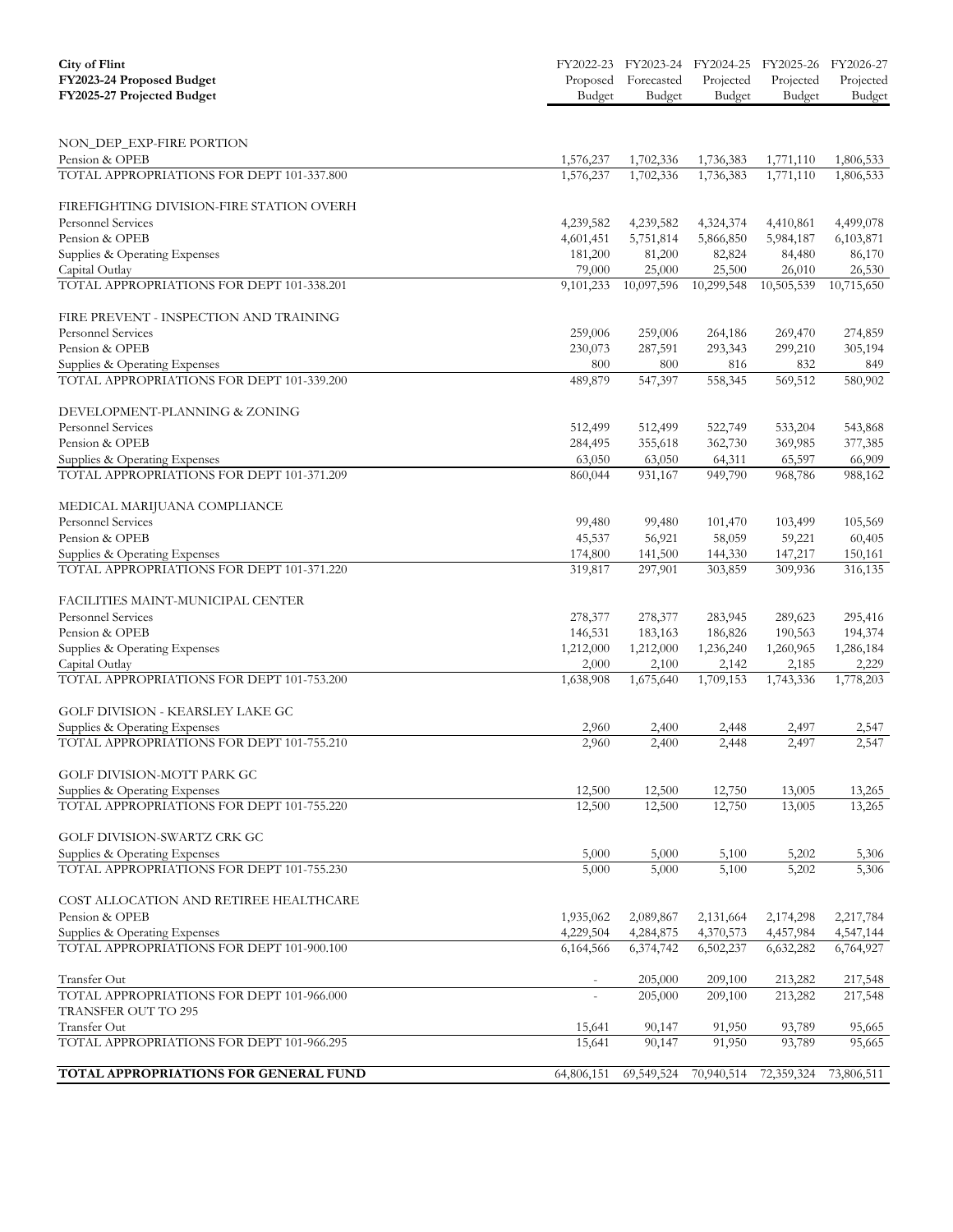| <b>City of Flint</b>                                                       |                        |                        |                                  | FY2022-23 FY2023-24 FY2024-25 FY2025-26 | FY2026-27              |
|----------------------------------------------------------------------------|------------------------|------------------------|----------------------------------|-----------------------------------------|------------------------|
| FY2023-24 Proposed Budget                                                  | Proposed               | Forecasted             | Projected                        | Projected                               | Projected              |
| FY2025-27 Projected Budget                                                 | Budget                 | Budget                 | Budget                           | Budget                                  | <b>Budget</b>          |
| <b>MAJOR STREET FUND</b>                                                   |                        |                        |                                  |                                         |                        |
|                                                                            |                        |                        |                                  |                                         |                        |
| <b>State Revenue</b>                                                       | 11,947,316             | 12,261,696             | 12,506,930                       | 12,757,069                              | 13,012,210             |
| Charges for Services Rendered                                              | 21,500                 | 21,500                 | 21,930                           | 22,369                                  | 22,816                 |
| Interest Income                                                            | 13,192                 | 13,192                 | 13,456                           | 13,725                                  | 13,999                 |
| Other Revenue                                                              | 82,500                 | 82,500                 | 84,150                           | 85,833                                  | 87,550                 |
| <b>TOTAL REVENUES FOR MAJOR STREET FUND</b>                                | 12,064,508             | 12,378,888             | 12,626,466                       | 12,878,995                              | 13, 136, 575           |
|                                                                            |                        |                        |                                  |                                         |                        |
| TRANSPORTATION-TIP CONTRIBUTION                                            |                        |                        |                                  |                                         |                        |
| Supplies & Operating Expenses<br>TOTAL APPROPRIATIONS FOR DEPT 202-441.702 | 8,300,000<br>8,300,000 | 1,819,000<br>1,819,000 | 1,855,380<br>1,855,380           | 1,892,488<br>1,892,488                  | 1,930,337<br>1,930,337 |
|                                                                            |                        |                        |                                  |                                         |                        |
| TRANSPORTATION MAJOR AND LOCAL STREETS                                     |                        |                        |                                  |                                         |                        |
| Personnel Services                                                         | 188,621                | 188,621                | 192,393                          | 196,241                                 | 200,166                |
| Pension & OPEB                                                             | 68,531                 | 85,664                 | 87,377                           | 89,125                                  | 90,907                 |
| Supplies & Operating Expenses<br>TOTAL APPROPRIATIONS FOR DEPT 202-442.100 | 17,650<br>274,802      | 17,650<br>291,935      | 18,003                           | 18,363                                  | 18,730<br>309,804      |
|                                                                            |                        |                        | 297,774                          | 303,729                                 |                        |
| TRANS ENGG-ROUTINE MAINT-STRTS/REPAIRS                                     |                        |                        |                                  |                                         |                        |
| Supplies & Operating Expenses                                              | 630,000                | 630,000                | 642,600                          | 655,452                                 | 668,561                |
| TOTAL APPROPRIATIONS FOR DEPT 202-443.200                                  | 630,000                | 630,000                | 642,600                          | 655,452                                 | 668,561                |
| TRAFFIC ENGINEERING SERVICE MAINTENANCE                                    |                        |                        |                                  |                                         |                        |
| <b>Personnel Services</b>                                                  | 314,482                | 314,482                | 320,772                          | 327,187                                 | 333,731                |
| Pension & OPEB                                                             | 166,819                | 208,524                | 212,694                          | 216,948                                 | 221,287                |
| Supplies & Operating Expenses                                              | 1,672,950              | 1,708,950              | 1,743,129                        | 1,777,992                               | 1,813,551              |
| Capital Outlay                                                             | 3,000                  | 3,500                  | 3,570                            | 3,641                                   | 3,714                  |
| TOTAL APPROPRIATIONS FOR DEPT 202-443.201                                  | 2,157,251              | 2,235,456              | 2,280,165                        | 2,325,768                               | 2,372,284              |
| ST. MAINT - SIDEWALKS-ACT51                                                |                        |                        |                                  |                                         |                        |
| <b>Personnel Services</b>                                                  | 56,235                 | 56,235                 | 57,359                           | 58,507                                  | 59,677                 |
| Pension & OPEB                                                             | 36,069                 | 45,086                 | 45,988                           | 46,907                                  | 47,846                 |
| Supplies & Operating Expenses                                              | 559,500                | 560,000                | 571,200                          | 582,624                                 | 594,276                |
| TOTAL APPROPRIATIONS FOR DEPT 202-449.200                                  | 651,804                | 661,321                | 674,547                          | 688,038                                 | 701,799                |
|                                                                            |                        |                        |                                  |                                         |                        |
| ST MAINT-ROUTINE MAINT-STRTS/REPAIRS-ACT                                   |                        |                        |                                  |                                         |                        |
| Personnel Services                                                         | 701,195                | 701,195                | 715,219                          | 729,523                                 | 744,114                |
| Pension & OPEB                                                             | 295,315                | 369,144                | 376,527                          | 384,057                                 | 391,739                |
| Supplies & Operating Expenses                                              | 772,025                | 805,525                | 821,636                          | 838,068                                 | 854,830                |
| Capital Outlay                                                             | 311,000                | 200,000                | 204,000                          | 208,080                                 | 212,242                |
| Debt Service<br>TOTAL APPROPRIATIONS FOR DEPT 202-449.201                  | 62,633<br>2,142,168    | 2,075,864              | $\bar{\phantom{a}}$<br>2,117,381 | 2,159,729                               | 2,202,923              |
|                                                                            |                        |                        |                                  |                                         |                        |
| ST MAINT-WINTER MAINT-MAJOR/LOCAL-ACT51                                    |                        |                        |                                  |                                         |                        |
| Personnel Services                                                         | 491,409                | 491,409                | 501,237                          | 511,262                                 | 521,487                |
| Pension & OPEB                                                             | 214,160                | 267,700                | 273,054                          | 278,515                                 | 284,085                |
| Supplies & Operating Expenses                                              | 337,350                | 345,625                | 352,538                          | 359,588                                 | 366,780                |
| Capital Outlay<br>TOTAL APPROPRIATIONS FOR DEPT 202-449.203                | 577,000<br>1,619,919   | 1,104,734              | ÷.<br>1,126,829                  | 1,149,365                               | 1,172,353              |
|                                                                            |                        |                        |                                  |                                         |                        |
| WATER CUT REPAIRS - TRANSPORTATION                                         |                        |                        |                                  |                                         |                        |
| Personnel Services                                                         | 117,718                | 117,718                | 120,072                          | 122,473                                 | 124,923                |
| Pension & OPEB                                                             | 54,104                 | 67,629                 | 68,982                           | 70,361                                  | 71,768                 |
| Supplies & Operating Expenses                                              | 74,000                 | 78,000                 | 79,560                           | 81,151                                  | 82,774                 |
| TOTAL APPROPRIATIONS FOR DEPT 202-449.211                                  | 245,822                | 263,347                | 268,614                          | 273,986                                 | 279,466                |
| 50/50 PROGRAM                                                              |                        |                        |                                  |                                         |                        |
| Supplies & Operating Expenses                                              | 75,500                 | 78,000                 | 79,560                           | 81,151                                  | 82,774                 |
| TOTAL APPROPRIATIONS FOR DEPT 202-449.213                                  | 75,500                 | 78,000                 | 79,560                           | 81,151                                  | 82,774                 |
| TREE MAINTENANCE - RIGHT OF WAY                                            |                        |                        |                                  |                                         |                        |
| Supplies & Operating Expenses                                              | 165,000                | 174,000                | 177,480                          | 181,030                                 | 184,650                |
| TOTAL APPROPRIATIONS FOR DEPT 202-449.215                                  | 165,000                | 174,000                | 177,480                          | 181,030                                 | 184,650                |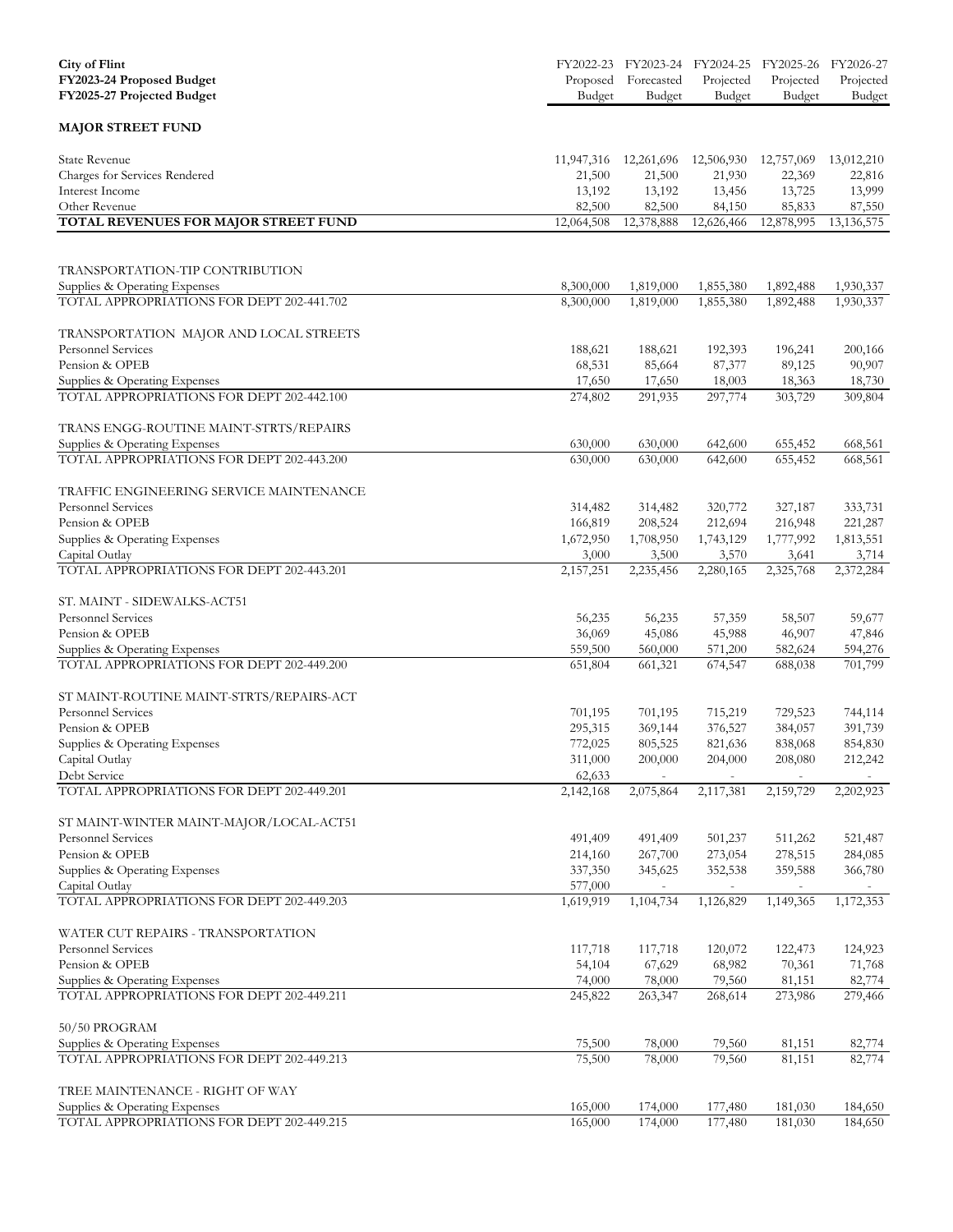| City of Flint                              | FY2022-23     | FY2023-24  | FY2024-25  | FY2025-26  | FY2026-27  |
|--------------------------------------------|---------------|------------|------------|------------|------------|
| FY2023-24 Proposed Budget                  | Proposed      | Forecasted | Projected  | Projected  | Projected  |
| FY2025-27 Projected Budget                 | <b>Budget</b> | Budget     | Budget     | Budget     | Budget     |
|                                            |               |            |            |            |            |
| COST ALLOCATION AND RETIREE HEALTHCARE     |               |            |            |            |            |
| Pension & OPEB                             | 347,523       | 375,325    | 382,832    | 390,488    | 398,298    |
| Supplies & Operating Expenses              | 490,918       | 512,095    | 522,337    | 532,784    | 543,439    |
| TOTAL APPROPRIATIONS FOR DEPT 202-900.100  | 838,441       | 887,420    | 905,168    | 923,272    | 941,737    |
| DEBT SERVICE - INTEREST & FISCAL CHARGES   |               |            |            |            |            |
| Debt Service                               | 4,070         | 3,497      | 3,567      | 3,638      | 3,711      |
| TOTAL APPROPRIATIONS FOR DEPT 202-906.100  | 4,070         | 3,497      | 3,567      | 3,638      | 3,711      |
| DEBT SERVICE - PRINCIPAL PORTION           |               |            |            |            |            |
| Debt Service                               | 114,550       | 115,123    | 117,425    | 119,774    | 122,169    |
| TOTAL APPROPRIATIONS FOR DEPT 202-906.150  | 114,550       | 115,123    | 117,425    | 119,774    | 122,169    |
| TOTAL APPROPRIATIONS FOR MAJOR STREET FUND | 17,219,326    | 10,339,696 | 10,546,490 | 10,757,420 | 10,972,569 |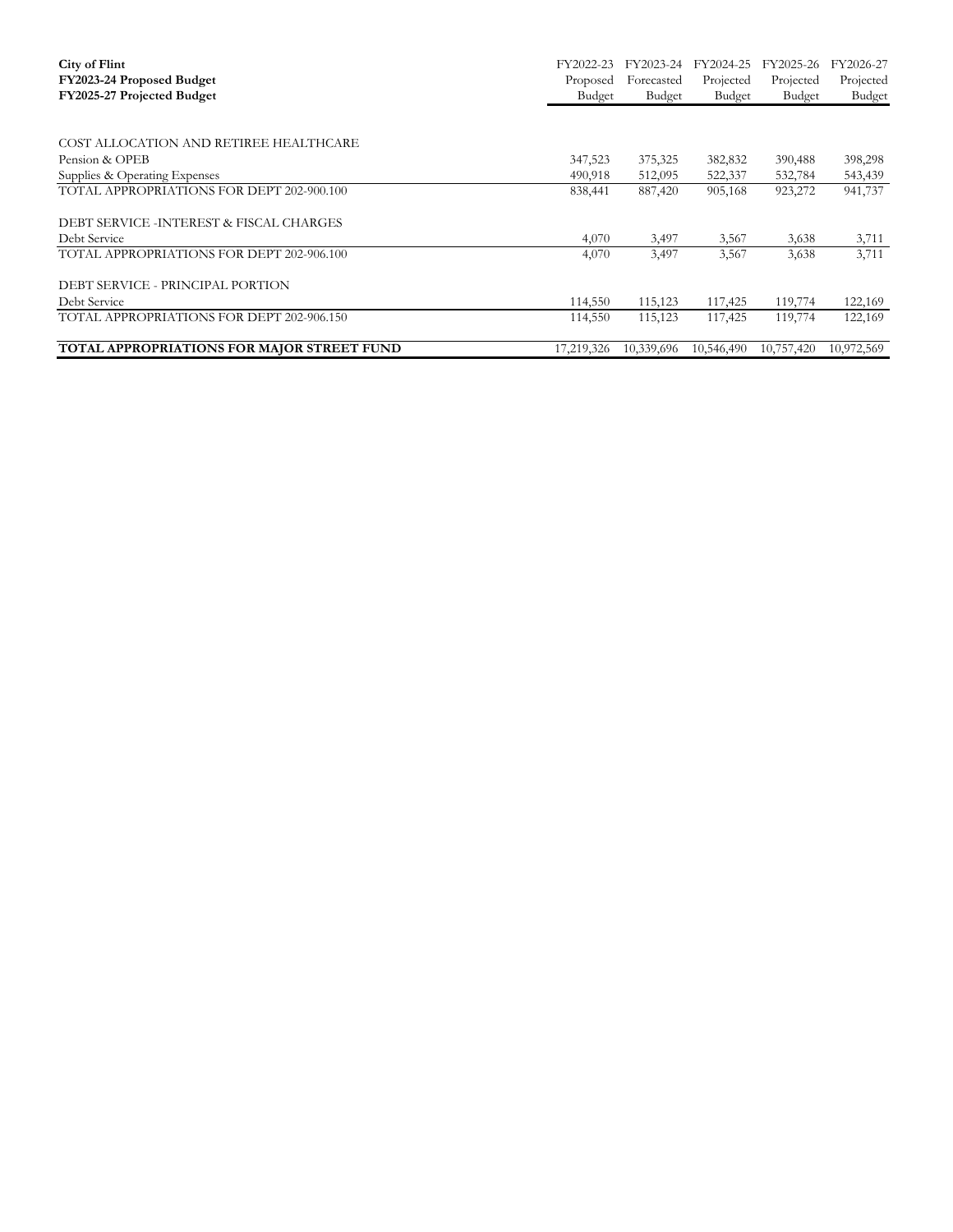| <b>City of Flint</b><br>FY2023-24 Proposed Budget<br>FY2025-27 Projected Budget | Proposed<br>Budget   | Forecasted<br>Budget | Projected<br>Budget | FY2022-23 FY2023-24 FY2024-25 FY2025-26<br>Projected<br>Budget | FY2026-27<br>Projected<br>Budget |
|---------------------------------------------------------------------------------|----------------------|----------------------|---------------------|----------------------------------------------------------------|----------------------------------|
| <b>LOCAL STREET FUND</b>                                                        |                      |                      |                     |                                                                |                                  |
| State Revenue                                                                   | 3,224,595            | 3,313,969            | 3,380,248           | 3,447,853                                                      | 3,516,810                        |
| Contribution                                                                    | 535,000              | 545,000              | 555,900             | 567,018                                                        | 578,358                          |
| Interest Income                                                                 | 7,080                | 7,080                | 7,222               | 7,366                                                          | 7,513                            |
| Other Revenue                                                                   | 126,180              | 126,180              | 128,704             | 131,278                                                        | 133,903                          |
| TOTAL REVENUES FOR LOCAL STREET FUND                                            | 3,892,855            | 3,992,229            | 4,072,074           | 4,153,515                                                      | 4,236,585                        |
|                                                                                 |                      |                      |                     |                                                                |                                  |
| TRANSPORTATION MAJOR AND LOCAL STREETS                                          |                      |                      |                     |                                                                |                                  |
| Personnel Services                                                              | 150,631              | 150,631              | 153,644             | 156,716                                                        | 159,851                          |
| Pension & OPEB<br>TOTAL APPROPRIATIONS FOR DEPT 203-442.100                     | 59,965<br>210,596    | 74,956               | 76,455<br>230,099   | 77,984                                                         | 79,544                           |
|                                                                                 |                      | 225,587              |                     | 234,701                                                        | 239,395                          |
| TRAFFIC ENGINEERING SERVICE MAINTENANCE                                         |                      |                      |                     |                                                                |                                  |
| Personnel Services                                                              | 177,792              | 177,792              | 181,348             | 184,974                                                        | 188,674                          |
| Pension & OPEB                                                                  | 103,699              | 129,623              | 132,215             | 134,860                                                        | 137,557                          |
| Supplies & Operating Expenses<br>TOTAL APPROPRIATIONS FOR DEPT 203-443.201      | 134,500<br>415,991   | 140,500<br>447,915   | 143,310<br>456,873  | 146,176<br>466,010                                             | 149,100<br>475,331               |
|                                                                                 |                      |                      |                     |                                                                |                                  |
| ST. MAINT - SIDEWALKS-ACT51                                                     |                      |                      |                     |                                                                |                                  |
| Personnel Services                                                              | 92,511               | 92,511               | 94,361              | 96,248                                                         | 98,173                           |
| Pension & OPEB                                                                  | 36,069               | 45,086               | 45,988              | 46,907                                                         | 47,846                           |
| Supplies & Operating Expenses                                                   | 240,000              | 250,000              | 255,000             | 260,100                                                        | 265,302                          |
| TOTAL APPROPRIATIONS FOR DEPT 203-449.200                                       | 368,580              | 387,597              | 395,349             | 403,256                                                        | 411,321                          |
| ST MAINT-ROUTINE MAINT-STRTS/REPAIRS-ACT                                        |                      |                      |                     |                                                                |                                  |
| Personnel Services                                                              | 816,912              | 816,912              | 833,250             | 849,915                                                        | 866,914                          |
| Pension & OPEB                                                                  | 295,315              | 369,144              | 376,527             | 384,057                                                        | 391,739                          |
| Supplies & Operating Expenses                                                   | 1,950,000            | 2,093,500            | 2,135,370           | 2,178,077                                                      | 2,221,639                        |
| Capital Outlay                                                                  | 745,110              | 470,110              | 479,512             | 489,102                                                        | 498,884                          |
| Debt Service<br>TOTAL APPROPRIATIONS FOR DEPT 203-449.201                       | 62,633               | $\omega_{\rm{eff}}$  | $\sim$              | $\equiv$                                                       |                                  |
|                                                                                 | 3,869,970            | 3,749,666            | 3,824,659           | 3,901,153                                                      | 3,979,176                        |
| ST MAINT-WINTER MAINT-MAJOR/LOCAL-ACT51                                         |                      |                      |                     |                                                                |                                  |
| <b>Personnel Services</b>                                                       | 390,094              | 390,094              | 397,896             | 405,854                                                        | 413,971                          |
| Pension & OPEB                                                                  | 214,160              | 267,700              | 273,054             | 278,515                                                        | 284,085                          |
| Supplies & Operating Expenses<br>TOTAL APPROPRIATIONS FOR DEPT 203-449.203      | 412,000<br>1,016,254 | 436,500              | 445,230             | 454,135                                                        | 463,217                          |
|                                                                                 |                      | 1,094,294            | 1,116,180           | 1,138,503                                                      | 1,161,274                        |
| WATER CUT REPAIRS - TRANSPORTATION                                              |                      |                      |                     |                                                                |                                  |
| <b>Personnel Services</b>                                                       | 98,098               | 98,098               | 100,060             | 102,061                                                        | 104,102                          |
| Pension & OPEB                                                                  | 54,104               | 67,629               | 68,982              | 70,361                                                         | 71,768                           |
| Supplies & Operating Expenses                                                   | 91,000               | 92,000               | 93,840              | 95,717                                                         | 97,631                           |
| TOTAL APPROPRIATIONS FOR DEPT 203-449.211                                       | 243,202              | 257,727              | 262,881             | 268,139                                                        | 273,502                          |
| 50/50 PROGRAM                                                                   |                      |                      |                     |                                                                |                                  |
| Supplies & Operating Expenses                                                   | 135,000              | 135,000              | 137,700             | 140,454                                                        | 143,263                          |
| TOTAL APPROPRIATIONS FOR DEPT 203-449.213                                       | 135,000              | 135,000              | 137,700             | 140,454                                                        | 143,263                          |
| TREE MAINTENANCE - RIGHT OF WAY                                                 |                      |                      |                     |                                                                |                                  |
| Supplies & Operating Expenses                                                   | 280,000              | 280,000              | 285,600             | 291,312                                                        | 297,138                          |
| TOTAL APPROPRIATIONS FOR DEPT 203-449.215                                       | 280,000              | 280,000              | 285,600             | 291,312                                                        | 297,138                          |
|                                                                                 |                      |                      |                     |                                                                |                                  |
| COST ALLOCATION AND RETIREE HEALTHCARE                                          |                      |                      |                     |                                                                |                                  |
| Pension & OPEB                                                                  | 317,687              | 343,102              | 349,964             | 356,963                                                        | 364,103                          |
| Supplies & Operating Expenses<br>TOTAL APPROPRIATIONS FOR DEPT 203-900.100      | 295,820<br>613,507   | 308,238<br>651,340   | 314,403<br>664,367  | 320,691<br>677,654                                             | 327,105<br>691,207               |
|                                                                                 |                      |                      |                     |                                                                |                                  |
| TOTAL APPROPRIATIONS FOR LOCAL STREET FUND                                      | 7,153,099            | 7,229,125            | 7,373,708           | 7,521,182                                                      | 7,671,605                        |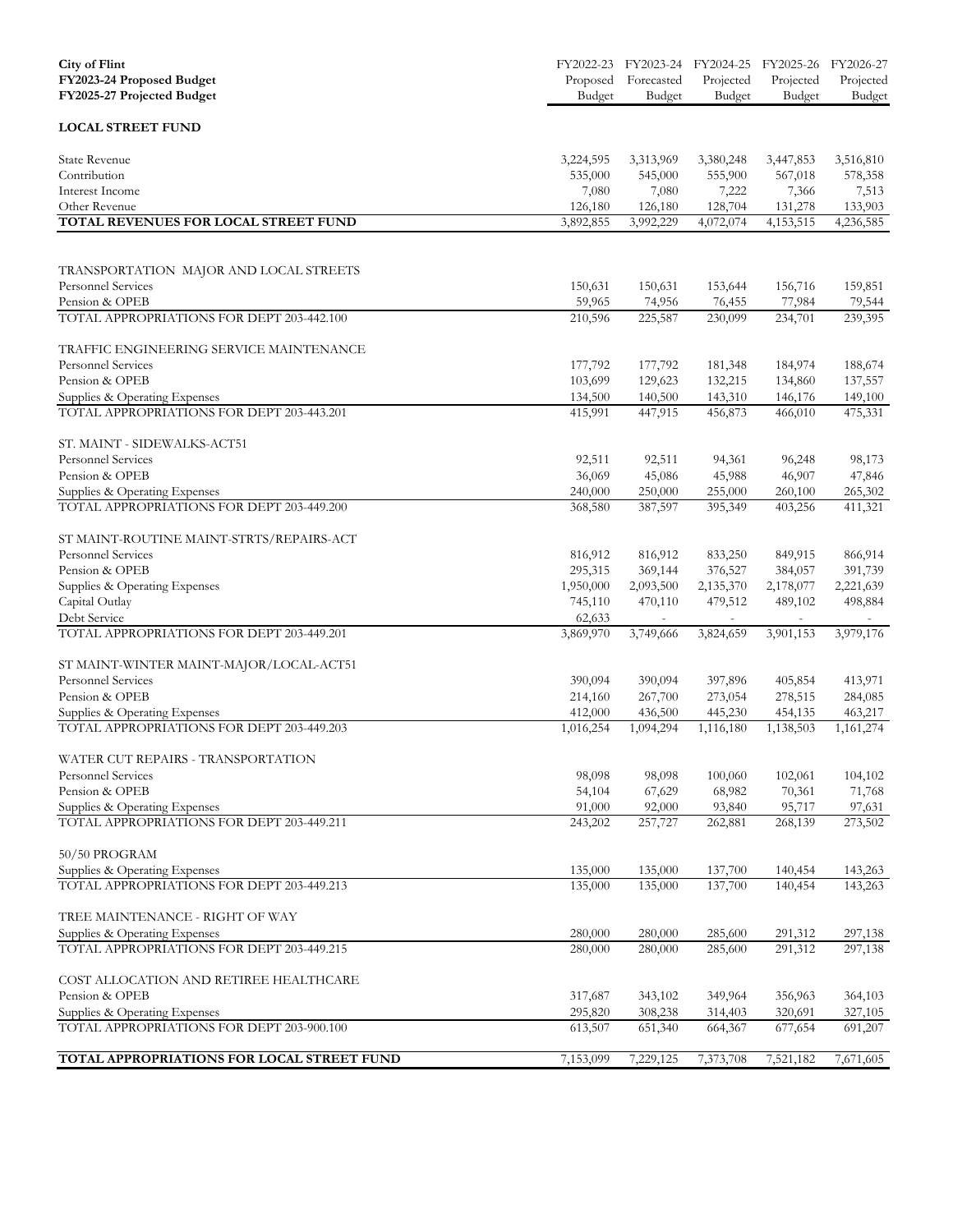| <b>City of Flint</b><br>FY2023-24 Proposed Budget<br>FY2025-27 Projected Budget | FY2022-23<br>Proposed<br>Budget | FY2023-24<br>Forecasted<br>Budget | FY2024-25<br>Projected<br>Budget | FY2025-26<br>Projected<br>Budget | FY2026-27<br>Projected<br><b>Budget</b> |
|---------------------------------------------------------------------------------|---------------------------------|-----------------------------------|----------------------------------|----------------------------------|-----------------------------------------|
| <b>PUBLIC SAFETY FUND</b>                                                       |                                 |                                   |                                  |                                  |                                         |
| Property Taxes                                                                  | 4,999,600                       | 5,231,600                         | 5,336,232                        | 5,442,957                        | 5,551,816                               |
| <b>State Revenue</b>                                                            | 284,000                         | 284,000                           | 289,680                          | 295,474                          | 301,383                                 |
| Charges for Services Rendered                                                   | 40,000                          | 40,000                            | 40,800                           | 41,616                           | 42,448                                  |
| Interest Income                                                                 | 1,658                           | 1,658                             | 1,691                            | 1,725                            | 1,759                                   |
| <b>TOTAL REVENUES FOR PUBLIC SAFETY FUND</b>                                    | 5,325,258                       | 5,557,258                         | 5,668,403                        | 5,781,771                        | 5,897,407                               |
| PATROL BUREAU-PATROL - 1ST SHIFT                                                |                                 |                                   |                                  |                                  |                                         |
| <b>Personnel Services</b>                                                       | 996,816                         | 996,816                           | 1,016,752                        | 1,037,087                        | 1,057,829                               |
| Pension & OPEB                                                                  | 920,290                         | 1,150,363                         | 1,173,370                        | 1,196,838                        | 1,220,774                               |
| TOTAL APPROPRIATIONS FOR DEPT 205-315.201                                       | 1,917,106                       | 2,147,179                         | 2,190,123                        | 2,233,925                        | 2,278,604                               |
| FIREFIGHTING DIVISION-FIRE STATION OVERH                                        |                                 |                                   |                                  |                                  |                                         |
| <b>Personnel Services</b>                                                       | 1,257,613                       | 1,257,613                         | 1,282,765                        | 1,308,421                        | 1,334,589                               |
| Pension & OPEB                                                                  | 1,227,054                       | 1,533,817                         | 1,564,493                        | 1,595,783                        | 1,627,699                               |
| TOTAL APPROPRIATIONS FOR DEPT 205-338.201                                       | 2,484,667                       | 2,791,430                         | 2,847,259                        | 2,904,204                        | 2,962,288                               |
| COST ALLOCATION AND RETIREE HEALTHCARE                                          |                                 |                                   |                                  |                                  |                                         |
| Supplies & Operating Expenses                                                   | 790,564                         | 836,745                           | 853,480                          | 870,549                          | 887,960                                 |
| TOTAL APPROPRIATIONS FOR DEPT 205-900.100                                       | 790,564                         | 836,745                           | 853,480                          | 870,549                          | 887,960                                 |
| <b>TOTAL APPROPRIATIONS FOR PUBLIC SAFETY FUND</b>                              | 5,192,337                       | 5,775,354                         | 5,890,861                        | 6,008,678                        | 6,128,852                               |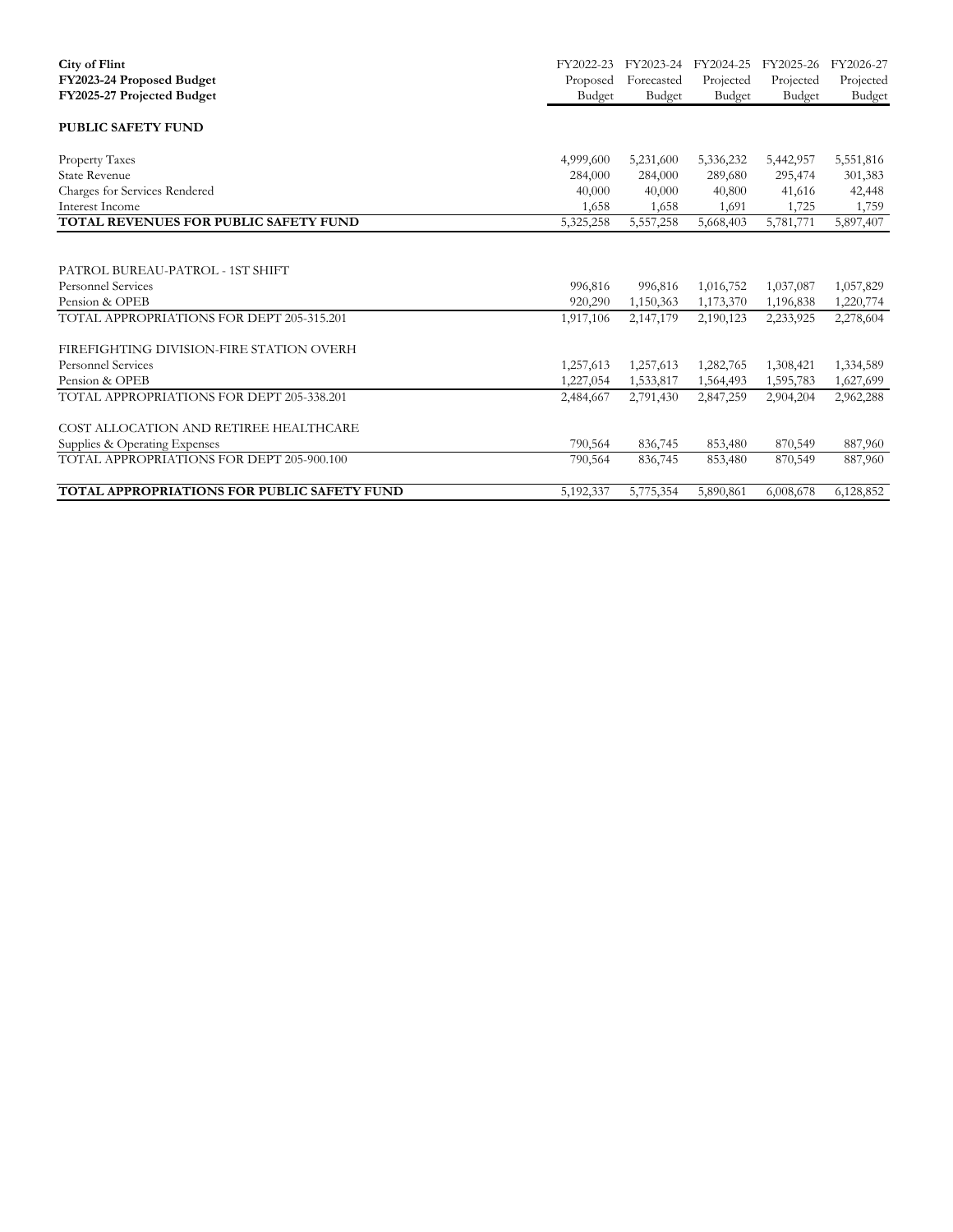| City of Flint                                       | FY2022-23 | FY2023-24  | FY2024-25 | FY2025-26 | FY2026-27 |
|-----------------------------------------------------|-----------|------------|-----------|-----------|-----------|
| FY2023-24 Proposed Budget                           | Proposed  | Forecasted | Projected | Projected | Projected |
| FY2025-27 Projected Budget                          | Budget    | Budget     | Budget    | Budget    | Budget    |
| NEIGHBORHOOD POLICING FUND                          |           |            |           |           |           |
| Property Taxes                                      | 1,666,600 | 1,743,600  | 1,778,472 | 1,814,041 | 1,850,322 |
| <b>State Revenue</b>                                | 95,000    | 95,000     | 96,900    | 98,838    | 100,815   |
| Charges for Services Rendered                       | 30,000    | 30,000     | 30,600    | 31,212    | 31,836    |
| Interest Income                                     | 1,860     | 1,860      | 1,897     | 1,935     | 1,974     |
| TOTAL REVENUES FOR NEIGHBORHOOD POLICING FUND       | 1,793,460 | 1,870,460  | 1,907,869 | 1,946,027 | 1,984,947 |
| PATROL BUREAU-PATROL - 4TH SHIFT                    |           |            |           |           |           |
| <b>Personnel Services</b>                           | 1,129,562 | 1,129,562  | 1,152,153 | 1,175,196 | 1,198,700 |
| Pension & OPEB                                      | 690,218   | 862,772    | 880,027   | 897,628   | 915,581   |
| Supplies & Operating Expenses                       | 53,300    | 51,300     | 52,326    | 53,373    | 54,440    |
| TOTAL APPROPRIATIONS FOR DEPT 207-315.204           | 1,873,080 | 2,043,634  | 2,084,507 | 2,126,197 | 2,168,721 |
| COST ALLOCATION AND RETIREE HEALTHCARE              |           |            |           |           |           |
| Supplies & Operating Expenses                       | 297,169   | 314,497    | 320,787   | 327,203   | 333,747   |
| TOTAL APPROPRIATIONS FOR DEPT 207-900.100           | 297,169   | 314,497    | 320,787   | 327,203   | 333,747   |
| TOTAL APPROPRIATIONS FOR NEIGHBORHOOD POLICING FUND | 2,170,249 | 2,358,131  | 2,405,294 | 2,453,399 | 2,502,467 |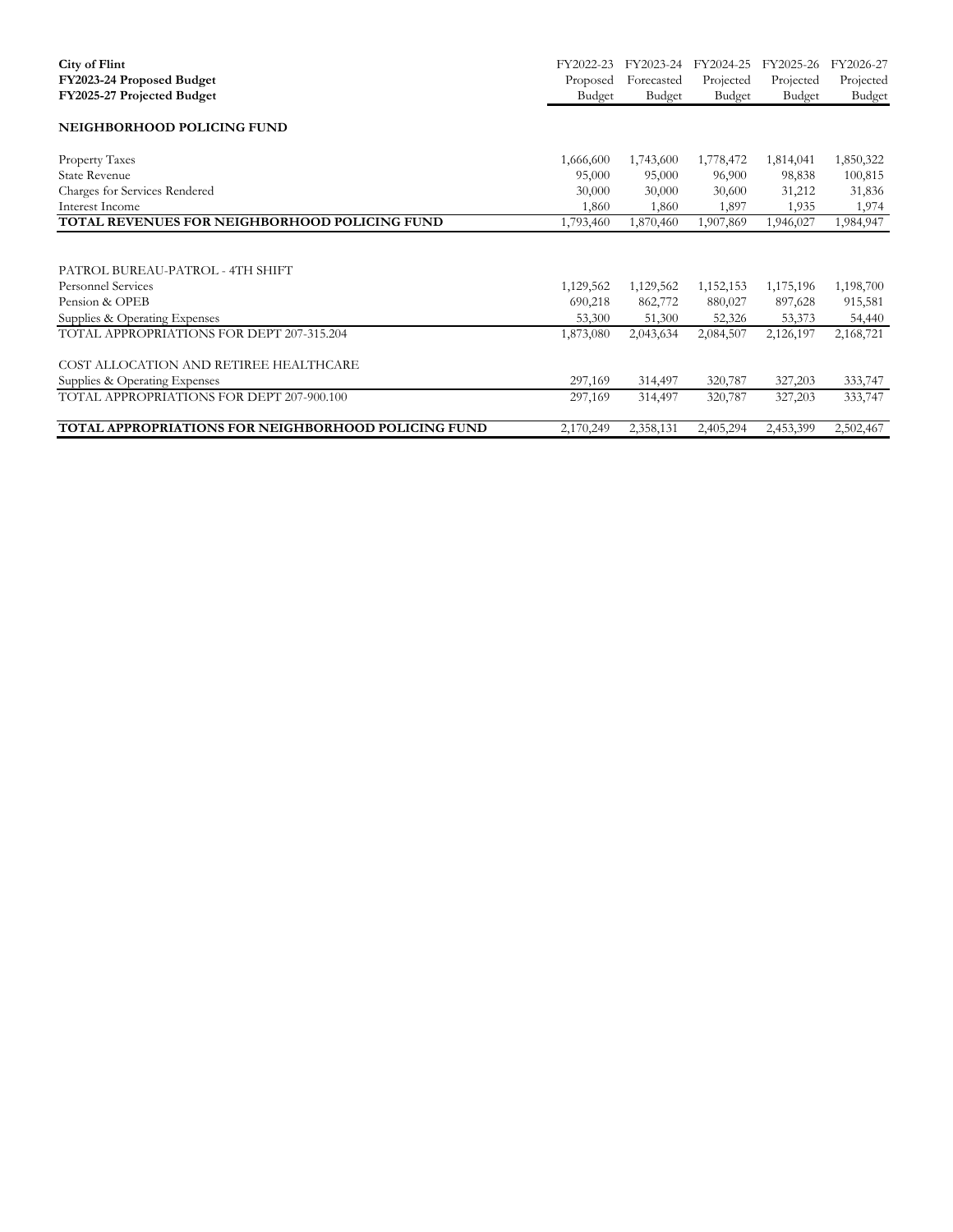| <b>City of Flint</b><br>FY2023-24 Proposed Budget<br>FY2025-27 Projected Budget | FY2022-23<br>Proposed<br>Budget | FY2023-24<br>Forecasted | FY2024-25<br>Projected | FY2025-26<br>Projected | FY2026-27<br>Projected<br>Budget |
|---------------------------------------------------------------------------------|---------------------------------|-------------------------|------------------------|------------------------|----------------------------------|
|                                                                                 |                                 | Budget                  | Budget                 | Budget                 |                                  |
| <b>PARK/RECREATION FUND</b>                                                     |                                 |                         |                        |                        |                                  |
| Property Taxes                                                                  | 417,100                         | 436,100                 | 444,822                | 453,718                | 462,793                          |
| <b>State Revenue</b>                                                            | 32,000                          | 32,000                  | 32,640                 | 33,293                 | 33,959                           |
| Interest Income                                                                 | 480                             | 480                     | 490                    | 499                    | 509                              |
| Other Revenue                                                                   | 1,800                           | 1,800                   | 1,836                  | 1,873                  | 1,910                            |
| Transfer In                                                                     |                                 | 205,000                 | 209,100                | 213,282                | 217,548                          |
| TOTAL REVENUES FOR PARK/RECREATION FUND                                         | 451,380                         | 675,380                 | 688,888                | 702,665                | 716,719                          |
|                                                                                 |                                 |                         |                        |                        |                                  |
| PARKS & RECREATION ADMIN                                                        |                                 |                         |                        |                        |                                  |
| Supplies & Operating Expenses                                                   | 30                              | 30                      | 31                     | 31                     | 32                               |
| TOTAL APPROPRIATIONS FOR DEPT 208-752.100                                       | 30                              | 30                      | 31                     | 31                     | 32                               |
| PARKS - FORESTRY ADMIN                                                          |                                 |                         |                        |                        |                                  |
| <b>Personnel Services</b>                                                       | 74,942                          | 74,942                  | 76,441                 | 77,970                 | 79,529                           |
| Pension & OPEB                                                                  | 42,381                          | 52,976                  | 54,036                 | 55,116                 | 56,219                           |
| Supplies & Operating Expenses                                                   | 378,400                         | 378,400                 | 385,968                | 393,687                | 401,561                          |
| TOTAL APPROPRIATIONS FOR DEPT 208-752.102                                       | 495,723                         | 506,318                 | 516,444                | 526,773                | 537,309                          |
| COST ALLOCATION AND RETIREE HEALTHCARE                                          |                                 |                         |                        |                        |                                  |
| Supplies & Operating Expenses                                                   | 289,462                         | 300,129                 | 306,132                | 312,254                | 318,499                          |
| TOTAL APPROPRIATIONS FOR DEPT 208-900.100                                       | 289,462                         | 300,129                 | 306,132                | 312,254                | 318,499                          |
| TOTAL APPROPRIATIONS FOR PARK/RECREATION FUND                                   | 785,215                         | 806,477                 | 822,607                | 839,059                | 855,840                          |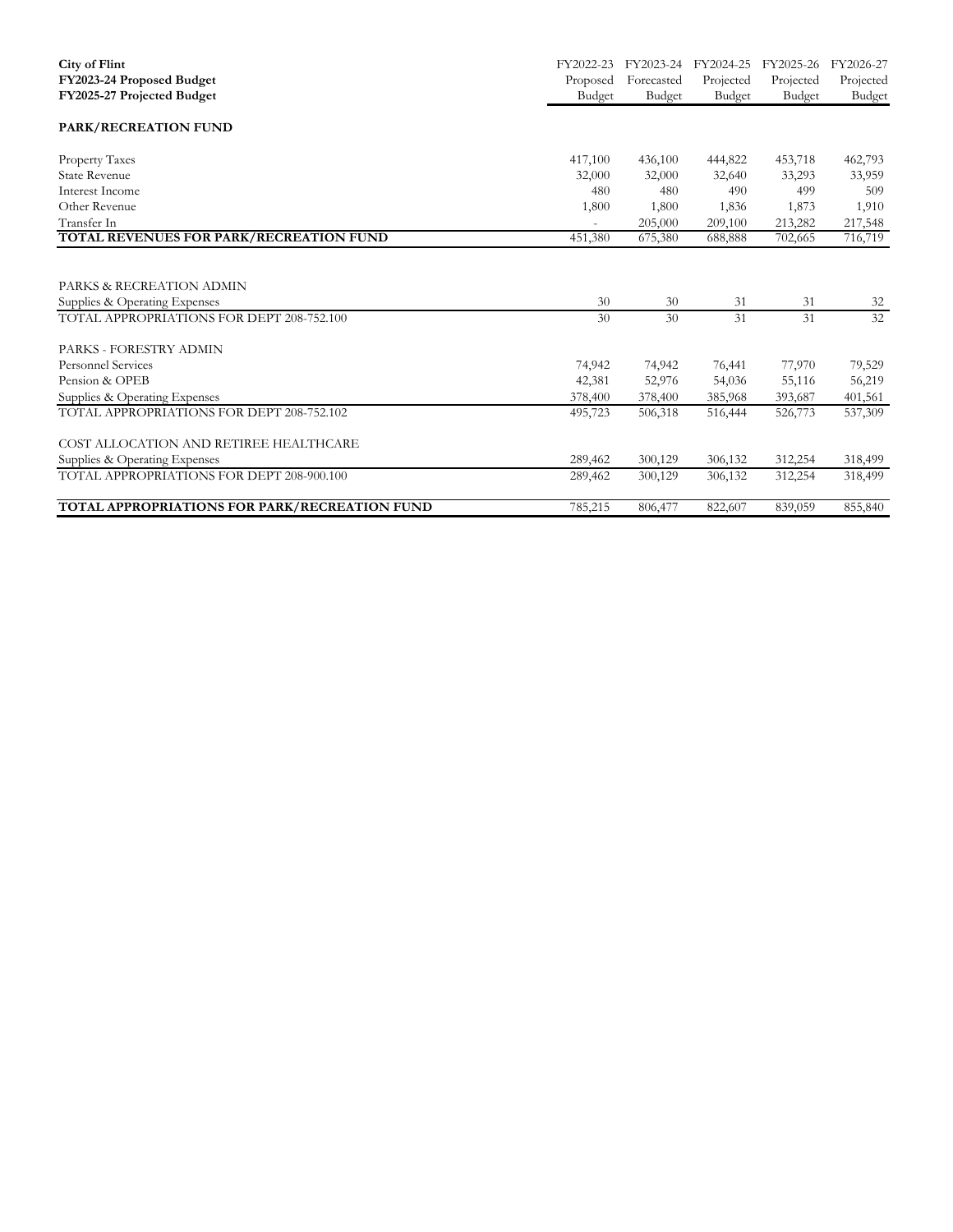| City of Flint                               | FY2022-23 | FY2023-24  | FY2024-25 | FY2025-26 | FY2026-27     |
|---------------------------------------------|-----------|------------|-----------|-----------|---------------|
| FY2023-24 Proposed Budget                   | Proposed  | Forecasted | Projected | Projected | Projected     |
| FY2025-27 Projected Budget                  | Budget    | Budget     | Budget    | Budget    | <b>Budget</b> |
| <b>STREET LIGHT FUND</b>                    |           |            |           |           |               |
| Property Taxes                              | 2,908,210 | 2,917,875  | 2,976,233 | 3,035,757 | 3,096,472     |
| Interest Income                             | 4,205     | 4,205      | 4,289     | 4,375     | 4,462         |
| <b>TOTAL REVENUES FOR STREET LIGHT FUND</b> | 2,912,415 | 2,922,080  | 2,980,522 | 3,040,132 | 3,100,935     |
|                                             |           |            |           |           |               |
| STREET LIGHTING                             |           |            |           |           |               |
| <b>Personnel Services</b>                   | 29,273    | 29,273     | 29,858    | 30,456    | 31,065        |
| Pension & OPEB                              | 12,624    | 15,780     | 16,096    | 16,418    | 16,746        |
| Supplies & Operating Expenses               | 2,700,000 | 2,700,000  | 2,754,000 | 2,809,080 | 2,865,262     |
| TOTAL APPROPRIATIONS FOR DEPT 219-443.206   | 2,741,897 | 2,745,053  | 2,799,954 | 2,855,953 | 2,913,072     |
| COST ALLOCATION AND RETIREE HEALTHCARE      |           |            |           |           |               |
| Supplies & Operating Expenses               | 170,518   | 177,027    | 180,568   | 184,179   | 187,862       |
| TOTAL APPROPRIATIONS FOR DEPT 219-900.100   | 170,518   | 177,027    | 180,568   | 184,179   | 187,862       |
| TOTAL APPROPRIATIONS FOR STREET LIGHT FUND  | 2,912,415 | 2,922,080  | 2,980,522 | 3,040,132 | 3,100,935     |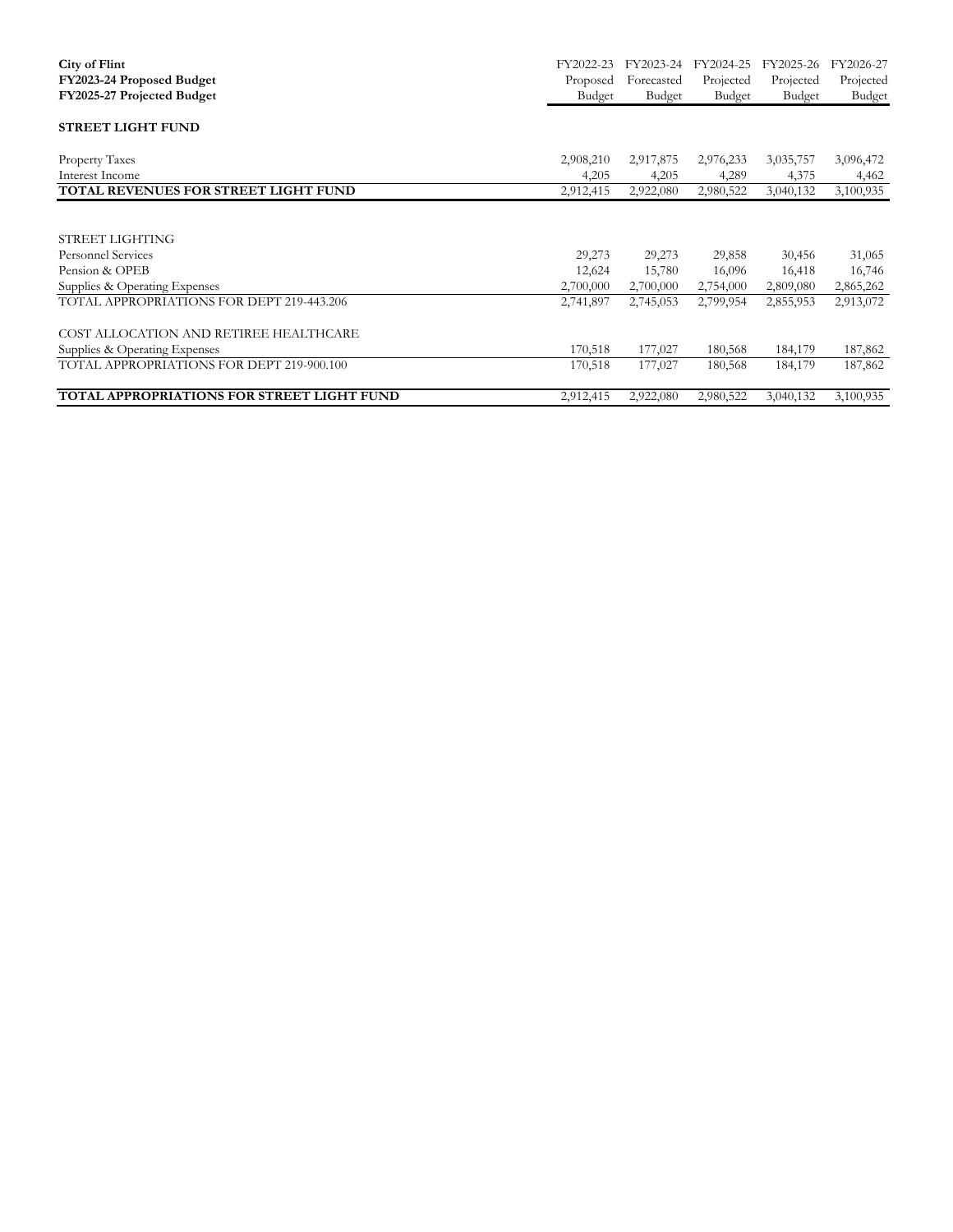| <b>City of Flint</b><br>FY2023-24 Proposed Budget<br>FY2025-27 Projected Budget | FY2022-23<br>Proposed<br>Budget | FY2023-24 FY2024-25<br>Forecasted<br>Budget | Projected<br>Budget | FY2025-26<br>Projected<br>Budget | FY2026-27<br>Projected<br>Budget |
|---------------------------------------------------------------------------------|---------------------------------|---------------------------------------------|---------------------|----------------------------------|----------------------------------|
| <b>RUBBISH COLLECTION FUND</b>                                                  |                                 |                                             |                     |                                  |                                  |
| Property Taxes                                                                  | 6,792,169                       | 7,004,050                                   | 7,144,131           | 7,287,014                        | 7,432,754                        |
| License, Permits & Franchise Fees                                               | 1,500                           | 1,500                                       | 1,530               | 1,561                            | 1,592                            |
| Interest Income                                                                 | 2,503                           | 2,503                                       | 2,553               | 2,604                            | 2,656                            |
| TOTAL REVENUES FOR RUBBISH COLLECTION FUND                                      | 6,796,172                       | 7,008,053                                   | 7,148,214           | 7,291,178                        | 7,437,002                        |
|                                                                                 |                                 |                                             |                     |                                  |                                  |
| WASTE COLLECTION - SANITATION                                                   |                                 |                                             |                     |                                  |                                  |
| <b>Personnel Services</b>                                                       | 76,506                          | 76,506                                      | 78,036              | 79,597                           | 81,189                           |
| Pension & OPEB                                                                  | 41,479                          | 51,849                                      | 52,886              | 53,944                           | 55,023                           |
| Supplies & Operating Expenses                                                   | 6,533,091                       | 6,729,660                                   | 6,864,253           | 7,001,538                        | 7,141,569                        |
| TOTAL APPROPRIATIONS FOR DEPT 226-528.201                                       | 6,651,076                       | 6,858,015                                   | 6,995,175           | 7,135,079                        | 7,277,780                        |
| WASTE COLLECTION - LITTER ABATEMENT                                             |                                 |                                             |                     |                                  |                                  |
| Supplies & Operating Expenses                                                   | 14,100                          | 14,600                                      | 14,892              | 15,190                           | 15,494                           |
| TOTAL APPROPRIATIONS FOR DEPT 226-528.202                                       | 14,100                          | 14,600                                      | 14,892              | 15,190                           | 15,494                           |
| WASTE COLLECTION - NEIGHBORHOOD CLEANUP                                         |                                 |                                             |                     |                                  |                                  |
| Supplies & Operating Expenses                                                   | 20,000                          | 20,000                                      | 20,400              | 20,808                           | 21,224                           |
| TOTAL APPROPRIATIONS FOR DEPT 226-528.205                                       | 20,000                          | 20,000                                      | 20,400              | 20,808                           | 21,224                           |
| COST ALLOCATION AND RETIREE HEALTHCARE                                          |                                 |                                             |                     |                                  |                                  |
| Supplies & Operating Expenses                                                   | 110,996                         | 115,438                                     | 117,747             | 120,102                          | 122,504                          |
| TOTAL APPROPRIATIONS FOR DEPT 226-900.100                                       | 110,996                         | 115,438                                     | 117,747             | 120,102                          | 122,504                          |
| <b>TOTAL APPROPRIATIONS FOR RUBBISH COLLECTION FUND</b>                         | 6,796,172                       | 7,008,053                                   | 7,148,214           | $7,291,1\overline{78}$           | 7,437,002                        |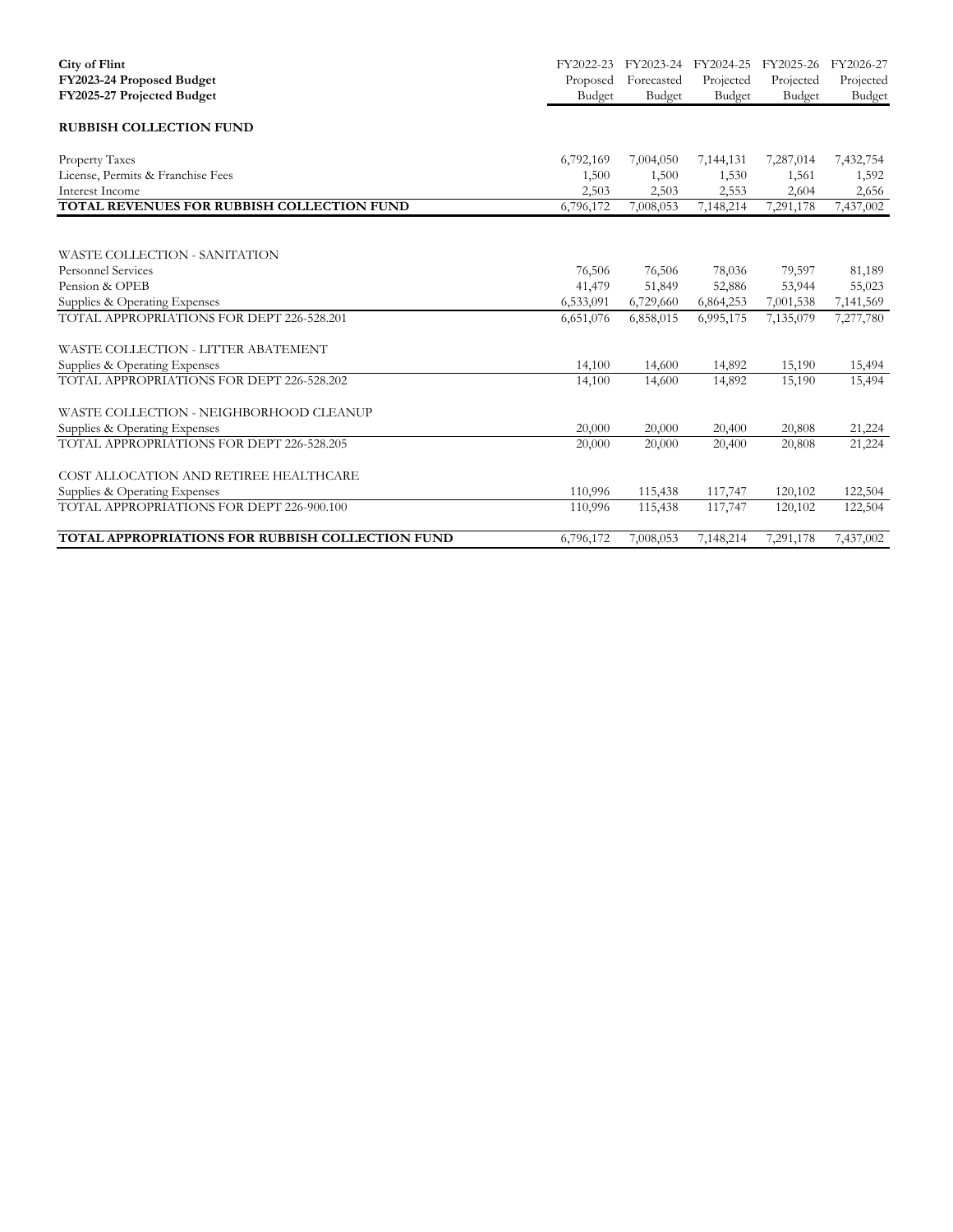| <b>City of Flint</b>                             | FY2022-23 | FY2023-24  | FY2024-25 | FY2025-26 | FY2026-27 |
|--------------------------------------------------|-----------|------------|-----------|-----------|-----------|
| FY2023-24 Proposed Budget                        | Proposed  | Forecasted | Projected | Projected | Projected |
| FY2025-27 Projected Budget                       | Budget    | Budget     | Budget    | Budget    | Budget    |
| <b>EDA REVOLVING LOAN FUND</b>                   |           |            |           |           |           |
| Interest Income                                  | 225       | 225        | 230       | 234       | 239       |
| TOTAL REVENUES FOR EDA REVOLVING LOAN FUND       | 225       | 225        | 230       | 234       | 239       |
| EDC-CITY/EDC REVOLVING LOAN FUND                 |           |            |           |           |           |
|                                                  |           | 30         | 31        | 31        |           |
| Supplies & Operating Expenses                    | 89,430    |            |           |           | 32        |
| TOTAL APPROPRIATIONS FOR DEPT 246-731.201        | 89,430    | 30         | 31        | 31        | 32        |
| EDC-CITY REVLV FUND - INDUST/MFG                 |           |            |           |           |           |
| Supplies & Operating Expenses                    | 167,745   | 45         | 46        | 47        | 48        |
| TOTAL APPROPRIATIONS FOR DEPT 246-731.203        | 167,745   | 45         | 46        | 47        | 48        |
| EDC - CDBG REVOLVING LOAN FUND                   |           |            |           |           |           |
| Supplies & Operating Expenses                    | 169,100   | $\sim$     |           |           |           |
| TOTAL APPROPRIATIONS FOR DEPT 246-731.204        | 169,100   |            |           |           |           |
| TOTAL APPROPRIATIONS FOR EDA REVOLVING LOAN FUND | 426,275   | 75         | 77        | 78        | 80        |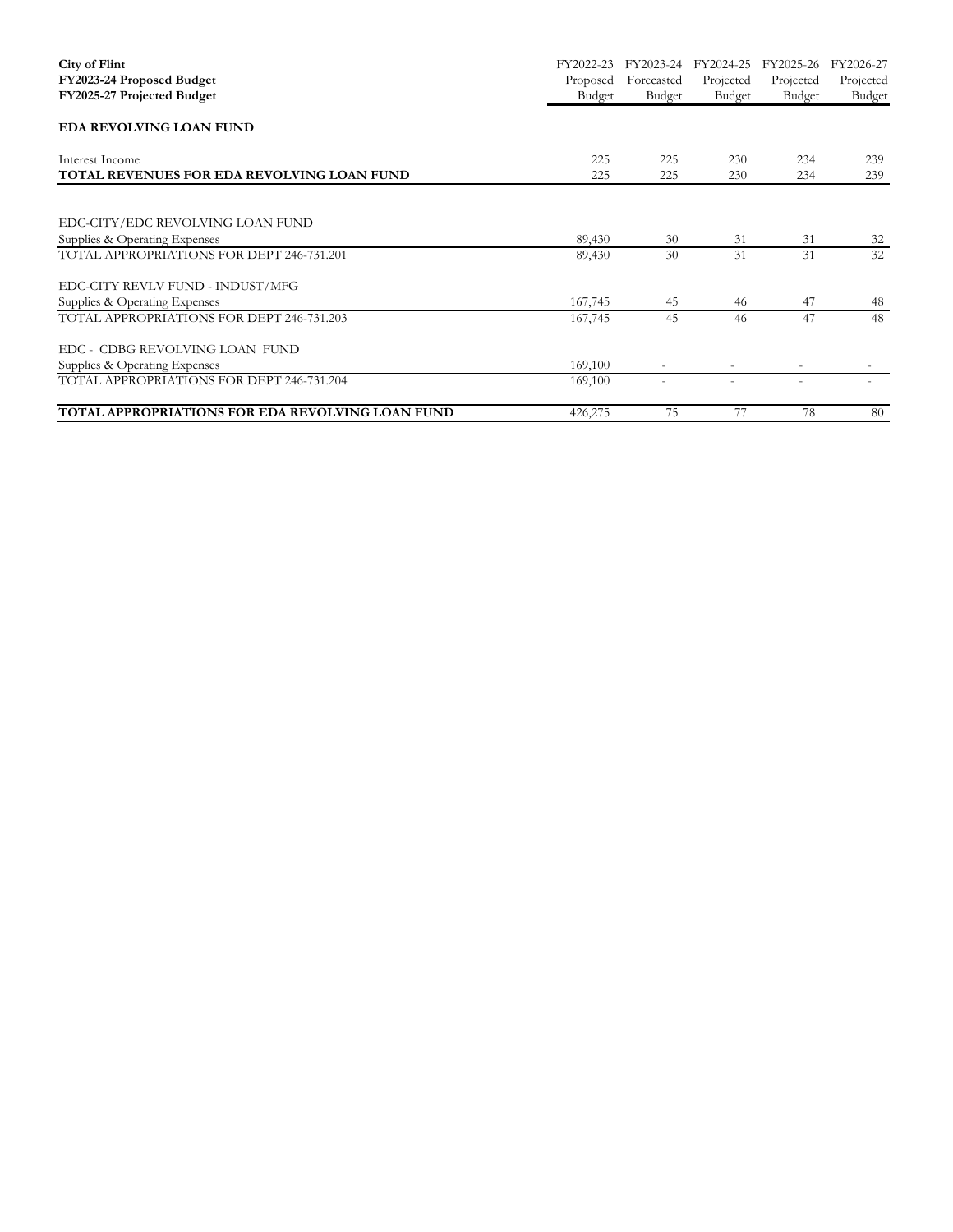| City of Flint                                             | FY2022-23 | FY2023-24  | FY2024-25 | FY2025-26 | FY2026-27 |
|-----------------------------------------------------------|-----------|------------|-----------|-----------|-----------|
| FY2023-24 Proposed Budget                                 | Proposed  | Forecasted | Projected | Projected | Projected |
| FY2025-27 Projected Budget                                | Budget    | Budget     | Budget    | Budget    | Budget    |
| DRUG LAW ENFORCEMENT FUND                                 |           |            |           |           |           |
| Interest Income                                           | 1,204     | 1,204      | 1,228     | 1,253     | 1,278     |
| <b>TOTAL REVENUES FOR DRUG LAW ENFORCEMENT FUND</b>       | 1,204     | 1,204      | 1,228     | 1,253     | 1,278     |
|                                                           |           |            |           |           |           |
| POL INVST OVRHD - LOCAL FOREFEITURE                       |           |            |           |           |           |
| Personnel Services                                        | 123,360   | 123,360    | 125,827   | 128,344   | 130,911   |
| Supplies & Operating Expenses                             | 64,000    | 64,000     | 65,280    | 66,586    | 67,917    |
| Capital Outlay                                            | 65,000    | 65,000     | 66,300    | 67,626    | 68,979    |
| TOTAL APPROPRIATIONS FOR DEPT 265-308.206                 | 252,360   | 252,360    | 257,407   | 262,555   | 267,806   |
| POL INVST OVRHD - DOJ/DEA FORFEITURE                      |           |            |           |           |           |
| <b>Personnel Services</b>                                 | 35,981    | 35,981     | 36,701    | 37,435    | 38,183    |
| Capital Outlay                                            | 10,000    | 10,000     | 10,200    | 10,404    | 10,612    |
| TOTAL APPROPRIATIONS FOR DEPT 265-308.207                 | 45,981    | 45,981     | 46,901    | 47,839    | 48,795    |
| <b>TOTAL APPROPRIATIONS FOR DRUG LAW ENFORCEMENT FUND</b> | 298,341   | 298,341    | 304,308   | 310,394   | 316,602   |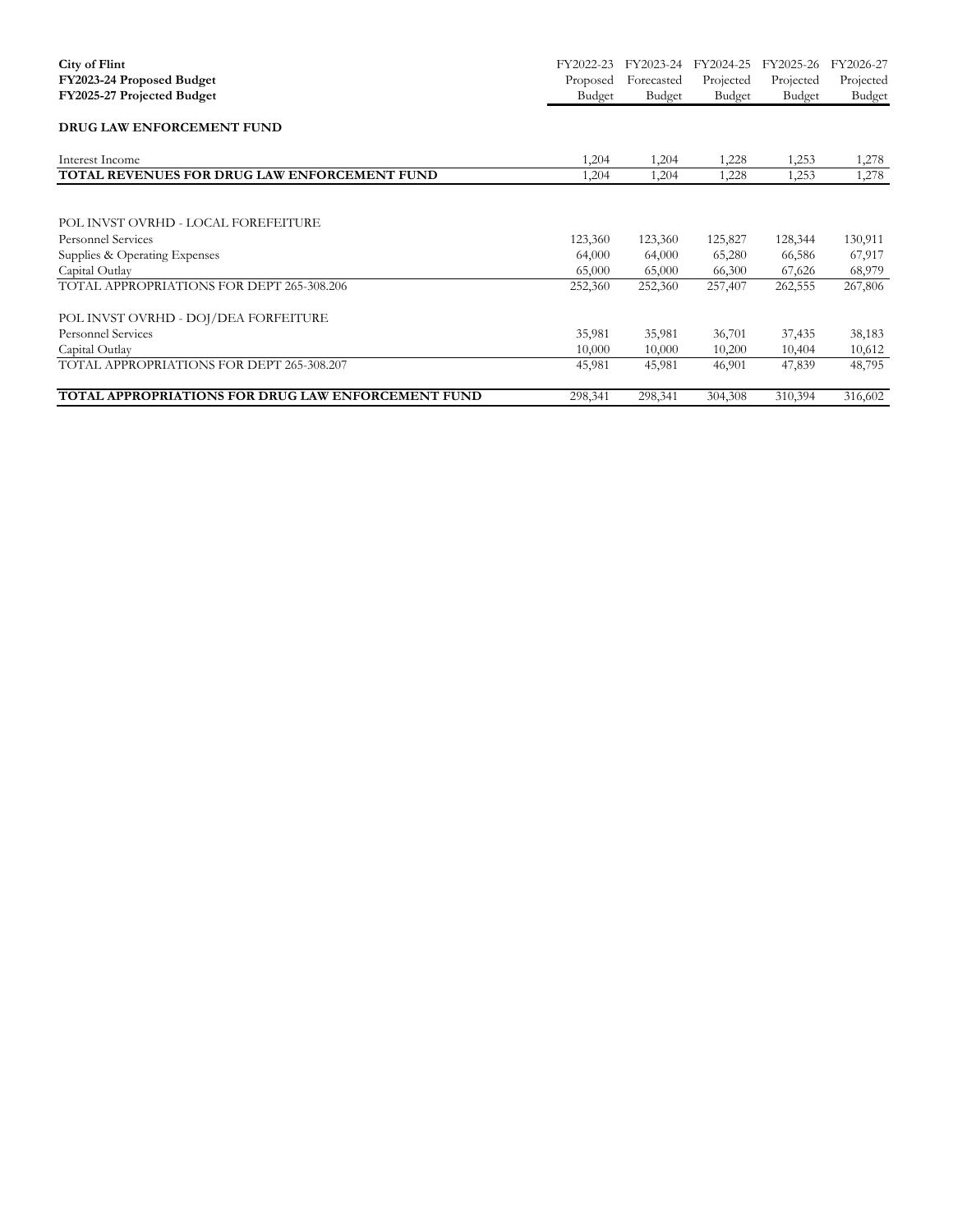| <b>City of Flint</b><br>FY2023-24 Proposed Budget<br>FY2025-27 Projected Budget | FY2022-23<br>Proposed<br>Budget | FY2023-24 FY2024-25<br>Forecasted<br>Budget | Projected<br>Budget | FY2025-26<br>Projected<br>Budget | FY2026-27<br>Projected<br>Budget |
|---------------------------------------------------------------------------------|---------------------------------|---------------------------------------------|---------------------|----------------------------------|----------------------------------|
| <b>SECTION 108 LOANS FUND</b>                                                   |                                 |                                             |                     |                                  |                                  |
| Charges for Services Rendered                                                   | 450                             | 450                                         | 459                 | 468                              | 478                              |
| Interest Income                                                                 | 201,120                         | 182,620                                     | 186,272             | 189,998                          | 193,798                          |
| Other Revenue                                                                   | 505,000                         | 511,000                                     | 521,220             | 531,644                          | 542,277                          |
| Transfer In                                                                     | 15,641                          | 90,147                                      | 91,950              | 93,789                           | 95,665                           |
| TOTAL REVENUES FOR SECTION 108 LOANS FUND                                       | 722,211                         | 784,217                                     | 799,901             | 815,899                          | 832,217                          |
|                                                                                 |                                 |                                             |                     |                                  |                                  |
| SEC 108 - 500 BLOCK PROJECT                                                     |                                 |                                             |                     |                                  |                                  |
| Debt Service                                                                    | 337,455                         | 325,970                                     | 332,489             | 339,139                          | 345,922                          |
| TOTAL APPROPRIATIONS FOR DEPT 295-690.320                                       | 337,455                         | 325,970                                     | 332,489             | 339,139                          | 345,922                          |
| 500 BLOCK - BUS LOAN SECTION 108                                                |                                 |                                             |                     |                                  |                                  |
| Debt Service                                                                    | 225,830                         | 226,463                                     | 230,992             | 235,612                          | 240,324                          |
| TOTAL APPROPRIATIONS FOR DEPT 295-690.321                                       | 225,830                         | 226,463                                     | 230,992             | 235,612                          | 240,324                          |
| SEC. 108 BUS LOAN PROG                                                          |                                 |                                             |                     |                                  |                                  |
| Supplies & Operating Expenses                                                   | 50                              | 50                                          | 51                  | 52                               | 53                               |
| Debt Service                                                                    | 15,641                          | 90,147                                      | 91,950              | 93,789                           | 95,665                           |
| TOTAL APPROPRIATIONS FOR DEPT 295-690.325                                       | 15,691                          | 90.197                                      | 92,001              | 93,841                           | 95,718                           |
| 2021 W. CARPENTER RD - SEC 108                                                  |                                 |                                             |                     |                                  |                                  |
| Supplies & Operating Expenses                                                   | 400                             | 400                                         | 408                 | 416                              | 424                              |
| Debt Service                                                                    | 117,392                         | 115,787                                     | 118,103             | 120,465                          | 122,874                          |
| TOTAL APPROPRIATIONS FOR DEPT 295-690.330                                       | 117,792                         | 116,187                                     | 118,511             | 120,881                          | 123,299                          |
| TOTAL APPROPRIATIONS FOR SECTION 108 LOANS FUND                                 | 696,768                         | 758,817                                     | 773,993             | 789,473                          | 805,263                          |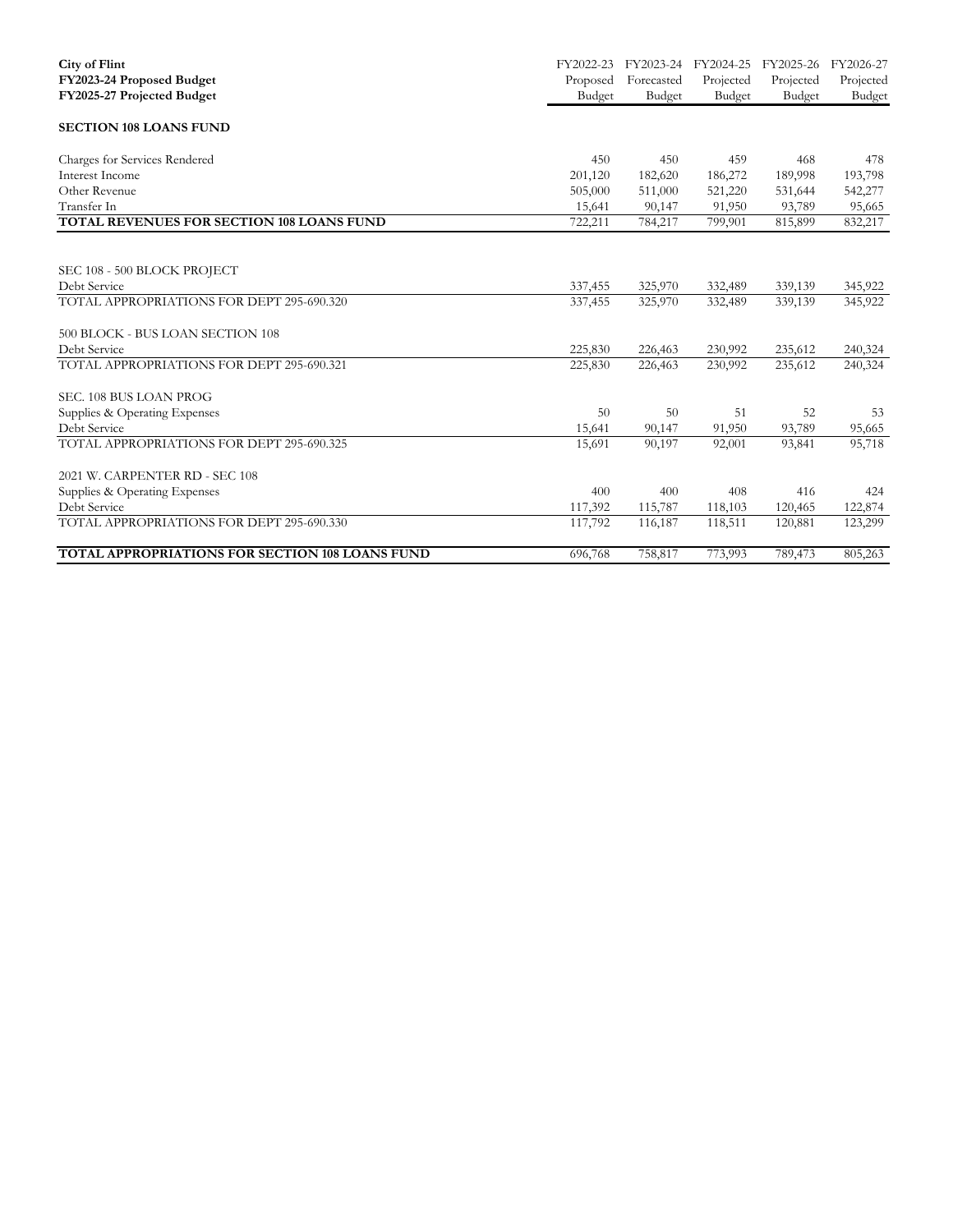| City of Flint                                           | FY2022-23 | FY2023-24  | FY2024-25 | FY2025-26 | FY2026-27 |
|---------------------------------------------------------|-----------|------------|-----------|-----------|-----------|
| FY2023-24 Proposed Budget                               | Proposed  | Forecasted | Projected | Projected | Projected |
| FY2025-27 Projected Budget                              | Budget    | Budget     | Budget    | Budget    | Budget    |
| <b>GENERAL DEBT SERVICE FUND</b>                        |           |            |           |           |           |
| Interest Income                                         | 472       | 472        | 481       | 491       | 501       |
| Transfer In                                             | 1,698,981 | 1,696,550  | 1,730,481 | 1,765,091 | 1,800,392 |
| <b>TOTAL REVENUES FOR GENERAL DEBT SERVICE FUND</b>     | 1,699,453 | 1,697,022  | 1,730,962 | 1,765,582 | 1,800,893 |
| DEBT SERVICE -INTEREST & FISCAL CHARGES<br>Debt Service | 518,981   | 481,550    | 491,181   | 501,005   | 511,025   |
| TOTAL APPROPRIATIONS FOR DEPT 301-906.100               | 518,981   | 481,550    | 491,181   | 501,005   | 511,025   |
| DEBT SERVICE - PRINCIPAL PORTION<br>Debt Service        | 1,180,000 | 1,215,000  | 1,239,300 | 1,264,086 | 1,289,368 |
| TOTAL APPROPRIATIONS FOR DEPT 301-906.150               | 1,180,000 | 1,215,000  | 1,239,300 | 1,264,086 | 1,289,368 |
|                                                         |           |            |           |           |           |
| TOTAL APPROPRIATIONS FOR GENERAL DEBT SERVICE FUND      | 1,698,981 | 1,696,550  | 1,730,481 | 1,765,091 | 1,800,392 |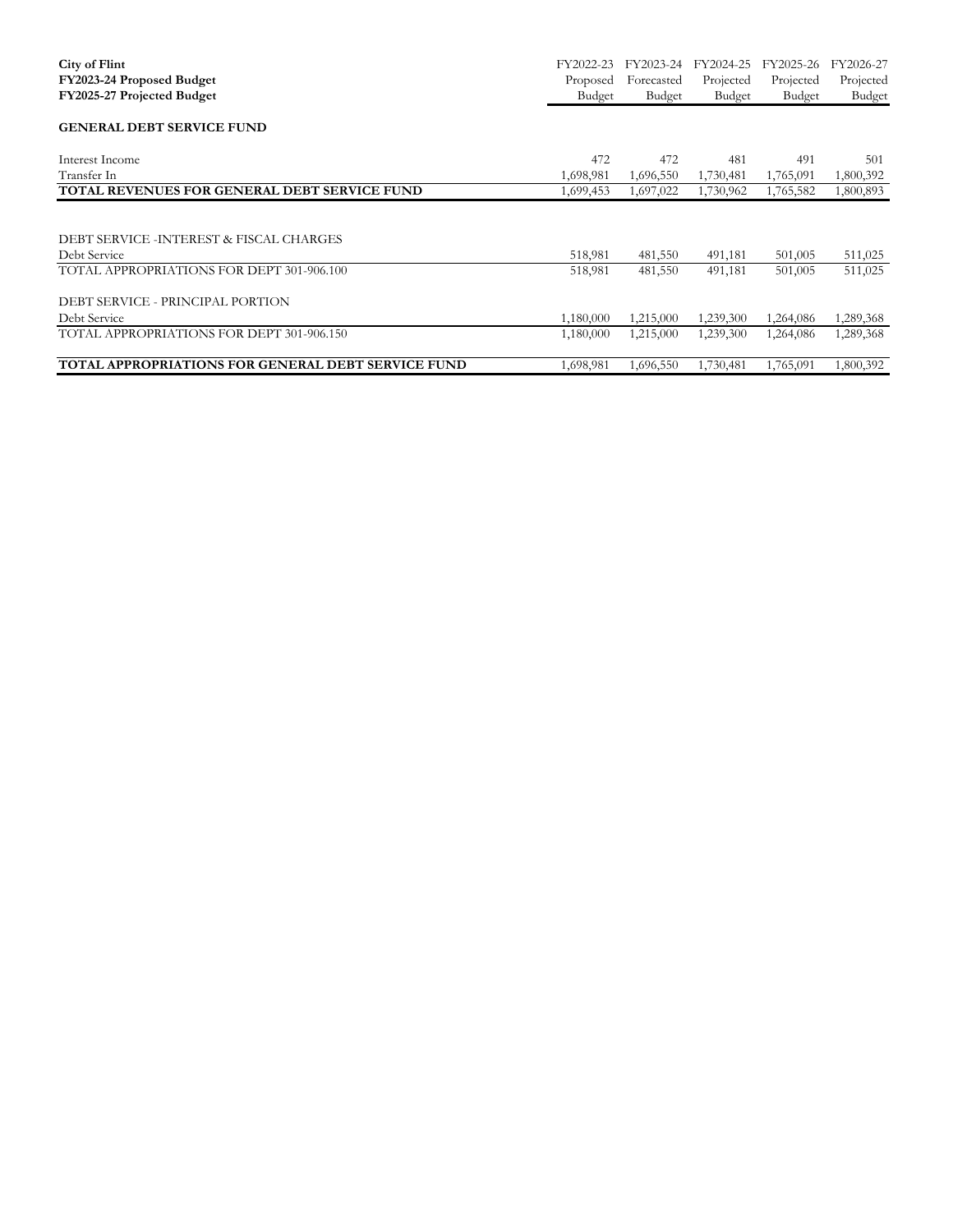| <b>City of Flint</b><br>FY2023-24 Proposed Budget<br>FY2025-27 Projected Budget                  | FY2022-23<br>Proposed<br>Budget | FY2023-24<br>Forecasted<br>Budget | FY2024-25<br>Projected<br>Budget | FY2025-26<br>Projected<br>Budget | FY2026-27<br>Projected<br>Budget |
|--------------------------------------------------------------------------------------------------|---------------------------------|-----------------------------------|----------------------------------|----------------------------------|----------------------------------|
| PUBLIC IMPROVEMENT FUND                                                                          |                                 |                                   |                                  |                                  |                                  |
| Property Taxes                                                                                   | 2,083,700                       | 2,179,700                         | 2,223,294                        | 2,267,760                        | 2,313,115                        |
| <b>State Revenue</b>                                                                             | 162,000                         | 162,000                           | 165,240                          | 168,545                          | 171,916                          |
| Interest Income                                                                                  | 2,518                           | 2,518                             | 2,568                            | 2,620                            | 2,672                            |
| Other Revenue                                                                                    | 639,000                         | 671,000                           | 684,420                          | 698,108                          | 712,071                          |
| TOTAL REVENUES FOR PUBLIC IMPROVEMENT FUND                                                       | 2,887,218                       | 3,015,218                         | 3,075,522                        | 3,137,033                        | 3,199,773                        |
| FACILITIES MAINT-MUNICIPAL CENTER<br>Capital Outlay<br>TOTAL APPROPRIATIONS FOR DEPT 402-753.200 | 1,300,000<br>1,300,000          | 550,000<br>550,000                | 561,000<br>561,000               | 572,220<br>572,220               | 583,664<br>583,664               |
| TRANSFER OUT TO FUND 301<br>Transfer Out                                                         | 1,698,981                       | 1,696,550                         | 1,730,481                        | 1,765,091                        | 1,800,392                        |
| TOTAL APPROPRIATIONS FOR DEPT 402-966.301                                                        | 1,698,981                       | 1,696,550                         | 1,730,481                        | 1,765,091                        | 1,800,392                        |
| COST ALLOCATION AND RETIREE HEALTHCARE<br>Supplies & Operating Expenses                          | 396,840                         | 417,878                           | 426,236                          | 434,760                          | 443,455                          |
| TOTAL APPROPRIATIONS FOR DEPT 402-900.100                                                        | 396,840                         | 417,878                           | 426,236                          | 434,760                          | 443,455                          |
| <b>TOTAL APPROPRIATIONS FOR PUBLIC IMPROVEMENT FUND</b>                                          | 3,395,821                       | 2,664,428                         | 2,717,717                        | 2,772,071                        | 2,827,512                        |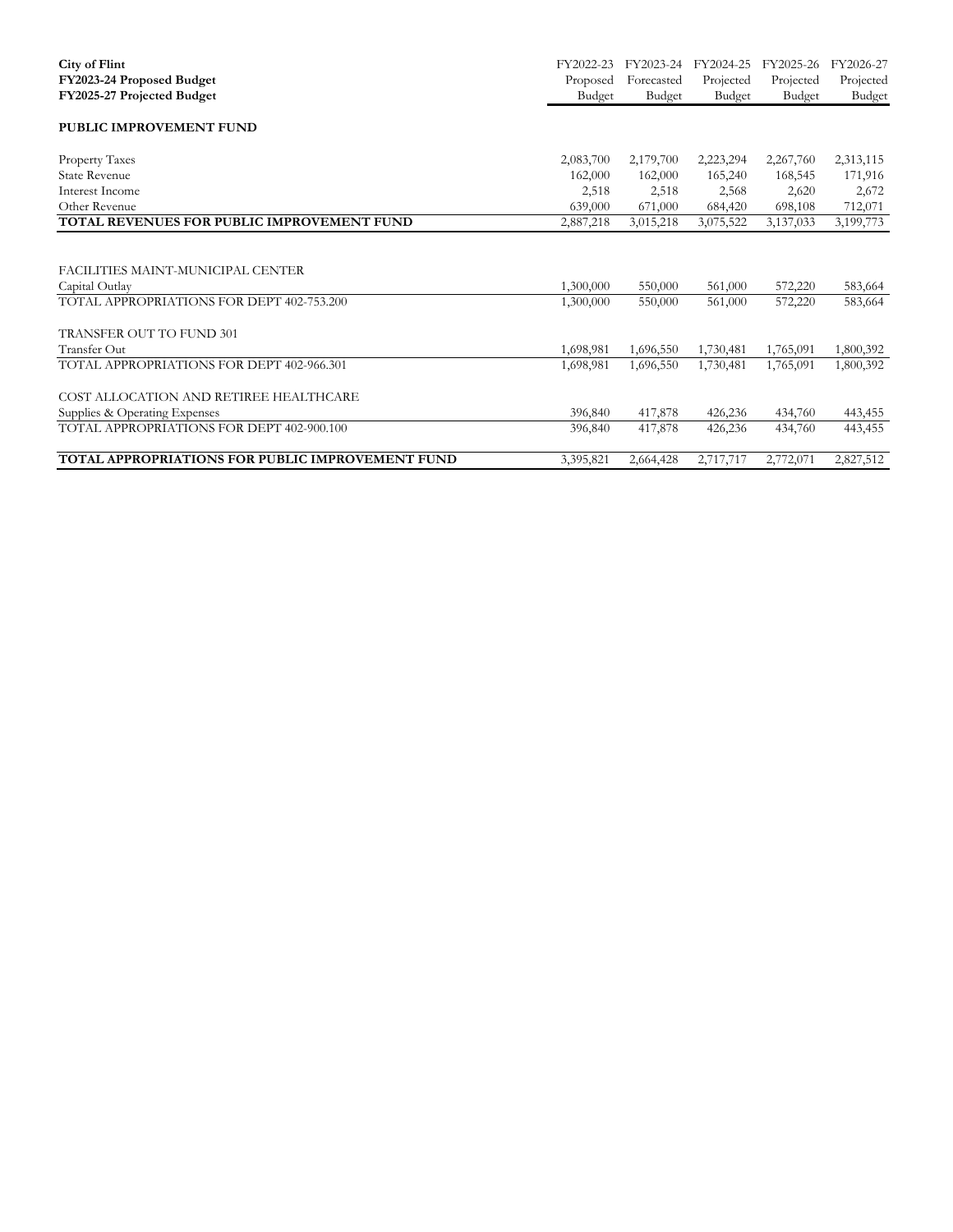| City of Flint                                            | FY2022-23 | FY2023-24  | FY2024-25 | FY2025-26 | FY2026-27     |
|----------------------------------------------------------|-----------|------------|-----------|-----------|---------------|
| FY2023-24 Proposed Budget                                | Proposed  | Forecasted | Projected | Projected | Projected     |
| FY2025-27 Projected Budget                               | Budget    | Budget     | Budget    | Budget    | <b>Budget</b> |
| <b>BUILDING INSPECTION FUND</b>                          |           |            |           |           |               |
| Charges for Services Rendered                            | 14,000    | 14,000     | 14,280    | 14,566    | 14,857        |
| License, Permits & Franchise Fees                        | 1,300,000 | 1,300,000  | 1,326,000 | 1,352,520 | 1,379,570     |
| Interest Income                                          | 4,295     | 4,295      | 4,381     | 4,469     | 4,558         |
| TOTAL REVENUES FOR BUILDING INSPECTION FUND              | 1,318,295 | 1,318,295  | 1,344,661 | 1,371,554 | 1,398,985     |
|                                                          |           |            |           |           |               |
| DEVELOPMENT - ADMINISTRATION                             |           |            |           |           |               |
| Personnel Services                                       | 1,209,135 | 1,209,135  | 1,233,318 | 1,257,984 | 1,283,144     |
| Pension & OPEB                                           | 644,734   | 805,918    | 822,036   | 838,477   | 855,247       |
| Supplies & Operating Expenses                            | 92,745    | 87,855     | 89,612    | 91,404    | 93,232        |
| Capital Outlay                                           | 500,000   | 500,000    | 510,000   | 520,200   | 530,604       |
| TOTAL APPROPRIATIONS FOR DEPT 542-371.100                | 2,446,614 | 2,602,908  | 2,654,966 | 2,708,065 | 2,762,227     |
| COST ALLOCATION AND RETIREE HEALTHCARE                   |           |            |           |           |               |
| Pension & OPEB                                           | 268,336   | 289,802    | 295,598   | 301,510   | 307,540       |
| Supplies & Operating Expenses                            | 269,340   | 278,255    | 283,820   | 289,497   | 295,286       |
| TOTAL APPROPRIATIONS FOR DEPT 542-900.100                | 537,676   | 568,057    | 579,418   | 591,007   | 602,827       |
| <b>TOTAL APPROPRIATIONS FOR BUILDING INSPECTION FUND</b> | 2,984,290 | 3,170,965  | 3,234,384 | 3,299,072 | 3,365,053     |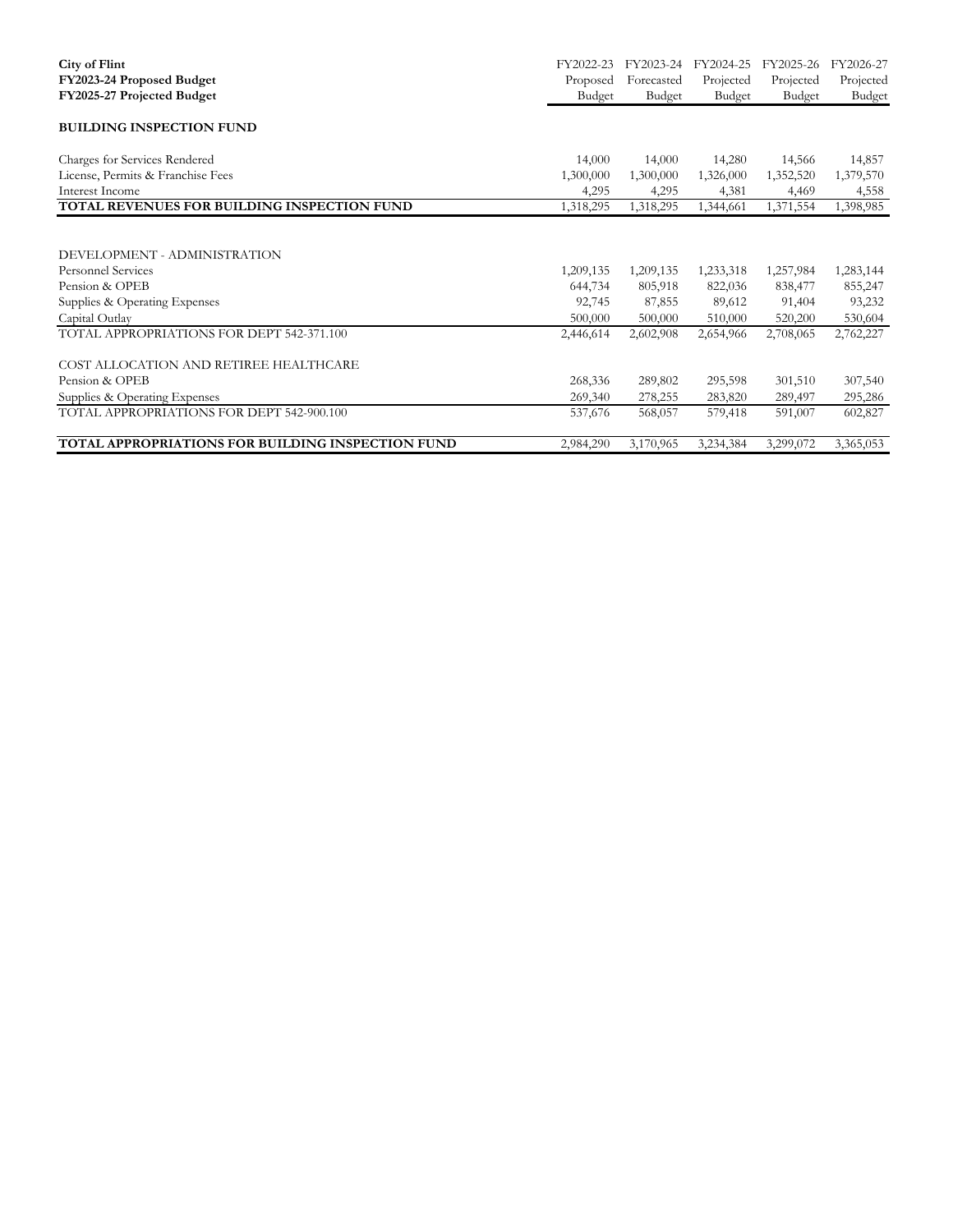| <b>City of Flint</b><br>FY2023-24 Proposed Budget<br>FY2025-27 Projected Budget | Proposed<br>Budget  | FY2022-23 FY2023-24 FY2024-25 FY2025-26 FY2026-27<br>Forecasted<br>Budget | Projected<br>Budget   | Projected<br>Budget | Projected<br>Budget |
|---------------------------------------------------------------------------------|---------------------|---------------------------------------------------------------------------|-----------------------|---------------------|---------------------|
| <b>SEWER FUND</b>                                                               |                     |                                                                           |                       |                     |                     |
| Charges for Services Rendered                                                   | 25,250,000          | 25,250,000                                                                | 25,755,000            | 26,270,100          | 26,795,502          |
| License, Permits & Franchise Fees                                               | 20,000              | 20,000                                                                    | 20,400                | 20,808              | 21,224              |
| Fines & Forfeitures                                                             | 650,000             | 650,000                                                                   | 663,000               | 676,260             | 689,785             |
| Interest Income                                                                 | 49,884              | 49,884                                                                    | 50,882                | 51,899              | 52,937              |
| Other Revenue                                                                   | 57,000              | 57,000                                                                    | 58,140                | 59,303              | 60,489              |
| <b>TOTAL REVENUES FOR SEWER FUND</b>                                            | 26,026,884          | 26,026,884                                                                | 26,547,422            | 27,078,370          | 27,619,938          |
| UTILITIES - SEWER ADMINISTRATION                                                |                     |                                                                           |                       |                     |                     |
| <b>Personnel Services</b>                                                       | 179,509             | 179,509                                                                   | 183,099               | 186,761             | 190,496             |
| Pension & OPEB                                                                  | 72,364              | 90,454                                                                    | 92,263                | 94,108              | 95,991              |
| Supplies & Operating Expenses                                                   | 1,846,100           | 1,846,100                                                                 | 1,883,022             | 1,920,682           | 1,959,096           |
| Capital Outlay                                                                  | 3,539,000           | 3,539,000                                                                 | 3,609,780             | 3,681,976           | 3,755,615           |
| Debt Service                                                                    | 868,952             | 869,459                                                                   | 886,848               | 904,585             | 922,677             |
| TOTAL APPROPRIATIONS FOR DEPT 590-536.101                                       | 6,505,925           | 6,524,522                                                                 | 6,655,012             | 6,788,113           | 6,923,875           |
| WATER SERVICE CENTER MANAGEMENT                                                 |                     |                                                                           |                       |                     |                     |
| <b>Personnel Services</b>                                                       | 380,682             | 380,682                                                                   | 388,296               | 396,062             | 403,983             |
| Pension & OPEB                                                                  | 202,888             | 253,611                                                                   | 258,683               | 263,857             | 269,134             |
| Supplies & Operating Expenses<br>Capital Outlay                                 | 935,610<br>4,000    | 937,410<br>2,000                                                          | 956,158<br>2,040      | 975,281<br>2,081    | 994,787<br>2,122    |
| TOTAL APPROPRIATIONS FOR DEPT 590-540.100                                       | 1,523,180           | 1,573,703                                                                 | 1,605,177             | 1,637,281           | 1,670,026           |
| WSC-METER READING - SEWER                                                       |                     |                                                                           |                       |                     |                     |
| Personnel Services                                                              | 417,530             | 417,530                                                                   | 425,881               | 434,398             | 443,086             |
| Pension & OPEB                                                                  | 247,975             | 309,968                                                                   | 316,167               | 322,491             | 328,941             |
| Supplies & Operating Expenses                                                   | 291,000             | 291,000                                                                   | 296,820               | 302,756             | 308,812             |
| TOTAL APPROPRIATIONS FOR DEPT 590-540.207                                       | 956,505             | 1,018,498                                                                 | 1,038,868             | 1,059,645           | 1,080,838           |
| WSC-SEWER MAINT./CONSTRUCTION                                                   |                     |                                                                           |                       |                     |                     |
| <b>Personnel Services</b>                                                       | 1,871,676           | 1,871,676                                                                 | 1,909,110             | 1,947,292           | 1,986,238           |
| Pension & OPEB                                                                  | 1,036,985           | 1,296,232                                                                 | 1,322,157             | 1,348,600           | 1,375,572           |
| Supplies & Operating Expenses                                                   | 579,300             | 583,300                                                                   | 594,966               | 606,865             | 619,003             |
| Capital Outlay                                                                  | 28,000              | 24,000                                                                    | 24,480                | 24,970              | 25,469              |
| TOTAL APPROPRIATIONS FOR DEPT 590-540.208                                       | 3,515,961           | 3,775,208                                                                 | 3,850,712             | 3,927,726           | 4,006,281           |
| CAPITAL IMPROVEMENT                                                             |                     |                                                                           |                       |                     |                     |
| Supplies & Operating Expenses                                                   | 3,000,000           | 3,000,000                                                                 | 3,060,000             | 3,121,200           | 3,183,624           |
| Capital Outlay                                                                  | 305,000             | 305,000                                                                   | 311,100               | 317,322             | 323,668             |
| TOTAL APPROPRIATIONS FOR DEPT 590-540.300                                       | 3,305,000           | 3,305,000                                                                 | 3,371,100             | 3,438,522           | 3,507,292           |
| <b>WPC OPERATIONS</b>                                                           |                     |                                                                           |                       |                     |                     |
| <b>Personnel Services</b>                                                       | 2,405,517           | 2,405,517                                                                 | 2,453,627             | 2,502,700           | 2,552,754           |
| Pension & OPEB                                                                  | 1,036,985           | 1,296,232<br>3,079,660                                                    | 1,322,157             | 1,348,600           | 1,375,572           |
| Supplies & Operating Expenses<br>Capital Outlay                                 | 3,066,160<br>40,000 | 40,000                                                                    | 3, 141, 253<br>40,800 | 3,204,078<br>41,616 | 3,268,160<br>42,448 |
| TOTAL APPROPRIATIONS FOR DEPT 590-550.100                                       | 6,548,662           | 6,821,409                                                                 | 6,957,837             | 7,096,994           | 7,238,934           |
| WPC-THIRD AVE PUMP STATION                                                      |                     |                                                                           |                       |                     |                     |
| Personnel Services                                                              | 74,085              | 74,085                                                                    | 75,567                | 77,078              | 78,620              |
| Pension & OPEB                                                                  | 45,086              | 56,358                                                                    | 57,485                | 58,635              | 59,808              |
| Supplies & Operating Expenses                                                   | 414,965             | 414,965                                                                   | 423,264               | 431,730             | 440,364             |
| Capital Outlay                                                                  | 25,000              | 10,500                                                                    | 10,710                | 10,924              | 11,143              |
| TOTAL APPROPRIATIONS FOR DEPT 590-550.200                                       | 559,136             | 555,908                                                                   | 567,026               | 578,367             | 589,934             |
| WPC-MAINTENANCE EXPENSE                                                         |                     |                                                                           |                       |                     |                     |
| <b>Personnel Services</b>                                                       | 1,264,575           | 1,264,575                                                                 | 1,289,867             | 1,315,664           | 1,341,977           |
| Pension & OPEB                                                                  | 586,122             | 732,653                                                                   | 747,306               | 762,252             | 777,497             |
| Supplies & Operating Expenses                                                   | 1,280,000           | 1,280,000                                                                 | 1,305,600             | 1,331,712           | 1,358,346           |
| Capital Outlay                                                                  | 26,000              | 26,000                                                                    | 26,520                | 27,050              | 27,591              |
| TOTAL APPROPRIATIONS FOR DEPT 590-550.202                                       | 3,156,697           | 3,303,228                                                                 | 3,369,293             | 3,436,678           | 3,505,412           |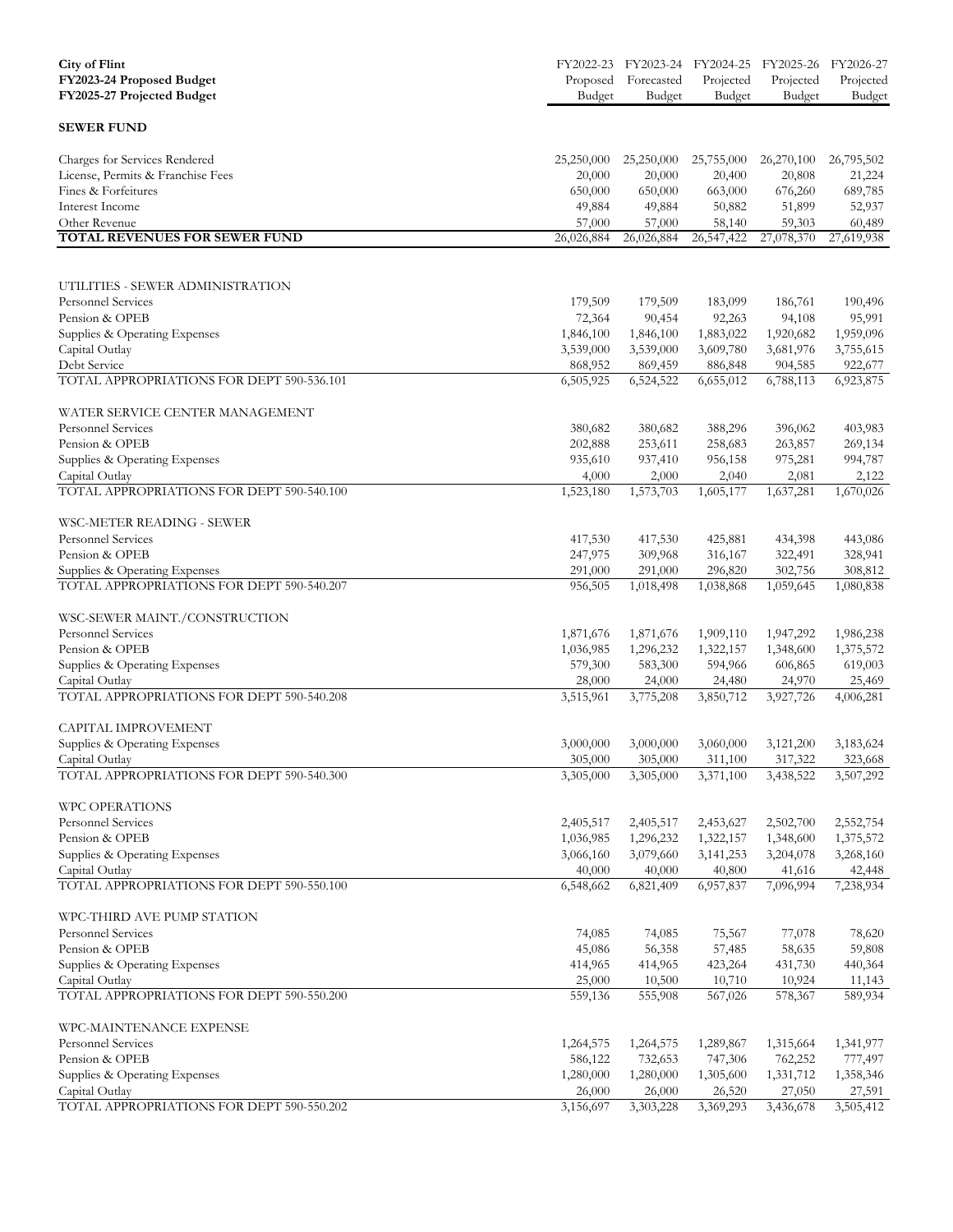| City of Flint<br>FY2023-24 Proposed Budget<br>FY2025-27 Projected Budget | FY2022-23<br>Proposed<br>Budget | FY2023-24<br>Forecasted<br>Budget | FY2024-25<br>Projected<br>Budget | FY2025-26<br>Projected<br>Budget | FY2026-27<br>Projected<br>Budget |
|--------------------------------------------------------------------------|---------------------------------|-----------------------------------|----------------------------------|----------------------------------|----------------------------------|
| WPC - CAPITAL IMPROVEMENTS                                               |                                 |                                   |                                  |                                  |                                  |
| Supplies & Operating Expenses                                            | 1,200,000                       | 1,200,000                         | 1,224,000                        | 1,248,480                        | 1,273,450                        |
| Capital Outlay                                                           | 1,475,000                       | 750,000                           | 765,000                          | 780,300                          | 795,906                          |
| TOTAL APPROPRIATIONS FOR DEPT 590-550.300                                | 2,675,000                       | 1,950,000                         | 1,989,000                        | 2,028,780                        | 2,069,356                        |
| COST ALLOCATION AND RETIREE HEALTHCARE                                   |                                 |                                   |                                  |                                  |                                  |
| Pension & OPEB                                                           | 1,343,648                       | 1,451,140                         | 1,480,163                        | 1,509,766                        | 1,539,961                        |
| Supplies & Operating Expenses                                            | 3,195,087                       | 3,351,567                         | 3,418,598                        | 3,486,970                        | 3,556,710                        |
| TOTAL APPROPRIATIONS FOR DEPT 590-900.100                                | 4,538,735                       | 4,802,707                         | 4,898,761                        | 4,996,736                        | 5,096,671                        |
| <b>TOTAL APPROPRIATIONS FOR SEWER FUND</b>                               | 33,284,801                      | 33,630,183                        | 34, 302, 787                     | 34,988,842                       | 35,688,619                       |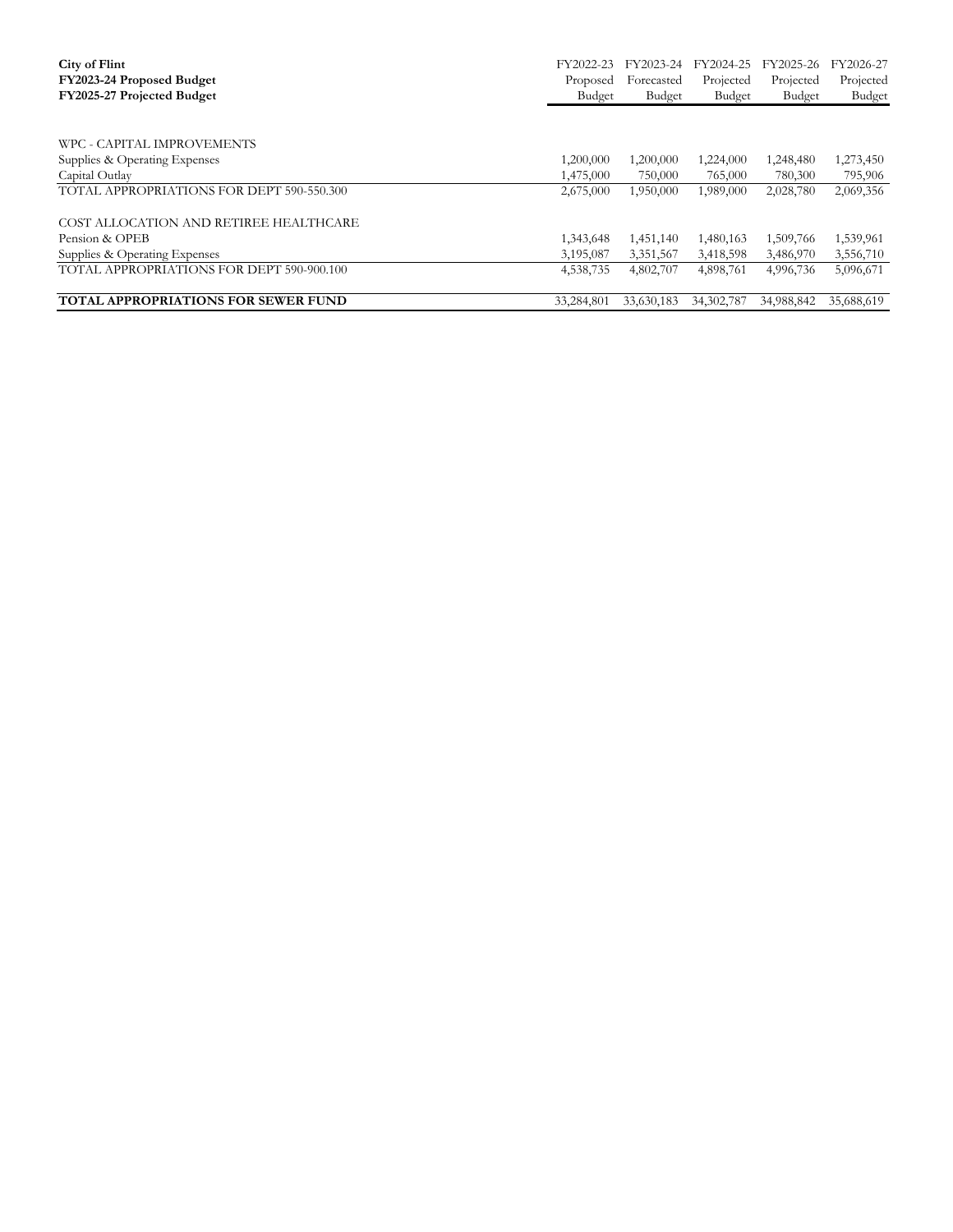| <b>City of Flint</b>                                        |                         |                         | FY2022-23 FY2023-24 FY2024-25 FY2025-26 FY2026-27 |                         |                         |
|-------------------------------------------------------------|-------------------------|-------------------------|---------------------------------------------------|-------------------------|-------------------------|
| FY2023-24 Proposed Budget                                   | Proposed                | Forecasted              | Projected                                         | Projected               | Projected               |
| FY2025-27 Projected Budget                                  | Budget                  | Budget                  | Budget                                            | Budget                  | Budget                  |
|                                                             |                         |                         |                                                   |                         |                         |
| <b>WATER FUND</b>                                           |                         |                         |                                                   |                         |                         |
| Charges for Services Rendered                               | 28,930,500              | 28,930,500              | 29,509,110                                        | 30,099,292              | 30,701,278              |
| Fines & Forfeitures                                         | 835,000                 | 835,000                 | 851,700                                           | 868,734                 | 886,109                 |
| Interest Income                                             | 30,730                  | 30,730                  | 31,345                                            | 31,971                  | 32,611                  |
| Other Revenue                                               | 38,600                  | 38,600                  | 39,372                                            | 40,159                  | 40,963                  |
| TOTAL REVENUES FOR WATER FUND                               | 29,834,830              | 29,834,830              | 30,431,527                                        | 31,040,157              | 31,660,960              |
|                                                             |                         |                         |                                                   |                         |                         |
| UTILITIES - WATER ADMINISTRATION                            |                         |                         |                                                   |                         |                         |
| <b>Personnel Services</b>                                   | 196,794                 | 196,794                 | 200,730                                           | 204,744                 | 208,839                 |
| Pension & OPEB                                              | 80,028                  | 100,035                 | 102,036                                           | 104,076                 | 106,158                 |
|                                                             |                         |                         |                                                   |                         |                         |
| Supplies & Operating Expenses                               | 2,543,538               | 2,543,538               | 2,594,409                                         | 2,646,297               | 2,699,223               |
| Capital Outlay<br>Debt Service                              | 2,845,000               | 2,845,000               | 2,901,900                                         | 2,959,938               | 3,019,137               |
| TOTAL APPROPRIATIONS FOR DEPT 591-536.100                   | 6,652,402<br>12,317,762 | 6,652,402<br>12,337,769 | 6,785,450<br>12,584,524                           | 6,921,159<br>12,836,215 | 7,059,582<br>13,092,939 |
|                                                             |                         |                         |                                                   |                         |                         |
| UTILITIES - WATER CROSS CONNECTION PROG                     |                         |                         |                                                   |                         |                         |
| <b>Personnel Services</b>                                   | 96,305                  | 96,305                  | 98,231                                            | 100,196                 | 102,200                 |
| Pension & OPEB                                              | 45,086                  | 56,358                  | 57,485                                            | 58,635                  | 59,808                  |
| Supplies & Operating Expenses                               | 250                     | 250                     | 255                                               | 260                     | 265                     |
| TOTAL APPROPRIATIONS FOR DEPT 591-536.206                   | 141,641                 | 152,913                 | 155,971                                           | 159,091                 | 162,272                 |
| WATER SERVICE CENTER MANAGEMENT                             |                         |                         |                                                   |                         |                         |
| <b>Personnel Services</b>                                   | 301,915                 | 301,915                 | 307,953                                           | 314,112                 | 320,395                 |
| Pension & OPEB                                              | 157,802                 | 197,253                 | 201,198                                           | 205,222                 | 209,326                 |
| Supplies & Operating Expenses                               | 890,860                 | 1,755,860               | 1,790,977                                         | 1,826,797               | 1,863,333               |
| Capital Outlay                                              | 1,000                   | 1,000                   | 1,020                                             | 1,040                   | 1,061                   |
| TOTAL APPROPRIATIONS FOR DEPT 591-540.100                   | 1,351,577               | 2,256,028               | 2,301,149                                         | 2,347,172               | 2,394,115               |
|                                                             |                         |                         |                                                   |                         |                         |
| WSC-METER READING - WATER                                   |                         |                         |                                                   |                         |                         |
| Personnel Services                                          | 417,530                 | 417,530                 | 425,881                                           | 434,398                 | 443,086                 |
| Pension & OPEB                                              | 247,975                 | 309,968                 | 316,167                                           | 322,491                 | 328,941                 |
| Supplies & Operating Expenses                               | 290,000                 | 290,000                 | 295,800                                           | 301,716                 | 307,750                 |
| TOTAL APPROPRIATIONS FOR DEPT 591-540.200                   | 955,505                 | 1,017,498               | 1,037,848                                         | 1,058,605               | 1,079,777               |
| WSC-WATER DISTRIBURION MAINS                                |                         |                         |                                                   |                         |                         |
| <b>Personnel Services</b>                                   | 2,109,639               | 2,109,639               | 2,151,832                                         | 2,194,868               | 2,238,766               |
| Pension & OPEB                                              | 1,172,244               | 1,465,305               | 1,494,611                                         | 1,524,503               | 1,554,993               |
| Supplies & Operating Expenses                               | 864,000                 | 864,000                 | 881,280                                           | 898,906                 | 916,884                 |
| Capital Outlay                                              | 10,000                  | 1,000                   | 1,020                                             | 1,040                   | 1,061                   |
| TOTAL APPROPRIATIONS FOR DEPT 591-540.202                   | 4,155,883               | 4,439,944               | 4,528,743                                         | 4,619,318               | 4,711,704               |
|                                                             |                         |                         |                                                   |                         |                         |
| CAPITAL IMPROVEMENT<br>Supplies & Operating Expenses        | 1,535,000               | 1,535,000               | 1,565,700                                         | 1,597,014               | 1,628,954               |
| Capital Outlay                                              | 130,000                 | 10,000                  | 10,200                                            | 10,404                  | 10,612                  |
| TOTAL APPROPRIATIONS FOR DEPT 591-540.300                   | 1,665,000               | 1,545,000               | 1,575,900                                         | 1,607,418               | 1,639,566               |
|                                                             |                         |                         |                                                   |                         |                         |
| WATER PLANT - OPERATIONS                                    |                         |                         |                                                   |                         |                         |
| Personnel Services                                          | 992,151                 | 992,151                 | 1,011,994                                         | 1,032,234               | 1,052,879               |
| Pension & OPEB                                              | 518,493                 | 648,116                 | 661,078                                           | 674,300                 | 687,786                 |
| Supplies & Operating Expenses                               | 8,105,299               | 7,688,299               | 7,842,065                                         | 7,998,906               | 8,158,884               |
| Capital Outlay<br>TOTAL APPROPRIATIONS FOR DEPT 591-545.200 | 18,000<br>9,633,943     | 18,000<br>9,346,566     | 18,360<br>9,533,497                               | 18,727<br>9,724,167     | 19,102<br>9,918,651     |
|                                                             |                         |                         |                                                   |                         |                         |
| WATER PLANT MAINTENANCE                                     |                         |                         |                                                   |                         |                         |
| Personnel Services                                          | 729,960                 | 729,960                 | 744,559                                           | 759,450                 | 774,639                 |
| Pension & OPEB                                              | 383,234                 | 479,042                 | 488,623                                           | 498,395                 | 508,363                 |
| Supplies & Operating Expenses                               | 407,000                 | 407,000                 | 415,140                                           | 423,443                 | 431,912                 |
| Capital Outlay                                              | 30,000                  | 30,000                  | 30,600                                            | 31,212                  | 31,836                  |
| TOTAL APPROPRIATIONS FOR DEPT 591-545.201                   | 1,550,194               | 1,646,002               | 1,678,922                                         | 1,712,500               | 1,746,750               |
| WATER PLANT - DAM MAINTENANCE                               |                         |                         |                                                   |                         |                         |
| Supplies & Operating Expenses                               | 525,000                 | 525,000                 | 535,500                                           | 546,210                 | 557,134                 |
| TOTAL APPROPRIATIONS FOR DEPT 591-545.203                   | 525,000                 | 525,000                 | 535,500                                           | 546,210                 | 557,134                 |
|                                                             |                         |                         |                                                   |                         |                         |